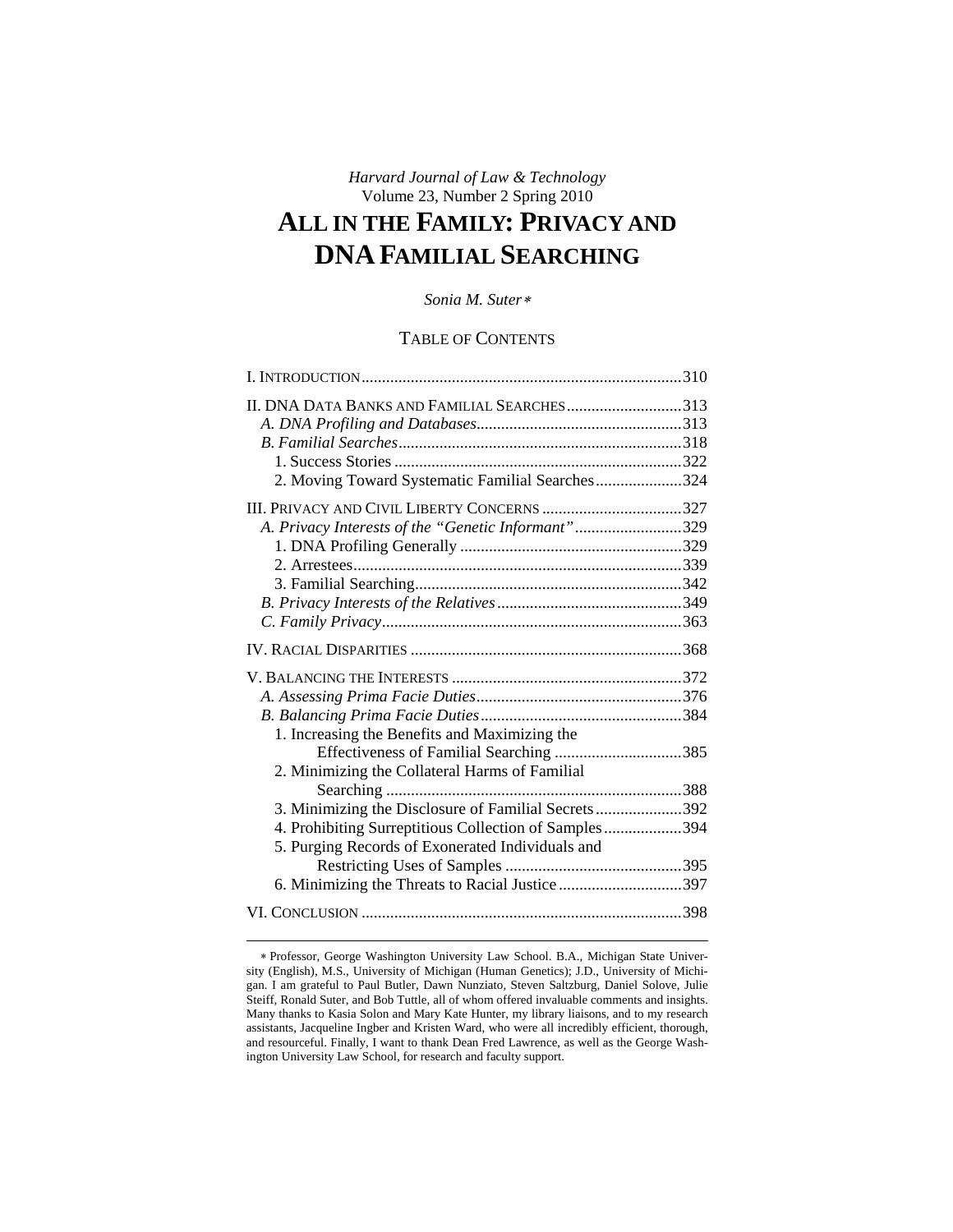## I. INTRODUCTION

For three years in the early 1980s, a violent rapist was on the loose in South Yorkshire, England. The rapist, who had attacked at least six women, was labeled the "Dearne Valley Shoe Rapist" because, in addition to sometimes tying up the women with their stockings, he always stole their stiletto-heeled shoes.<sup>1</sup> A high-profile campaign to find the assailant had been unsuccessful for more than twenty years. Even searching for a genetic match in the national DNA database with the semen found on the victims' clothes led nowhere. But in 2006, investigators turned to a new technology called familial searching to identify local individuals in the DNA database whose genetic profile closely matched the crime scene evidence, suggesting they might be related to the rapist. After visiting two of the forty-three individuals with partial matches, a police officer knocked on the door of June  $L\text{log}d^2$  and told her, "We're running a cold case investigation and there are some similarities between your DNA and the offender's DNA. Do you mind telling me, have you got any brothers?"<sup>3</sup> June admitted to having a brother, but insisted that he couldn't be the criminal; her brother was a middle-aged father of three, a successful manager of a printing press, and a pillar of the community.

After learning of the investigation, June's brother, James Lloyd, told a relative to look after his children because he had "committed a series of offences 20 years ago."<sup>4</sup> He then attempted to commit suicide. James Lloyd was soon arrested and confessed to the rapes. A search underneath a trap door in his office revealed stockings, jewelry, purses, and more than 100 stilettos.<sup>5</sup> James Lloyd was ultimately convicted for the rape of four women and the attempted rape of two others. So ended "the biggest victory yet in a 'cold case'" using familial searching.<sup>6</sup>

As I discuss in Part II, familial searching is a recent extension of DNA profiling, which has been a powerful tool in law enforcement for over twenty years.<sup>7</sup> Once courts found DNA evidence admissible,

<sup>1.</sup> *DNA Traps Rapist with Shoe Fetish*, BBC NEWS, July 17, 2006, http://news.bbc.co.uk/2/hi/uk\_news/england/south\_yorkshire/5187634.stm; *see also* Daniel Schorn, *A Not So Perfect Match*, CBS NEWS — 60 MINUTES, July 15, 2007, http://www.cbsnews.com/stories/2007/03/23/60minutes/main2600721.shtml.

<sup>2.</sup> Her DNA was in the national database because she had been arrested for driving under the influence. *DNA Traps Rapist*, *supra* note 1*.*

<sup>3.</sup> Schorn, *supra* note 1.

<sup>4.</sup> *DNA Traps Rapist*, *supra* note 1.

<sup>5.</sup> *Id*.; Schorn, *supra* note 1.

<sup>6.</sup> *DNA Traps Rapist*, *supra* note 1.

<sup>7.</sup> Michelle Hibbert, *DNA Databanks: Law Enforcement's Greatest Surveillance Tool?*, 34 WAKE FOREST L. REV. 767, 768 (1999); Tracey Maclin, *Is Obtaining an Arrestee's DNA a Valid Special Needs Search Under the Fourth Amendment? What Should (and Will) the Supreme Court Do?*, 34 J.L. MED. & ETHICS 165, 165 (2006).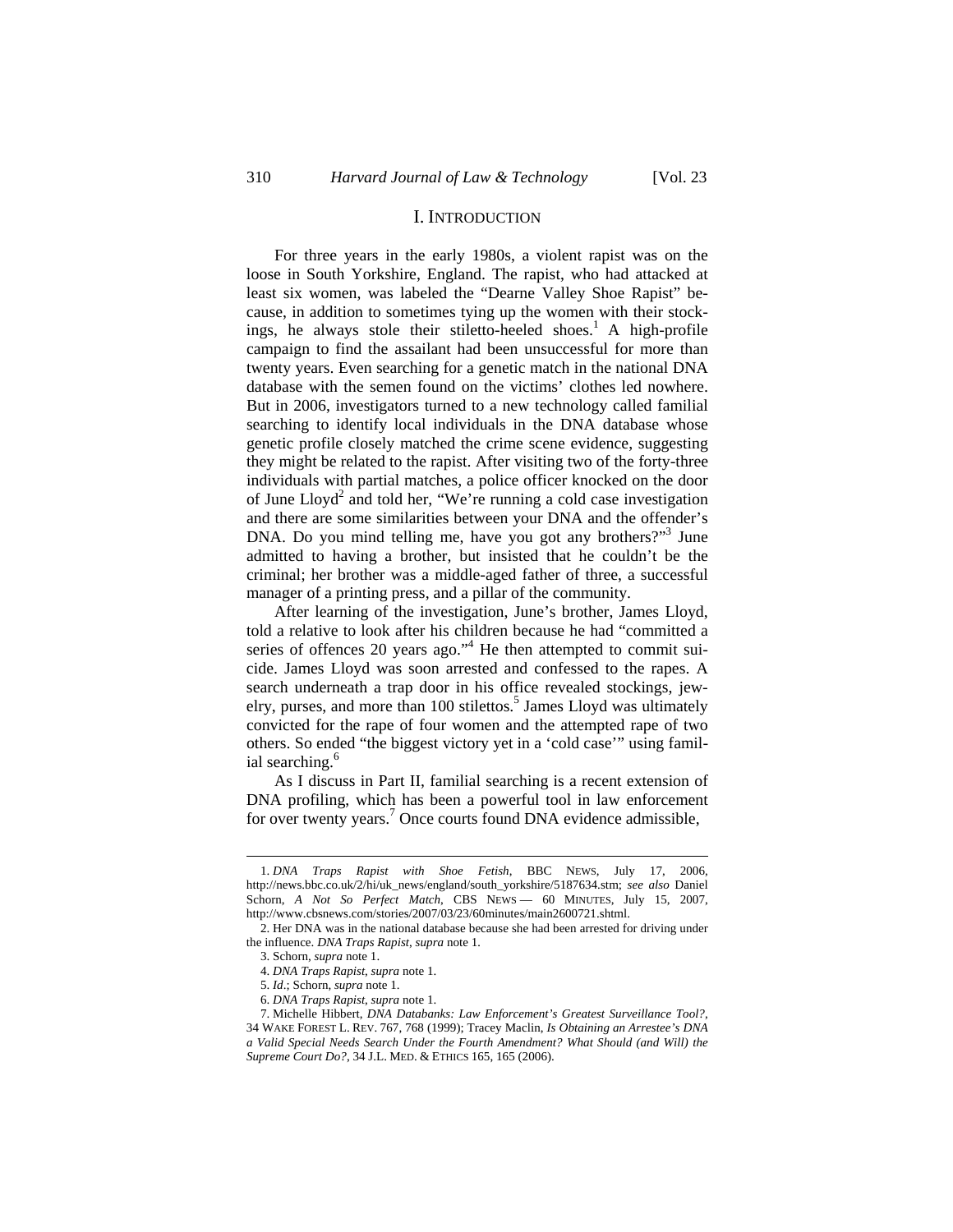states quickly began to mandate the creation of DNA databases with samples collected from specific classes of offenders.<sup>8</sup> Today all fifty states and the federal government have statutes authorizing the creation of DNA databases with profiles from certain convicted felons.<sup>9</sup> Over the years, the trend has been to broaden the pool of offenders to include nonviolent felons, misdemeanants, and even arrestees.<sup>10</sup> Familial searching is just one more step in this trend toward expanding the reach of DNA profiling.

Familial searching builds on one of the most basic facts of genetics: DNA is shared among family members. As a result, a forensic DNA profile "not only reveal[s] extensive genetic information about the individual whose 'genetic fingerprint' is on file, but also about his or her close relatives."11 Familial searching uses this principle to infer that someone whose DNA is a close, but not perfect, match to a crime scene sample might be related to the offender.<sup>12</sup> England has pursued such leads to powerful effect in some well-celebrated cases, including the "shoe rapist" case. It has also been used successfully in a few states in America. Recently, the federal government (via the FBI) and some states have begun to explore the possibility of using DNA databases to identify criminals through familial searches.<sup>13</sup>

As seductive as familial searching is, it pushes us to consider the appropriate limits of the uses of DNA databases and DNA profiling. As I argue in Part III, the compulsory collection of DNA from convicted offenders alone raises numerous privacy and civil liberty concerns given the long-term retention of genetic material and all of the personal information contained therein.<sup>14</sup> The move to collect DNA from arrestees raises additional concerns because of the legal presumption of innocence.<sup>15</sup> Familial searches raise these and additional privacy concerns for the offender or arrestee, his family members, and the family itself, including the possible revelations that some members are not genetically related or are related in ways that people did not expect. Furthermore, they expose innocent relatives to life-long surveillance and possible surreptitious collection of DNA simply be-

<sup>8.</sup> Maclin, *supra* note 7, at 165.

<sup>9.</sup> *Id.* at 166.

<sup>10.</sup> Hibbert, *supra* note 7, at 771 & n.12, 773–74 (noting that in just nine years, the number of states with DNA databanks increased from zero to fifty).

<sup>11.</sup> *Id.* at 782.

<sup>12.</sup> Alice A. Noble, *DNA Fingerprinting & Civil Liberties*, 34 J.L. MED. & ETHICS 149, 150 (2006); *see also infra* Part II.B.

<sup>13.</sup> *See infra* Part II.B.

<sup>14.</sup> The lower courts have reached a near-consensus that the mandatory collection of DNA from convicted offenders is constitutionally legitimate under the general theory that the reduced expectation of privacy for convicted offenders pales in comparison to the strong public interest of identifying perpetrators. *See infra* Part III.A.1.

<sup>15.</sup> *See infra* notes 206–09 and accompanying text.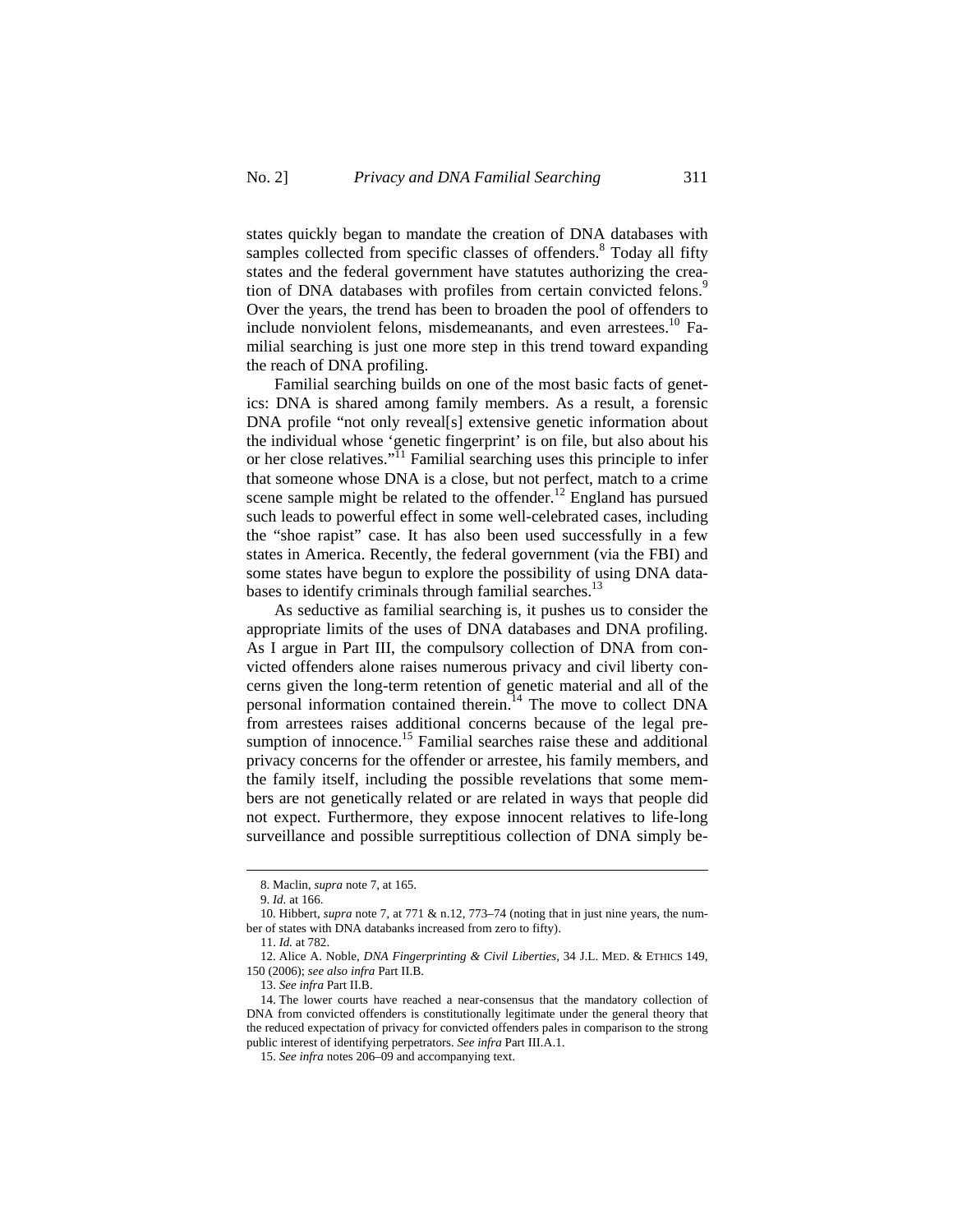cause they are related to someone in the national database. In addition, as Part IV shows, familial searching threatens to exacerbate underlying racial inequities reflected in disproportionate rates of arrest and conviction among some minority communities.<sup>16</sup> As a result, this forensic technique raises difficult questions about balancing competing goods: the public goods of convicting wrongdoers, deterring future crimes, honoring victims' interests, and exonerating the innocent, versus the public goods of racial equity, civil liberties, and privacy.

This Article explores these competing values in the context of familial searching and concludes in Part V that we should hesitate to embrace this technique solely because it may solve more crimes.<sup>17</sup> Instead, we should proceed slowly, contemplating both the threats that it poses as well as its potential for good. I suggest further that, given the particular goals of law enforcement and the nature of judicial decision making, neither law enforcement nor the courts adequately consider the full extent of the privacy threats posed by DNA profiling.<sup>1</sup>

Part V.A offers a methodology for balancing the competing interests at stake, and Part V.B proposes a specific regulatory scheme for the use of familial searching consistent with that approach. Rather than focus primarily on the public safety consequences of DNA forensics (the "security consequentialist" approach), I suggest an approach that gives due weight to all that is at stake on both sides. The security consequentialist approach is destined always to yield to everexpanding uses of DNA databases. The ability to solve just one more crime, to convict just one more guilty rapist, and to honor the interests of just one more victim might easily be seen as a tangible and emotionally powerful good that trumps any seemingly amorphous concerns we have about racial equity or the privacy interests of convicted individuals and their families. The alternative is not desirable, however. A framework that unduly privileges privacy, civil liberties, or racial justice runs the risk of allowing these values to trump the societal interests of public goods related to solving crimes.

We need an approach that neither under- nor over-values privacy or justice but instead assigns each its due weight. Under this approach, we begin with the notion that we may have several prima facie duties that can potentially be in conflict — prima facie duties to protect privacy, to promote justice, to protect the public, to honor the interests of victims, and to exonerate the innocent. Rather than conclude that any one of these duties should always prevail over the others, we must explore the relative rightness or wrongness of fulfilling one obligation over the competing obligations in any particular circumstance. Even

<sup>16.</sup> *See infra* Part IV.

<sup>17.</sup> Whether it can achieve all that it promises depends a great deal on how the technique is used. *See infra* Part V.B.

<sup>18.</sup> *See infra* text accompanying notes 443–50.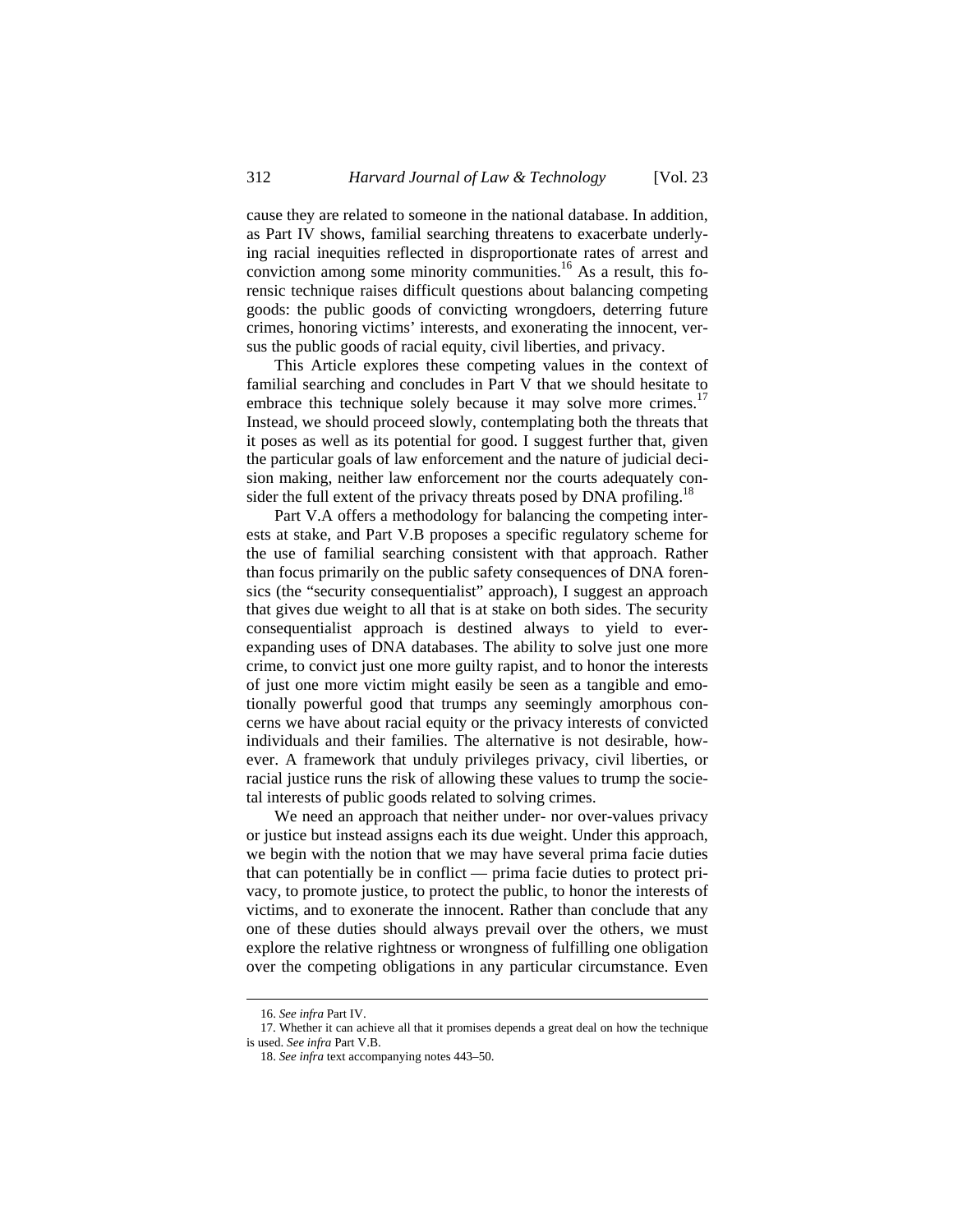when we conclude that the rightness of fulfilling one prima facie duty outweighs the rightness of fulfilling competing prima facie duties, we nevertheless continue to feel the pull of the overridden duties. In other words, the overridden values leave "moral traces," which require us to minimize the violation of the outweighed prima facie obligations as much as possible.

In the context of DNA profiling, this approach necessitates a far greater weighting of privacy than the courts and law enforcement have generally allowed in their tendency to focus on the specific issues relevant to the resolution of a particular case or investigation. When one views the issues so narrowly, the prima facie duties to protect the public and honor the victims' interests will often seem to outweigh the privacy interests of the individual whose DNA is sought. But when one considers not just the immediate privacy threats to that individual but also the potential future threats to that individual, his family members, and the community at large, the privacy concerns become much weightier and the prima facie duty to protect privacy becomes more compelling. My goal in this piece is to ensure that the full breadth of the privacy interests is adequately accounted for by the courts or at least by the legislatures.

Given that I do not want to suggest that our obligation to protect privacy is absolute, however, I acknowledge that familial searching, if conducted with care and with the appropriate safeguards, is legitimate in a limited number of circumstances. We must stay true to these limits and avoid being seduced by the false promise of elusive benefits that may materialize simply by expanding the reach of DNA profiling. To that end, Part V.B suggests specific regulatory schemes to increase the benefits and effectiveness of familial searching while also maximizing privacy protections. Given that ever-expanding DNA profiling raises so many privacy, civil liberty, and equity concerns, familial searching can only be ethically justified if measures are taken to ensure that the technology is truly effective and that the threats to privacy and racial justice are minimized. DNA may be "all in the family," but only rarely should DNA profiling be.

## II. DNA DATA BANKS AND FAMILIAL SEARCHES

#### *A. DNA Profiling and Databases*

DNA profiling began in England with Alec Jeffreys's accidental discovery<sup>19</sup> that variations in our DNA could be used to create unique

<sup>19.</sup> Giles Newton, *Discovering DNA Fingerprinting*, WELLCOME TRUST, Apr. 4, 2004, http://genome.wellcome.ac.uk/doc\_wtd020877.html.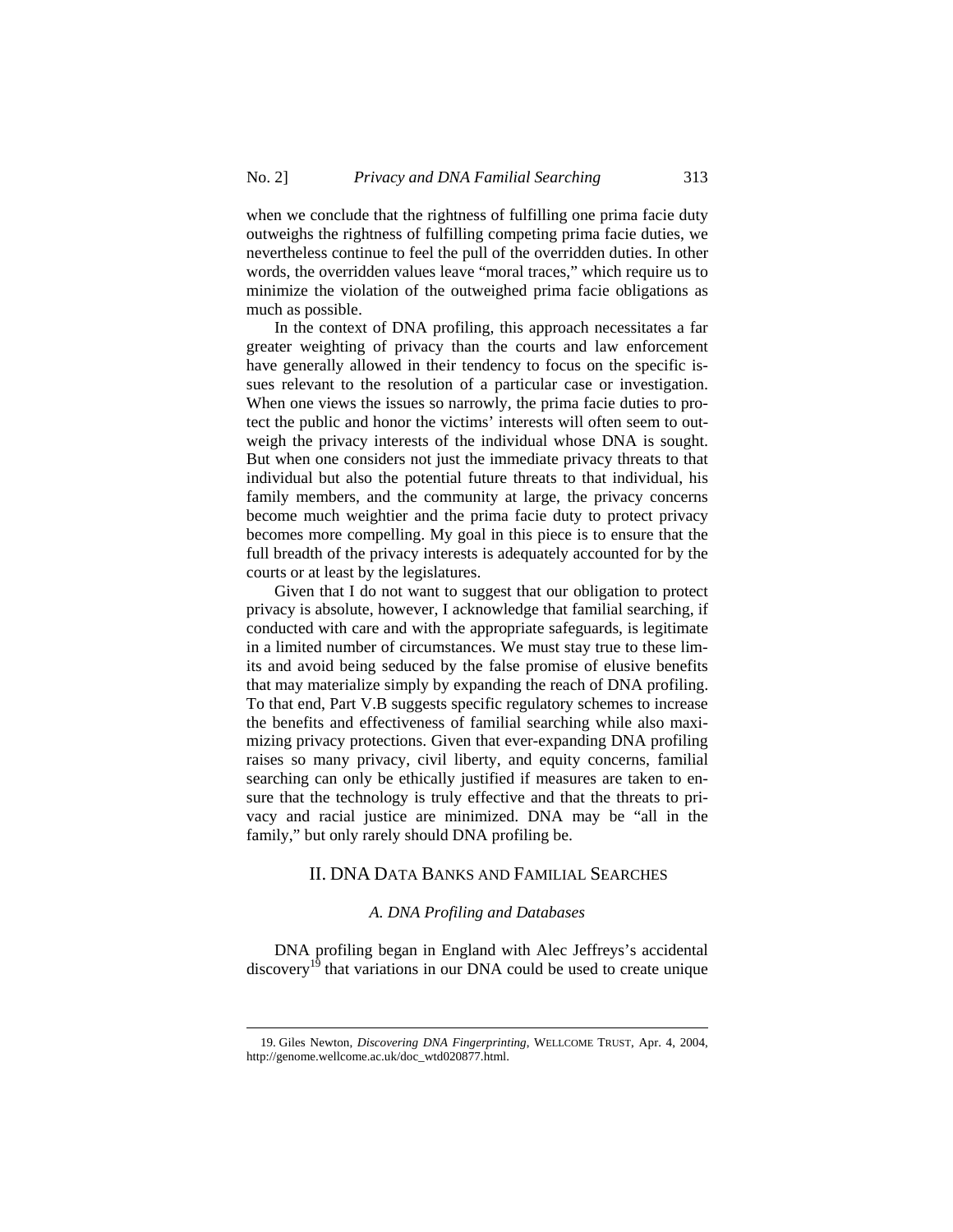and identifying DNA profiles, or DNA "fingerprints."20 In 1985, he used DNA fingerprints to solve the rape and murder of two young girls in England by identifying a man whose DNA profile matched the crime-scene evidence.<sup>21</sup> Three years later, the FBI began to use this powerful forensic tool.<sup>22</sup>

DNA fingerprinting or profiling is based on the principle of genetic variation among individuals. Deoxyribonucleic acid, or DNA, resides in the twenty-three pairs of chromosomes that are present in most cells; we inherit half of this genetic material from each biological parent. Although humans are more genetically alike than different — we share over 99.9% of our genetic material with one another — a fair amount of genetic variability, or polymorphism, exists in certain portions of the genome.<sup>23</sup> Analyzing genetic patterns in these highly polymorphic regions — which usually occur in noncoding stretches that do not contain information about specific genes<sup>24</sup> — can create unique genetic profiles.<sup>25</sup> Currently, most states and the FBI create a genetic profile by analyzing the DNA from thirteen specific regions ("loci") of the genome where genetic variability is expressed by varying numbers of repeated sequences of DNA called short tandem repeats ("STRs").<sup>26</sup> Genetic testing for identification compares the genetic profiles of two samples to see if there is a

<sup>20.</sup> Mark A. Rothstein & Sandra Carnahan, *Legal and Policy Issues in Expanding the Scope of Law Enforcement DNA Data Banks*, 67 BROOK. L. REV. 127, 127 (2001).

<sup>21.</sup> NAT'L INST. OF JUSTICE, THE FUTURE OF FORENSIC DNA TESTING: PREDICTIONS OF THE RESEARCH AND DEVELOPMENT WORKING GROUP 14–15 (Nov. 2000) [hereinafter NIJ], *available at* http://www.ncjrs.gov/pdffiles1/nij/183697.pdf. These DNA fingerprints also exonerated a suspect in the case. *Id.* at 14.

<sup>22.</sup> *Id.* at 15.

<sup>23.</sup> HOWARD COLEMAN & ERIC SWENSON, DNA IN THE COURTROOM: A TRIAL WATCHER'S GUIDE 33 (Teresa Aulinskas & Dwight Holloway eds., 1994).

<sup>24.</sup> Henry T. Greely et al., *Family Ties: The Use of DNA Offender Databases to Catch Offenders' Kin*, 34 J.L. MED. & ETHICS 248, 250 (2006); Rick Weiss, *Vast DNA Bank Pits Policing vs. Privacy*, WASH. POST, June 3, 2006, at A1, A6 [hereinafter Weiss, *DNA Bank*] (describing DNA fingerprints as "like a Social Security number, but not assigned by the government").

<sup>25.</sup> *See* Richard Willing, *Suspects Get Snared by a Relative's DNA*, USA TODAY, June 7, 2005, at A1 ("With the exception of identical twins, each person's DNA profile is believed to be unique.").

<sup>26.</sup> JOHN M. BUTLER, FORENSIC DNA TYPING: BIOLOGY, TECHNOLOGY, AND GENETICS OF STR MARKERS 253 (2d ed. 2005); Maclin, *supra* note 7, at 166; *see also* Greely et al., *supra* note 24, at 250 (the number of copies of repeated sequences for each locus varies from seven alleles for the least variable loci to twenty-three for the most variable); NIJ, *supra* note 21, at 14–15 (noting that originally, genetic fingerprinting focused on variable number of tandem repeats or "VNTRs," which are highly polymorphic DNA regions); *id.* at 1–2, 17–18 (explaining that STRs have smaller repeat segments than VNTRs but are more plentiful, so they provide the same discriminatory power, but with the possibility of doing DNA profiling with much smaller crime scene samples); *id.* at 3, 26–27 (explaining that although new loci are constantly being discovered, and though it is possible to search up to twenty loci, for financial and practical reasons these thirteen loci are likely to remain the standard for some time).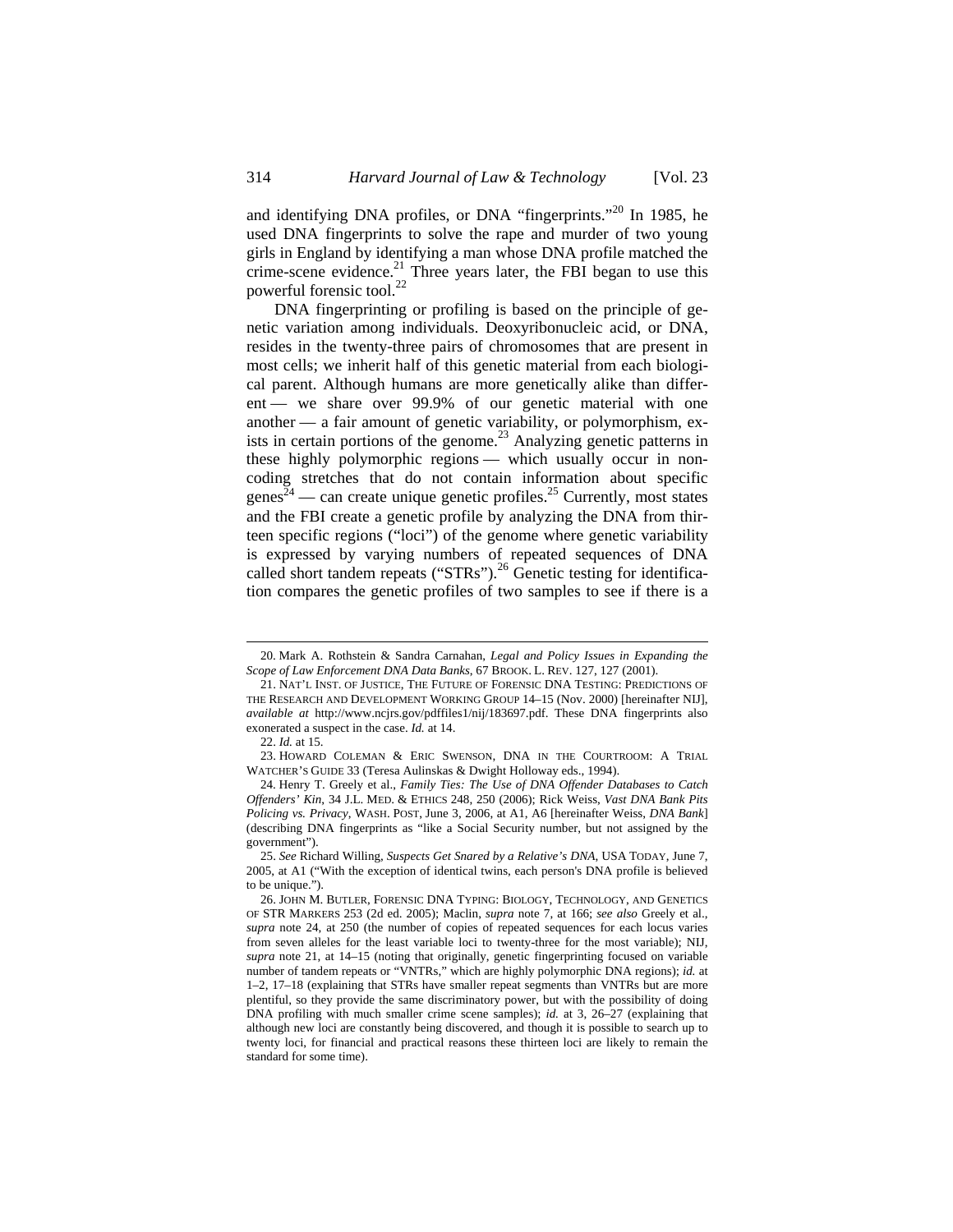match.<sup>27</sup> If the DNA patterns or profiles do not match perfectly, the samples must have come from different sources. But if the profiles match at all thirteen loci, it is virtually certain that the samples originate from the same source.<sup>28</sup>

Originally, DNA profiling was used to bolster cases against suspects by demonstrating that the sample collected from a crime scene matched the DNA profile of the suspect.<sup>29</sup> It was not long, however, before DNA fingerprinting was used "to facilitate suspicionless identification<sup>30</sup> of the likely sources of the DNA samples when there were no suspects in the case. $31$  In order to achieve such "cold hits," law enforcement needed a large pool of profiles — ideally from offenders of crimes involving DNA evidence — which could then be compared with DNA profiles from crime scene samples. As a result, the United States began to create DNA databases, which substantially broadened law enforcement's capacity to find suspects in sexual and violent crimes.<sup>32</sup>

Each state has its own DNA databank and defines its own "qualifying offenses" to determine who must provide genetic samples. $^{33}$  In addition, the FBI has created an index of DNA profiles from convicted criminals, crime scene samples, unidentified human remains, people "charged in an indictment or information with a crime," and "samples voluntarily contributed from relatives of missing persons."<sup>34</sup>

<sup>27.</sup> DNA samples are collected from blood, saliva, or other tissues and fluids. D.H. Kaye, *The Constitutionality of DNA Sampling on Arrest*, 10 CORNELL J.L. & PUB. POL'Y 455, 461 (2001).

<sup>28.</sup> *See, e.g.*, Greely et al., *supra* note 24, at 250.

<sup>29.</sup> Rothstein & Carnahan, *supra* note 20, at 127 (noting that U.S. courts quickly permitted expert testimony about the probability of matches between DNA profiles from crime scene samples and defendants' DNA, so that "[w]ithin a mere decade of its first appearance in court, virtually every jurisdiction in the United States had held that DNA identification evidence was admissible").

<sup>30.</sup> *Id.* at 128.

<sup>31.</sup> Robin Williams & Paul Johnson, *Inclusiveness, Effectiveness and Intrusiveness: Issues in the Developing Uses of DNA Profiling in Support of Criminal Investigations*, 34 J.L. MED. & ETHICS 234, 234 (2006). The earliest use of this approach was in Leicestershire where a serial rapist was identified based on DNA matches. Rothstein & Carnahan, *supra* note 20, at 127*.*

<sup>32.</sup> Kaye, *supra* note 27, at 461; *see also* Aaron P. Stevens, *Arresting Crime: Expanding the Scope of DNA Databases in America*, 79 TEX. L. REV. 921, 922 (2001) ("These databases are computerized systems that store genetic profiles developed from DNA samples, allowing law enforcement agencies to search for matches with unidentified samples recovered from crime scenes.").

<sup>33.</sup> Greely et al., *supra* note 24, at 250; Maclin, *supra* note 7, at 166; DNA Initiative, Advancing Criminal Justice Through DNA Technology, http://www.dna.gov/dnadatabases/codis [hereinafter CODIS] (last visited May 8, 2010); *see also* Stevens, *supra* note 32, at 922 & n.12 (listing the legislation authorizing criminal DNA databases in all fifty states).

<sup>34.</sup> *See* DNA Identification Act of 1994, 42 U.S.C. § 14132 (2006) (authorizing the Director of the FBI to establish an index of DNA identification records, including the above and samples "collected under applicable legal authorities, provided that DNA samples that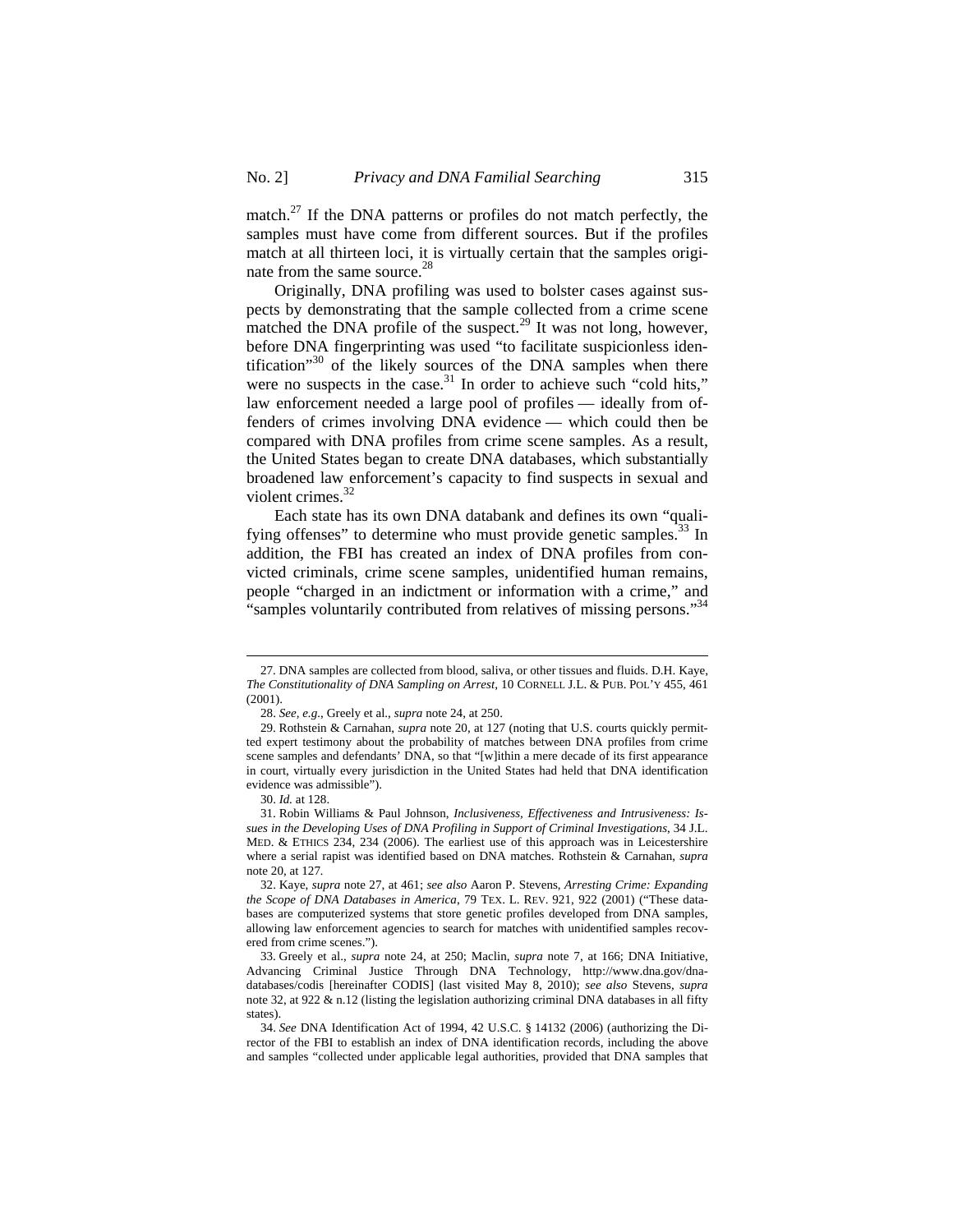The databases from all fifty states and the federal data bank<sup>35</sup> are linked through the Combined DNA Index System ("CODIS"), which the FBI maintains.<sup>36</sup> CODIS allows the state and federal laboratories "to share and compare DNA data" and provides a "central database of the DNA profiles from all user laboratories."37 In short, CODIS provides a mechanism to link all of the DNA profiles created from the local, state, and federal crime labs.<sup>38</sup> This national database actually comprises two different indexes: the "Forensic Index," which contains genetic profiles from crime scene samples, and the "Offender Index," which contains genetic profiles from the pool of individuals compelled to provide genetic samples.39 As of January 2010, the National DNA Index System contained over 300,000 forensic profiles and 7.8 million offender profiles.<sup>40</sup>

Almost from the inception of DNA databases, legislatures have pushed to expand the reach of DNA profiling.<sup>41</sup> The first state laws mandated the collection of DNA samples from sex offenders and a few other categories of violent felons<sup>42</sup> under the theory that such offenders "are especially likely to leave DNA evidence at the crime

37. CODIS, *supra* note 33.

38. The profiles that end up in CODIS are first created locally through the Local DNA Index Systems ("LDIS"), then entered into the State DNA Index System ("SDIS"), and finally entered into the National DNA Index System ("NDIS"). Maclin, *supra* note 7, at 166 (noting that state and local agencies may "operate their databases according to their specific legislative or legal requirements"); Rothstein & Carnahan, *supra* note 20, at 128 ("After Congress appropriated funds to develop both a federal system run by the FBI and state systems, every state enacted the necessary enabling legislation to develop a linked system of DNA data banks."); Wah, *supra* note 36, at 917.

39. Maclin, *supra* note 7, at 166; Greely et al., *supra* note 24, at 251; Wah, *supra* note 36, at 917.

40. Federal Bureau of Investigation, CODIS — NDIS Statistics, Measuring Success, http://www.fbi.gov/hq/lab/codis/clickmap.htm (last visited May 8, 2010).

41. *See* Gareth Cook, *Near Match of DNA Could Lead Police to More Suspects*, BOSTON GLOBE, May 12, 2006, at A1, A5.

42. Rothstein & Carnahan, *supra* note 20, at 128–29; Robert W. Schumacher II, Note, *Expanding New York's DNA Database: The Future of Law Enforcement*, 26 FORDHAM URB. L.J. 1635, 1645 (1999); Ben Quarmby, *The Case for National DNA Identification Cards*, 2003 DUKE L. & TECH. REV. 0002, ¶ 5 (2003), http://www.law.duke.edu/journals/ dltr/articles/2003dltr0002.html.

are voluntarily submitted solely for elimination purposes shall not be included in the National DNA Index System").

<sup>35.</sup> Although the states may focus on any specific loci they choose for DNA identification, the FBI only accepts profiles from state databases that use the thirteen loci specified by CODIS. Greely et al., *supra* note 24, at 250–51 (noting that Mississippi is the only state that has not submitted genotypes that use the thirteen loci).

<sup>36.</sup> The U.K. has a similar databank that covers proportionately the greatest number of cases in the world. Erica Haimes, *Social and Ethical Issues in the Use of Familial Searching in Forensic Investigations*, 34 J.L. MED. & ETHICS 263, 264 (2006). As of 2006, the U.K. database had DNA profiles from more than 5.2% of its population, in contrast to the U.S. national database, which had profiles from only 0.5% of its population. Kimberly Wah, *A New Investigative Lead: Familial Searching as an Effective Crime-Fighting Tool*, 29 WHITTIER L. REV. 909, 918 (2008).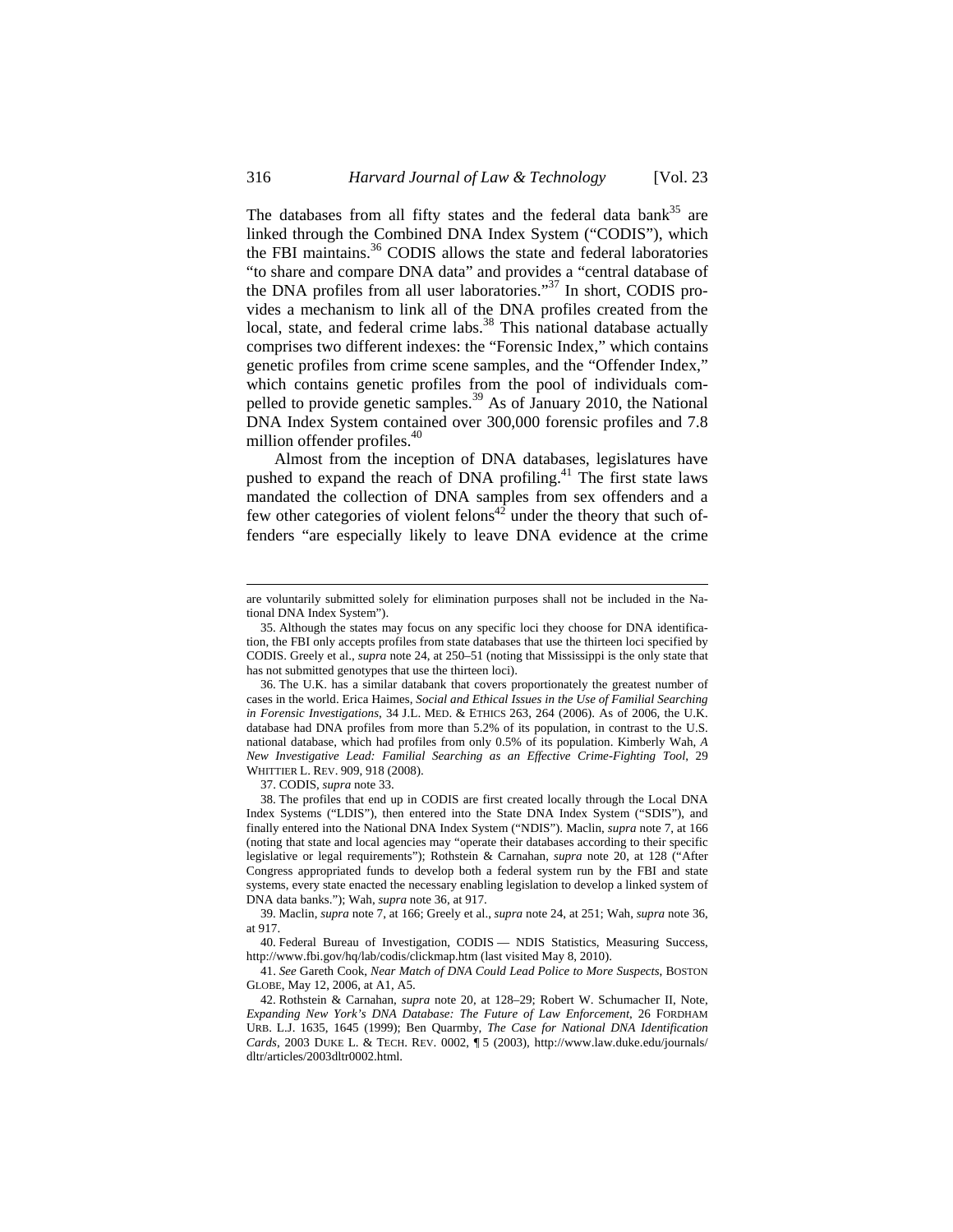scene" and are often recidivists.<sup>43</sup> From that start, expansion was rapid. In just one year, Virginia, the first state to create a DNA database, expanded its pool of mandatory genetic profiles from "certain sex offenders and certain violent felons<sup>744</sup> to include profiles from *all* (even nonviolent) felons. $45$  Other states soon followed suit. $46$  Over time, the expansion of database pools, or "mission creep,"<sup>47</sup> has broadened in many states to include nonviolent offenders,<sup>48</sup> misdemeanants, $49$  juvenile offenders, $50$  and even arrestees.  $51$  Some have

<sup>43.</sup> Rothstein & Carnahan, *supra* note 20, at 128. *But see* RICHARD O. LEMPERT ET AL., A MODERN APPROACH TO EVIDENCE 459 (3d ed. 2000) (noting that, despite popular opinion to the contrary, "rapists and child molesters do not have especially high rates of recidivism").

<sup>44.</sup> Hibbert, *supra* note 7, at 774; *see also* Stevens, *supra* note 32, at 925.

<sup>45.</sup> Hibbert, *supra* note 7, at 774; Maclin, *supra* note 7, at 167.

<sup>46.</sup> Virtually all states include at least sex offenders and certain violent criminals in their databases. Wah, *supra* note 36, at 926. All but five states require all convicted felons to provide DNA samples to the state database. NAT'L CONFERENCE OF STATE LEGISLATURES, STATE LAWS ON DNA DATA BANKS QUALIFYING OFFENSES, OTHERS WHO MUST PROVIDE SAMPLE [hereinafter NCSL] (February 2009), http://www.ncsl.org/programs/ cj/dnadatabanks.htm. Additionally, some states have enacted legislation extending their statutes of limitations in sexual assault cases to allow for introduction of DNA evidence. *See* Edward J. Imwinkelried, *The Relative Priority that Should Be Assigned to Trial Stage DNA Issues*, *in* DNA AND THE CRIMINAL JUSTICE SYSTEM 91, 94 (David Lazer ed., 2004). Imwinkelried also notes that, in states which have not enacted legislation to modify the statute of limitations, prosecutors have "attempted to toll the statute of limitations by filing criminal complaints identifying offenders by their DNA profile[s]." *Id.* 

<sup>47.</sup> *See* NUFFIELD COUNCIL ON BIOETHICS, THE FORENSIC USE OF BIOINFORMATION: ETHICAL ISSUES 82 (2007) [hereinafter NUFFIELD]; Editorial, *Mission Creep in DNA Data Banks*, CHRISTIAN SCI. MONITOR, Apr. 23, 2008, at 8 [hereinafter *Mission Creep*]; *Public Consulted over DNA Fears*, BBC NEWS, Nov. 1, 2006, http://news.bbc.co.uk/2/hi/uk\_news/6104876.stm; *see also* Christine Rosen, *Liberty, Privacy, and DNA Databases*, THE NEW ATLANTIS, Spring 2003, at 37.

<sup>48.</sup> Kevin Lothridge & Robin Wilson Jones, *Principles of Forensic DNA for Officers of the Court: An Interactive, Computer-Based Training Tool for Attorneys and Judges*, 54 DRAKE L. REV. 671, 672 (2006) (observing that "legislatures across the country continue to expand the scope of their DNA database statutes to include less violent crimes such as felony drug possession and misdemeanor fraud"); Rothstein & Carnahan, *supra* note 20, at 128 (noting that "[i]n many cases, the crimes bore little relationship to the initial justifications"); *id.* at 128 n.10 (describing some of the expanded categories of offenses, including illegal possession of food stamps, false swearing, and blackmail); Stevens, *supra* note 32, at 943 (observing that the "national trend" has been to expand "the scope of the databases to include more individuals").

<sup>49.</sup> Quarmby, *supra* note 42, at ¶ 5; Weiss, *DNA Bank*, *supra* note 24, at A6 (noting that at least thirty-eight states now have laws to collect DNA from people found guilty of misdemeanors such as shoplifting and fortune-telling).

<sup>50.</sup> Hibbert, *supra* note 7, at 774–75. Thirty-five states require some juvenile offenders to submit DNA samples to the state. NCSL, *supra* note 46; Mark A. Rothstein & Meghan K. Talbott, *The Expanding Use of DNA in Law Enforcement: What Role for Privacy?*, 34 J.L. MED. & ETHICS 153, 153 (2006).

<sup>51.</sup> D. H. Kaye & Michael E. Smith, *DNA Identification Databases: Legality, Legitimacy, and the Case for Population-Wide Coverage*, 2003 WIS. L. REV. 413, 430 (2003) (suggesting that "DNA collection during custodial arrests is explicitly authorized in a few states"); Jacqueline K. S. Lew, *The Next Step in DNA Databank Expansion? The Constitutionality of DNA Sampling of Former Arrestees*, 57 HASTINGS L.J. 199, 210 (2005); Rothstein & Talbott, *supra* note 50, at 153–54. Eighteen states collect DNA samples from individuals arrested for various offenses (with differing degrees of safeguards). Osagie K.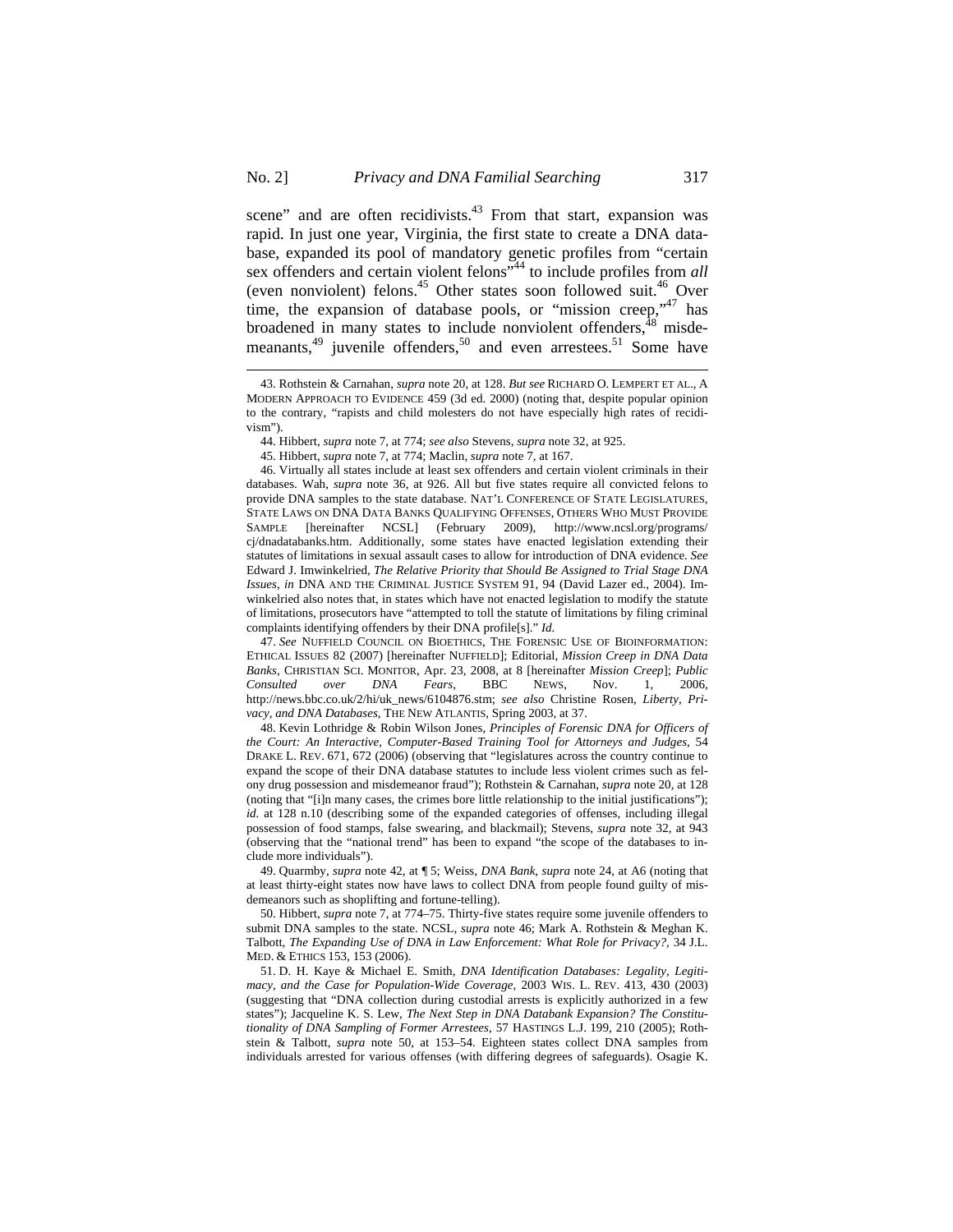even argued for creating data banks that encompass the entire population, innocent and guilty alike. $52$ 

#### *B. Familial Searches*

Familial searches represent a different kind of mission creep.<sup>53</sup> The technique that is most commonly understood to be familial searching<sup>54</sup> does not increase the pool of DNA samples and profiles for law enforcement to search. Instead, it "stretch[es] the reach of these databases far beyond the individuals profiled in them" to include close biological relatives.<sup>55</sup> In short, familial searches use the DNA databases to locate possible relatives who might be perpetrators of the crime. This expansion has far-reaching implications because it effectively includes individuals based on genetic association, rather than suspicion or even conviction of crimes.<sup>56</sup>

The technique of familial searching applies modern computer technology<sup>57</sup> to the principle that, because DNA is inherited, we share more of our genetic material with biological relatives than with oth-

Obasogie, *A DNA Dilemma*, L.A. TIMES, Apr. 9, 2010, at A25; NCSL, *supra* note 46 (noting that, as of June 2008, 15 states had enacted legislation requiring the collection of DNA from arrestees). And the federal government also allows the genetic profiles of arrestees to be placed in the national data bank. Jessica D. Gabel, *Probably Cause from Probable Bonds: A Genetic Tattle Tale Based on Familial DNA*, 21 HASTINGS WOMEN'S L.J. 3, 15 (Winter 2010). President Obama has even recently called for arrestees to have their DNA collected and stored in the national database. Obasogie, *supra*, at A25. In 2008, the Maryland legislature authorized expansion of its database by allowing the state to obtain samples not only after conviction but also from suspects *charged* with crimes of violence, attempted crimes of violence, burglary, or attempted burglary. *See* MD. CODE ANN., PUB. SAFETY § 2- 504(a)(3)(i) (West 2008). England led the charge with this kind of expansion. Duncan Carling, Note, *Less Privacy Please, We're British: Investigating Crime with DNA in the U.K. and the U.S.*, 31 HASTINGS INT'L  $\&$  COMP. L. REV. 487, 495 (2008) (noting that arrestee sampling is "an accepted and widespread practice in the U.K."); Frederick R. Bieber & David Lazer, *Guilt by Association*, NEW SCIENTIST, Oct. 23, 2004, at 20 (noting that the U.K. "became the first country to permit the DNA profile of anyone arrested to be kept indefinitely, regardless of whether they are subsequently convicted").

<sup>52.</sup> Weiss, *DNA Bank, supra* note 24, at A1 (explaining that "some in law enforcement are calling for a national registry of every American's DNA profile, against which police could instantly compare crime-scene specimens"); Rosen, *supra* note 47; *see also* David H. Kaye et al., *Is a DNA Identification Database in Your Future?*, CRIM. JUST., Fall 2001, at 4.

<sup>53.</sup> Tania Simoncelli & Barry Steinhardt, *California's Proposition 69: A Dangerous Precedent for Criminal DNA Databases*, 33 J.L. MED. & ETHICS 279, 282–84 (2005) (describing familial searching as part of the "function creep" of DNA databases).

<sup>54.</sup> As I discuss below, there is another form of DNA searching that can also be described as familial searching. *See infra* Part III.A.3.

<sup>55.</sup> Bieber & Lazer, *supra* note 51, at 20.

<sup>56.</sup> *Id.*

<sup>57.</sup> Greely et al., *supra* note 24, at 251; Suzanne Smalley*, A Man Wrongly Accused Becomes a Symbol of Hope*, BOSTON GLOBE, May 12, 2006, at A5 ("Familial searching is based on the power of modern computer databases and on genetic principles that are as old as the human species."); Willing, *supra* note 25.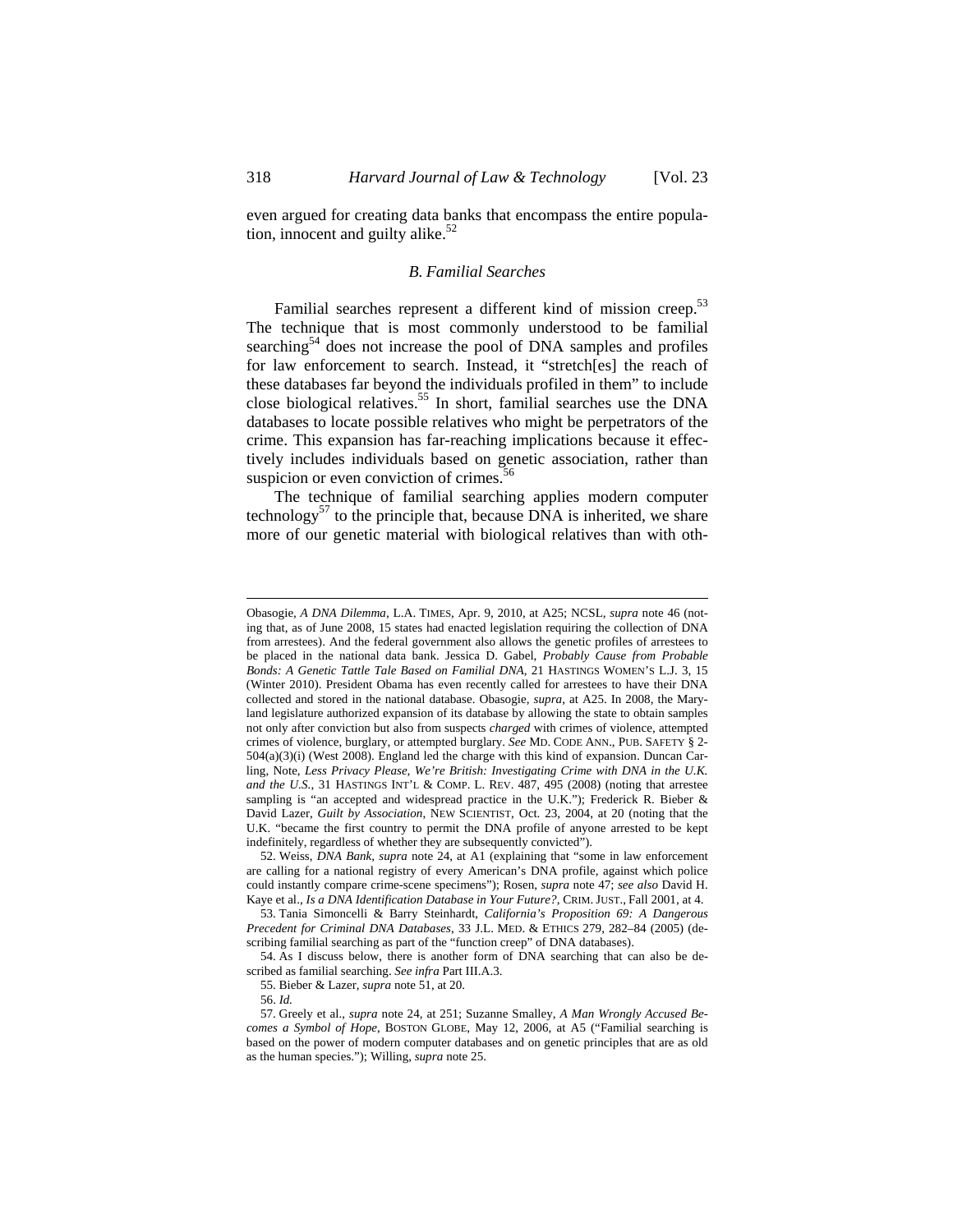ers.<sup>58</sup> In a typical DNA search, only a complete or perfect match one matching at all thirteen loci — between an individual's DNA and that of a crime scene sample indicates that the individual was the source of the crime scene sample.<sup>59</sup> A "partial match" or "near miss"<sup>60</sup> — for example, sixteen out of twenty-six alleles (two at each  $\left| \text{locus} \right\rangle^{61}$  — suggests that a close biological relative of the individual whose DNA partially matches the crime scene sample might have been the source. $62$  Of course, a close match might also occur randomly because "unrelated people can have some of the same genetic markers."<sup>63</sup> "Usually, a partial match by itself will not be overwhelming evidence that the person who left the crime scene DNA *is* a relative of the person in the Offender Index who provided a partial match."<sup>64</sup> How strong or weak the lead is likely to be, however, can be estimated. The closer the match, or the lower the frequency of the

 $\overline{a}$ 

61. Willing, *supra* note 25 (noting that in one case in North Carolina, the suspect's "DNA matched the crime scene sample left by his brother at 16 alleles").

<sup>58.</sup> Each parent passes on half of his/her genes to each child, and therefore parent and child share 50% of the same genetic material. Siblings could theoretically inherit all or none of the same genes from their parents, but on average they will share 50% of their genes. *See generally* Bieber & Lazer, *supra* note 51.

<sup>59.</sup> Carl T. Hall, *Experts Suggest Expanding DNA Database; Adding Relatives Could Point to Suspects, They Say*, SAN FRANCISCO CHRONICLE, May 12, 2006, at B9. Presumably the lack of a match in a search of the national database indicates that the perpetrator of the crime was never convicted of a crime for which DNA samples are required. *Id.* ("Kinship analysis of DNA would help in cases where a sample was found at a crime scene, but produced no direct match with a suspect, presumably because the person being sought was a novice criminal or someone whose DNA had never been put on file.").

<sup>60.</sup> David Lazer & Michelle N. Meyer, *DNA and the Criminal Justice System: Consensus and Debate, in* DNA AND THE CRIMINAL JUSTICE SYSTEM 371, 374 (David Lazer ed., 2004); Daniel J. Grimm, Note, *The Demographics of Genetic Surveillance: Familial DNA Testing and the Hispanic Community*, 107 COLUM. L. REV. 1164, 1170 (2007) ("A 'partial match' under the CODIS standards exists where thirteen of twenty-six alleles are common at the thirteen 'core' CODIS loci.").

<sup>62.</sup> Greely et al., *supra* note 24, at 251; David R. Paoletti et al., *Assessing the Implications for Close Relatives in the Event of Similar but Nonmatching DNA Profiles*, 46 JURIMETRICS J. 161, 162 (2006); Richard Weiss, *DNA of Criminals' Kin Cited in Solving Cases*, WASH. POST, May 12, 2006, at A10. DNA searches can be done at different levels of stringency. High stringency searches will only pull up complete matches. But moderate or low stringency searches may identify incomplete matches. Erin Murphy, *Relative Doubt: Familial Searches of DNA Databases* 5–6 (Nov. 2, 2009) (unpublished manuscript), *available at* http://ssrn.com/Abstract=1498807.

<sup>63.</sup> Willing, *supra* note 25 (describing a 1999 U.K. case in which law enforcement found a twelve-allele match but later discovered the convict was in jail when the crime was committed); *see also* Cook, *supra* note 41, at A5 ("Relatives usually share more DNA than strangers do, but not always. So investigators would have to check out false positives people who have nothing to do with the suspect, but whose DNA looks similar to the crime scene DNA by chance — consuming time and invading the privacy of innocent people.").

<sup>64.</sup> Greely et al., *supra* note 24, at 253; *see also* Dr. Thomas Callaghan, FBI, Presentation at the Genetic Privacy, DNA Databasing & Familial Searching Symposium (Mar. 17 2008) (noting that "the probability is low that a 'partial match' is due to a familial relationship").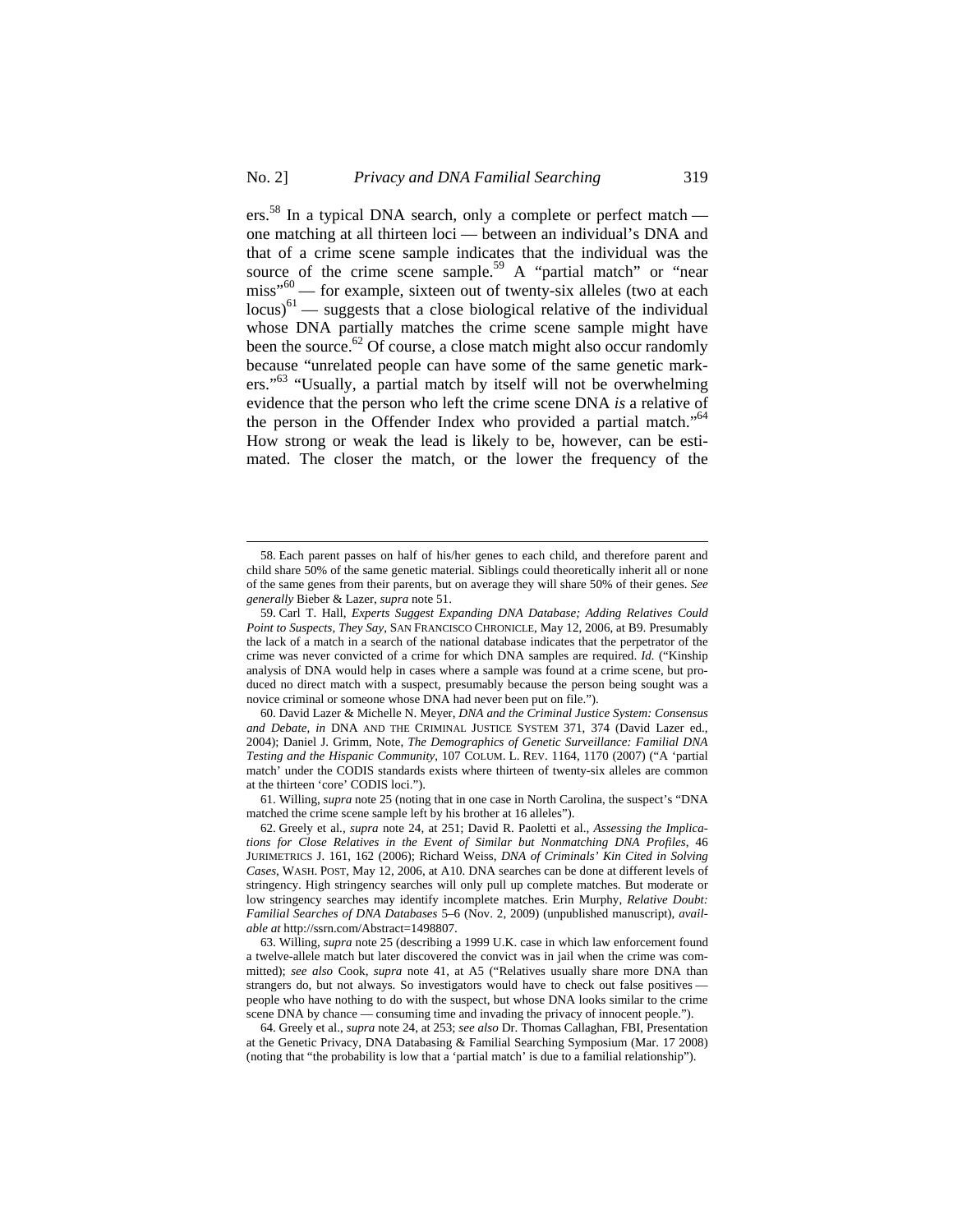matched alleles in the general population, $65$  the more likely that the samples come from a biological relative,  $66$  although we do not know which one.

Mark Rothstein and Meghan Talbott describe another form of familial searching: indirect familial searches. If a search of the DNA database yields no full or partial matches to the crime scene DNA, the suspect refuses to provide a DNA sample voluntarily, and the police cannot obtain a court order for lack of probable cause, the police might attempt to obtain the suspect's DNA indirectly by analyzing DNA from his family members. For example, the police might obtain the discarded tissue or chewing gum of the suspect's son as he walks home from school or the discarded napkin of the suspect's mother after she finishes her meal in a nursing home. Law enforcement could analyze Y chromosome markers (inherited by sons from their fathers) or mitochondrial DNA markers (inherited from one's mother) in DNA obtained from the discarded materials and compare them with markers from the crime scene sample to determine whether there is match.<sup>67</sup> The most publicized example of this form of familial searching involved the case of the BTK ("Bind Torture Kill") killer. Police ultimately linked the DNA of Dennis Rader, who was under suspicion, to the BTK's crime scenes by collecting and analyzing DNA from his daughter.<sup>68</sup> Of course, the police would presumably prefer the more direct route of obtaining the suspect's DNA directly through similar surreptitious means, for example, by analyzing DNA from material that the suspect discarded or abandoned.<sup>69</sup> Since this use of familial DNA is not commonly what is meant by the term "familial searching," I use the term to refer to the use of partial matches to investigate families, unless indicated otherwise.

While familial searches will not always be useful, law enforcement finds them particularly helpful when investigations are going

<sup>65.</sup> Greely et al., *supra* note 24, at 253 (adding that algorithms could be created to look for parent-child and sibling-sibling matches). Additional testing can further refine the estimates. *See infra* Part V.B.1.

<sup>66.</sup> Whether a close match is the result of a genetic family relationship "depends both on the nature of the postulated relationship and the rarity of the genotype (set of alleles) involved." Greely et al., *supra* note 24, at 251. The chance of "an unrelated individual randomly matching" those alleles ranges from just under one percent to one in ten trillion quadrillion (10<sup>28</sup>). *Id.* at 252. The patterns of matches also vary depending on the nature of the biological relationships. Children must match at least thirteen alleles with each parent (since they inherit half of their genetic material from each parent), and will usually match at fourteen to sixteen alleles. *Id.* at 252. In contrast, siblings theoretically can share as few as zero and as many as twenty-six alleles, with an average of 16.7. *Id.* at 253.

<sup>67.</sup> Rothstein & Talbott, *supra* note 50, at 156.

<sup>68.</sup> Gabel, *supra* note 51, at 4 (noting that the police used a search warrant to get access to the daughter's DNA).

<sup>69.</sup> *See infra* text accompanying notes 94–96 (describing the police's collection of a discarded cigarette butt to obtain the DNA of a suspect surreptitiously).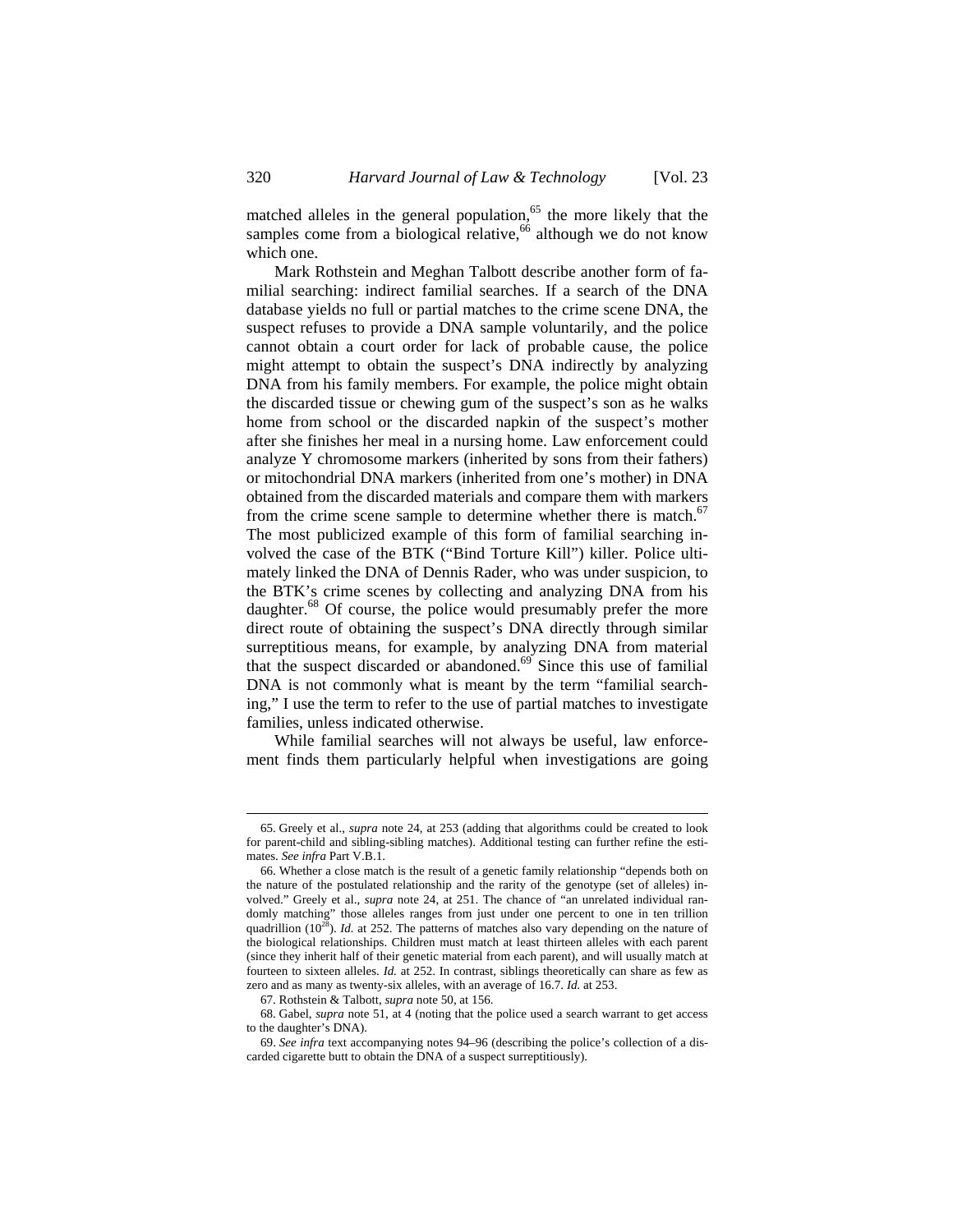nowhere.70 Many believe that familial searches "could substantially improve the odds" of finding a perfect match.<sup>71</sup> Studies suggesting that not only DNA but also crime can run in families emphasize the power of this technology.<sup>72</sup> For example, one study showed that thirty percent of inmates had brothers who were also incarcerated, $^{73}$  and another found that "nearly half of jail inmates had at least one close relative who had been incarcerated."74 Based on these statistics, some in law enforcement believe that searching for close relatives of offenders (or arrestees) whose DNA is already in the national database would be a fruitful expansion of DNA profiling.<sup>75</sup> One estimate projected that familial searching "could effectively double or triple the size of the databases without adding new samples."<sup>76</sup> In addition, a computer-simulation suggested that based on "conservative assumptions," following up on searches that generated "near misses" could significantly increase the "cold hit" rate in the United States. $^{77}$  Estimates of the usefulness of familial searches depend, however, on how widely the net is cast in searching for biological relatives. If investigators use relatively high stringency searches that identify only close matches, law enforcement may get fewer cold hits, but a higher rate of accuracy. In other words, the odds of the matches identifying a relative are greater, but the search may also miss relatives who could be the source of the crime sample.<sup>78</sup> If, however, the match criteria are less stringent, the searches will yield more partial matches, with the chance of false leads increasing significantly.<sup>79</sup> It may prove difficult to establish the right balance between doing searches that cast a wide

<sup>70.</sup> Hall, *supra* note 59 (quoting Frederick Bieber, who noted that familial searches can "help as a last resort in a few of the most difficult cases" and that it would be irresponsible not to try).

<sup>71.</sup> *Id*.

<sup>72.</sup> Weiss, *supra* note 62; s*ee also* Paul Cheston & Rebecca Mowling, *M3 Brick Killer Trapped by DNA Link in Family*, EVENING STANDARD, April 19, 2004, at C5 (suggesting that family searches are "based on the principle that DNA is inherited, criminality runs in the family, and families involved in crime are less likely to move away from the area where they are born"). As law enforcement agencies now say, "[D]on't do the crime if your brother's doing time." Schorn, *supra* note 1.

<sup>73.</sup> Cook, *supra* note 41, at A5.

<sup>74.</sup> Hall, *supra* note 59.

<sup>75.</sup> Weiss, *supra* note 62 (describing how the calculus of familial searches is based on "well-established facts — such as the prevalence of certain DNA variants in the population — and less precise assumptions, such as the odds that a criminal has a close family member whose DNA is already on file").

<sup>76.</sup> Willing, *supra* note 25.

<sup>77.</sup> Weiss, *supra* note 62 (assuming that familial searches could increase cold-hit rates from 10 to 14 percent).

<sup>78.</sup> Murphy, *supra* note 62, at 8.

<sup>79.</sup> Hall, *supra* note 59 ("Odds of false leads increase with less stringent search criteria — that is, the more incomplete the match, the greater the odds it occurred merely by chance."). Murphy, *supra* note 62, at 6 (observing that a sufficiently low stringency search makes it "80 to 90 percent likely that a partial match will include the relatives in its results" as well as many who are not related to the source).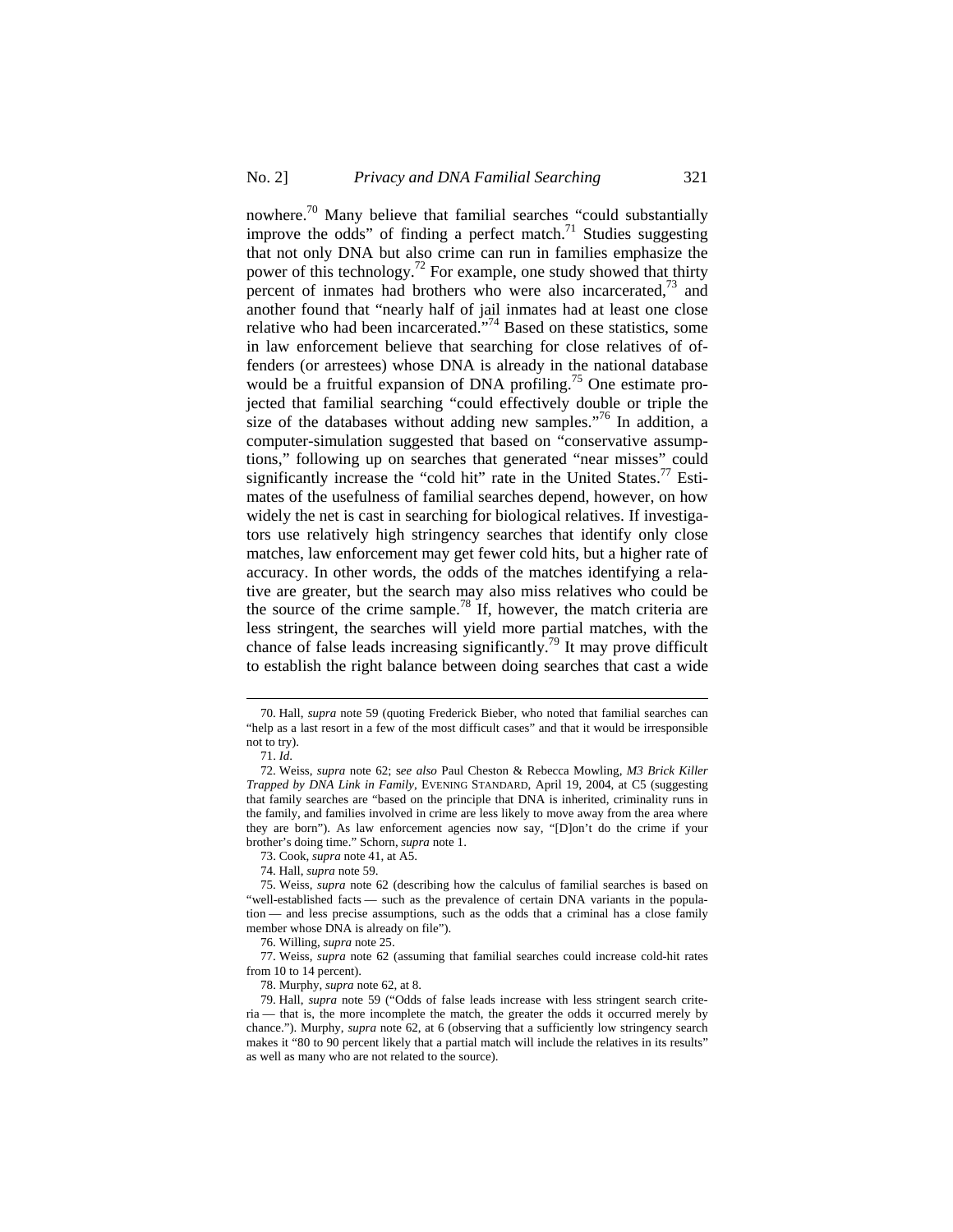enough net to identify likely relatives, but not so wide that the number of leads becomes unmanageable.<sup>80</sup>

#### 1. Success Stories

Although relatively new, familial searching has been successful in a number of noteworthy cases. The technology was first used in the United Kingdom in  $2002^{81}$  to solve a reopened case involving the rape and murder of three girls in Cardiff, Wales that occurred in  $1973$ .<sup>82</sup> A search of the national database located a partial match, Paul Kappen. A previous intelligence-led screen had targeted 500 suspects, including Joseph Kappen, Paul Kappen's deceased father.<sup>83</sup> After discovering the partial match, police obtained a DNA sample of Joseph's exhumed body, which fully matched the crime scene samples.<sup>84</sup>

A year later, the technique was used in Cardiff, Wales to solve the 1988 murder of a prostitute that had long confounded police. None of the profiles in the U.K. database matched that of the crime scene sample.<sup>85</sup> A familial search, however, identified a profile that shared an unusual genetic marker with the evidence sample. The source of this sample was a 14-year-old boy who had not been born when the murder occurred.<sup>86</sup> Police tracked down his uncle, Jeffrey Gafoor, who confessed to killing the prostitute.<sup>87</sup>

<sup>80.</sup> Murphy, *supra* note 62, at 47 (suggesting that "a minimum threshold of around 18 alleles dramatically diminishes the likelihood of false leads, while also still generating a 25% probability that a true lead in the database will be identified")*.*

<sup>81.</sup> Williams & Johnson, *supra* note 31, at 243. Great Britain has been the clear leader in the use and development of familial searches. *Id.* at 235 ("The NDNAD, established in April 1995, was the first national forensic DNA collection and presently remains the biggest such archive both in terms of its actual size and the proportion of the national population held on it."); *see also* Willing, *supra* note 25. Its role as leader in this area is not surprising given that its "DNA database is older and [proportionately] larger than the U.S. system." *Id.* And whereas the United States database system is governed by a complex mix of state and federal law, "Britain has few rules restricting its use," and the Forensic Science Service ("FSS") is "largely self-regulated". *Id.* "In Britain, where rules governing the use of DNA for fighting crime are more permissive than in most U.S. states, the approach has been used dozens of times and has helped solve several cases." Weiss, *supra* note 62. In addition, the "FSS charges British police for its services; [a system] that creates a profit motive to develop new uses for the national database." Willing, *supra* note 25.

<sup>82.</sup> Steve Bird, *M3 Brick Killer Tracked Through a Relative's DNA,* TIMES (London), April 20, 2004, at 11; Karen McVeigh & Hugh Muir, *Torso Investigation: Laying Adam to Rest: Science Offers Hope in Ritual Murder Case: New DNA Techniques Developed in Hunting for Dead Boy's Birthplace Have Helped Detectives Solve Other Crimes*, GUARDIAN, Feb. 19, 2007, at 12.

<sup>83.</sup> Williams & Johnson, *supra* note 31, at 243.

<sup>84.</sup> Willing, *supra* note 25.

<sup>85.</sup> Bieber & Lazer, *supra* note 51.

<sup>86.</sup> Wah, *supra* note 36, at 909–10.

<sup>87.</sup> Williams & Johnson, *supra* note 31, at 243; *see also* Bird, *supra* note 82 (noting that as a result of this evidence, "[t]hree men who had been jailed for [the] murder were released by the Court of Appeal in 1992 and their convictions later quashed"); Willing, *supra* note 25.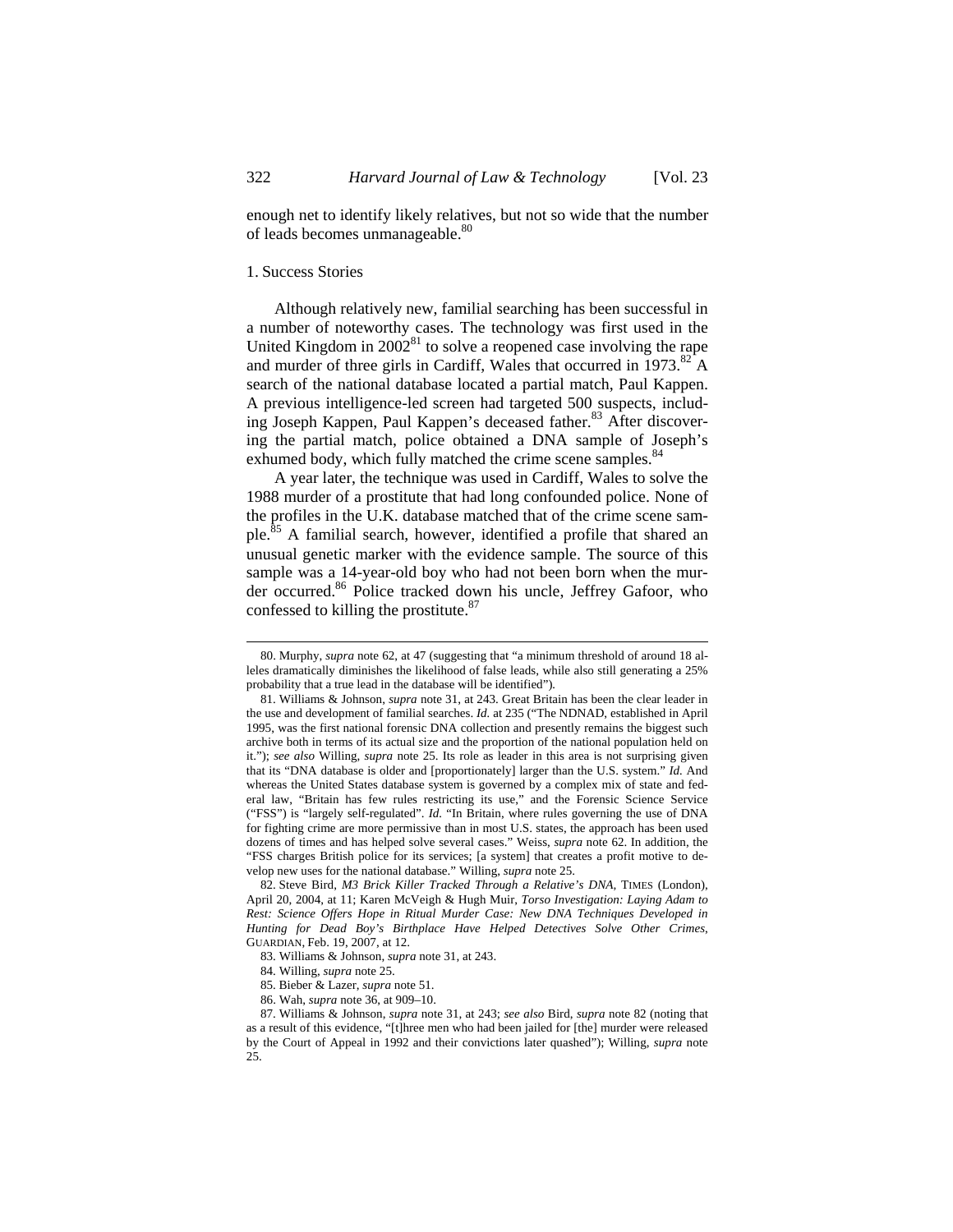Although DNA evidence primarily has been used to solve violent crimes like rape and murder, $88$  one of the most publicized uses of familial searching demonstrated its capacity to solve a broader range of crimes. In 2004, a man with no prior record dropped a brick from an overpass in "one of those drunken stupid moments."89 The brick crashed through a truck's windshield and hit the driver, causing him to have a fatal heart attack.<sup>90</sup> In their investigation, police used a sample of blood that they found on the brick, which had come from a cut on the perpetrator's hand. After finding no match in the national database or from DNA samples collected voluntarily from 350 local men, a search focusing on the local area yielded twenty-five partial matches.<sup>91</sup> Police interviewed the individual with the single closest match — sixteen out of twenty loci — which led them to a close relative, Craig Harman.<sup>92</sup> Harman's DNA perfectly matched twenty out of twenty  $loci.<sup>93</sup>$ 

While the United States has used familial searches far less frequently than the United Kingdom, the technique has proven successful in a few instances. Most famously, in 2003, it helped solve the 1984 rape and murder of a Winston-Salem newspaper editor. Although none of the profiles in North Carolina's database matched the crime scene sample, the profile of a convicted felon, Anthony Dennard Brown, was a very close match. During an interview with one of Brown's eleven brothers, Willard Brown, police offered him a cigarette, which they rushed to the crime lab as soon as the interview ended.<sup>94</sup> Willard's DNA was a perfect match, which led to his confession and conviction.<sup>95</sup> The familial search not only located the perpetrator, but also resulted in the exoneration of Darryl Hunt, who had been incarcerated for eighteen years for the same rape and murder.<sup>96</sup>

<sup>88.</sup> This technique has been used in a limited number of high-profile cases, most of which have involved murder. Haimes, *supra* note 36, at 264.

<sup>89.</sup> Bird, *supra* note 82; Williams & Johnson, *supra* note 31, at 243 (noting that this was the first case in which familial searching led "to a successful criminal prosecution in a current police case"); Mike Sullivan, *M-Way Brick Killer Trapped by His DNA*, THE SUN, Apr. 20, 2004, at 12.

<sup>90.</sup> Greely et al., *supra* note 24, at 248; Cheston & Mowling, *supra* note 72 (noting that the driver managed to steer the truck to the side of the road, "averting a pileup [that] would have caused many more deaths"); Alexandra Williams, *Brick Killer Trapped by His Relative's DNA,* THE MIRROR, Apr. 20, 2004, at 13.

<sup>91.</sup> A search within the national database looking at eleven matches out of twenty markers pulled up too many profiles, so the police limited their search to the surrounding area of the crime scene and found "about twenty-five partial matches." Greely et al., *supra* note 24, at 248.

<sup>92.</sup> *Id.*

<sup>93.</sup> Bird, *supra* note 82 (noting that "the chance that the DNA found on the brick was not [Harman's] was said to be one in a billion"); *see also* Williams, *supra* note 90.

<sup>94.</sup> Six of the brothers were deceased. Willard Brown lived nearby and had a misdemeanor parole violation. Shorn, *supra* note 1.

<sup>95.</sup> Willing, *supra* note 25.

<sup>96.</sup> *Id.*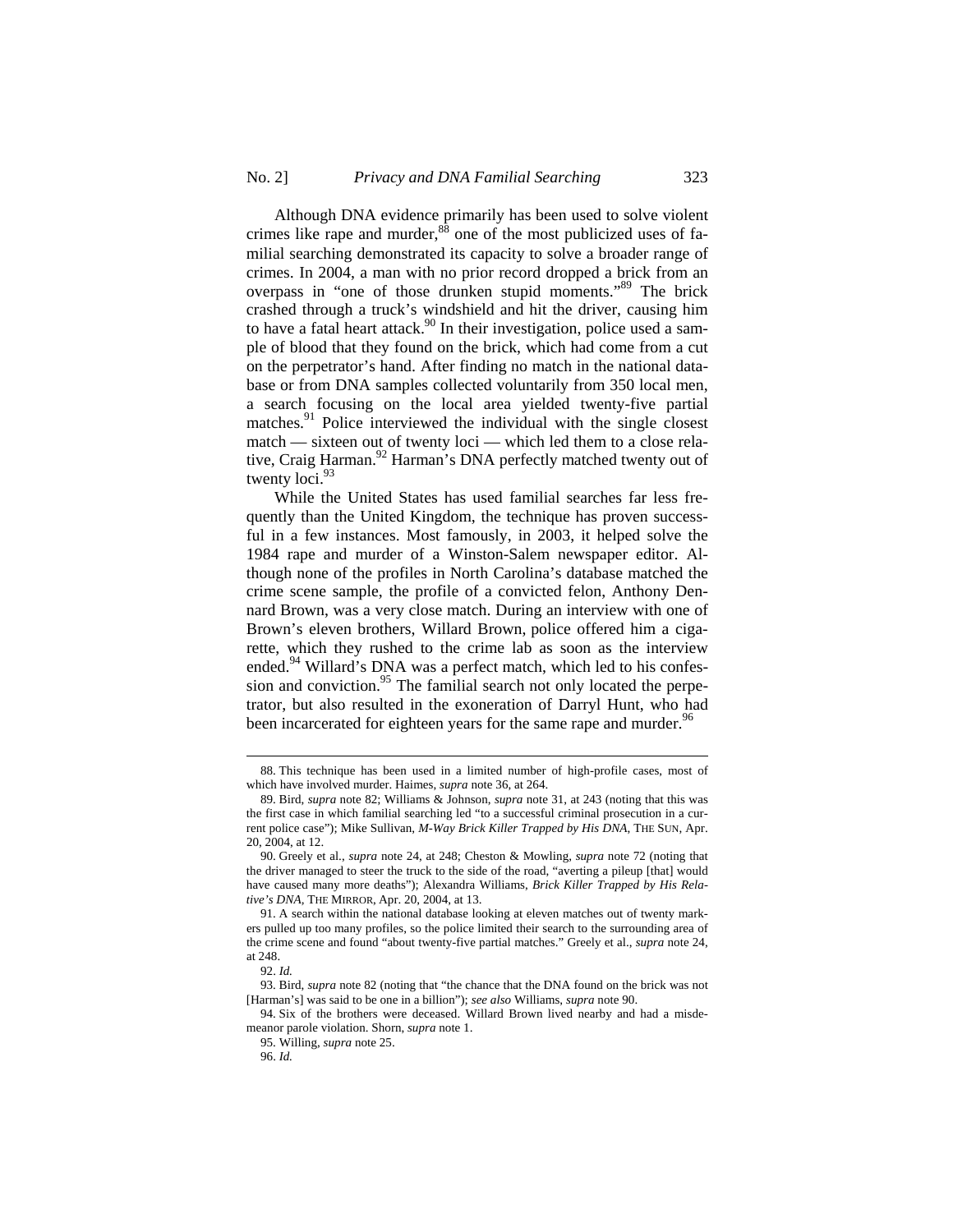Despite these success stories, it remains to be seen exactly how frequently familial searches are successful. Proponents tout its powers, but there are skeptics. $97$  Moreover, there are many unanswered questions about the details and aftermath of such searches: what happens after the searches, how did investigators rule out targeted relatives, and how many people were questioned and investigated?<sup>98</sup>

#### 2. Moving Toward Systematic Familial Searches

The FBI would not describe all of these success stories as true familial searching. It defines familial searches narrowly as "a second deliberate search . . . to identify close biological relatives of the perpetrator in the known offender database," used only after an initial search of the database turns up no candidate matches.<sup>99</sup> This definition, however, is unnecessarily narrow. As demonstrated by the Darryl Hunt case, the discovery of partial matches suggestive of familial links can occur inadvertently, when a sweep of the national database reveals a very close, but imperfect match. Whether intentional or not, the effects of familial searching are much the same if investigators follow up on partial matches or proceed deliberately, although the reach of familial searching is narrower in the former instance.

What can make a difference is whether jurisdictions adopt systematic and therefore potentially more widespread familial searching. The United Kingdom has been far less reluctant than the United States to move in that direction.<sup>100</sup> In 2003, the U.K. authorized the systematic and deliberate use of familial searches, giving police authority to search the national database for "names and descriptions of those whose DNA profiles are close" if no exact matches could be found.<sup>101</sup> Given the expense, however, familial searches are not used for all crimes in the U.K., although they are routinely done for the most serious crimes and at the request of investigating officers.<sup>102</sup> Police in the U.K. used this technique roughly twenty times from 2002–2004, achieving a 25% success rate.<sup>103</sup> By April of 2005, "familial searching

 $\overline{a}$ 

102. Ben Mitchell, *Police Warning to Criminals Over DNA Breakthrough*, PRESS ASS'N, Nov. 19, 2004.

<sup>97.</sup> Murphy, *supra* note 62, at 2 (noting that "often lost in recitations of [one of the proponents of familial searching] is one revealing fact: his 'familial searches' did not work"); *id.* at 10 (noting the "conflicting reports on its rate of success"); *id.* at 36 (suggesting even in jurisdictions with "aggressive polices," they have only reported "moderate actual success"). 98. *Id.* at 4.

<sup>99.</sup> Callaghan, *supra* note 64.

<sup>100.</sup> New Zealand has also "actively engage[d in] familial search methods . . . [and] other countries have similarly expressed an interest in pursuing the technique." Murphy, *supra* note 62, at 10.

<sup>101.</sup> Willing, *supra* note 25.

<sup>103.</sup> Williams & Johnson, *supra* note 31, at 243. Among the successes was the identification of their first sexual offender using this technique. Mitchell, *supra* note 102. Using this technique police were able to solve a case concerning two "indecent assaults" committed in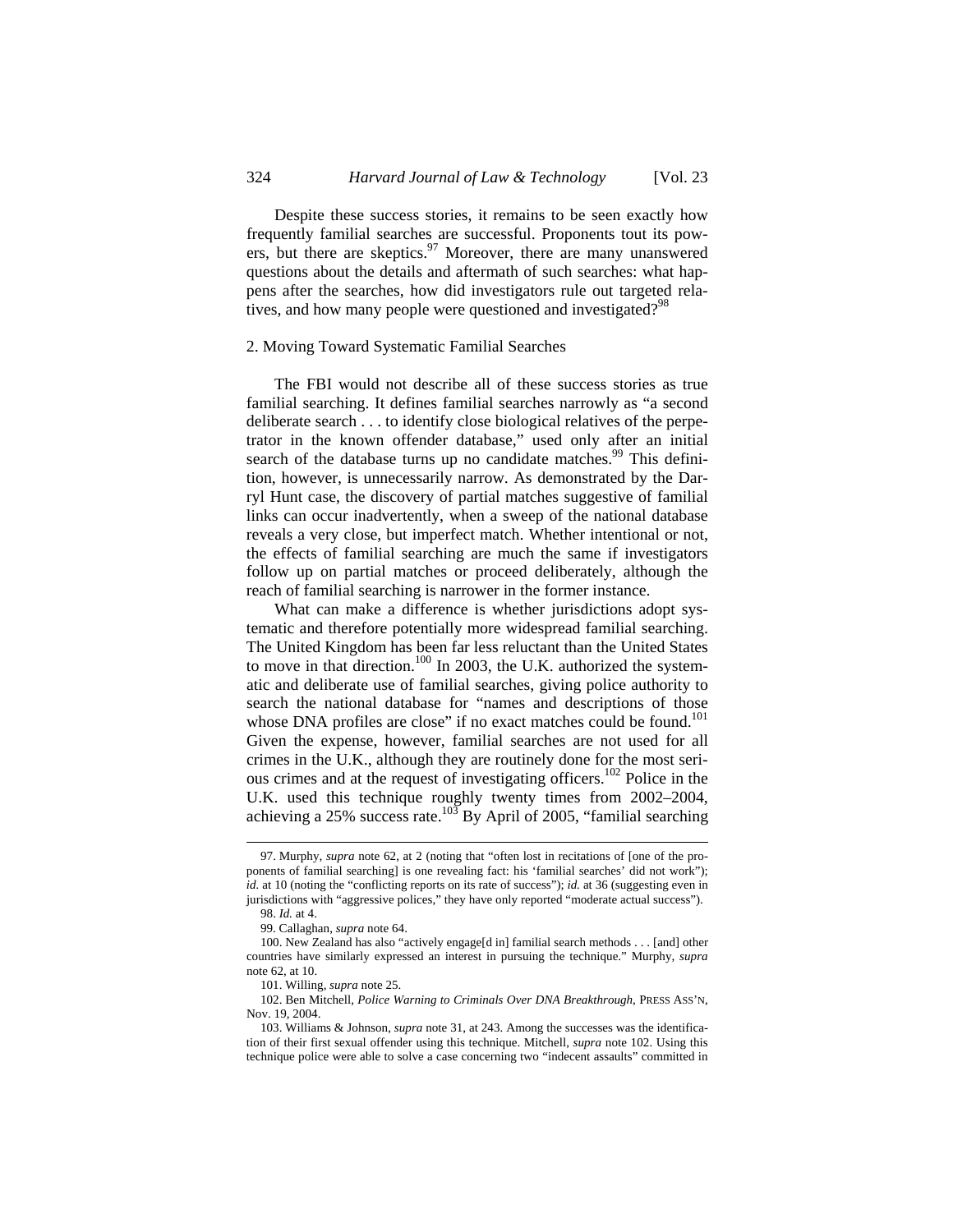in Britain had solved nine cases by finding close relatives of killers or rapists whose DNA profiles [were] in the national database."<sup>104</sup> Because the search for partial matches can yield thousands of names, the Forensic Science Service gives police "the physical description and home address of a near-match for comparison with potential suspects. If the crime scene sample carries an allele that is common among people from a certain region — say, South Wales — investigators are given the names of near-matches from that locality."<sup>105</sup>

In contrast to familial searches in England, which are conducted deliberately with well-established procedures,<sup>106</sup> familial searches in the United States have been conducted only in a handful of cases $107$ and are more likely to come about inadvertently "when the definition of a 'match' is loosened enough to net someone's kin."108 In some jurisdictions, law enforcement or government laboratories have been reluctant to pursue familial searches until they receive explicit guidance and approval from the courts or legislatures.<sup>109</sup> At this point, familial searches are not done at the national level.<sup>110</sup> Initially, the FBI NDIS Procedures prohibited "the release of the offender's personally identifiable information" when a partial match was found.<sup>111</sup> In 2006, however, the FBI issued an "interim plan" that might permit the release of such information in "situations in which there is no other

104. Willing, *supra* note 25 (describing among the successes "a rapist with a distinct North of England accent who was traced through a brother on the database. Both carried alleles common to England's north country.").

105. Willing, *supra* note 25.

 $\overline{a}$ 

106. Not all aspects of familial searching procedures are publicly available. *See infra* notes 116–18 and accompanying text.

107. Cook, *supra* note 41, at A5 (noting that the FBI does not pursue partial matches).

108. Hall, *supra* note 59 (describing such testing in the United States as not "routinely done by most police agencies", and quoting Bill Hagmeir, executive director of the International Homicide Investigators Association in Virginia: "I haven't heard of anyone going fishing through family trees"); *see also supra* note 62 and text accompanying notes 78–79.

109. Cook, *supra* note 41, at A5 (describing one crime lab's frustration in finding evidence suggesting that a rapist "must be the brother of a near match" but deciding not to pass on the name to investigators because there was no policy regarding familial searches in Virginia).

110. The FBI has avoided using this technique until "legal, social and other issues are resolved," Cook, *supra* note 41, at A5, and because of concerns that federal privacy laws prohibit such searches, Willing, *supra* note 25. However, the FBI has begun a national discussion of the issue. Callaghan, *supra* note 64, at slide 64. Because no intentional familial searching is performed, partial matches are "fortuitous events." *Id.*

111. Bulletin, FBI, Interim Plan for the Release of Information in the Event of a "Partial Match" at NDIS (July 20, 2006), *available at* http://www.ndaa.org/publications/ newsletters/codis\_bulletin\_2006.pdf.

<sup>1992</sup> and 1997. Although semen samples were obtained, the case was closed when no matches could be made to any convicted offenders. In 2004, using familial searches, law enforcement found a partial match with a sample from a man who had been arrested for "a minor criminal offence." After looking for close relatives who matched the description of the assailant, police arrested Daniel Alderson, whose DNA matched the crime scene samples. *Id.* "After initially denying the offences, he pleaded guilty at Portsmouth Crown Court on September 23 to two offences of indecent assault, one against a female aged over 18 and one under 18." *Id*.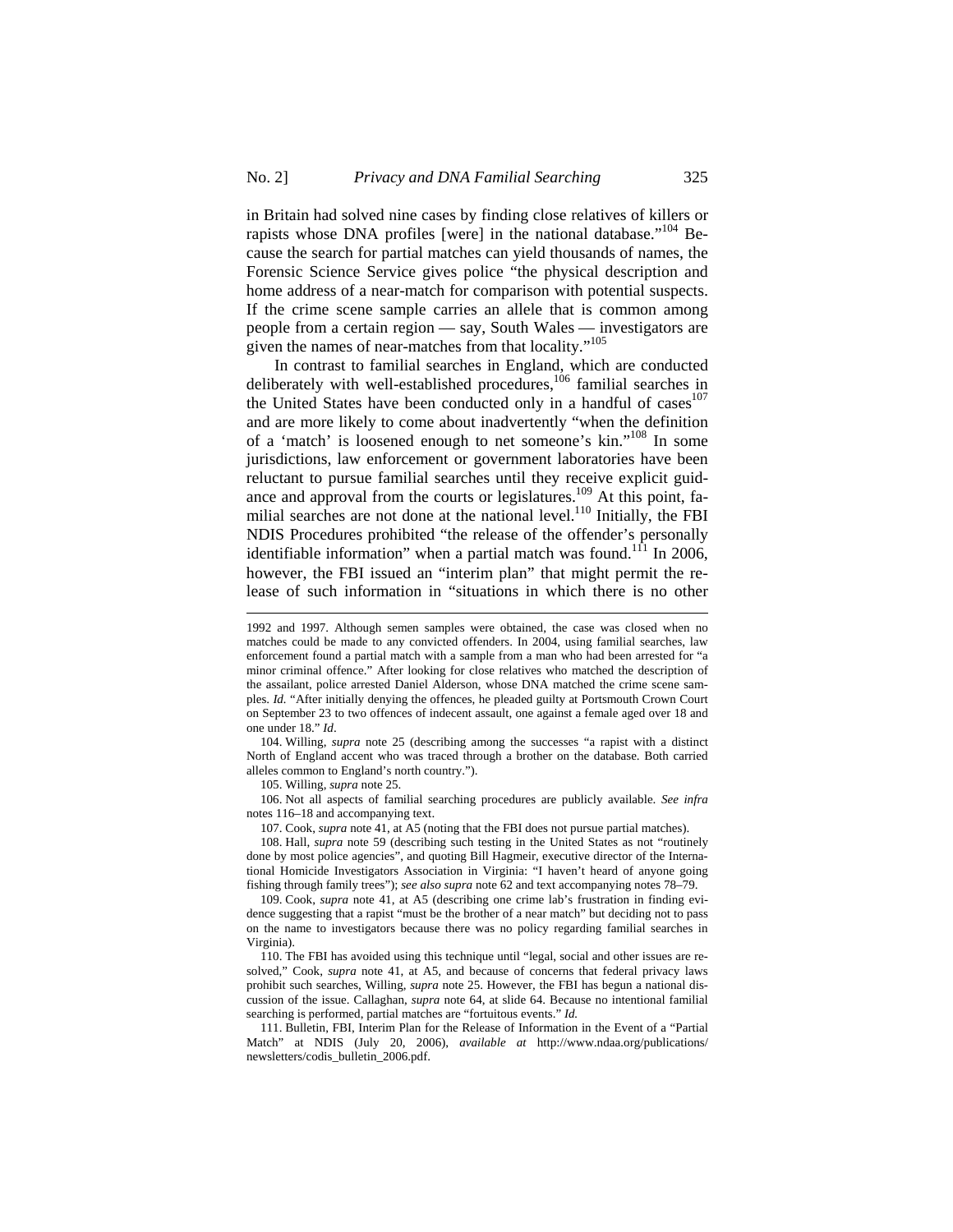available investigative information."112 Eventually, the FBI allowed individual states to decide whether they wish to provide "the names of people whose DNA partially matches that found on evidence at a crime scene."113 In part, the FBI was reluctant to begin doing familial searches without Congressional consent for fear that the "political and legal backlash over privacy and civil liberties . . . would imperil the federal government's recent decision to begin storing DNA samples not merely from convicted felons but from anyone who is arrested."114

When familial searches do occur in the U.S., they usually do so "informally at the local level."<sup>115</sup> One study found a "startling lack of transparency in rulemaking" regarding familial searching.<sup>116</sup> Of thirtytwo states that responded to requests regarding their family searching policies or practices, at least twelve have no written policy.<sup>117</sup> Of those states that do have written policies, only two make them easily accessible: Maryland enacted legislation explicitly prohibiting familial searches<sup>118</sup> and California's state attorney general issued a wellpublicized memorandum that authorizes the reporting of inadvertently detected partial matches as well as deliberate searches for partial matches "under limited circumstances."<sup>119</sup>

The lack of a written policy, however, does not mean that investigators do not report partial matches. "[A]t least four states without written policies have nonetheless reported partial match information to investigators in the past."<sup>120</sup> And six states prohibit intentional familial searching, while remaining vague about whether labs may report inadvertently discovered partial matches.<sup>121</sup> At least fifteen states permit the reporting of inadvertently discovered partial matches.<sup>122</sup> How and when chance discoveries of close matches are pursued varies considerably.123 As noted, California's crime lab reports partial

<sup>112.</sup> *Id.*

<sup>113.</sup> Wah, *supra* note 36, at 924.

<sup>114.</sup> Jeffrey Rosen, *Genetic Surveillance for All*, SLATE, Mar. 17, 2009, http://www.slate.com/id/2213958/.

<sup>115.</sup> Bieber & Lazer, *supra* note 51; *see also* Natalie Ram, *DNA Confidential*, SCIENCE PROGRESS, Oct. 2009, http://www.scienceprogress.org/wp-content/uploads/2009/ 10/dna\_matching.pdf (noting that most states "have refrained from prescribing rules governing partial match reporting or familial searching in statute, regulation, or well-publicized memoranda").

<sup>116.</sup> Ram, *supra* note 115 (finding that "a not insignificant amount of policymaking surrounding identification of possible family relationships in state forensic DNA databases occurs in a fashion that is nearly impenetrable to public oversight").

<sup>117.</sup> *Id.* Sometimes the lack of a written policy is quite deliberate. *Id.*

<sup>118.</sup> *Id.*; Ellen Nakashima, *DNA Tool to Solve Crimes Can Entangle Suspects' Kin*, WASH. POST, Apr. 21, 2008.

<sup>119.</sup> Ram, *supra* note 115.

<sup>120.</sup> *Id.*

<sup>121.</sup> *Id.*

<sup>122.</sup> *Id.*

<sup>123.</sup> Paoletti et al., *supra* note 62, at 163 ("Policies regarding familial searches within the United States range from not allowing them at all  $\ldots$  to specifically encouraging them").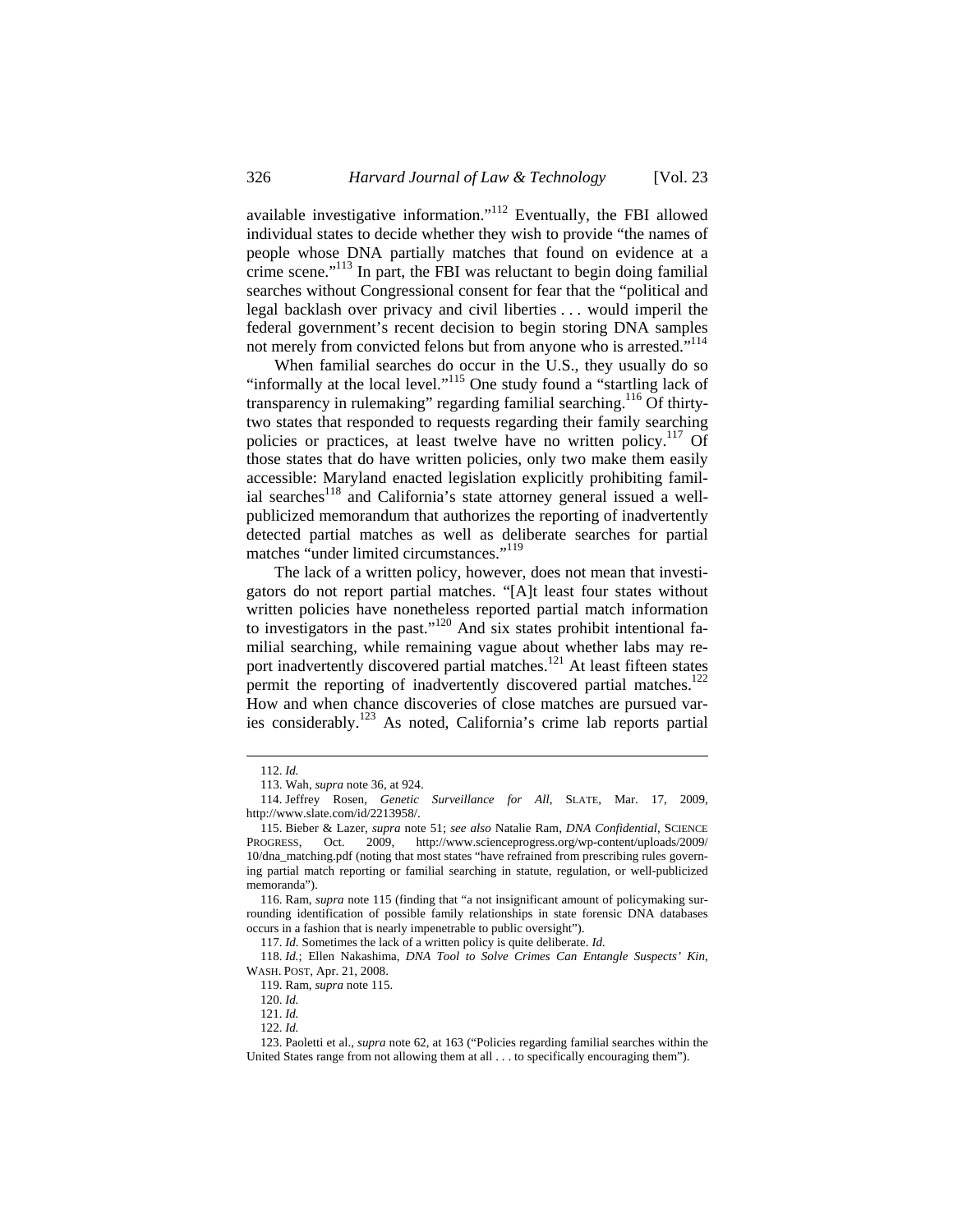matches if they "'appear useful' to law enforcement."<sup>124</sup> Virginia's crime labs may report a possible familial link if the near matches are "very, very close, $v^{125}$  and Florida's crime labs may report the names of convicted offenders whose DNA matches twenty-one out of twenty-six alleles.<sup>126</sup> Florida takes the principle of genetic relatedness a step further, essentially performing indirect familial searches: $127$  it allows labs to identify rapists by searching their state database for close matches between children born to rape victims and DNA profiles of convicted offenders.<sup>128</sup>

Until recently, there have been no systematic efforts to conduct deliberate familial searches in the United States.<sup>129</sup> With the noteworthy success stories, however, interest in the systematic use of familial searches has been growing in the United States.<sup>130</sup> In 2008, Denver, Colorado conducted the first large-scale test "of familial searching software on a DNA database, using the county's databank of 1,700 profiles."<sup>131</sup> In addition, California, New York, and Nebraska all permit deliberate familial searches;<sup>132</sup> California was the first.<sup>133</sup> This trend demands a careful discussion of the implications of further expansions of DNA profiling, including privacy considerations.

#### III. PRIVACY AND CIVIL LIBERTY CONCERNS

In spite of the promise of familial searching, this technique raises several privacy concerns. Some are related generally to maintaining DNA databanks, which have inspired a lengthy debate about the constitutional and privacy implications of collecting and retaining genetic

<sup>124.</sup> Willing, *supra* note 25.

<sup>125.</sup> *Id.*

<sup>126.</sup> Id. (The rationale is that a match of twenty-one out of twenty-six alleles "almost always" indicates that the convicted felon and the perpetrator are brothers.).

<sup>127.</sup> *See supra* text accompanying notes 67–69.

<sup>128.</sup> Willing, *supra* note 25.

<sup>129.</sup> See Cook, *supra* note 41, at A5, for a description of how the state crime lab in Virginia does not do familial searches, but sometimes inadvertently "comes across very close matches."

<sup>130.</sup> *See, e.g.*, Hall, *supra* note 59 (describing a *Science* article that suggested that "widespread kinship analysis" of DNA profiles "'would represent a critical shift in the use of government forensic data banks' to focus on families, rather than individuals"); Bieber & Lazer, *supra* note 51 (noting that success in "the UK, New Zealand and North America, has led law enforcers to trumpet familial searching as an important new tool for investigating crimes").

<sup>131.</sup> Nakashima, *supra* note 118 (noting that the databank included profiles from suspects as well as from "lab employees and people who allowed their DNA to be taken to eliminate them as suspects").

<sup>132.</sup> Natalie Ram, *Interactive Map: State Policies for DNA Crime Databases Vary Widely*, SCIENCE PROGRESS, Nov. 2, 2009, http://www.scienceprogress.org/2009/11/mapstate-dna-policies/.

<sup>133.</sup> Nakashima, *supra* note 118 (noting that Massachusetts is planning to develop one as well).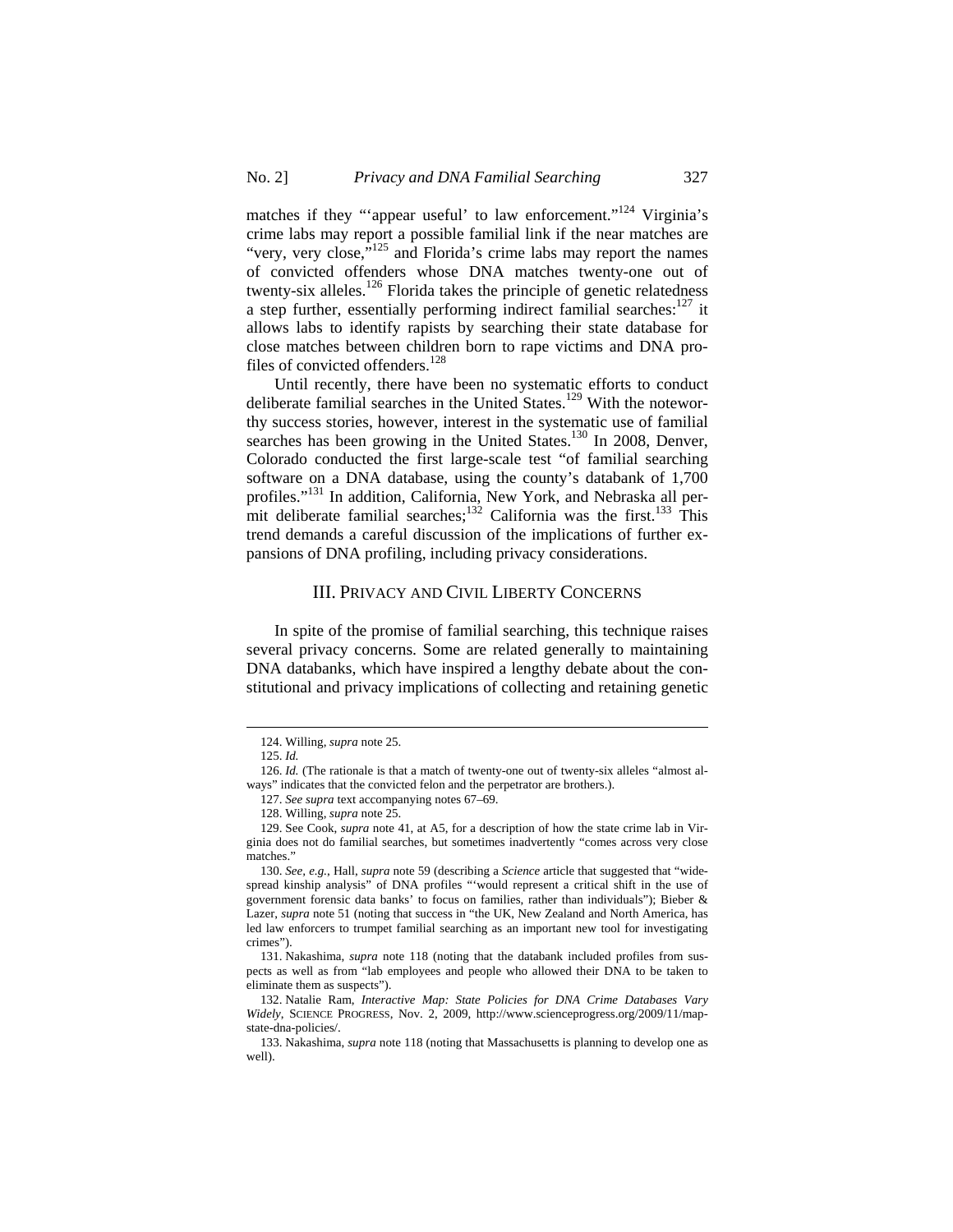samples from a select group of individuals.<sup>134</sup> Some are related to the issues surrounding the expansion of DNA databases to include samples from arrestees, who have not yet been, and may never be, convicted.135 Finally, familial searching itself raises additional privacy challenges and civil liberty concerns.

Familial searches pose privacy concerns with respect to three different entities: (1) the source of the genetic sample in the databank the "genetic informant" or "pivot" person $^{136}$  — whose close match to the crime scene evidence leads police to investigate family members, (2) the relatives whom the police investigate and from whom they may try to obtain samples, and (3) the family unit as a whole. Each concern presents reasons to be wary of proceeding too readily with familial searches. At a minimum, these reasons suggest that, if familial searches are to be done at all, they must be performed with safeguards that would minimize the threats to the privacy interests of each of these groups.

Despite the various privacy and civil liberty concerns raised by DNA profiling and familial searches, these concerns are not necessarily greater or more threatening than those raised by other forms of police surveillance or searches. $137$  Law enforcement investigations may also result in collateral harms by uncovering highly personal information about a suspect or a suspect's family and friends in the pursuit of information relevant to a crime.<sup>138</sup> The Fourth Amendment exists precisely to protect the privacy and dignitary interests of all individuals by setting limits on the scope and kinds of searches that may be conducted in criminal investigations, $139$  but those protections are not unlimited. For example, searches of a suspect may threaten the privacy of others not targeted in an investigation, which courts have sometimes protected<sup>140</sup> and other times overridden.<sup>1</sup>

<sup>134.</sup> There have been roughly 140 cases reported at the state and federal level, including opinions from courts in thirty-six states and the District of Columbia and ten Federal Circuit Courts of Appeal, which address the constitutionality of DNA databases. Callaghan, *supra* note 64.

<sup>135.</sup> *See* Lew, *supra* note 51, at 210 ("A debate is emerging among legal scholars regarding whether this trend towards expanding DNA databases to include more classes of individuals comports with constitutional requirements.").

<sup>136.</sup> Haimes, *supra* note 36, at 269.

<sup>137.</sup> *See* Rothstein & Talbott, *supra* note 50, at 160–61.

<sup>138.</sup> Additional collateral harms may arise in the context of post-conviction DNA testing and the manner in which victims should be informed that the case is being reopened. *See generally* Edward J. Imwinkelried, *supra* note 46, at 94.

<sup>139. &</sup>quot;The right of the people to be secure in their persons, houses, papers, and effects, against unreasonable searches and seizures, shall not be violated, and no Warrants shall issue, but upon probable cause, supported by Oath or affirmation, and particularly describing the place to be searched, and the persons or things to be seized." U.S. CONST. amend. IV.

<sup>140.</sup> *See, e.g.*, Georgia v. Randolph, 547 U.S. 103, 114–15 (2006) ("[I]n the balancing of competing individual and governmental interests entailed by the bar to unreasonable searches, the cooperative occupant's invitation adds nothing to the government's side to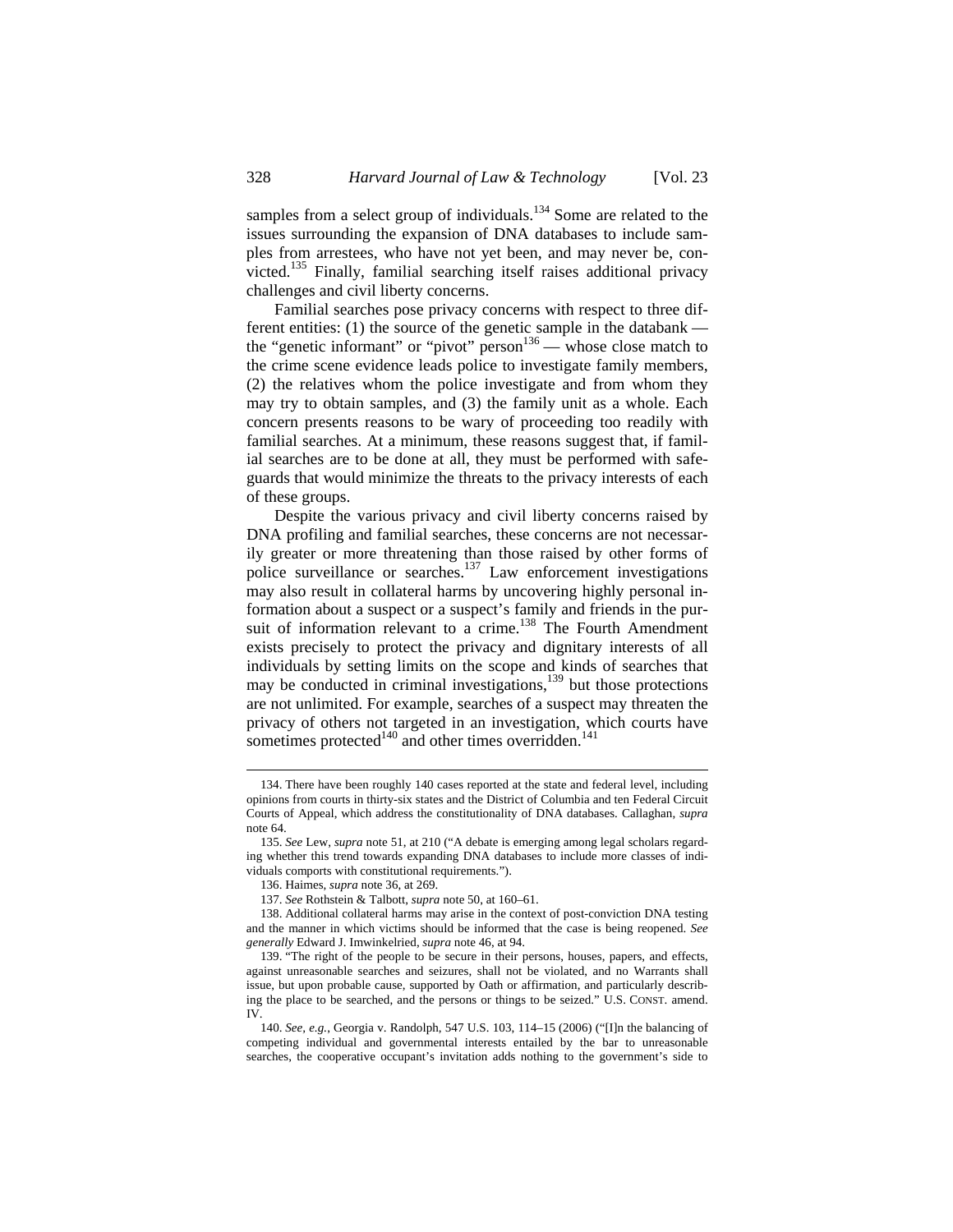The first issue to consider in determining whether and when familial searching is appropriate is the risk that the technique poses. The final analysis, as we shall see in Part V, requires us to examine whether there are instances in which the values in favor of familial searching outweigh those against it, and whether there are safeguards and limits that we might use to guard against its risks.

## *A. Privacy Interests of the "Genetic Informant"*

The individual whose sample is a partial match with the crime scene sample, and therefore leads law enforcement to family members, has a number of privacy interests that are affected by familial searches. Some of these privacy interests are affected by the creation of compulsory DNA data banks, which are then magnified by familial searching. Others are unique to familial searching. I shall address each in turn.

#### 1. DNA Profiling Generally

 $\overline{a}$ 

 Since the inception of DNA data banks, courts and commentators have discussed the privacy interests of the offenders whose DNA samples are involuntarily collected and analyzed. Virtually all of the challenged DNA databanking statutes have survived claims that they violate the Fourth Amendment's prohibition against unreasonable searches and seizures.<sup>142</sup> Courts have relied on two approaches — the special needs test<sup>143</sup> and the totality of the circumstances test<sup>144</sup> — to

counter the force of an objecting individual's claim to security against the government's intrusion into his dwelling place." (citing Camara v. Municipal Court of San Francisco, 387 U.S. 523, 536–37 (1967))); Steagald v. United States, 451 U.S. 204, 213–14 (1981) (upholding the privacy interests of persons not suspected of a crime); United States v. Di Re, 332 U.S. 581, 587 (1948) ("[A] person, by mere presence in a suspected car, [does not lose] immunities from search of his person to which he would otherwise be entitled."); United States v. Comprehensive Drug Testing, Inc., 579 F.3d 989, 998–1001 (9th Cir. 2009) (noting the collateral harms to the individuals whose records were not within the scope of the warrant and devising a new test for government searches of electronically stored information to minimize this collateral harm).

<sup>141.</sup> *See, e.g.*, Maryland v. Pringle, 540 U.S. 366, 370 (2003) (finding that probable cause existed to arrest a passenger in the front seat of a car when bags of cocaine were found wedged between the backseat and the armrest); Zurcher v. Stanford Daily, 436 U.S. 547, 559–60 (1978) (declining to protect a third-party newspaper from a search regarding a crime in which the paper was not involved but had photographic evidence in its possession).

<sup>142.</sup> Hibbert, *supra* note 7, at 774–75; Carling, *supra* note 51, at 498; Grimm, *supra* note 60, at 1188. Ordinarily, a governmental search violates the Fourth Amendment if it is not authorized by a judicial warrant or based on individualized probable cause. Skinner v. Ry. Labor Executives' Ass'n, 489 U.S. 602, 619 (1989) ("Except in certain well-defined circumstances, a search or seizure . . . is not reasonable unless it is accomplished pursuant to a judicial warrant issued upon probable cause.").

<sup>143</sup>*. See, e.g.*, United States v. Amerson, 483 F.3d 73 (2d Cir. 2007); United States v. Hook, 471 F.3d 766 (7th Cir. 2006); Roe v. Marcotte, 193 F.3d 72, 79–82 (2d Cir. 1999). The Supreme Court has recognized a special needs exception that allows governmental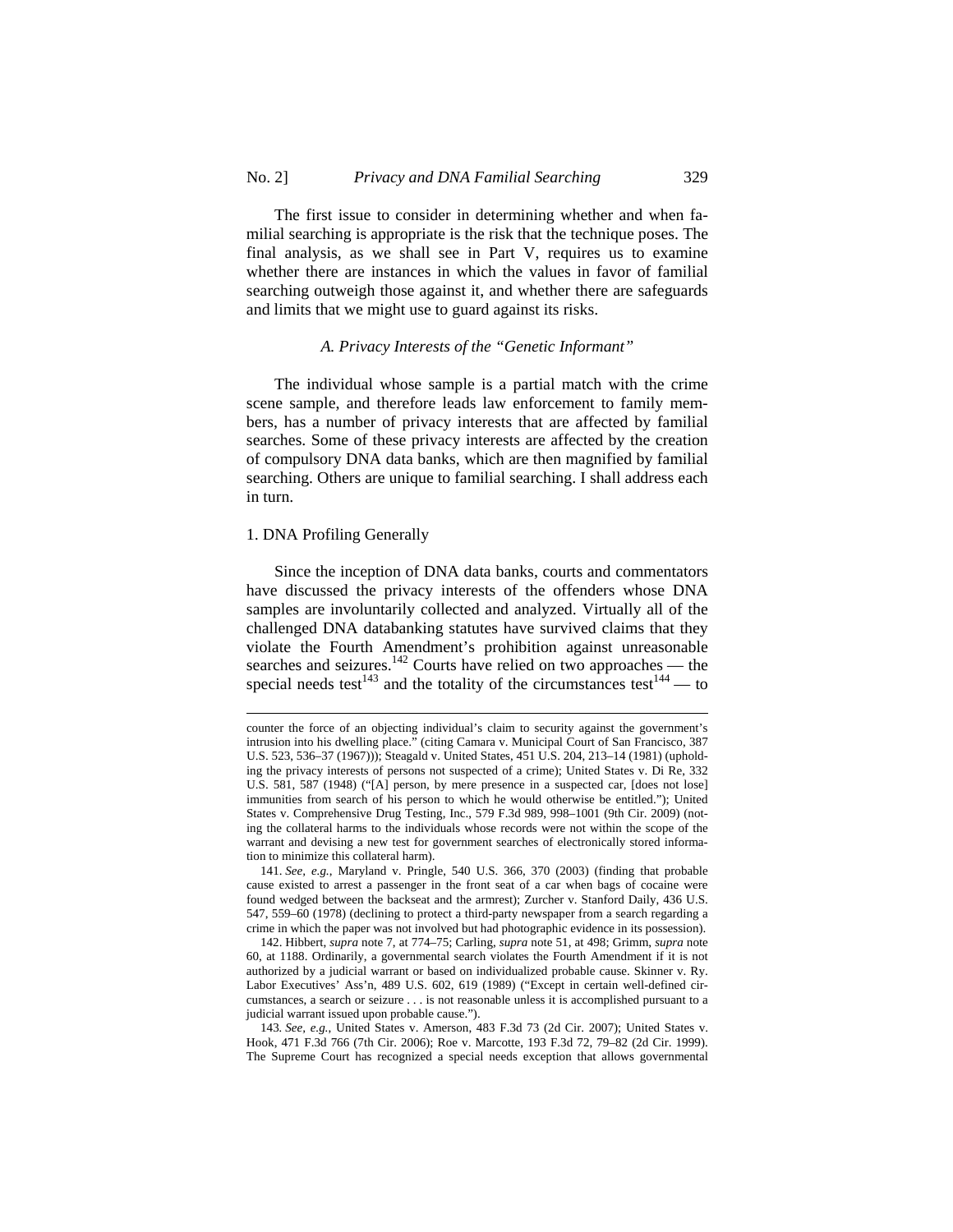conclude that compulsory collection of DNA samples does not violate the Fourth Amendment, even though it may constitute a suspicionless search and seizure.<sup>145</sup> The rationales differ to some extent, but the underlying principle is the same: the societal value of DNA databanks outweighs the privacy interests of convicted offenders.<sup>146</sup>

Although this Section focuses on the privacy aspects (rather than the constitutionality per se) of familial searches, the Fourth Amendment analysis of many courts offers an illuminating view of their understanding of and tendency to minimize the privacy interests at stake. Courts often observe that, once convicted of a felony or other crime, an offender's privacy interests are reduced.<sup>147</sup> In addition, by focusing only on the immediate injury or intrusion in the case before them, courts typically reason that the collection of DNA samples is itself a minimal privacy intrusion that is outweighed by the state's interest in pursuing potential leads. $148$  They suggest that the greatest infringement on the individual is the physical collection of the sample. Because it can be done fairly painlessly and unobtrusively — collecting a cheek swab, for example, as opposed to pumping someone's stom-

searches "without any individualized suspicion of criminality, negligence or malfeasance," Maclin, *supra* note 7, at 170, "when 'special needs, beyond the normal need for law enforcement, make the warrant and probable-cause requirement impracticable,'" Griffin v. Wisconsin, 483 U.S. 868, 873 (1987) (quoting New Jersey v. T.L.O., 469 U.S. 325, 351 (1985) (Blackmun, J., concurring in judgment)). Some courts have ruled that the special needs test cannot justify the mandatory collection of DNA from offenders since it was clear that law enforcement objectives predominated the authorizing legislation. *See* United States v. Weikert, 504 F.3d 1, 10 (1st Cir. 2007).

<sup>144.</sup> *See, e.g*., *Weikert*, 504 F.3d at 3 (1st Cir. 2007); Johnson v. Quander, 440 F.3d 489, 92 (D.C. Cir. 2006); United States v. Sczubelek, 402 F.3d 175, 184 (3d Cir. 2005); United States v. Kincade, 379 F.3d 813, 832 (9th Cir. 2004); Jones v. Murray, 962 F.2d 302, 306– 07 (4th Cir. 1992).

<sup>145.</sup> *See, e.g*., *Weikert*, 504 F.3d at 15; *Johnson*, 440 F.3d at 492; *Sczubelek*, 402 F.3d at 184; *Kincade*, 379 F.3d at 839–40; *Jones*, 962 F.2d at 307.

<sup>146.</sup> Hibbert, *supra* note 7, at 769 ("For the most part these DNA databanking laws were grounded in the belief that the compelling interest in solving past and future crimes justified any imposition on a convicted criminal's privacy interest in not having his or her DNA digitized in the state database."). Similarly, David Kaye suggests that, even if noninvasive sampling of DNA is considered a "search" under the Fourth Amendment, sampling may still be permissible. He bases this assertion on instances in which courts have allowed intrusions in cases of special government need. *See* Kaye et al., *supra* note 52, at 4, 10.

<sup>147.</sup> *See, e.g.*, Rise v. Oregon, 59 F.3d 1556, 1560 (9th Cir. 1995); *Jones*, 962 F.2d at 306; Barry Steinhardt, *Privacy and Forensic DNA Data Banks, in* DNA AND THE CRIMINAL JUSTICE SYSTEM 173, 185 (David Lazer ed., 2004); Simoncelli & Steinhardt, *supra* note 53, at 204. Courts have ruled similarly with respect to individuals on conditional or supervised release. *Weikert*, 504 F.3d at 11; *Johnson*, 440 F.3d at 492; *Sczubelek*, 402 F.3d at 183; *Kincade*, 379 F.3d at 832; *cf. Amerson*, 483 F.3d at 79 (observing that Supreme Court has not explicitly held probationers to have sufficiently diminished expectations of privacy to warrant DNA sampling); United States v. Hook, 471 F.3d 766, 772 (7th Cir. 2006) ("Those under supervised release do not enjoy the absolute liberty to which every citizen is entitled . . . ." (quoting *Griffin*, 483 U.S. at 87) (internal quotation marks omitted)).

<sup>148.</sup> *See, e.g.*, *Weikert*, 504 F.3d at 15; *Amerson*, 483 F.3d at 89; *Johnson*, 440 F.3d at 496; *Hook*, 471 F.3d at 773; *Sczubelek*, 402 F.3d at 184; *Kincade*, 379 F.3d at 836; *Jones*, 962 F.2d at 307.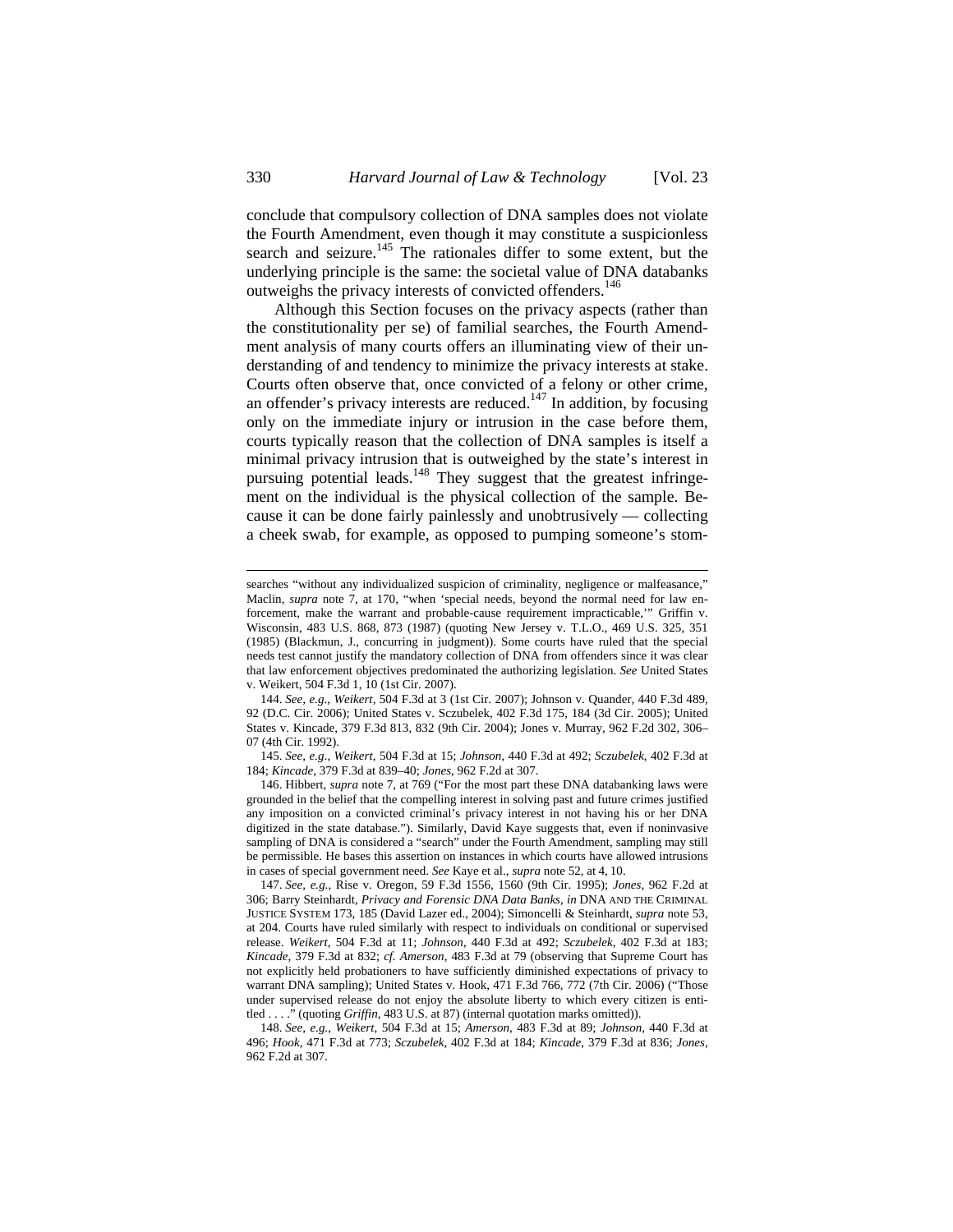ach or performing surgery — many courts presume that the procedure is merely a minor intrusion and therefore minimal privacy interests are at stake.149

Moreover, as courts and some commentators point out, the analysis performed on the sample is merely identifying, much like fingerprints or photographs.<sup>150</sup> The DNA profiles, they reason, do not reveal personal information, such as behavioral traits or a propensity for developing a particular disease.<sup>151</sup> As a result, they conclude that very few privacy interests are at stake in DNA profiling, especially for people whose privacy interests are reduced.

Much of the judicial analysis fails to look beyond the specific and immediate intrusions of collecting and profiling the DNA sample and therefore does not consider the full breadth of privacy interests. Courts often minimize or fail to address the fact that the collection of DNA samples involves two privacy intrusions: the actual collection of biological samples and the retention of samples that contain one's genetic information.<sup>152</sup> Whereas ordinary fingerprints provide only identifying information, the actual DNA samples also contain a wealth of personal information, such as predisposition to certain diseases, behaviors, physical and mental traits,<sup>153</sup> parentage, and genetic relatedness to others.154 According to recent research, even some as-

<sup>149.</sup> *See, e.g.*, *Kincade*, 379 F.3d at 836 ("[T]he intrusion occasioned by a blood test is not significant, since such tests are a commonplace . . . the quantity of blood extracted is minimal, and . . . for most people the procedure involves virtually no risk, trauma, or pain." (quoting Skinner v. Ry. Labor Executives' Ass'n, 489 U.S. 602, 625 (1989)) (internal quotation marks omitted)).

<sup>150.</sup> *Weikert*, 504 F.3d at 3–4; *Jones*, 962 F.2d 302; Maclin, *supra* note 7, at 169; Williams & Johnson, *supra* note 31, at 236 .

<sup>151.</sup> *See, e.g.*, *Kincade*, 379 F.3d at 837; Amitai Etzioni, *A Communitarian Approach: A Viewpoint on the Study of the Legal, Ethical and Policy Considerations Raised by DNA Tests and Databases*, 34 J.L. MED. & ETHICS 214, 217 (2006) ("[P]roponents of DNA databases argue that the DNA profiles kept and stored by law enforcement . . . do not provide any meaningful information about individuals, aside from allowing us to determine whether two samples have come from the same person."); David H. Kaye, *Two Fallacies About DNA Data Banks for Law Enforcement*, 67 BROOK. L. REV. 179, 192 (2001) (The genetic profiles are "represented in the data base records as a series of digits comparable to social security or passport numbers."); Maclin, *supra* note 7, at 169.

<sup>152.</sup> *See, e.g.*, *Weikert*, 504 F.3d at 4 (minimizing the risk of abuse because of the statutory penalties for abuse of samples); *Johnson*, 440 F.3d at 499–500 (finding the retention of samples to be constitutional because retesting of the sample was not imminent and any future challenge was unlikely to be successful because "[a]ny future test on a stored blood sample will not 'discern [any] human activity,' nor will it constitute a 'physical intrusion.'"); *Kincade*, 379 F.3d at 837–38 (refusing to address the possibility that retained DNA samples could later be mined for further private information because the federal statute safeguarded against such misuse and the issue was not before the court). Retaining the DNA profiles themselves, however, does not raise the same issue as retaining the samples, since it is the latter that contains deeply personal information.

<sup>153.</sup> Rothstein & Carnahan, *supra* note 20, at 156; Weiss, *DNA Bank*, *supra* note 24, at A1, A6.

<sup>154.</sup> Kaye, *supra* note 151, at 187; Weiss, *DNA Bank*, *supra* note 24, at A1, A6.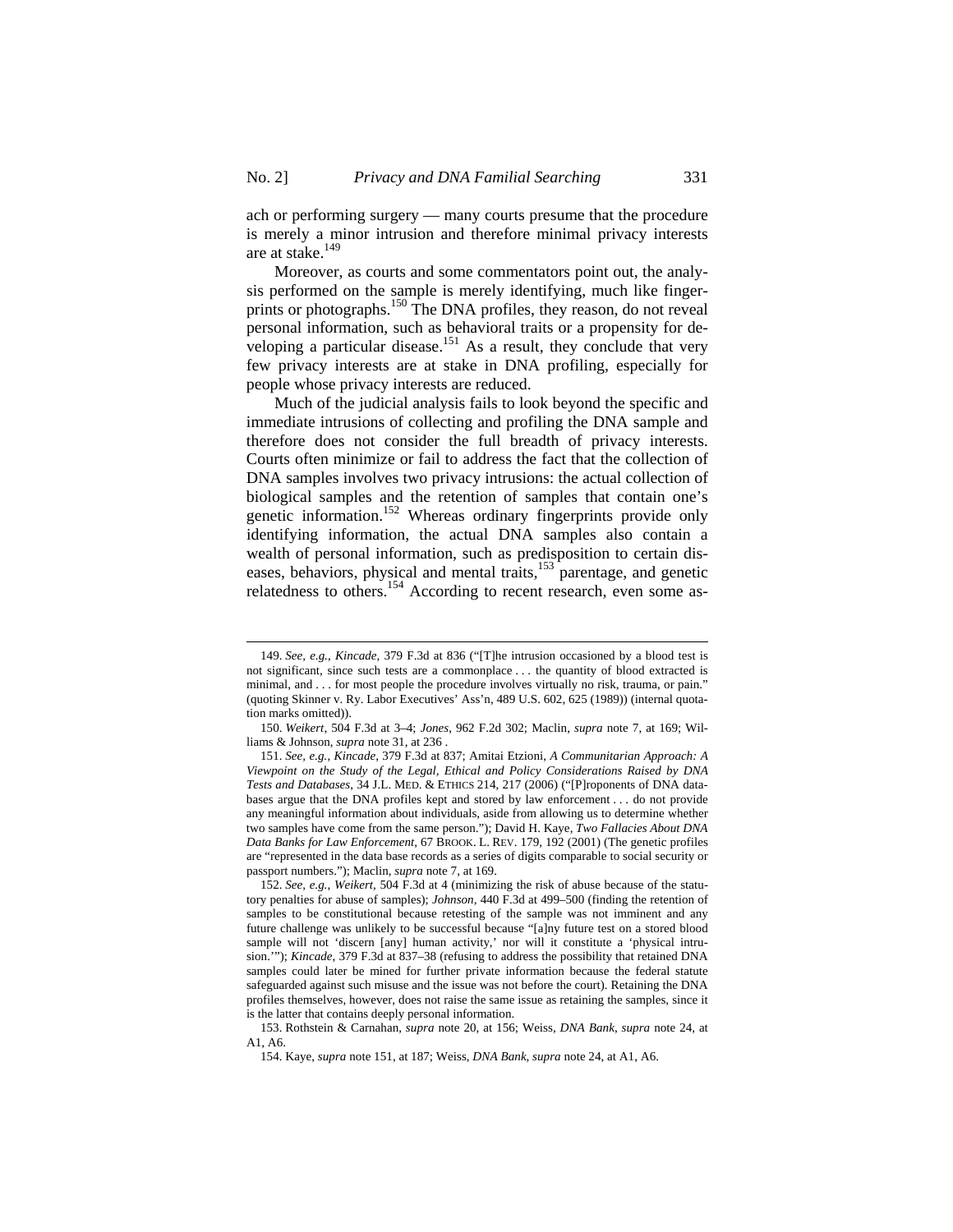pects of our genetic profiles may reveal some personal information.<sup>155</sup> All of this genetic information is deeply personal not only because it can identify us, but because "[i]t is fundamental and basic to our make-up."<sup>156</sup> It plays an important, though not monolithic, role in influencing our "temperament, health, capacities, and physical appear-<br>ance."<sup>157</sup> This is what fundamentally distinguishes DNA This is what fundamentally distinguishes DNA fingerprinting from ordinary fingerprinting.<sup>158</sup>

Indeed, because much (though not all) of our genetic information is "integral to the self," it is one kind of personal information in which we have a strong privacy interest.<sup>159</sup> Part of the value of protecting "informational privacy,"<sup>160</sup> or the right to control the disclosure of

157. *Id.* at 774 (noting that "genetics is not solely determinative" and that "[g]enes and environment work together in complex ways" to influence who we become).

158. Some countries, such as South Africa, focus on the nature of the information when approaching the issue of privacy protections. The Constitutional Court of South Africa has embraced the theory that "there is 'a continuum of privacy rights which may be regarded as starting with a wholly inviolable inner self, moving to a relatively impervious sanctum of the home and personal life and ending in a public realm where privacy would only remotely be implicated." DANIEL J. SOLOVE, UNDERSTANDING PRIVACY 68 (2008) (quoting Ministry v. Interim Nat'l Medical & Dental Council, 1998 (4) SA 1127 (CC) at 30 (S. Afr.), *available at* http://www.worldlii.org/za/cases/ZACC/1998/10.html). The United States has also at times focused on the kind of information disclosed. *Id.* For instance:

> In *Illinois v. Caballes,* the U.S. Supreme Court concluded that people lack a reasonable expectation of privacy in the possession of drugs from drug-sniffing dogs because 'governmental conduct that *only* reveals the possession of contraband compromises no legitimate privacy interest.' The Court's reasoning suggests that privacy is violated only if information about legal activities is revealed.

*Id.* (quoting Illinois v. Caballes, 543 U.S. 405, 408–09 (2005)).

159. Suter, *supra* note 156, at 773; *see also* Skinner v. Ry. Labor Executives' Ass'n, 489 U.S. 602, 617 (1989) (observing that "chemical analysis of urine [for employee drug testing], like that of blood, can reveal a host of private medical facts about an employee, including whether he or she is epileptic, pregnant, or diabetic").

160. Informational privacy rights encompass individuals' rights to protect against both unwanted disclosure and unwanted discovery of personal information. Yet informational privacy is just one aspect of privacy. *See* Jerry Kang, *Information Privacy in Cyberspace Transactions*, 50 STAN. L. REV. 1193, 1202–05 (1998) (distinguishing information privacy rights from spatial privacy rights and decisional privacy rights). As many have noted, "[t]he meaning of privacy . . . has proven elusive." Jonathan Kahn, *Privacy as a Legal Principle of Identity Maintenance*, 33 SETON HALL L. REV. 371, 371 (2003); *see also* Sheri A. Alpert, *Protecting Medical Privacy: Challenges in the Age of Genetic Information*, 59 J. SOC. ISSUES 301, 302 (2003) (noting various definitions of privacy); Judith Jarvis Thomson, *The Right to Privacy*, 4 PHIL. & PUB. AFF. 295, 295 (1975) ("Perhaps the most striking thing about the right to privacy is that nobody seems to have any very clear idea what it is."). This

<sup>155.</sup> John M. Butler, *Genetics and Genomics of Core Short Tandem Repeat Loci Used in Human Identity Testing*, 51 J. FORENSIC SCI. 253, 260 (2006) (noting that some of the regions of the genome thought to be non-coding have been shown to indicate predispositions for some conditions); R.E. Gaensslen, *Should Biological Evidence or DNA Be Retained by Forensic Science Laboratories After Profiling? No, Except Under Narrow Legislatively-Stipulated Conditions*, 34 J.L. MED. & ETHICS 375, 376 (2006); Kaye, *supra* note 151, at 187; Rosen, *supra* note 47, at 41 (noting that a team of scientists reported that "the standard DNA fingerprints used by police around the world contain a subtle signature which can be linked to a person's susceptibility to Type 1 diabetes")*.* 

<sup>156.</sup> Sonia M. Suter, *Disentangling Privacy from Property: Toward a Deeper Understanding of Genetic Privacy*, 72 GEO. WASH. L. REV. 737, 773–74 (2004).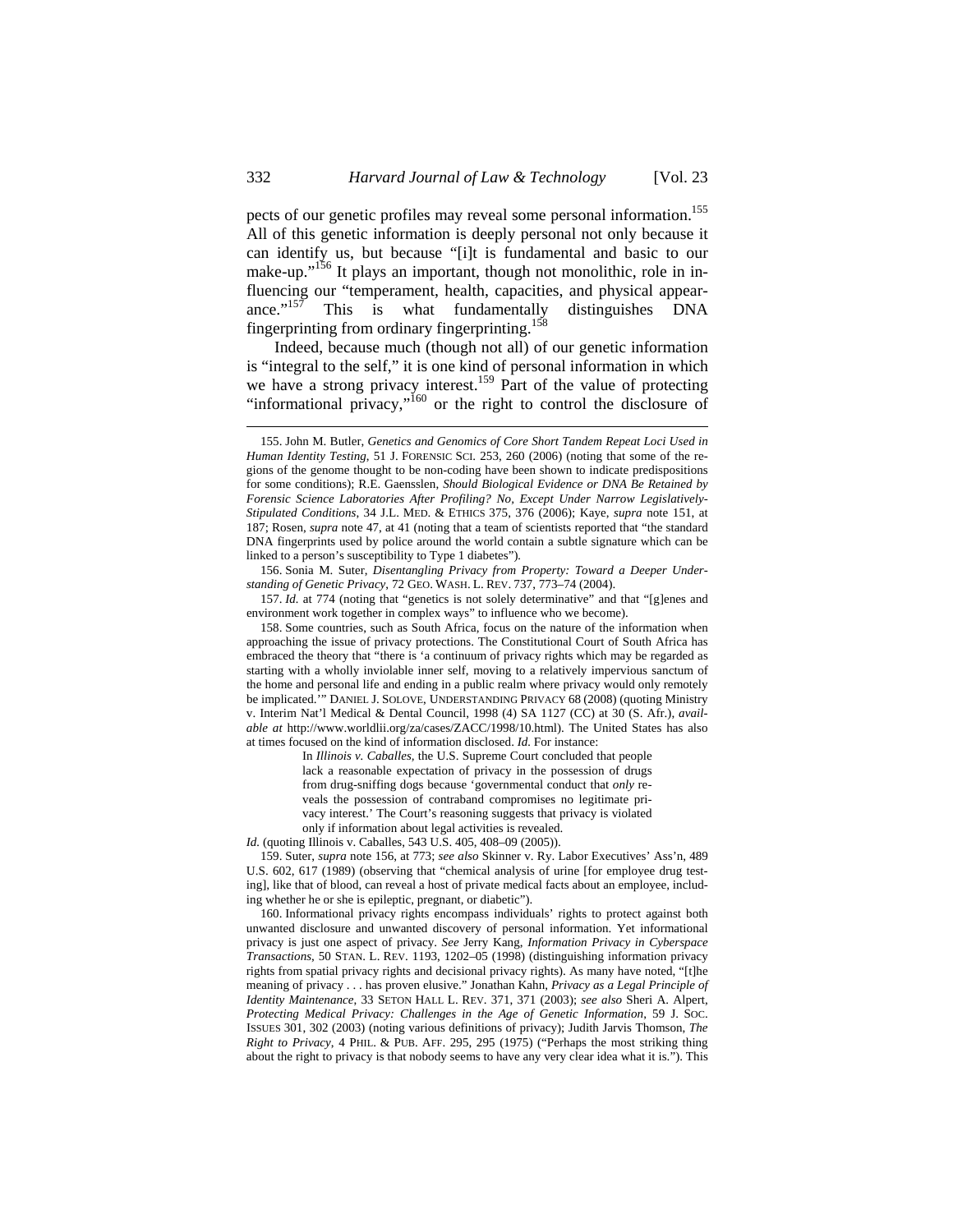personal facts,<sup>161</sup> is its role in protecting personhood interests.<sup>162</sup> Privacy preserves the "integrity of the personality"<sup>163</sup> and is "an essential" component of self-definition and individual development."<sup>164</sup> As Jonathan Kahn has argued, privacy can be conceptualized "as a tool for formulating identity."<sup>165</sup> Indeed, he suggests that the many conceptualizations of privacy ultimately express a notion that privacy "provides principles for negotiating the legal management of personhood in a manner that facilitates the development and maintenance of a coherent individual identity essential to our liberal polity's commitment to human flourishing."<sup>166</sup> Genetic information is central to this

162. "Privacy is an essential part of the complex social practice by means of which the social group recognizes — and communicates to the individual — that his existence is his own. And this is a precondition of personhood." Reiman, *supra* note 161, at 39; *see also*  Suter*, supra* note 156, at 770 (describing the personhood aspects of privacy).

163. Solove, *supra* note 160, at 1116.

 $\overline{a}$ 

164. Kahn, *supra* note 160, at 371; *see also* Edward J. Bloustein, *Privacy As An Aspect of Human Dignity: An Answer to Dean Prosser*, 39 N.Y.U. L. REV. 962, 987 (1964) (arguing that commercial exploitation of a person's name or likeness is a privacy tort because it exploits an aspect of that person's personality without their permission).

165. Kahn, *supra* note 160, at 410.

166. *Id.* at 373; *see also* LAURENCE H. TRIBE, AMERICAN CONSTITUTIONAL LAW 1304 (2d ed. 1988) (describing privacy protecting the need "to be master of the identity one creates in the world"); Bezanson, *supra* note 161, at 1138 (describing Warren and Brandeis's famous elaboration of the right to privacy as protecting "the individual's right to enjoy an identity forged by the existing social institutions of family and community"); Tom Gerety, *Redefining Privacy*, 12 HARV. C.R.-C.L. L. REV. 233, 236 (1977) (defining privacy as "an autonomy or control over the intimacies of personal identity"); Kahn, *supra* note 160, at 375 (noting that in *Pavesich v. New England Life Ins. Co.*, 50 S.E. 68 (Ga. 1905), the first case to recognize a right to privacy, the Georgia Supreme Court found that using a person's name or image for commercial reasons without his consent assaulted his "dignity as manifested in the integrity of one's individual identity or persona"); *id.* at 378 ("Invasions of privacy . . . undermine the integrity of one's identity by: forcing the manifestation of a partial or reductive version of one's individuality, more thoroughly effacing one's individuality, or other-

is largely due to the fact that privacy encompasses many different concepts and goals. *See* SOLOVE, *supra* note 158, at 79 (offering examples of how "privacy is vital to selfdevelopment"); William M. Beaney, *The Right to Privacy and American Law*, 31 LAW & CONTEMP. PROBS. 253, 255 (1966) ("[E]ven the most strenuous advocate of a right to privacy must confess that there are serious problems of defining the essence and scope of this right."); Charles Fried, *Privacy*, 77 YALE L.J. 475, 477–78 (1968) (describing "why a threat to privacy seems to threaten our very integrity as persons"); Daniel J. Solove, *Conceptualizing Privacy*, 90 CAL. L. REV. 1087, 1116 (2002); Suter, *supra* note 156.

<sup>161.</sup> As E.L. Godkin declared over a century ago, privacy protects the "right of every man to keep his affairs to himself, and to decide for himself to what extent [he] shall be the subject of public observation and discussion." E.L. Godkin, *Libel and Its Legal Remedy*, 46 ATLANTIC MONTHLY 729, 736 (1880); *see also* SOLOVE, *supra* note 158 at 24–29 (describing privacy theories that view personal information as individual property such that individuals have control over what may be disclosed); ALAN F. WESTIN, PRIVACY AND FREEDOM 7 (1967); Randall P. Bezanson, *The Right to Privacy Revisited: Privacy, News, and Social Change, 1890–1990*, 80 CAL. L. REV. 1133, 1174 (1992) (advocating "[s]hifting the focus of privacy to individual control of identified private information . . . ."); Richard B. Parker, *A Definition of Privacy*, 27 RUTGERS L. REV. 275, 281 (1974) ("[P]rivacy is control over when and by whom the various parts of us can be sensed by others." (emphasis omitted)); Richard A. Posner, *Privacy, Secrecy, and Reputation*, 28 BUFF. L. REV. 1, 3 (1979); Jeffrey H. Reiman, *Privacy, Intimacy and Personhood*, 6 PHIL. & PUB. AFF. 26, 39 (1976).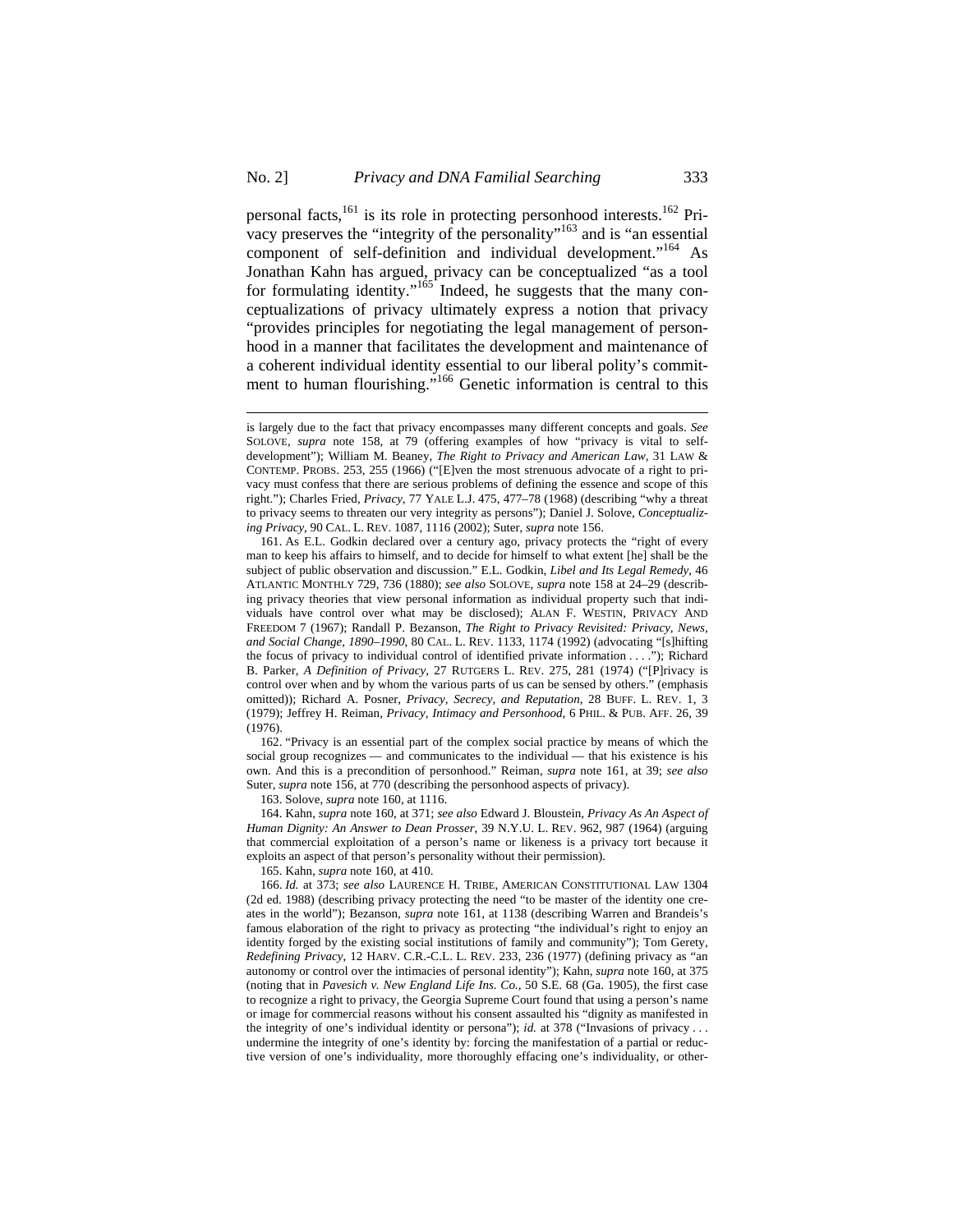development of identity and conceptualization of self, both as individuals and in our understanding of ourselves in relation to others.<sup>167</sup> Of course, it's important to emphasize here that genetic information is not uniquely, nor is all genetic information equally, central to the conception of the self.<sup>168</sup>

That law enforcement has actual, and in some jurisdictions, possibly legal, $169$  access to such personally defining information simply by virtue of collecting DNA samples is problematic.<sup>170</sup> The lack of a national policy regarding sample retention<sup>171</sup> and the retention of DNA samples by crime labs for lengthy periods, or even indefinitely,172 further exacerbate these concerns by heightening the possibility that someone could mine personal and private information from

168. *See generally* Sonia M. Suter, *The Allure and Peril of Genetic Exceptionalism: Do We Need Special Genetics Legislation?*, 79 WASH. U. L.Q. 669 (2001).

169*. See infra* text accompanying notes 182–94.

170. Kaye, *supra* note 27, at 505 ("Although health insurers are not especially interested in [DNA] information and although a small explosion of state laws ban or restrict [DNA information] use in insurance and the workplace, the possibility that the government will allow the samples to fall into the wrong hands or will misuse them for its own purposes must not be ignored."). During the House Judiciary Subcommittee on Crime's hearings on CODIS and the forensic uses of DNA databases, Barry Steinhardt, later the Director of the Technology and Liberty Program at the American Civil Liberties Union, testified that, "[w]hile a DNA data bank for criminal identification purposes may have legitimate uses, I am skeptical that we can hold the line and ward off the temptation to expand its use to nonforensic purposes." *Violent Offender DNA Identification Act of 1999, DNA Backlog Elimination Act and Convicted Offender DNA Index System Support Act: Hearing on H.R. 2810, H.R. 3087 and H.R. 3375 Before the Subcomm. on Crime of the H. Comm. on the Judiciary*, 106th Cong. 178 (2000) (prepared testimony of Barry Steinhardt, Associate Director, American Civil Liberties Union) [hereinafter Steinhardt Testimony], *available at* http://commdocs.house.gov/committees/judiciary/hju65302.000/hju65302\_0.htm.

171. Rothstein & Talbott, *supra* note 50, at 158.

172. *Id.* (surmising that "in almost every state the samples are retained indefinitely"); Steinhardt, *supra* note 147, at 190; Bieber & Lazer, *supra* note 51; Cook, *supra* note 41, at A1, A5. Nebraska requires the permanent retention of samples, Arizona requires their retention for a minimum of 35 years, and "Wisconsin is the only state that explicitly requires the destruction of DNA samples after analysis is completed, but reportedly, no samples have yet been destroyed." Rothstein & Talbott, *supra* note 50, at 158.

wise rendering the individual as fungible and non-distinct."); *id.* at 382 ("Privacy is valued insofar as it fosters the conditions within which an individual may establish, maintain and develop her identity as a core aspect of personhood."); *id.* at 399 (describing Justice Brandeis's famous dissent in *Olmstead v. United States*, 277 U.S. 438, 478 (1928), as recognizing that the Constitution "protect[s] a sphere in which the individual can freely maintain and develop his identity"); *id.* at 403 ("[T]he basic goal [of constitutional and common law privacy] is to legally recognize, define, and protect the integrity of individual identity, or, as Justice Brandeis termed it, the 'spiritual nature of man.'" (citing Samuel D. Warren & Louis D. Brandeis, *The Right to Privacy*, 4 HARV. L. REV. 193 (1890))).

<sup>167.</sup> *See* Suter, *supra* note 156, at 772–73 (observing that our personal narrative, which forms our identity, includes understanding ourselves "in terms of what matters or has significance to us," which occurs not in isolation, but "in relation to others with whom we confront our thoughts against their thoughts and reactions"); *infra* text accompanying notes 250–53; *see also* Ting-Chi Liu, DNA and Criminal Investigations: Protecting Privacy in Forensic DNA Databases 42 (May 17, 2009) (unpublished S.J.D. dissertation, George Washington University Law School) (on file with author) (describing the impact of genetic influence on personhood).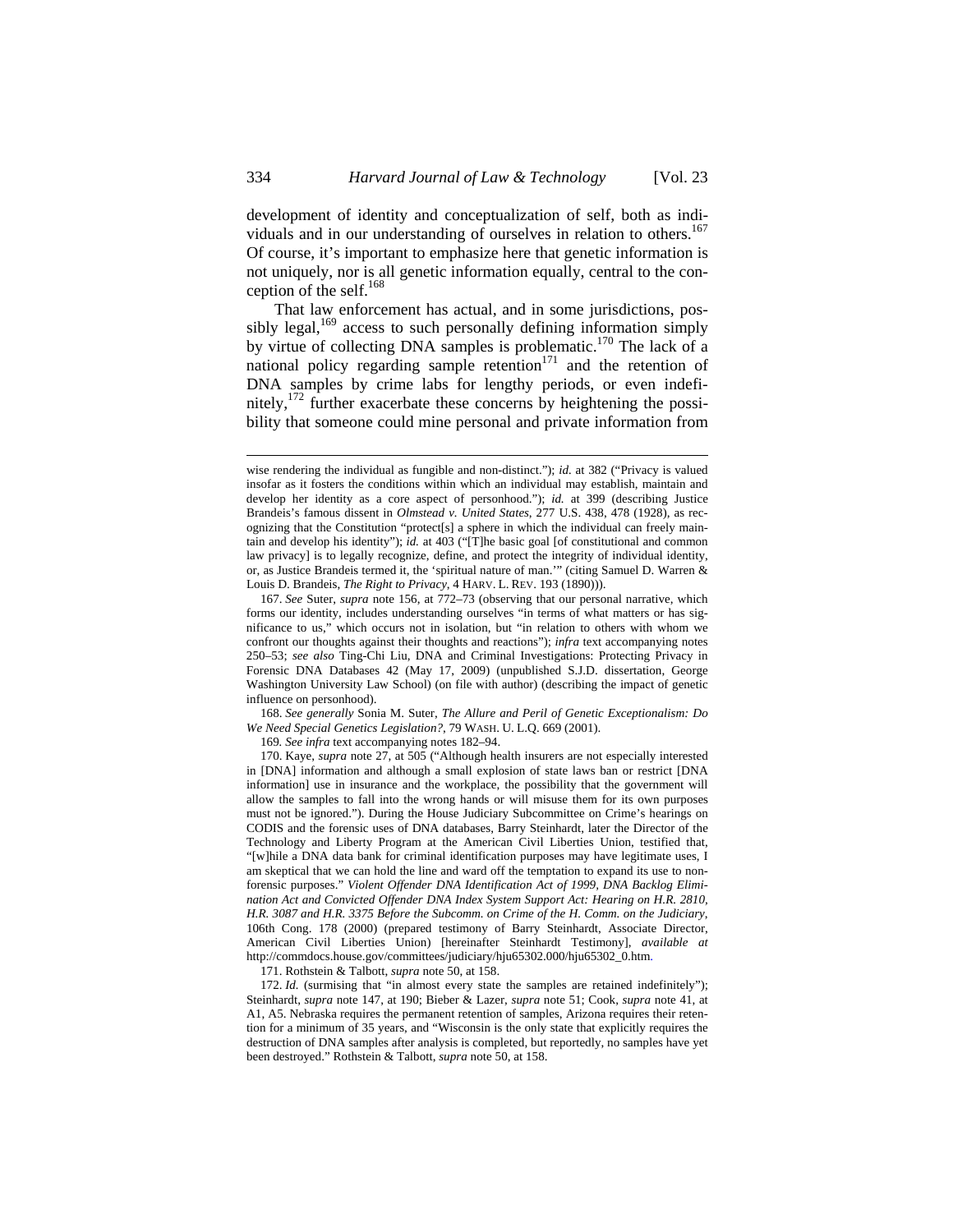the samples either through unauthorized third party access or "for malicious, retributive, or oppressive purposes."<sup>173</sup>

Law enforcement officials argue, however, that they need to retain samples in order to make sure the previous DNA analysis was done properly.174 In addition, techniques for DNA identification may change over time as new, better tests become available, and thus, they argue, old samples would have to be re-analyzed with the new techniques.<sup>175</sup> For these reasons, some courts have deemed not only the initial collection of DNA samples to be constitutional, but also the long-term retention of the samples.<sup>176</sup>

In spite of these arguments, we should be wary of this practice given its substantial threat to privacy and civil liberties. As a starting point, we should not even contemplate the retention of DNA samples unless legislatures impose explicit limits on the uses of such samples. Although the purpose of establishing DNA databases is to create identifying profiles, not to obtain highly sensitive and personal informa- $\mu$ <sub>177</sub> the vast majority of authorizing statutes do not expressly proprohibit efforts to obtain such information from DNA samples.<sup>178</sup> In fact, one state, Alabama, actually explicitly authorizes the use of collected samples "[t]o provide data relative to the causation, detection and prevention of disease or disability" and "[t]o assist in . . . educational research or *medical* research or development."<sup>179</sup> In addition, Michigan authorizes the use of anonymized database information for "'academic' or 'research' purpose[s],"<sup>180</sup> leaving uncertain what the nature and scope of legitimate research is. Construed broadly, this statute might allow for research on the source's traits and diseases, which could potentially include medical research. Only eight state

<sup>173.</sup> Rothstein & Talbott, *supra* note 50, at 158; *see also* Williams & Johnson, *supra* note 31, at 235 (summarizing much of the literature describing these concerns).

<sup>174.</sup> Williams & Johnson, *supra* note 31, at 240 (describing some of the rationales for sample retention); Weiss, *DNA Bank*, *supra* note 24, at A6 (quoting Thomas Callaghan, who oversees the FBI database).

<sup>175.</sup> Weiss, *DNA Bank*, *supra* note 24, at A6 (noting that the FBI wants to have the flexibility to "use new DNA identification methods on older samples as the science improves"; otherwise, "'you'd be freezing the database to today's technology'" (quoting Thomas Callaghan)); *cf. infra* text accompanying notes 529–30.

<sup>176.</sup> Johnson v. Quander, 440 F.3d 489, 499–500 (D.C. Cir. 2006); *see supra* note 152 and accompanying text.

<sup>177.</sup> Weiss, *DNA Bank*, *supra* note 24, at A6 ("Law enforcement officials say they have no interest in reading people's genetic secrets.").

<sup>178.</sup> SETH AXELRAD, AM. SOC'Y OF LAW, MED. & ETHICS, USE OF FORENSIC DNA DATABASE INFORMATION FOR MEDICAL OR GENETIC RESEARCH (2005), http://www.aslme.net/dna\_04/reports/axelrad3.pdf ("40 state statutes are either silent on this issue . . . or they neither expressly authorize nor prohibit such research . . . ."); *see also*  Rosen, *supra* note 47, at 42 (noting that there are "no consistent regulations regarding who can access information and for what reasons").

<sup>179.</sup> ALA. CODE § 36-18-31(b)(3) (West 2010) (emphasis added).

<sup>180.</sup> MICH. COMP. LAWS ANN. § 28.176 (West 2009); AXELRAD, *supra* note 178.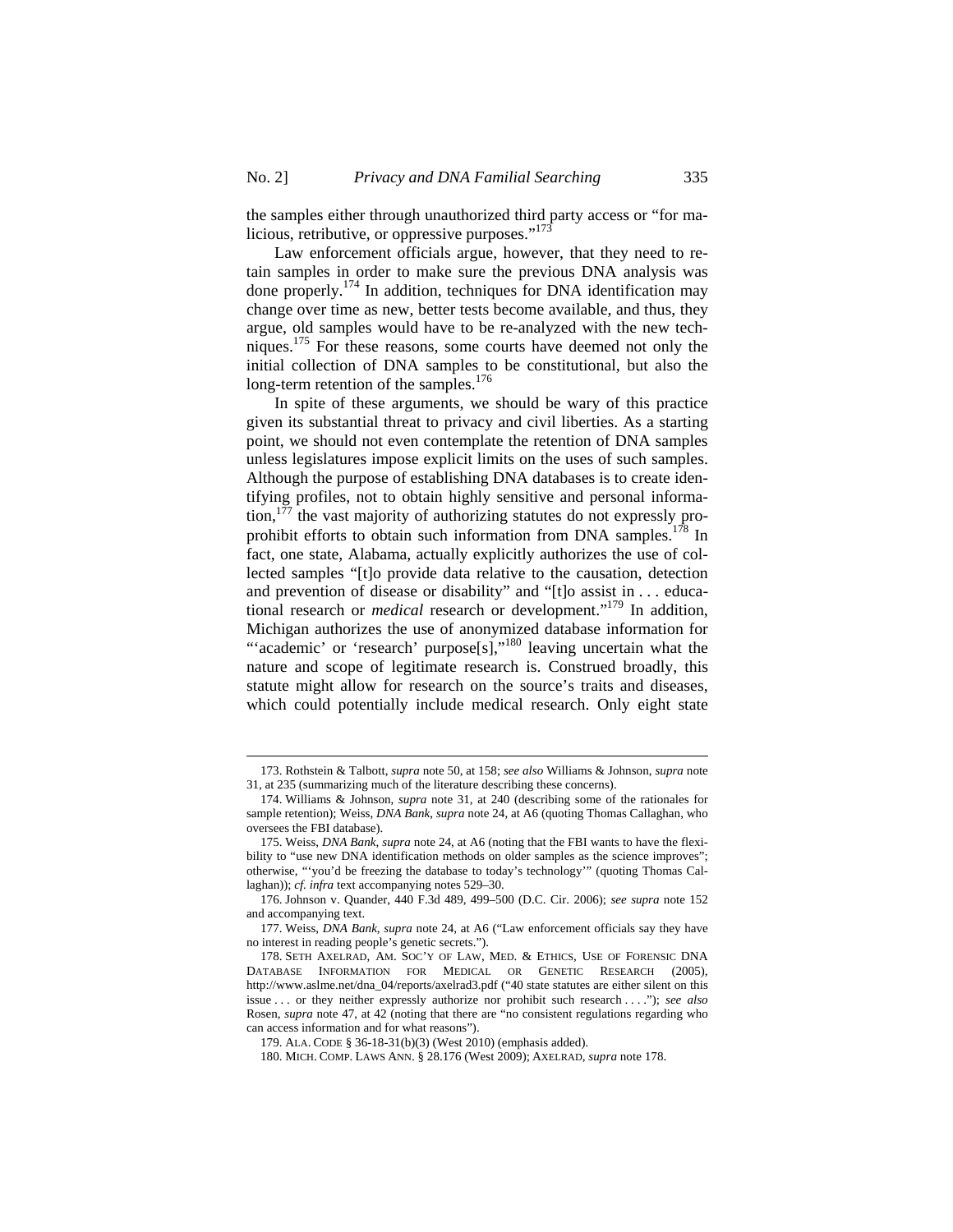statutes explicitly proscribe medical research and more probing analysis of DNA samples. $^{181}$ 

In the forty remaining jurisdictions that do not address this issue, there is some uncertainty as to the legal limits on law enforcement's uses of the stored samples. When statutes describe specific authorized uses that do not include medical and other probing analysis, we might presume that the more probing DNA analysis is prohibited.<sup>182</sup> However, many statutes allow access to the samples for "undefined law enforcement purposes."183 Analyzing the stored samples to develop a DNA forensic profile based on information about certain propensities to disease, physical traits, or behavioral traits might be construed as a law enforcement purpose. Criminologists may have an interest in assessing the relationship between criminal behavior and certain traits or even diseases, both to understand criminal behavior and to solve crimes.<sup>184</sup> In fact, in 1996, the Massachusetts legislature authorized a study to research "the biological cause of crime" with the goal of working "toward a more effective approach toward criminology."<sup>185</sup>

Already, law enforcement has the capacity to engage in some form of DNA forensic profiling.<sup>186</sup> Researchers are developing techniques to create even more specific phenotypic profiles based on genetic samples so they can predict, for example, the perpetrator's race,<sup>187</sup> height, and other identifiable traits.<sup>188</sup> Some version of this

184. *See* Elizabeth E. Joh, *Reclaiming "Abandoned" DNA: The Fourth Amendment and Genetic Privacy*, 100 NW. U. L. REV. 857, 876–77 (noting how problematic and controversial such research is).

<sup>181.</sup> AXELRAD, *supra* note 178 ("Indiana, Rhode Island, South Dakota, Texas, Utah, Vermont, Washington, and Wyoming . . . expressly prohibit the use of the DNA database to obtain information on human physical traits, predisposition to disease, or medical or genetic disorders.").

<sup>182.</sup> *Id.* (describing, for example, how Alaska's statute does not list genetic or medical research as authorized uses).

<sup>183.</sup> Rothstein & Carnahan, *supra* note 20, at 156.

<sup>185.</sup> Steinhardt, *supra* note 147, at 184.

<sup>186.</sup> *See* Rothstein & Talbott, *supra* note 50, at 158.

<sup>187.</sup> *See* NIJ, *supra* note 21, at 60 (describing discussion and studies of using DNA samples "to determine characteristics of the person who left the sample" including frequencies of certain alleles to infer the ethnic population from which the perpetrator is likely to belong).

<sup>188.</sup> *See id.* at 61 (noting that although the loci used for DNA identification do not indicate physical traits, some laboratories are actively searching for markers associated with traits such as eye color, hair color, skin pigment, baldness, color blindness, or other traits). The National Institute of Justice has awarded grants to research projects entitled "Identifying and Communicating Genetic Determinants of Facial Features," "Determination of the Physical Characteristics of an Individual from Biological Stains," and "Gene Polymorphism and Human Pigmentation." Murphy, *supra* note 62, at 23 & n.129. This technique has been labeled "phenotypic DNA profiling," TANIA SIMONCELLI & SHELDON KRIMSKY, AM. CONST. SOC'Y FOR L. AND POL'Y, A NEW ERA OF DNA COLLECTIONS: AT WHAT COST TO CIVIL LIBERTIES?, 11–13 (2007), http://www.acslaw.org/node/5338 (follow "attachment" hyperlink), or "genetic photofitting," ROBIN WILLIAMS & PAUL JOHNSON, GENETIC POLICING: THE USE OF DNA IN CRIMINAL INVESTIGATION 72 (2008). The United Kingdom has suggested that it will support the "[u]se of DNA to predict physical characteristics."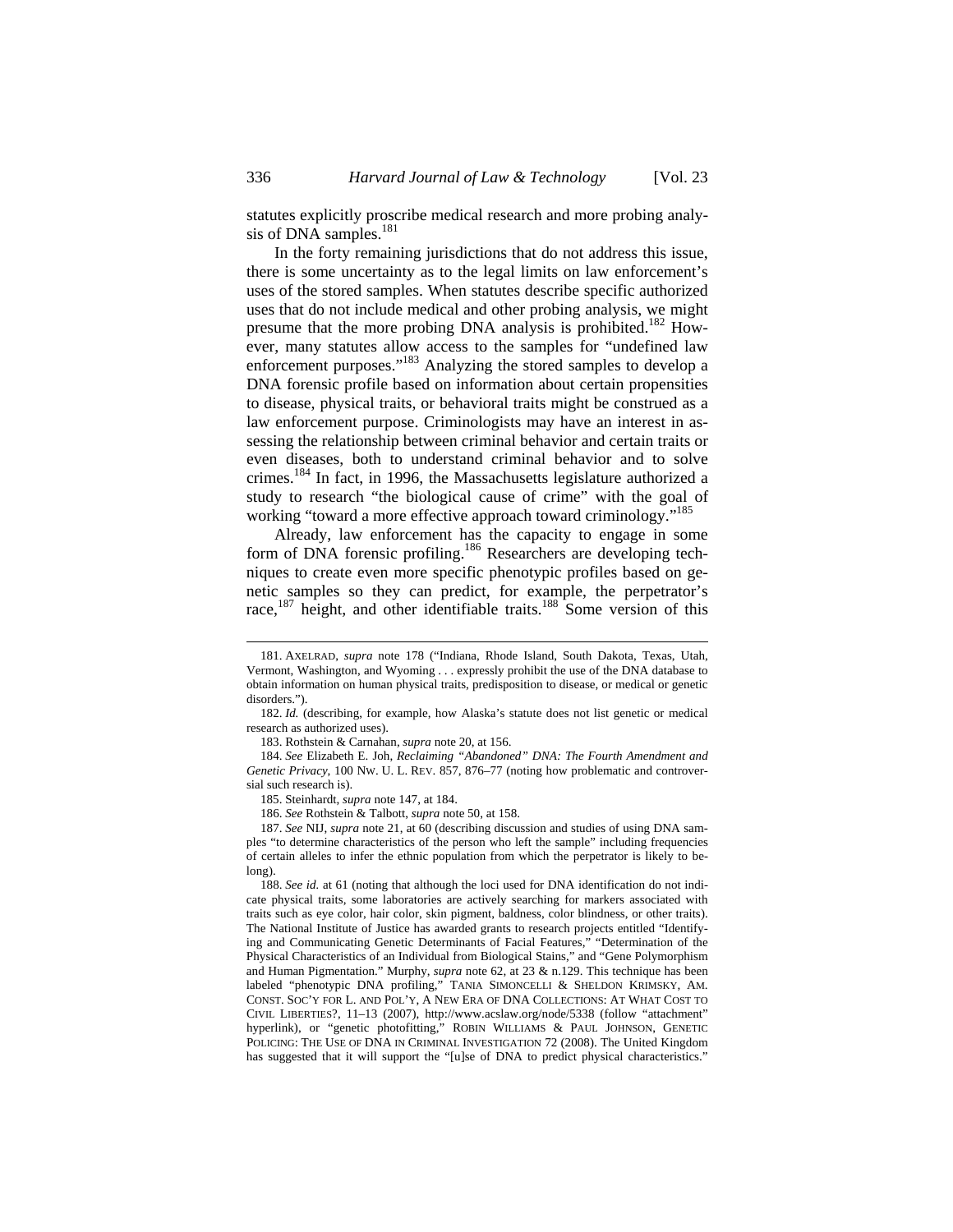technique has already been used. In an investigation of a serial killer in Baton Rouge, Louisiana, the investigation switched its focus away from white suspects after analysis of the perpetrator's DNA showed that he had "85 percent African ancestry and 15 percent American Indian."189 Analysis of traits in stored samples may be necessary to further develop this technology so that not only physical traits can be predicted, but also behavioral traits<sup>190</sup> or even medical conditions.<sup>191</sup> As a result, it seems unlikely that retained samples are actually protected from intrusive analysis in most jurisdictions, which raises serious privacy concerns, even for convicted offenders with reduced privacy interests.<sup>192</sup> Although one commentator suggests that there may be constitutional limits as to the possible use of samples, even if lawfully collected, $193$  such limits are likely be relatively lenient as long as an arguable case could be made that the uses are related to law enforcement.<sup>194</sup>

For all of these reasons, the retention of DNA samples is particularly problematic. In a more typical physical search where police obtain contraband, for example, the fruit of that search is usually used for the prosecution of crimes related to the items seized. In contrast, the fruits of a DNA search may be used not only for the crime that led to its collection, but also for the prosecution of crimes unrelated to the

190. *See* Pilar N. Ossorio, *About Face: Forensic Genetic Testing for Race and Visible Traits*, 34 J.L. MED. & ETHICS 277, 286 (2006) (stating that "forensic scientists and police could be interested in a sample source's genetic propensities to develop mental disorders, particular personality traits, or cognitive abilities").

191. *See* SIMONCELLI & KRIMSKY, *supra* note 188, at 12.

 $\overline{a}$ 

192. In addition, there is the risk that widespread use of DNA forensic profiling techniques by the government may expand into other areas, where people attempt to make predictions about behavioral tendencies for employment, admission to schools, etc. based on genetics, reinforcing the tendency to believe, incorrectly, that our genes determine who we are. Rothstein & Talbott, *supra* note 50, at 158; *see also* Suter, *supra* note 168, at 674–75. Forensic profiling is not, of course, a new phenomenon in law enforcement; sketches may be created based on eyewitness accounts and psychological profiles may be developed through the use of expert analysis. These techniques are just as likely as DNA forensic profiles to be of "dubious value." Rothstein & Talbott, *supra* note 50, at 158.

193. Murphy, *supra* note 62, at 38 ("It cannot be that so long as DNA samples are lawfully collected, the government may do whatever it wants with them — even up to and including cloning the person into an army of warriors.").

194. Murphy notes that even though some courts have "tied the constitutionality of taking the sample to the constitutionality of the manner in which the sample will be used, . . . these same courts have remained largely untroubled by the retention of DNA physical samples . . . or the use of new typing tests . . . on previously collected samples." *Id.* at 39. She also points out that no court has specifically analyzed the constitutionality of the separate states of DNA analysis from collection, to analysis, to retention, to additional testing, to databasing the test results, and finally to searching the databases. *Id.* at 39–40.

HOME OFFICE, POLICE SCIENCE AND TECHNOLOGY STRATEGY 2003 TO 2008 24 (2003), *available at* http://police.homeoffice.gov.uk/publications/operational-policing/full\_copy\_ sciencetech\_strategy.p?view=Binary.

<sup>189.</sup> Nicholas Wade, *Unusual Use of DNA Aided in Serial Killer Search*, N.Y. TIMES, June 3, 2003, at A28. The company that performed this genetic test, DNAPrint Genomics, also offers a service called Retinome, which the company alleges can determine iris color from DNA. WILLIAMS & JOHNSON, *supra* note 188, at 73.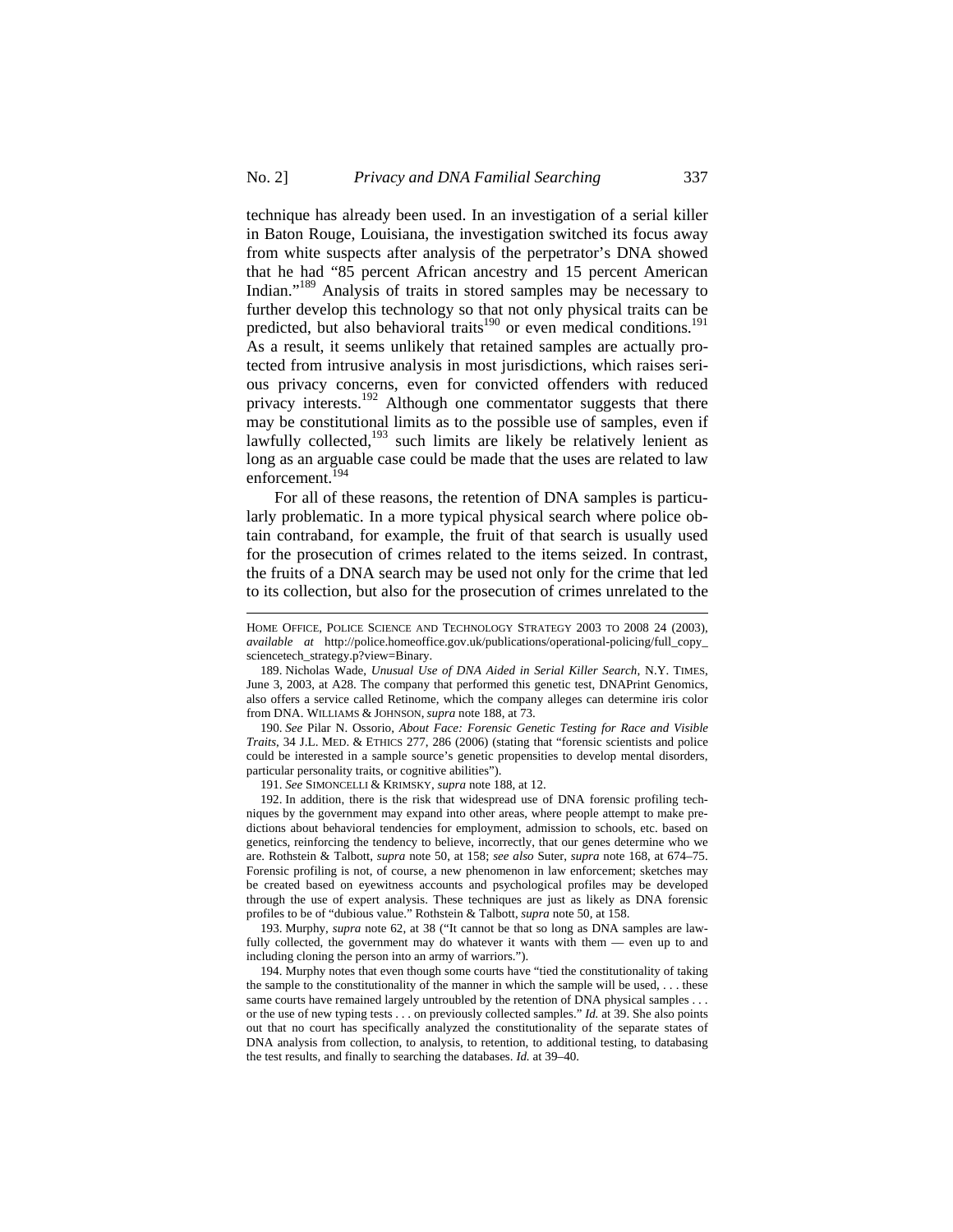initial collection of the sample. In addition, although the search for contraband always potentially raises the risk that police will (in)advertently discover personal information unrelated to the crime being investigated or the scope of the search warrant,  $195$  such a risk does not tend to persist once the search has ended. In contrast, the retention of samples collected for a DNA search, especially with few or vague legislative limits on the uses of the samples, leaves open the continued risk that police may gather information that exceeds the scope of the original search.<sup>196</sup> And even with more explicit legislative limits, one wonders whether we can ensure that the government and other actors will adhere to those limits or how well we can determine whether they do. The risks to privacy therefore linger indefinitely, raising civil liberty concerns by increasing the extent and breadth of government intrusions into our lives. The fear is that continuous and possibly unfettered access to this information moves us, to quote Justice Douglas in *Osborn v. United States*, 197 in the direction of "a society quite unlike any we have seen — a society in which government may intrude into the secret regions of man's life at will."<sup>198</sup>

*Id.*

 $\overline{a}$ 

197. 385 U.S. 323 (1966).

<sup>195.</sup> Electronic searches, for example, raise the risk of potentially gathering information beyond the scope of a particular search warrant since a computer may contain a great deal of different kinds of personal information. *Cf.* United States v. Comprehensive Drug Testing, Inc., 579 F.3d 989 (9th Cir. 2009) (discussing the inadvertent collection of information that exceeded the scope of the search warrant). For a more detailed discussion of this case, see Andrew Vahid Moshirnia, *Separating Hard Fact From Hard Drive: A Solution For Plain View Doctrine In The Digital Domain*, 23 HARV. J.L. & TECH. 609, 613–16 (2010); *supra* note 140 and accompanying text.

<sup>196.</sup> David Kaye suggests that, in spite of convicted offenders' reduced expectation of privacy, the retention of samples results in their suffering "a more permanent loss of privacy." David H. Kaye, *The Science of DNA Identification: From the Laboratory to the Courtroom (and Beyond)*, 8 MINN. J.L. SCI. & TECH. 409, 425 (2007). He queries, "Would we say that a man or woman who was once convicted of a crime but has long since completed the sentence has no claim to the protections of the Fourth Amendment?" *Id.* Although he implies that we would say no, he points out:

Certain dicta suggest that the Supreme Court might uphold compulsory acquisition of biometric data from a person when (1) the process is not physically or mentally invasive, (2) the data are useful primarily to link individuals to crime scenes or to establish the true identity of a given individual, and (3) the data are valid, reliable, and effective for this purpose. In these circumstances, harms to individuals and the benefits of judicial review are minor; hence, the balance between individual privacy and government interests points to the reasonableness of the collection and use of the identifying data without a judicial warrant.

<sup>198.</sup> *Id.* at 343 (Douglas, J. dissenting); *see also* Rothstein & Talbott, *supra* note 50, at 161 (quoting *Osborn*, 385 U.S. at 343) (suggesting that the more information police have about individuals, the more difficult it becomes "to prevent other uses of the information by the government").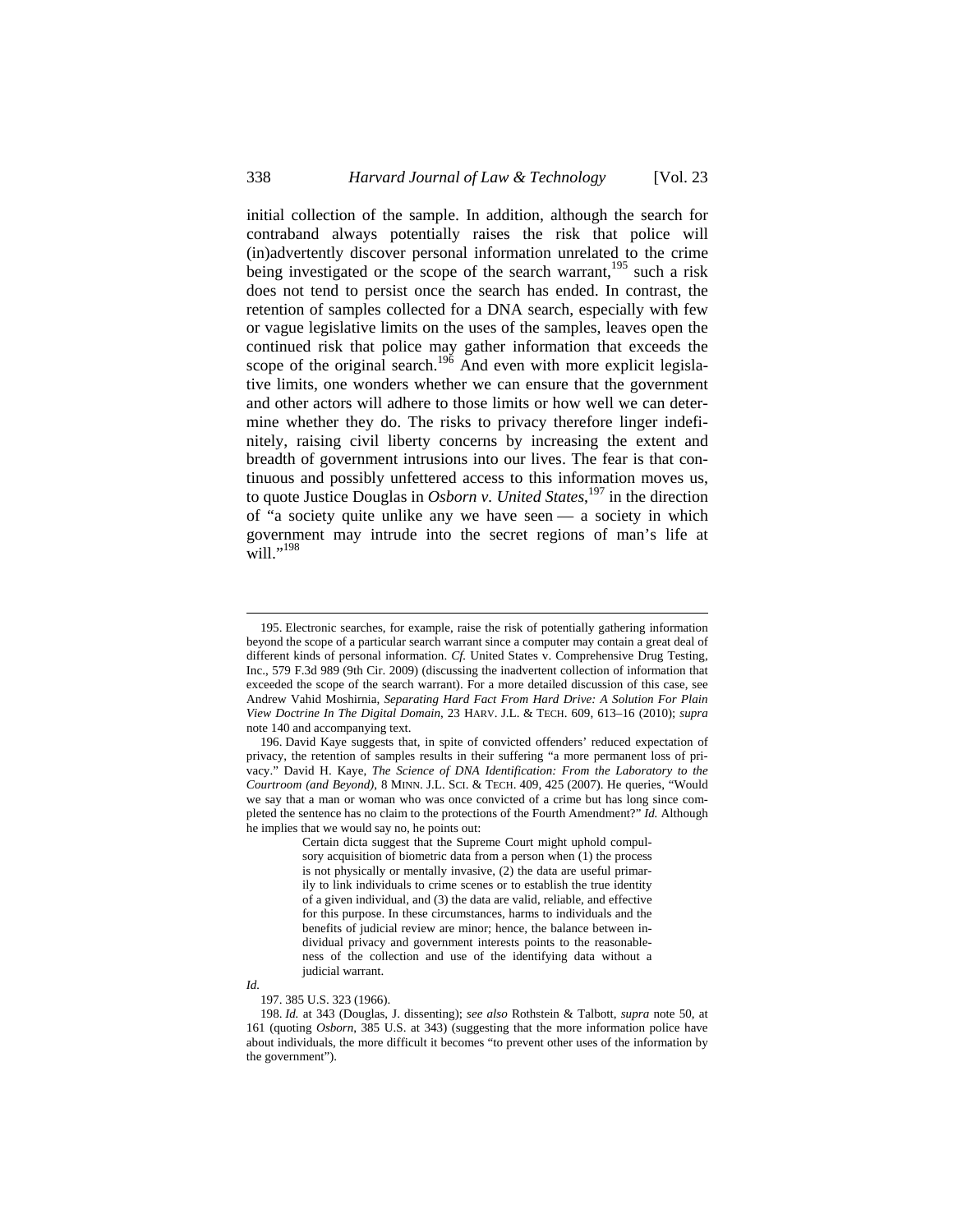## 2. Arrestees

All of these privacy and civil liberty concerns are heightened when databases include samples from arrestees. Advocates for the collection of DNA from arrestees rely on many of the same arguments used to justify DNA databanks for convicted offenders,<sup>199</sup> including identifying criminals<sup>200</sup> and deterring crime.<sup>201</sup> In addition, they point to the administrative interest of creating "an unequivocal record of just who has been arrested."<sup>202</sup> Some even suggest that when arrested upon probable cause, arrestees have a diminished privacy right because "identification of suspects is relevant not only to solving the crime for which the suspect is arrested, but also for maintaining a permanent record to solve other past and future crimes."203 Persuaded by these views, legislatures in at least fifteen states have enacted laws mandating the collection of DNA samples from arrestees.<sup>204</sup>

Many argue, correctly I believe, that such statutes "exceed[] constitutional limits."<sup>205</sup> Constitutional issues aside, however, some argue that these practices heighten the privacy intrusions imposed by DNA profiling because arrestees should be presumed innocent and therefore should not have reduced privacy interests.<sup>206</sup> Collecting DNA samples from arrestees treats them, to borrow a phrase, as "'innocentish,' [putting them in] a purgatory of sorts where an individual's genetic profile can be used against her and her family."207 Two of the few courts to examine this issue concluded that such a statute was constitutionally

<sup>199.</sup> Lew, *supra* note 51, at 210 (noting that many of the arguments in favor of DNA sampling of arrestees "may be justified by the same reasons that have supported the federal circuits' approval of less expansive DNA databank statutes").

<sup>200.</sup> Some suggest this expansion can help law enforcement "identify elusive serious offenders (rapists, murderers) when they're arrested for other crimes." *Mission Creep*, *supra* note 47.

<sup>201.</sup> This approach might deter arrestees from committing crimes in the future if they know the state has their DNA profile. *Id.*; *see* Maclin, *supra* note 7, at 168.

<sup>202.</sup> Kaye, *supra* note 27, at 487.

<sup>203.</sup> Jones v. Murray, 962 F.2d 302, 306 (4th Cir. 1992).

<sup>204.</sup> *See Mission Creep*, *supra* note 47. *See supra* note 51.

<sup>205.</sup> Lew, *supra* note 51, at 210; *see also* Maclin, *supra* note 7, at 169–70 (arguing that the collection of samples from arrestees is a bodily intrusion that constitutes a suspicionless search under the Fourth Amendment that cannot be justified by the special needs exception). Stephen Mercer, a defense attorney from Maryland, "predicts that courts will be skeptical of the expansion of DNA databases to include arrestees." Rosen, *supra* note 114.

<sup>206.</sup> *See In re* Welfare of C.T.L., Juvenile, 722 N.W.2d 484, 492 (Minn. Ct. App. 2006). *But see* Anderson v. Commonwealth, 650 S.E.2d 702, 705 (Va. 2007) (arguing as a result that no "additional finding of individualized suspicion," much less probable cause, must be established before the sample may be obtained (quoting *Jones*, 962 F.2d at 306)).

<sup>207.</sup> Gabel, *supra* note 51, at 48 (quoting Tom Sutcliff, Opinion, *"Innocentish" – An Essential Part of Justice*, THE INDEPENDENT, May 12, 2009, http://www.independent.co.uk/ opinion/columnists/thomas-sutcliffe/tom-sutcliffe-innocentish-ndash-an-essential-part-ofjustice-1683146.html).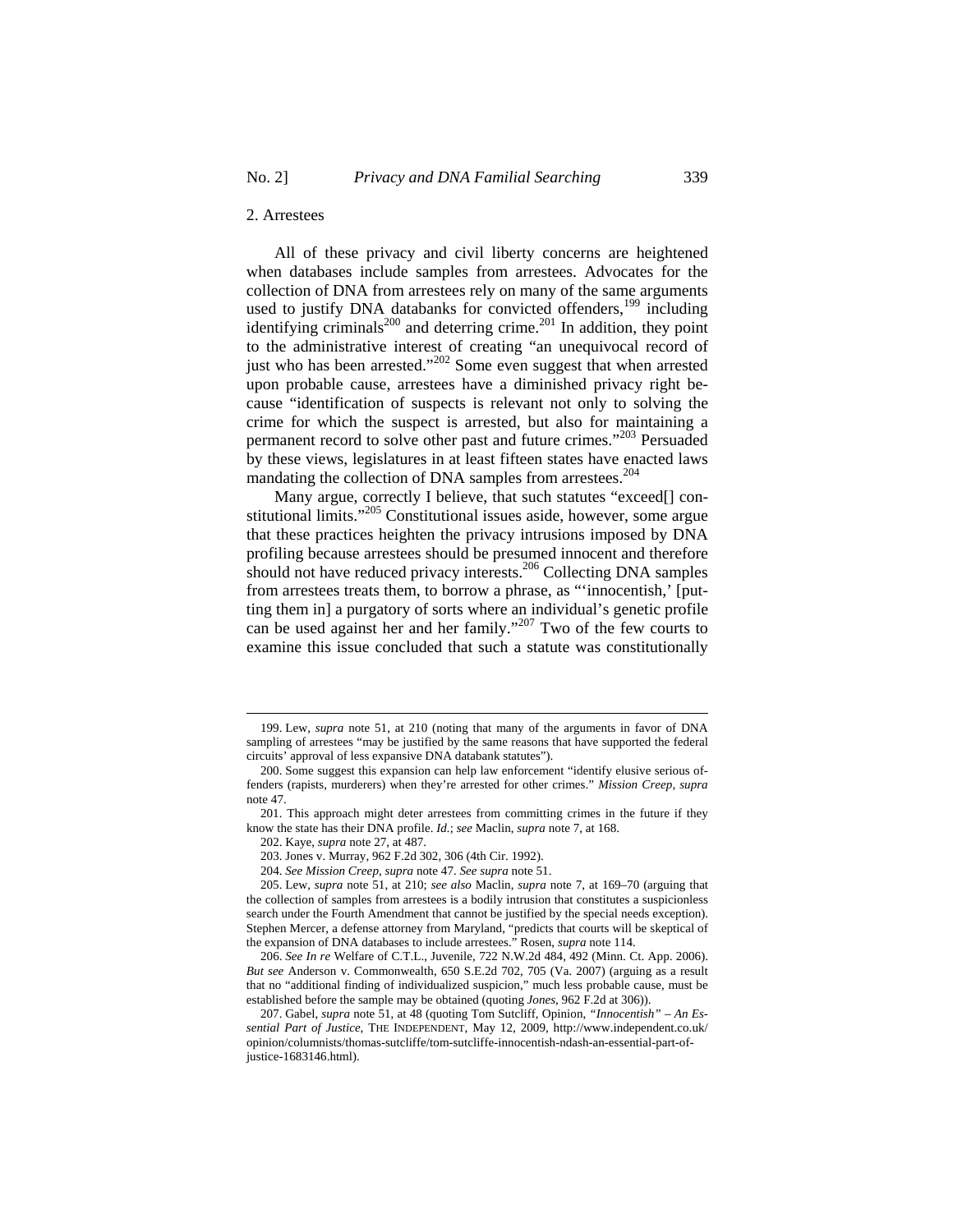infirm precisely because of the presumption of innocence.<sup>208</sup> A few others, however, found that "the taking of a DNA sample [from an arrestee] . . . is permissible as a part of routine booking procedures."<sup>209</sup>

In describing the collection of DNA from arrestees as part of routine booking procedures, the courts imply that DNA profiling is like detention for ordinary fingerprinting. In *Davis v. Mississippi*, 210 the Supreme Court suggested in dictum that ordinary fingerprint detention might be constitutional because it "may constitute a much less serious intrusion upon personal security than other types of police searches and detentions.<sup>"211</sup> The Court reasoned that fingerprinting "involves none of the probing into an individual's private life and thoughts that marks an interrogation or search. Nor can fingerprint detention be employed repeatedly to harass any individual, since the police need

<sup>208.</sup> *See In re C.T.L.,* 722 N.W.2d 484. The statute at issue in In re *C.T.L.* mandated the collection of biological specimens from people who had been charged for certain offenses, but not yet convicted. *Id.* at 488. The court reasoned that a finding of probable cause to support a criminal charge could not be presumed to be the same as probable cause to issue a search warrant. *Id.* at 490. As a result, the statute effectively mandated governmental searches without a warrant or any consideration as to "whether the biological specimen to be taken is related in any way to the charged crime or to any other criminal activity." *Id.* at 491. The court observed that prior opinions found the collection of DNA from convicted offenders to be constitutional because "an individual who has been convicted of an offense has a reduced expectation of privacy . . . [that] does not outweigh the state's interest in DNA testing." *Id.* Nevertheless, it found those holdings inapplicable to individuals merely charged with crimes. *Id.* Because the state requires that the samples be destroyed if the charges are dismissed, "the legislature has determined" that the privacy interests of such individuals are greater than the state's interest in DNA sampling. *Id.* Thus, "because a person who has been charged is presumed innocent until proved guilty," the court saw "no basis for concluding that before being convicted, a charged person's privacy expectation is different from the privacy expectation of a person who was charged but the charge was dismissed or the person was found not guilty." *Id.* at 491–92.

In *United States v. Mitchell*, No. 09cr105, 2009 U.S. Dist. LEXIS 103575 (W.D. Pa. Nov. 6, 2009)*,* the court considered the defendant's status as both arrestee and pretrial detainee. It chided the government for failing to address "the presumption of innocence" and refused to equate a finding of probable cause with "a proper determination of guilt beyond a reasonable doubt." *Id.* at \*22-23. The court reasoned that although "pretrial detainees have a diminished expectation of privacy as it relates to legitimate penological interests, the Fourth Amendment does not stop at the jailhouse door" and therefore suspicionless searches are only legitimate for prison security. *Id.* at \*25. Further, the court rejected as "folly" the government's argument that DNA fingerprinting is like ordinary fingerprinting. As the court asserted, "[s]uch oversimplification ignores the complex, comprehensive, inherently private information contained in a DNA sample." *Id.* at \*28.

<sup>209.</sup> *Anderson*, 650 S.E.2d at 706; *see also* United States v. Pool, 645 F. Supp. 2d 903, 910 (E.D. Cal. 2009) (applying the totality of the circumstances and concluding that "the decision to impose the DNA testing requirement on pre-trial detainees or releasees seems clearly warranted, if not compelling" because "[a]n arrestee's identity obviously becomes a matter of legitimate state interest" and because an arrestee "has a diminished expectation of privacy in his own identity"); Gorman v. Minnesota, 52-CV-05-684, 5th Judicial Dist. Court (Dec. 15, 2005) (ruling that pre-conviction collection of DNA is unconstitutional), *cited in*  Murphy, *supra* note 62, at 40 n.135.

<sup>210. 394</sup> U.S. 721 (1969).

<sup>211</sup>*. Id*. at 727.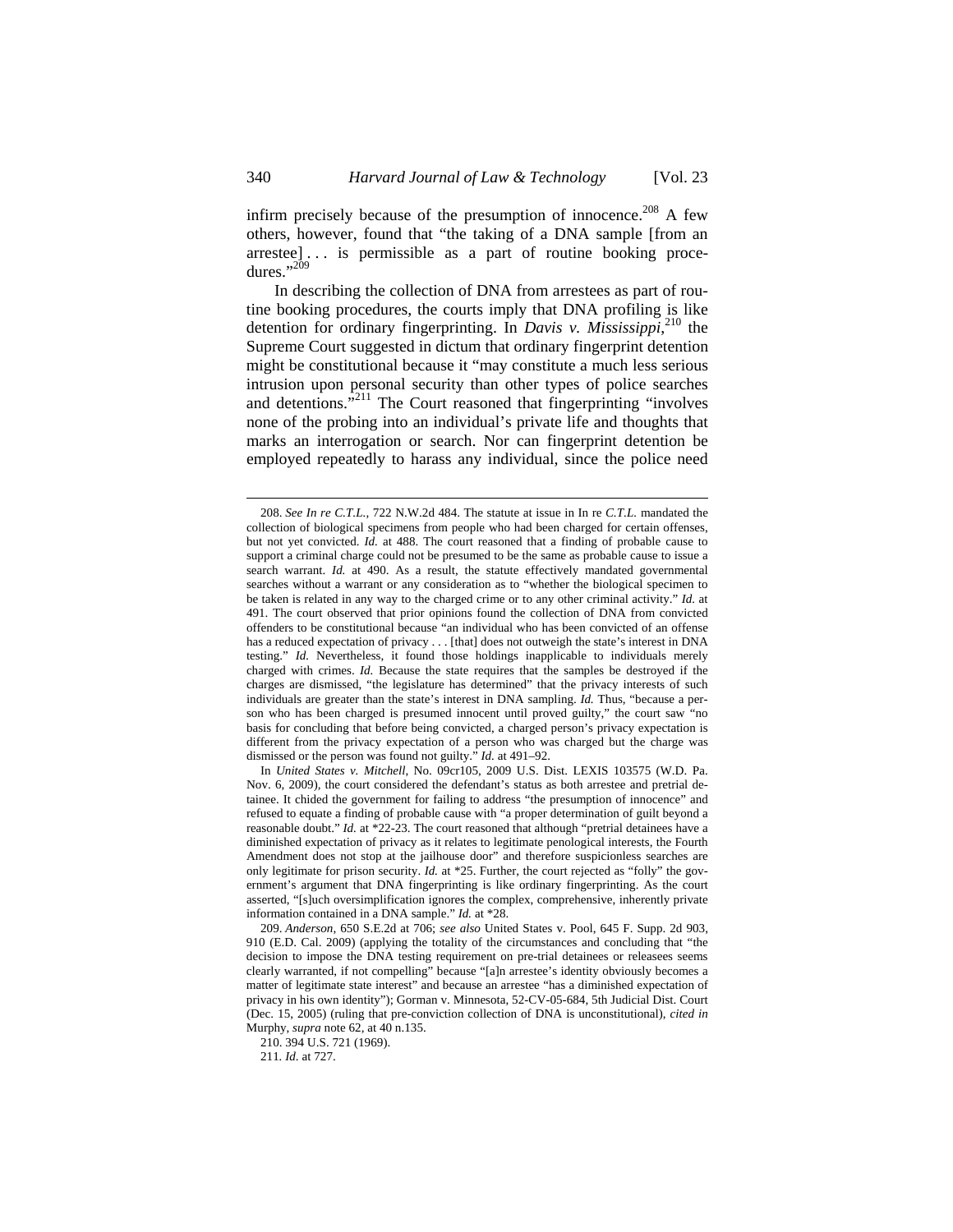only one set of each person's prints."212 Even if we concede that arrestees have reduced privacy interests in identification through ordinary fingerprinting, DNA fingerprinting is still troubling. First, any possibility that the DNA profiles themselves contain personal information is problematic, $^{213}$  particularly if the profile is retained. Second, and more important, unlike the collection of ordinary fingerprints, the collection of biological samples to be used for DNA profiling creates the possibility of "probing into an individual's private life," especially given the important medical information contained therein.<sup>214</sup> The long-term retention of DNA samples in most states, coupled with often-inadequate protections against highly intrusive mining of these samples for personal information central to privacy and personhood interests, makes DNA profiling even more troubling.<sup>215</sup> Here again we face the civil liberty concerns of continuous government access to personal information that potentially goes beyond the scope of the initial search, $2^{16}$  a concern made substantially worse by the fact that the source of these samples is presumed innocent.

Although "a large proportion of charges (fully half for felony assaults) are eventually dismissed,"<sup>217</sup> most states do not allow for automatic expungement of the DNA profile or sample.<sup>218</sup> Only a handful of the states that mandate the collection of DNA from arrestees require expungement of the DNA profile if the charges are dismissed.<sup>219</sup> Many states allow non-convicted arrestees to seek expungement of their DNA profiles from the database,<sup>220</sup> but the procedures for getting these profiles expunged are not simple.<sup>221</sup> In several states, the exonerated arrestee or offender must initiate the expungement, and only one state explicitly requires that he or she be informed of the right to expungement.<sup>222</sup> California's process is particularly difficult: the request for expungement must be made with the trial court, DNA laboratory, and prosecutor. Moreover, the state can

<sup>212.</sup> *Id.*

<sup>213.</sup> *See supra* note 156 and accompanying text.

<sup>214.</sup> Edward J. Imwinkelried & D.H. Kaye, *DNA Typing: Emerging or Neglected Issues*, 76 WASH. L. REV. 413, 423 (2001) (quoting *Davis*, 394 U.S. at 727).

<sup>215.</sup> SIMONCELLI & KRIMSKY, *supra* note 188, at 7.

<sup>216.</sup> *See supra* text accompanying notes 169–73.

<sup>217.</sup> Weiss, *DNA Bank*, *supra* note 24, at A6.

<sup>218.</sup> Rothstein & Talbott, *supra* note 50, at 159.

<sup>219.</sup> *See id.* at 158; *see also* TEX. GOV'T CODE ANN. § 411.1471 (Vernon 2009); VA. CODE ANN. § 19.2-310.2:1 (West 2009).

<sup>220.</sup> Troy Duster, *Selective Arrests, an Ever-Expanding DNA Forensic Database, and the Specter of an Early-Twenty-First-Century Equivalent of Phrenology*, *in* DNA AND THE CRIMINAL JUSTICE SYSTEM 315, 328 (David Lazer ed.,2004); SETH AXELRAD, AM. SOC'Y OF LAW, MED. & ETHICS, SURVEY OF STATE DNA DATABASE STATUTES 4 (2004), http://www.aslme.org/dna\_04/grid/guide.pdf.

<sup>221.</sup> Weiss, *DNA Bank*, *supra* note 24, at A6; *see also* Duster, *supra* note 220, at 328. Some states have expungement procedures that include the biological sample. Rothstein & Talbott, *supra* note 50, at 158.

<sup>222.</sup> Rothstein & Talbott, *supra* note 50, at 159.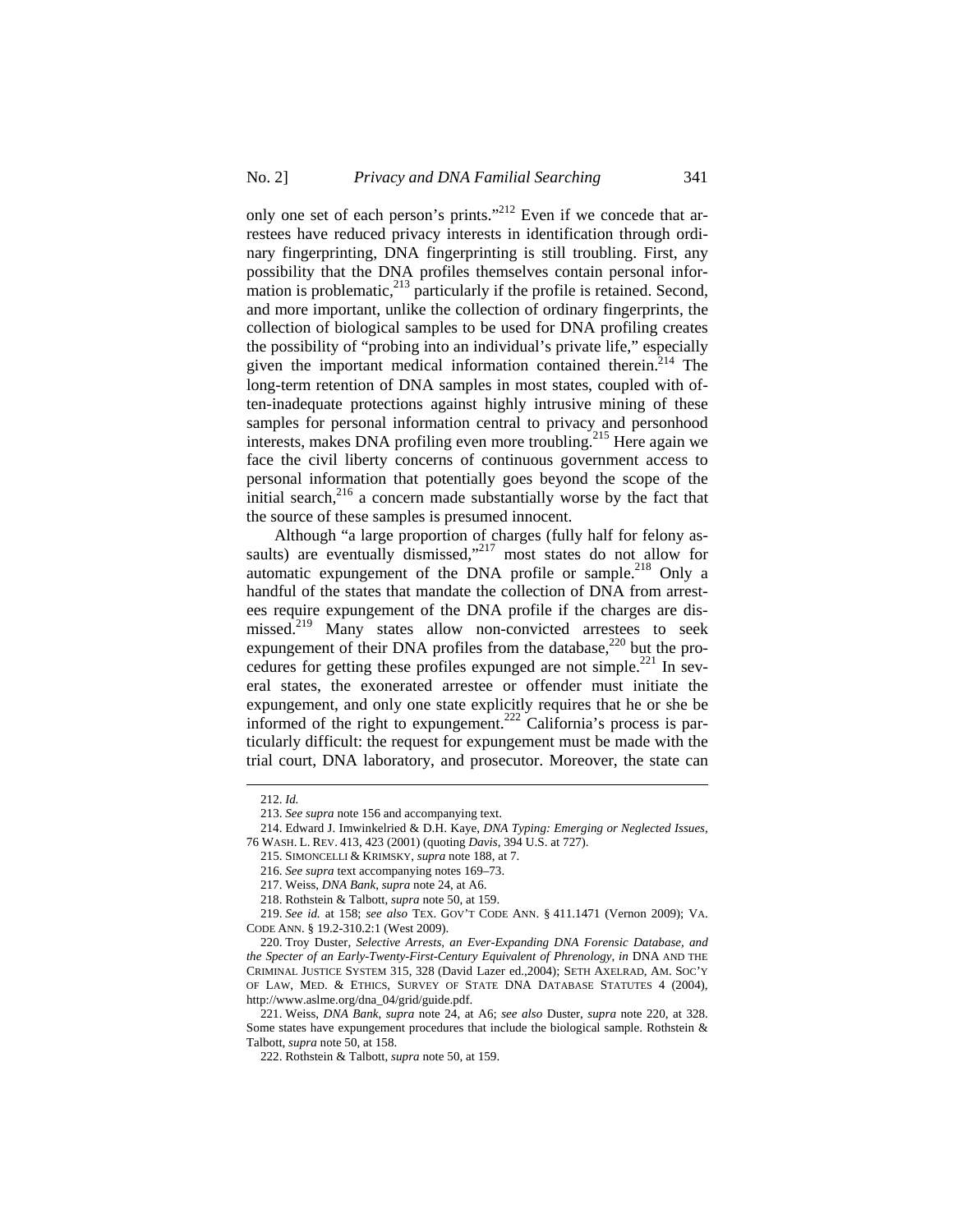retain the biological sample for as long as two years or until law enforcement tells the state laboratory that the individual is no longer a suspect. $223$  Thus, at best, exonerated arrestees face the burdensome possibility of seeking the removal of this data, a right of which they may be unaware; $^{224}$  at worst, they have no option to eliminate this data in some jurisdictions, raising serious privacy concerns.

## 3. Familial Searching

As we've seen, DNA profiling poses a set of privacy challenges.<sup>225</sup> It is against the backdrop of these privacy threats that I turn to familial searching, which itself threatens the privacy interests of the person whose samples are in the database and the interests of individual family members.

An initial concern is that the offender or arrestee whose sample partially matches the crime scene evidence becomes a kind of "genetic informant" leading law enforcement to his family.<sup>226</sup> Whether there are any constitutional limitations on the government's ability either to search for a partial match or to obtain the identity of the pivot person once a partial match is found is uncertain.227 But even if constitutional, these searches raise various privacy issues for the offender. Often the police will need to question the offender or arrestee to discover who his or her relatives are. As a result, the offender or arrestee becomes the "pivot" person, the one "pivotal to both the receipt and provision of information, from and to the police."<sup>228</sup> In addition to any

<sup>223.</sup> *Id.* (citing CAL. PENAL CODE § 297 (West 2005)).

<sup>224.</sup> Wah, *supra* note 36, at 939.

<sup>225.</sup> *See* United States v. Kincade, 379 F.3d 813, 873 (9th Cir. 2004) (Kozinski, J., dissenting) (noting how, with such mission creep, "[t]he fishbowl will look like home"); Grimm, *supra* note 60, at 1175 (suggesting that "[t]his progressive growth increasingly threatens the privacy of the innocent"); *see also* Liu, *supra* note 167, at 109–12 (describing the problem of secondary use of genetic information and how it relates to familial searching).

<sup>226.</sup> Haimes, *supra* note 36, at 269, 276 (crediting Robin Williams with this phrase); *cf.*  Williams & Johnson, *supra* note 31, at 244 (noting that familial searching will "bring the police into contact with a number of individuals who have not been prosecuted for a recordable offense, who will have no criminal record, and who are subject to interview only because they are genetically related to someone whose profile is on the NDNAD").

<sup>227.</sup> One commentator argues that it may not be constitutionally prohibited to search for partial matches, but she suggests that "Fourth Amendment analysis seems appropriate where law enforcement requests the identity of a pivot after a partial or familial match has been found." Gabel, *supra* note 51, at 37. She argues that even though offenders have "a minimal interest in their genetic information after conviction, the situation here has nothing to do with the reasons surrounding the offender's conviction" and therefore probable cause should be required to disclose the pivot person's identity with respect to a crime he is clearly innocent of. *Id.* She notes that some of the state guidelines for familial searching "seem to satisfy the strictures of probable cause." *Id.* 

<sup>228.</sup> Haimes, *supra* note 36, at 269, 276 n.64 (observing parallels between the person in clinical genetic testing who is the first person diagnosed with an inherited condition and the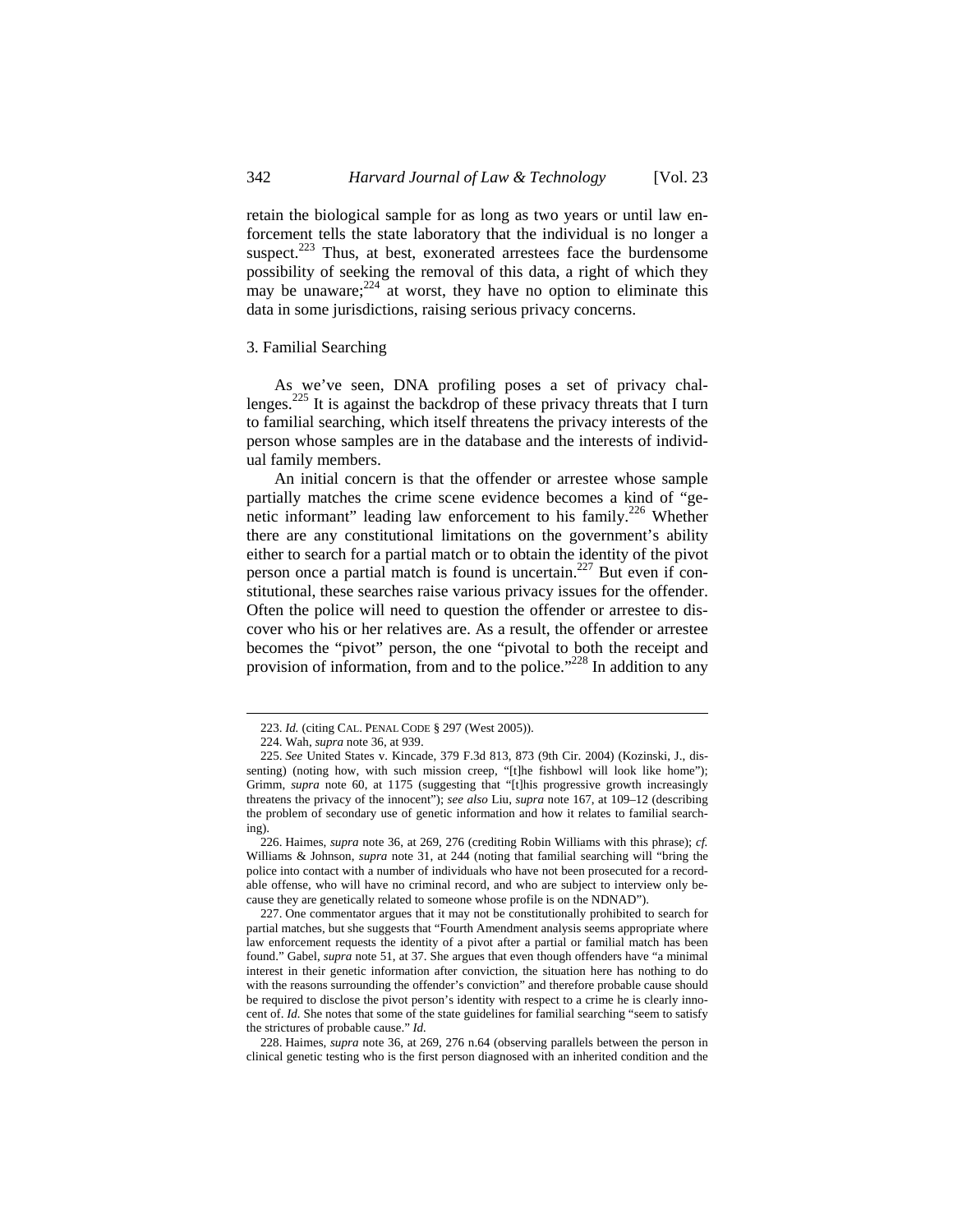guilt or sense of culpability that the pivot person might feel in unintentionally exposing family members to law enforcement surveil $lance<sup>229</sup>$  he might also fear repercussions such as ostracization or loss of position and standing within the family.

More directly threatening to privacy is the possibility that familial searches may reveal personal information about the "informant" beyond just his identifying DNA. Relatives may not know of the offender's conviction or, even more likely, of the arrestee's arrest.<sup>230</sup> While a conviction is technically public knowledge, it may be information hidden from some family members, which can be exposed by efforts to contact family members after discovering a partial match. In the case of arrestees, these concerns are significant. The arrestee may ultimately end up being exonerated, yet the shadow of an arrest, revealed to relatives who might not have otherwise known, will forever hang over them.

In addition, familial searches require the police to discover information about the pivot person's family members. In many ways, this is more personal than one's DNA fingerprint.<sup>231</sup> While many of us may not hesitate to disclose this information, some may be reluctant to do so when their genetic relationships are not the same as their social relationships.232 Children may be adopted or conceived via assisted conception using donated sperm and/or eggs or through an adulterous relationship. Conversely, genetic relationships may exist where we don't expect them. Someone may have a genetically related child who is not one's social child if, for example, the child was placed for adoption, is illegitimate, or was conceived by the donation of one's egg or sperm. In addition, a child born of incest may be both child and sibling to his mother. In other words, in some instances, the presumptions about genetic and social relatedness may be wrong some individuals may not be genetically related and others may be genetically related in ways that are unknown or unexpected.

Sometimes, the disconnect between genetic and social relatedness is shrouded in secrecy. Parents may not want to disclose the fact that a

starting point for genetic testing of family members); *see infra* text accompanying notes 231–41.

<sup>229.</sup> Haimes, *supra* note 36, at 269.

<sup>230.</sup> *See* Williams & Johnson, *supra* note 31, at 244–45.

<sup>231.</sup> According to Solove, the family holds a special place in the privacy debate for "[t]oday, we often view the family as an institution of intimacy, where a nuclear family lives together in the home and has (or strives toward) a loving relationship." SOLOVE, *supra* note 158, at 51. Moreover, although some aspects of law enforcement may know who an offenders' family members are, the sheriff or police office probably doesn't. Murphy, *supra* note 62, at 24.

<sup>232.</sup> Williams & Johnson, *supra* note 31, at 244 (noting the problems that arise when law enforcement requests the naming of relatives given that "genetic" and "social" relatedness do not perfectly overlap); *see also* Liu, *supra* note 167, at 122–24 (describing the problem of unsolicited knowledge raised by familial searching).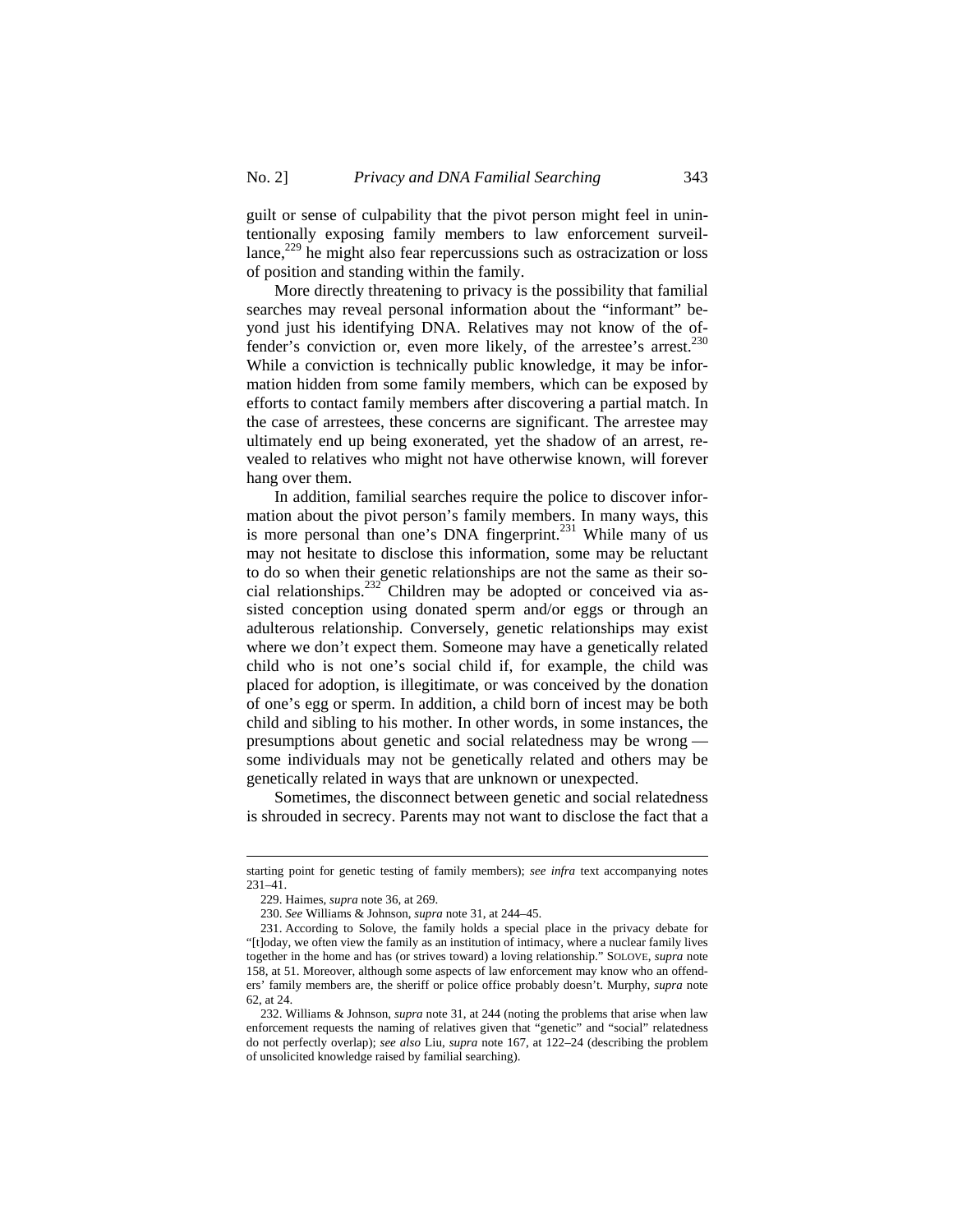child has been adopted or born through assisted conception.<sup>233</sup> And often adultery or incest is a dark secret. Discoveries about these hidden facts are far more personal and potentially stigmatizing than information about one's DNA fingerprint. An offender, for example, may not want it known that his legal and social son, conceived through artificial insemination, is not his biological son. Similarly, an offender may not want to mention that he has an illegitimate child or that his child was conceived through incest. $234$ 

When investigators ask the "partial match" who his family members are, it is unclear whether he is compelled to answer. $^{235}$  Some question the legal obligation to help police investigators when a partial match essentially disqualifies the individual as a suspect, even if the partial match suggests that a biological relative may be a suspect.<sup>236</sup> One commentator suggests that the partial match has an option to leave or refuse to answer the questions, invoking his or her Fourth Amendment rights.<sup>237</sup>

While not likely to be compelled under the law to share this information, offenders may nevertheless share the information due to ignorance or because they feel they have no real choice.<sup>238</sup> In some instances, the pivot person may not know or understand that sharing names of family members could place the family at risk for police surveillance or that familial searching could uncover unexpected genetic ties or a lack thereof. If police explain that they are conducting a familial search and describe its basic principles, the partial match may not want to share information about certain family members for fear

<sup>233.</sup> Historically, adoption and artificial insemination by donor have been shrouded in secrecy and state action has supported this secrecy. Haimes, *supra* note 36, at 265–66. Norms are changing to some extent, however. The trend has been toward open adoptions in the United States, and several other countries have prohibited anonymous sperm donation. *See* Sonia M. Suter, *Giving in to Baby Markets*, 16 MICH. J. GENDER & L. 217, 263 (2009). The American Society for Reproductive Medicine, for example, encourages parents to disclose to their child that the child was conceived with the use of donor gametes. Ethics Comm. of the Am. Soc'y for Reproductive Med., *Informing Offspring of Their Conception by Gamete Donation*, 81 FERTILITY & STERILITY 527, 527 (2004). Nevertheless, many families still hide the fact of adoption or assisted conception to create notions that their nuclear family fits the traditional model of rearing parents being the same as genetic parents. Suter, *supra*, at 261, 264. Haimes points out that there are essentially countervailing trends in this area. One trend is moving toward "greater recognition of the importance of nonbiological relationships (such as in adoption, assisted conception, surrogacy, step-families)" and the other emphasizes "greater weight attached to the sharing of DNA as fundamental to the definition of family relationships." Haimes, *supra* note 36, at 267.

<sup>234.</sup> *See* Haimes, *supra* note 36, at 269; *see also* Williams & Johnson, *supra* note 31, at 244.

<sup>235.</sup> Greely et al., *supra* note 24, at 254.

<sup>236.</sup> Williams & Johnson, *supra* note 31 at 244.

<sup>237.</sup> Wah, *supra* note 36, at 938 (observing that the person is free "to leave or to refuse to answer any of the investigator's questions." As long as there is no coercive intimidation to imply that leaving is not an option, there is no unlawful detention under the Fourth Amendment).

<sup>238.</sup> *See infra* text accompanying notes 268–74.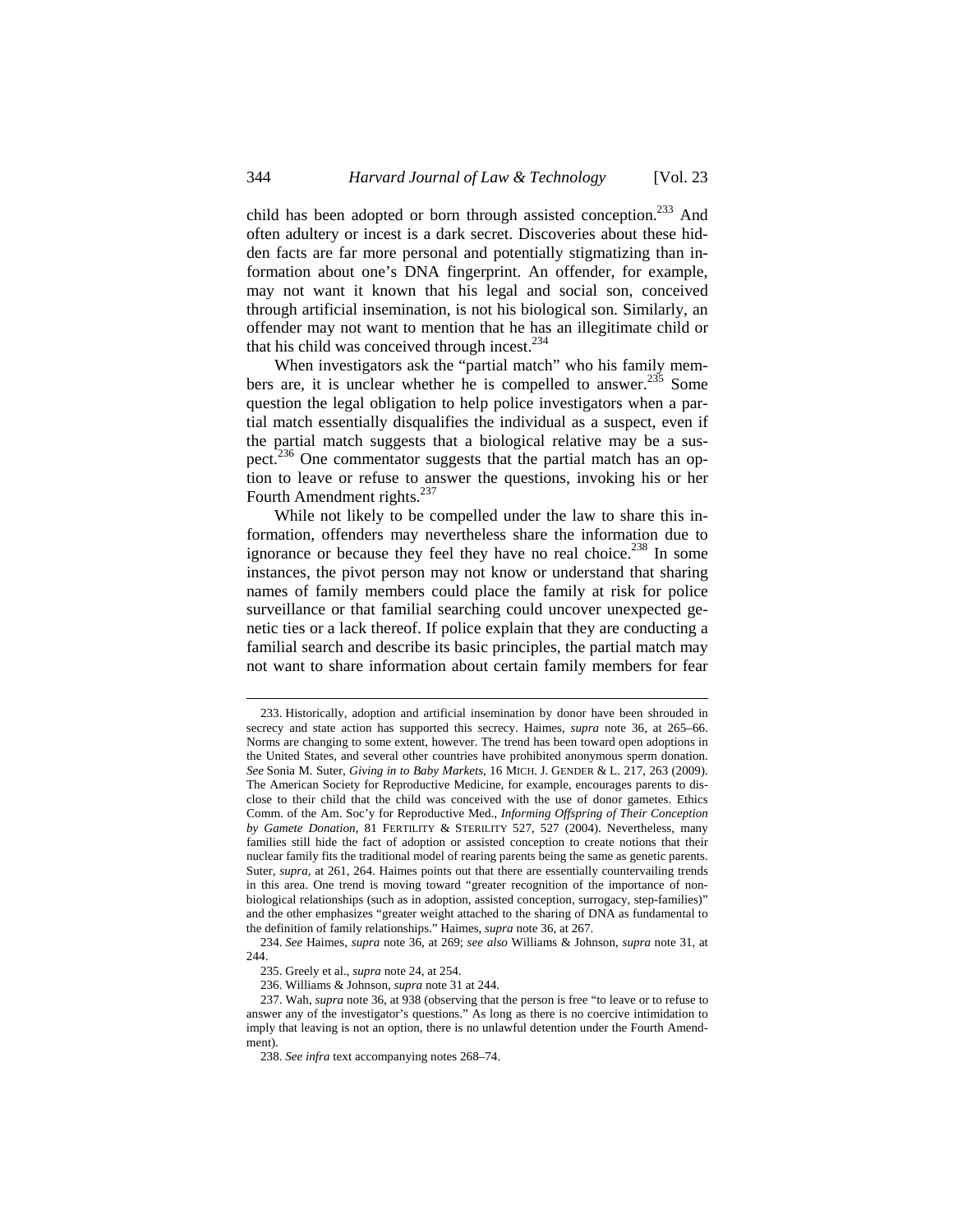that discoveries about the truth of the "social" family will be revealed.<sup>239</sup> In other cases, however, the partial match may share the information for fear that the police could otherwise learn about the family members and that failing to identify them could draw suspicion upon the relatives.

Just as familial searching may expose some of the pivot person's personal information, it may also reveal information about which the "informant" has been unaware. For example, it may uncover the fact that an offender's son is not biologically related to him, exposing possible adultery on the part of his partner or the use of a sperm donor. Or it may reveal that the offender was conceived through incest. Depending on how law enforcement handles this information, the "informant" could discover secrets about himself that have long been hidden.<sup>240</sup>

Professor Greely argues that disclosures of these genetic family secrets could only occur if law enforcers actually communicated such facts outright. $241$  Whether or not police would disclose such information at all and whether they would do so intentionally is an open question. Police might, in some instances, wield these secrets as tools to try to elicit cooperation, divulging the information to the pivot person and threatening to share it with others unless the relative cooperates. Alternatively, the follow-up investigations might inadvertently expose these secrets. Investigators might state that they do not need to talk to a particular relative because he or she is not genetically related. Even their actions — demonstrating an interest in testing one relative and not another — might hint that certain relatives are not genetically related to the partial match. Given that familial searching is relatively new, rarely done in the United States, and virtually unregulated by formerly established procedures,<sup>242</sup> "very little is known . . . about what actually happens in practice in familial searching."<sup>243</sup>

<sup>239.</sup> *See* Williams & Johnson, *supra* note 31, at 244.

<sup>240.</sup> *See* Haimes, *supra* note 36, at 269.

<sup>241.</sup> Greely et al., *supra* note 24, at 255; *See also* Jules Epstein, *"Genetic Surveillance" – The Bogeyman Response to Familial DNA Investigations*, 2009 U. ILL. J.L. TECH. & POL'Y 141, 165. Greely correctly asserts that the possibility that two siblings are not genetically related "cannot be conclusively disproved by existing DNA analysis with CODIS markers without information from a third person who is related to at least one of the two . . . ." *Id.*  He does concede, however, that it would be very unlikely for two siblings not to share any alleles. *Id.* Moreover, crime labs may well have more than one sample of the offender's relatives, some of whom would be genetically related, so it would be possible to discern with some high degree of confidence that a putative genetic sibling was not in fact biologically related. Moreover, putative parent-child relationships could be definitely disproved with DNA profiles.

<sup>242.</sup> Wah, *supra* note 36, at 926–29 (describing the varied and incomplete regulations in most jurisdictions). Even in England, where familial searching has been done most widely, there are "conspicuous uncertainties about many of these matters," Williams & Johnson, *supra* note 31, at 245. Additionally, in the U.K., there is no public dissemination of "the circumstances under which such searches will be carried out" or of how their results will be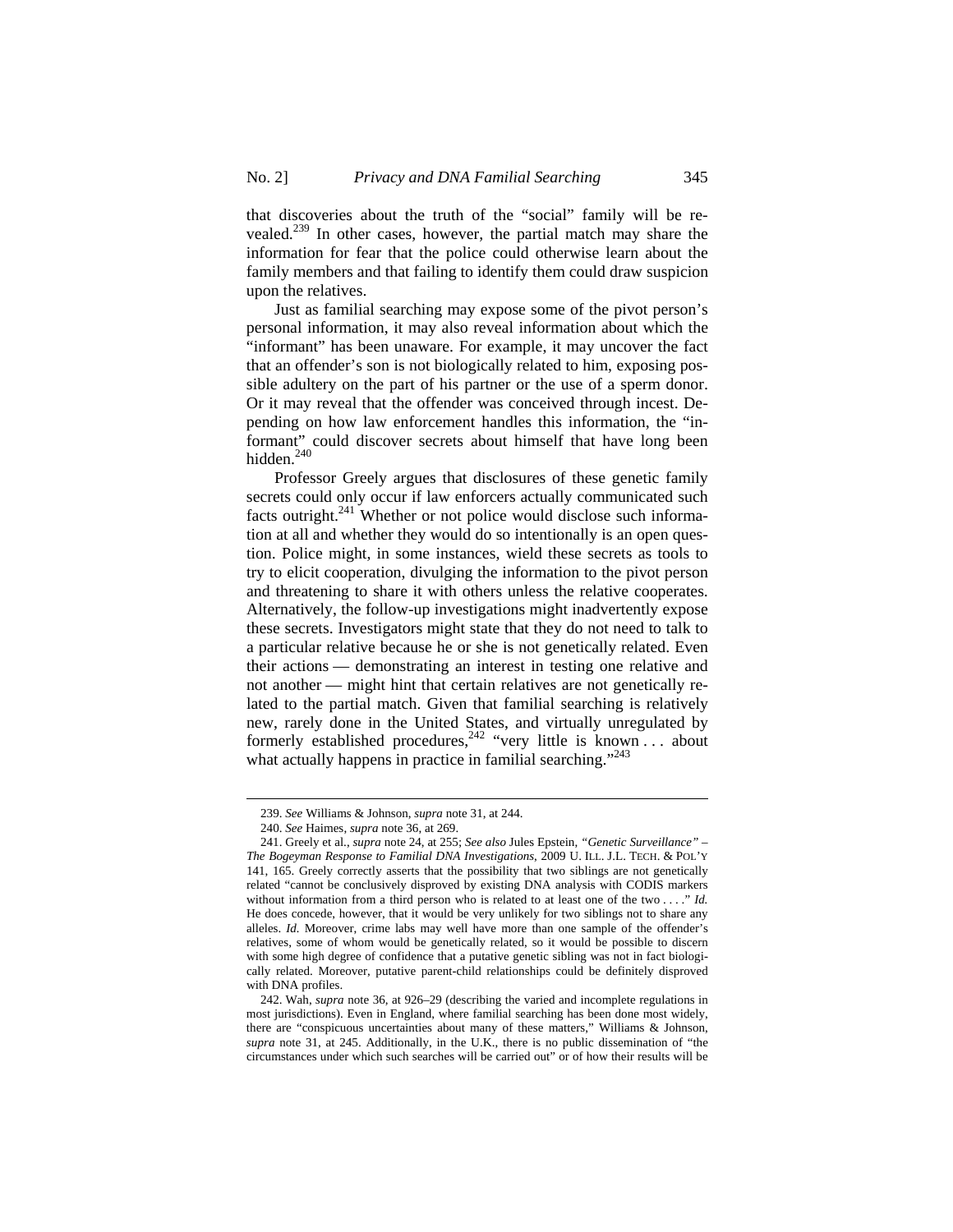Of course, DNA familial searches do not present the only, or even the greatest, risk that police surveillance might expose familial secrets. More ordinary physical searches of homes, documents, or computers may also uncover similar kinds of information, demonstrating one of the risks of collateral harms that can arise with police investigations generally.<sup>244</sup> The potential unveiling of familial secrets  $-$  as well as the facts of one's arrest — through familial searching (or other investigations) threatens privacy in a few ways. First, when it exposes intentionally hidden facts, it violates informational privacy. As suggested earlier, informational privacy interests can be central to personhood interests and the formation of one's identity.<sup>245</sup> Privacy allows individuals to create sanctuaries in which they can explore certain aspects of their identity without the threat of destroying other aspects of their identity. As Richard Warner has pointed out, our identity is constructed in part from the multiple social roles we play, some of which are not always in harmony.<sup>246</sup> Many of the decisions individuals make privately may be controversial to, and disapproved of by, many members of society. Finding commonality as to what kinds of behaviors are acceptable, moral, or appropriate is unlikely.<sup>24</sup> The erosion of privacy therefore threatens unwanted disclosures about aspects of someone's life that could lead to loss of employment or social ostracization.<sup>248</sup> Privacy protects against these harms. It allows us to construct a world in which individuals are not exposed to public scrutiny about matters that do not influence their abilities to perform or fulfill the expectations of public roles.<sup>249</sup>

<sup>&</sup>quot;integrated into existing investigative procedures" because the agreed upon procedures are "operationally sensitive." *Id.* at 243.

<sup>243.</sup> Haimes, *supra* note 36, at 272.

<sup>244.</sup> One of the points of this Article, however, is that there are ways to cabin the risks of the collateral harms caused by familial searches. *See infra* Part V.B. Whether there are equally effective means to limit the collateral harms of other kinds of police searches is not clear. Several searches by my research assistant and library liaison yielded virtually nothing on that precise issue. *But cf.* Darryl K. Brown, *Third-Party Interests in Criminal Law*, 80 TEX. L. REV. 1383 (2002) (addressing the collateral harms to third parties that arise in punishment and sentencing, but not in police searches or investigations).

<sup>245.</sup> *See supra* text accompanying notes 159–68.

<sup>246.</sup> *See* Richard Warner, *Surveillance and the Self: Privacy, Identity, and Technology*, 54 DEPAUL L. REV. 847, 856–58 (2005).

<sup>247.</sup> *Id.* at 858 ("[The appropriate view of social organization] takes deep and unresolvable differences on matters of fundamental significance as a permanent condition of human life.") (citing John Rawls, *Kantian Constructivism in Moral Theory*, 77 J. PHIL. 515, 542 (1980)).

<sup>248.</sup> *Id.* at 857.

<sup>249.</sup> It allows, for example, "the exemplary elementary school teacher to combine that activity with whatever private passions the teacher wishes to indulge" including "a passion for pornography*.*" *Id.* at 857–58. Obviously there must be limits to privacy. Some information about personal behavior may be deemed highly relevant to one's capacity to perform in certain areas. To return to the teacher example, we may not want a world in which all passions remain private. Pedophilic tendencies may be just the sort of behavior we would not want to be kept hidden when we make judgments about who should be teachers and who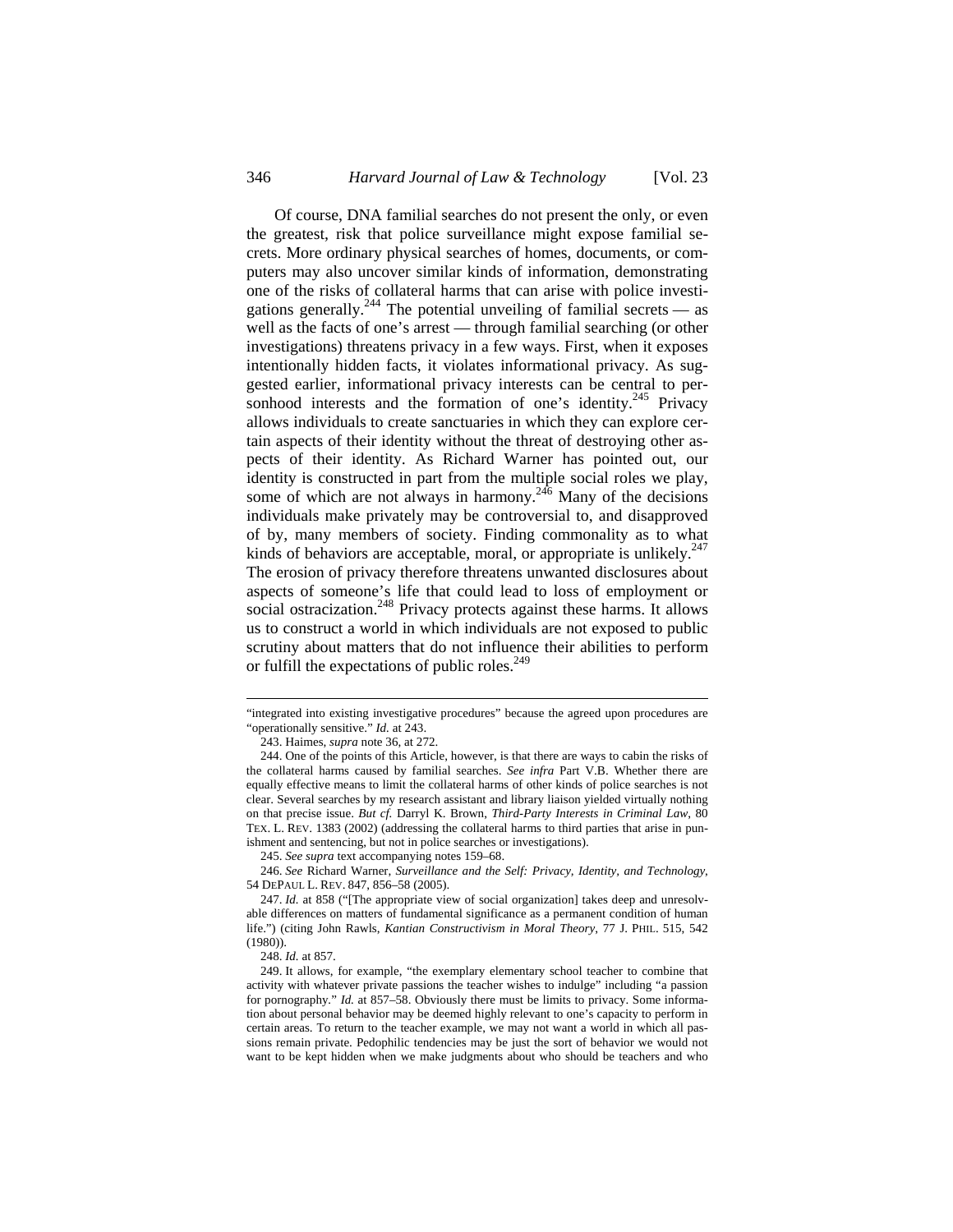$\overline{a}$ 

Second and equally relevant to the identity aspects of privacy are the pivot person's discovery of previously unknown genetic connections or the absence of genetic connections. As Erica Haimes has argued, "issues about *identification* in forensic work have the potential to have a profound impact on matters of *identity* for individuals and families."<sup>250</sup> Learning, for example, that one is not in fact the biological child of his legal and social father or that one's sister is not just a sibling, but also a biological parent will likely have a powerful effect on self-definition and identity, particularly if we understand selfdefinition in terms of our relationships and communities.<sup>251</sup> Unexpected revelations of these genetic secrets reframe one's role and position in a family<sup>252</sup> and will necessarily alter aspects of selfdefinition. While knowledge of our genetic connections (or lack thereof) are not, and should not be, everything in self-definition,  $253$ this information is deeply relevant to our understanding of how we are connected to others and therefore to relational self-definition.

One may argue that revelations of genetic secrets through familial searching (or other police investigations) can complete the identities of the pivot person (or the family members who discover these secrets) by filling in missing pieces and correcting misconceptions regarding one's identity. But this kind of reshaping of identity is very sensitive and potentially risky if done through law enforcement mechanisms. Similar issues of identity arise in the context of clinical genetics. Someone may know from family history, for example, that she is at risk for a late-onset condition like Huntington's disease, a neurodegenerative disorder for which there is no cure or treatment, and which is ultimately fatal.<sup>254</sup> Although a genetic test is available to

should not. Indeed, we have reached some societal consensus about the value of "outing" convicted pedophiles not only for decisions about roles like teachers, but to the public at large. Dan Markel et al., *Criminal Justice and the Challenges of Family Ties*, 2007 U. ILL. L. REV. 1147, 1153.

<sup>250.</sup> Haimes, *supra* note 36, at 269 (noting also "that genetic connections carry much cultural symbolic weight that goes beyond the immediate significance of their material reality, even though that symbolism plays out in a number of different ways").

<sup>251.</sup> Under this conception of identity, the self is understood in terms of the community, history, and culture of which she is a part. *See* ALASDAIR MACINTYRE, AFTER VIRTUE: A STUDY IN MORAL THEORY 217 (2d ed. 1984) (arguing that personal identity must be understood in terms of "a character abstracted from a history"); MICHAEL J. SANDEL, LIBERALISM AND THE LIMITS OF JUSTICE 150 (2d ed. 1998); Shlomo Avineri & Avner de-Shalit, *Introduction*, *in* COMMUNITARIANISM AND INDIVIDUALISM 1–3 (Shlomo Avineri & Avner de-Shalit eds., 1992); Suter, *supra* note 156, at 772–73; *see also* Gaia Bernstein, *Accommodating Technological Innovation: Identity, Genetic Testing and the Internet*, 57 VAND. L. REV. 965, 975–79 (2004) (contrasting two versions of life-narrative identities — "the liberal meta-narrative" and "the communitarian meta-narrative").

<sup>252.</sup> Haimes, *supra* note 36, at 269.

<sup>253.</sup> *See* Suter, *supra* note 234, at 223.

<sup>254.</sup> Haimes, *supra* note 36, at 270. Because it is an autosomal dominant disease, the children of an affected individual face a 50% risk of inheriting the gene and developing the disease.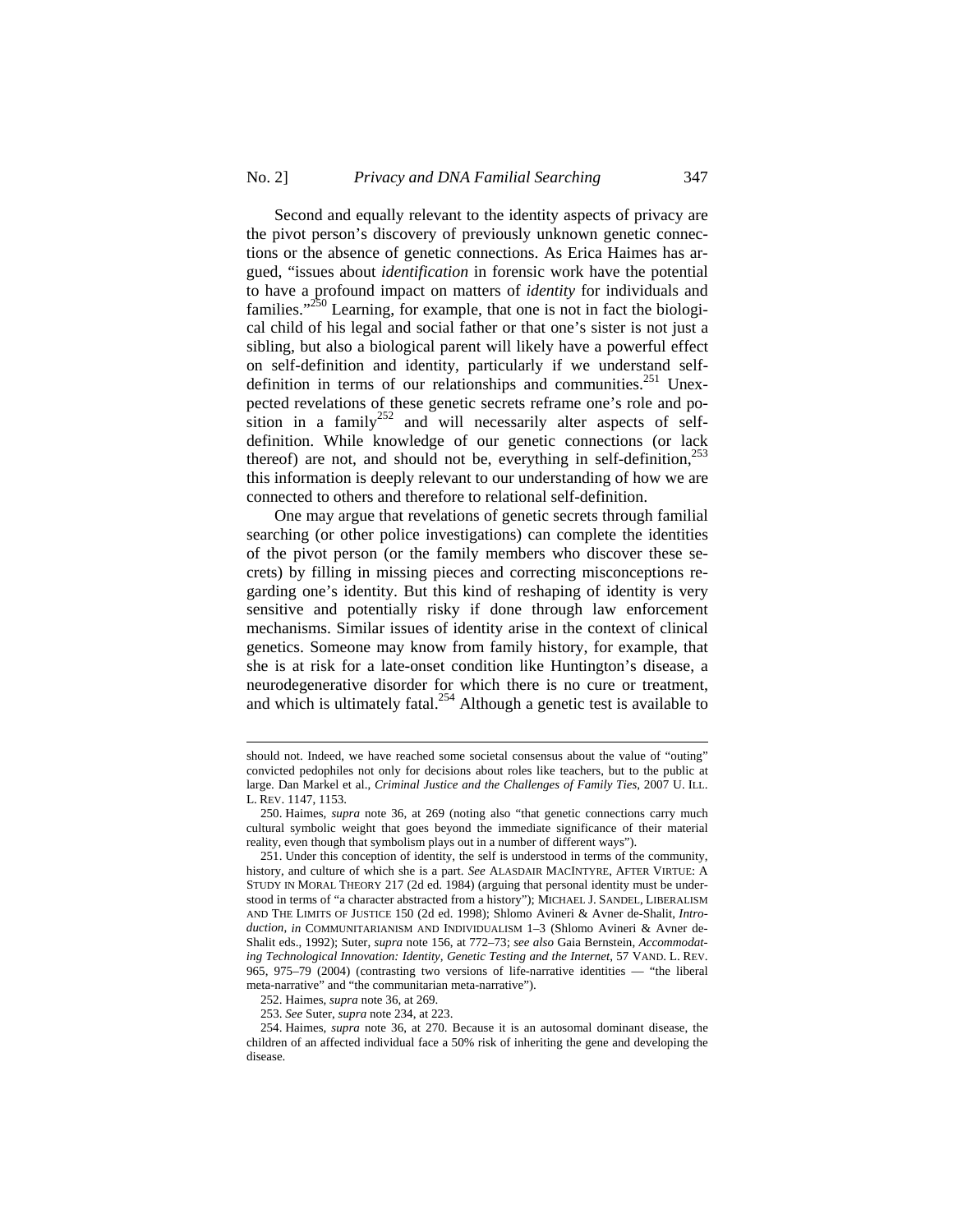determine whether someone has the Huntington's disease gene, the genetics community has been reluctant to make the test available without full genetic counseling and a psychological evaluation to ensure that the individual has carefully considered how much information he or she wants and can handle.<sup>255</sup> Often, patients decide after this counseling that they do not want this information after all. If someone decides to take the test, a careful protocol has been established for the delivery of the results, including the setting, the timing, and the necessary support system.<sup>256</sup> The consensus in the genetic counseling community is that all genetic information is not necessarily beneficial, and in some instances may even be toxic.<sup>257</sup>

Although learning that one has a gene for a neurodegenerative disease is clearly not the same as discovering an unexpected genetic relationship or lack thereof, both discoveries have the potential to affect identity in important ways.<sup>258</sup> Similar care and counseling would be helpful if one's identity were redefined by the disclosure of these genetic secrets through familial searches. Since law enforcement is far less nurturing than genetic counseling, it is not the ideal environment for such disclosures; as I shall discuss in Part V, police disclosures might actually be harmful. $^{259}$ 

As we've seen, DNA databases and familial searches threaten various aspects of the privacy interests of those whose samples are in the database. Even if we assume that the majority of courts are correct that the privacy and civil liberty interests of offenders are sufficiently minimized to justify the creation of DNA profiles, the long-term retention of samples containing highly personal genetic information poses serious privacy risks. Such retention leaves open the possibility that the government may be able to access information well beyond its explicit law enforcement needs. This risk is especially troubling in the many jurisdictions where there are inadequate restrictions on the mining of such data. Far more troubling is the collection of samples from arrestees who have not yet been, and may never be, convicted, and therefore have not forfeited any informational privacy or liberty inter-

 $\overline{a}$ 

257. *See* Sonia Mateu Suter, *The Routinization of Prenatal Testing*, 28 AM. J. L. & MED. 233, 233 (2002).

<sup>255.</sup> David Craufurd & Audrey Tyler, *Predictive Testing for Huntington's Disease: Protocol of the UK Huntington's Prediction Consortium*, 29 J. MED. GENETICS 915 (1992). These protective measures have been implemented because of the possibility for both positive and negative results to have a significant effect on one's sense of self and ability to cope. Marlene Huggins et al., *Predictive Testing for Huntington Disease in Canada: Adverse Effects and Unexpected Results in Those Receiving a Decreased Risk*, 42 AM. J. MED. GENETICS 508, 508 (1992); Janet K. Williams et al., *Redefinition: Coping with Normal Results from Predictive Gene Testing for Neurodegenerative Disorders*, 23 RES. NURSING & HEALTH 260, 261 (2000); *see also* Rosen, *supra* note 47, at 52 (observing that not all information is beneficial).

<sup>256.</sup> Craufurd & Tyler, *supra* note 255.

<sup>258.</sup> *See* Williams et al., *supra* note 255.

<sup>259.</sup> *See infra* text accompanying notes 514–16.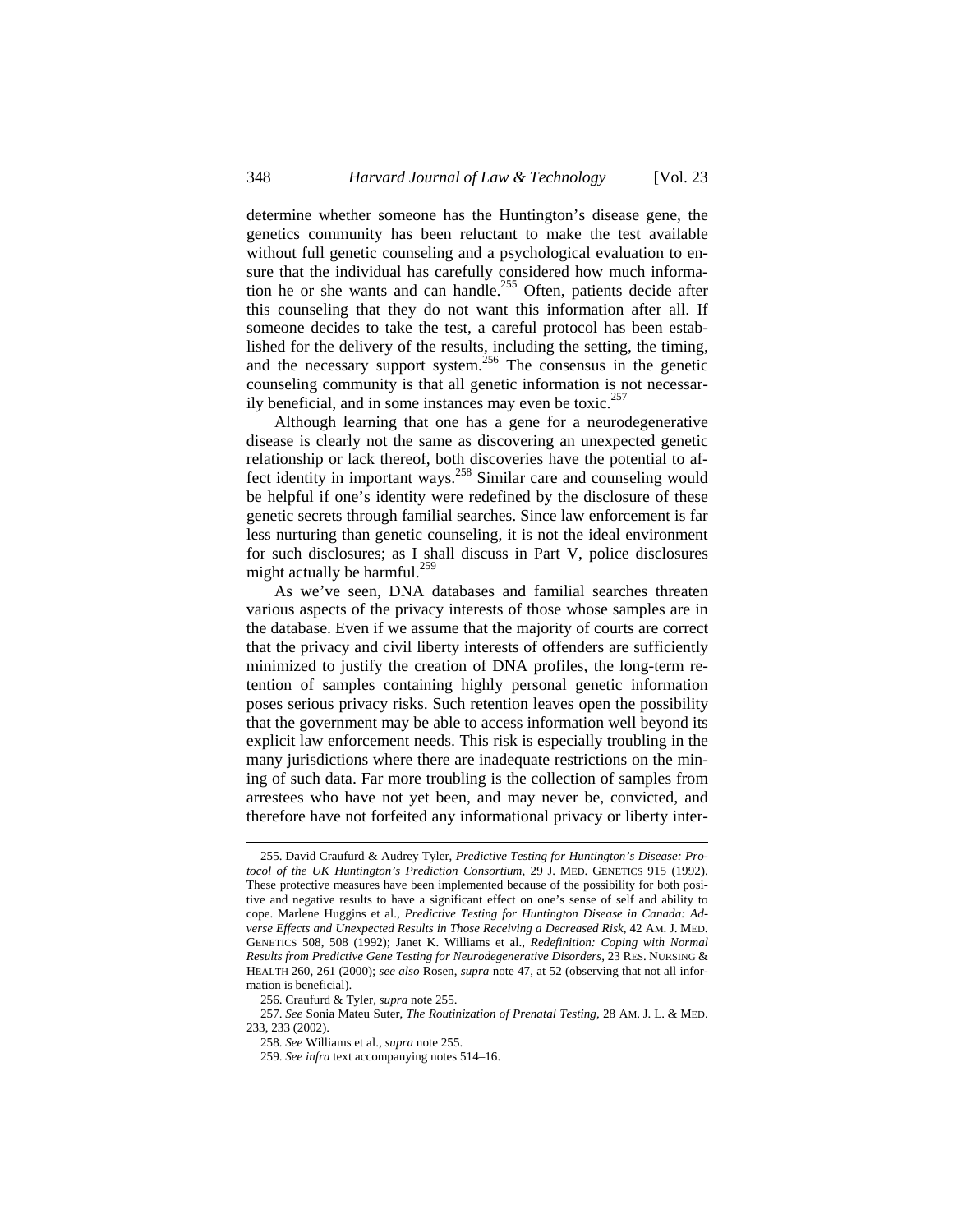ests. Finally, familial searches raise additional privacy concerns by potentially revealing personal information about the pivot person's conviction and/or arrest as well as hidden familial relationships, which may expose secrets or reshape the partial match's identity. As we shall see in the next Section, many of these concerns and others are present with respect to the privacy interests of relatives, whose only connection to an investigation is their genetic relatedness to the partial match.

#### *B. Privacy Interests of the Relatives*

While courts and some of the public may be relatively unsympathetic to the privacy and liberty intrusions that DNA databases and familial searches impose on convicted offenders, the innocent relatives exposed to law enforcement surveillance through familial searches may generate more sympathy. As many have noted, the "informant's" relatives become suspects without a recordable offense, simply because of genetic relatedness.<sup>260</sup> Or, to put it more hyperbolically, law enforcement might find "guilt by relation" via familial searches.<sup>261</sup> In short, familial searching "effectively increases police scrutiny and interest in people based on their relatives' past involvement with the criminal justice system."<sup>262</sup>

The fact that the DNA identification of one person can potentially bring police officers to the doors of his relatives to ask questions about their genetic relationship to the offender (or arrestee) and their whereabouts at the time of the crime might be troubling enough. Police might also question friends, neighbors and co-workers in ways

<sup>260.</sup> *See* Greely et al., *supra* note 24, at 256; Williams & Johnson, *supra* note 31, at 244; Nakashima, *supra* note 118; Grimm, *supra* note 60, at 1189. As Michelle Hibbert writes:

Gathering information about a databanked criminal's sibling runs afoul of the justification that databanked criminals, by virtue of being criminals, have surrendered a degree of privacy and, therefore, it is acceptable to have their genome digitized for all law enforcement officers to share. . . . But where a law enforcement agency, either purposefully or incidentally, gathers information about a non-banked individual by comparing a DNA artifact to his or her sibling's profile digitized in the system, the state is intruding on the privacy of an individual who likely has not committed any act warranting this level of genomic intrusion.

Hibbert, *supra* note 7, at 785–86. For the relative who turns out to be the perpetrator of the crime, of course, they have done something, in addition to being related to the "informant," that has led to their being investigated. But in the vast majority of instances, a great many individuals will be investigated who are in fact innocent.

<sup>261.</sup> Lina Alexandra Hogan, Note, *Fourth Amendment — Guilt by Relation: If Your Brother is Convicted of a Crime, You Too May Do Time,* 30 W. NEW ENG. L. REV. 543 (2008).

<sup>262.</sup> Greely et al., *supra* note 24, at 255. This is particularly troubling when familial searching is used to produce "a large pool of potential relatives of a suspect whose guilt may not always be corroborated . . . by other intelligence information." Williams & Johnson, *supra* note 31, at 243.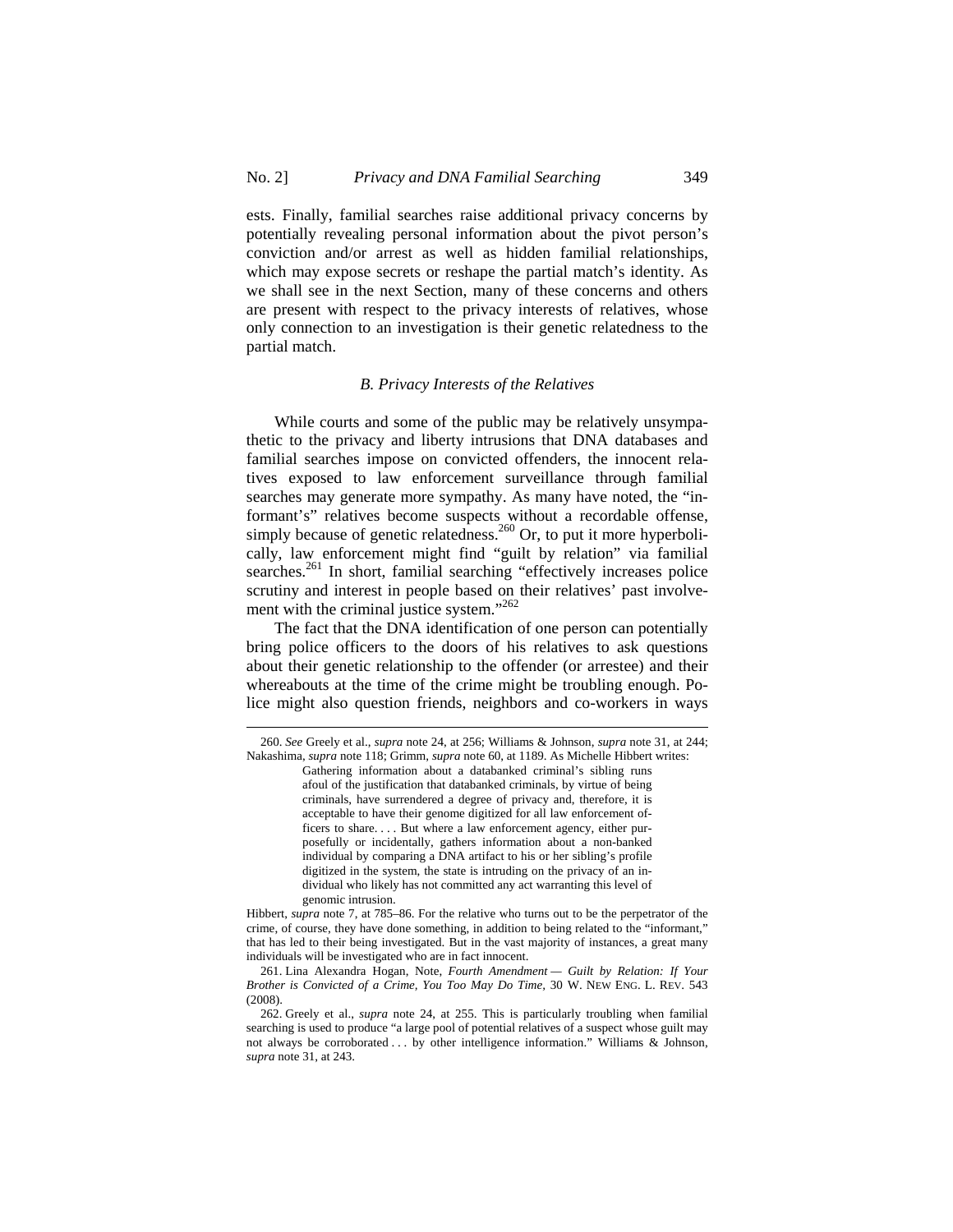that tarnish the relative's reputation. And even if the relative's name is ultimately cleared of suspicion, nothing requires law enforcement to inform the friends, neighbors and co-workers that the relative is innocent.<sup>263</sup> Living under a cloud of suspicion, even if temporary and even when dispelled, "has the potential to disrupt a career, destroy a marriage, or ruin a life."<sup>264</sup> Even more intrusive would be the practically inevitable request by the police for a blood sample or cheek swab for DNA analysis.<sup>265</sup> After all, without the analysis of the genetic samples of people related to the partial match, the full value of familial searches cannot be realized.<sup>266</sup> All of these actions imply that the relative is a suspect or, at least, a person of interest, which itself can be threatening, intimidating, and intrusive. At best, such an investigation is a hassle or form of harassment. At worst, it violates the relative's privacy interests by subjecting them to a "lifetime [of] genetic surveillance."<sup>267</sup>

In addition, investigations based on presumed genetic relatedness may feel coercive to family members. While police likely cannot compel a relative to donate samples simply on the basis of a genetic link to a convicted felon,  $268$  the police may put pressure on the relative to do so.<sup>269</sup> Family members may not understand that they have the right to refuse; likewise, they may not understand the full implications of agreeing to give a sample to the police.<sup>270</sup> Finally, they may believe that refusing to assist a police investigation would seem suspicious and be viewed as evidence of guilt. The potentially coercive effect of

<sup>263.</sup> Murphy, *supra* note 62, at 25–26.

<sup>264.</sup> *Id.* at 26 (noting the indignities suffered by Richard Jewell, Stephen Hatfill, and the Duke Lacrosse team, who were wrongly identified, respectively, as the Atlanta bomber, the anthrax mailer, and rapists).

<sup>265.</sup> Police might not request samples if the interview offers evidence that the person was not at the scene of the crime. But given the fact that they are looking for a partial match, they may be far more inclined to examine the DNA regardless of statements made by the relative, especially before they are verified.

<sup>266.</sup> Grimm, *supra* note 60, at 1172.

<sup>267.</sup> Frederick R. Bieber et al., *Finding Criminals Through DNA of Their Relatives,* 312 SCIENCE 1315, 1316 (2006); *see also* Williams & Johnson, *supra* note 31, at 244 (describing it as "request surveillance"); Grimm, *supra* note 60, at 1172. One commentator critiques the term "lifelong surveillance," arguing first that the term "'surveillance' is itself a misnomer, as no one is watching or re-testing the profile once it is collected." Epstein, *supra* note 241, at 164. Second, he believes the term is disproportionate because familial searching will only occur a limited number of times. *Id.* 

<sup>268.</sup> Wah, *supra* note 36, at 941. One commentator suggests that whether a familial search "could give rise to probable cause such that the government could compel a DNA sample from a target" is a "murkier subject." Gabel, *supra* note 51, at 39. She suggests that some case law suggests that "in order to compel a target to submit a DNA sample there needs to be a 'nexus' [like corroborating information beyond the familial search] between the target and the source." *Id*. at 41.

<sup>269.</sup> *See supra* text accompanying notes 238–39.

<sup>270.</sup> Frederick R. Bieber & David Lazer, *DNA Sweep Must Be Accompanied by Informed Consent*, PROVINCETOWN BANNER, Jan. 20, 2005, *available at* http://www.hks.harvard.edu/ davidlazer/files/papers/Lazer%20&%20Bieber%20DNA%20Sweep.pdf.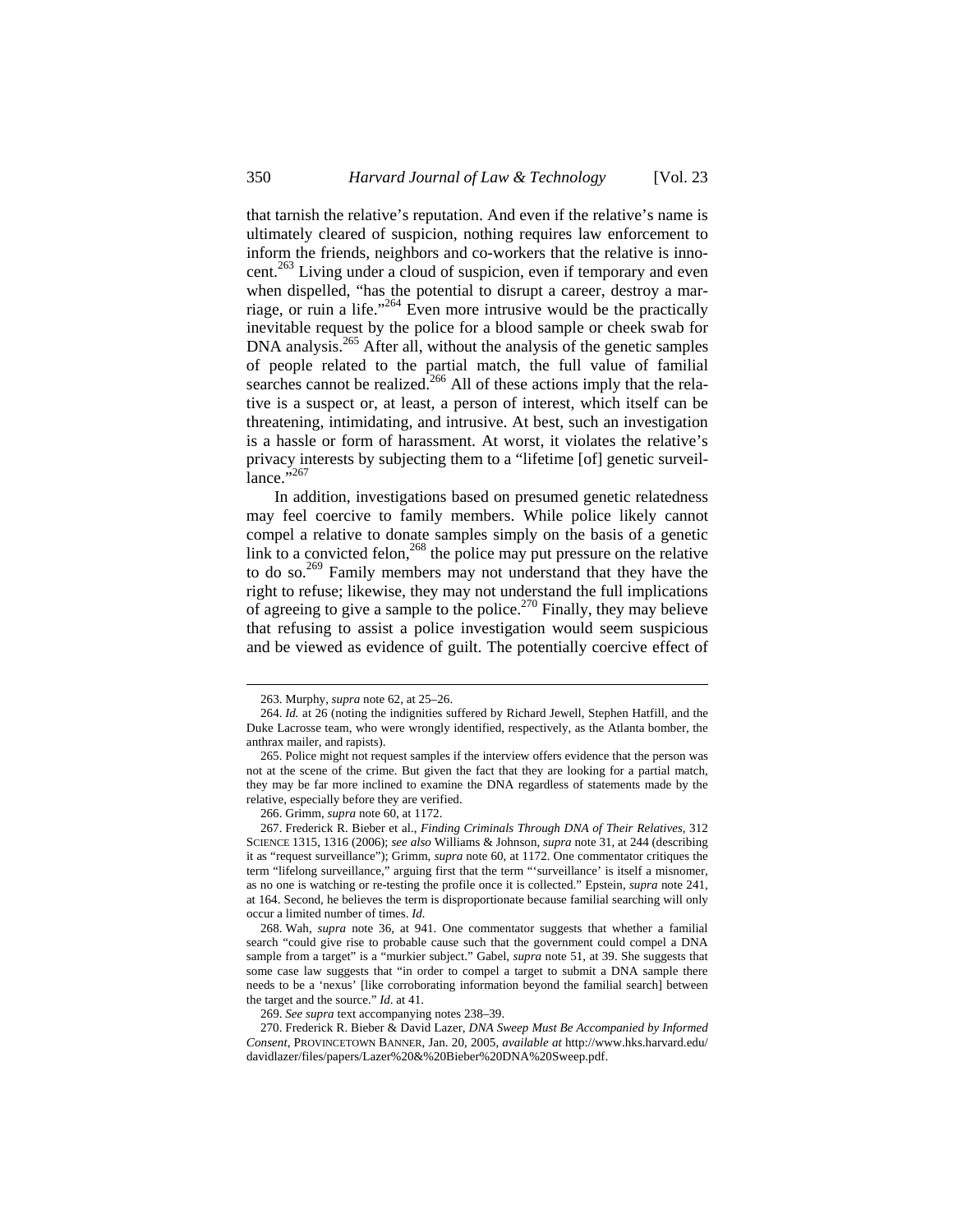being asked to give samples to prove one's innocence in this scenario is not unlike the coercive effects of dragnet searches.<sup>271</sup> One's failure to cooperate may lead the police to pursue more aggressive measures to achieve compliance, including arrest.<sup>272</sup> And once relatives "voluntarily" submit samples in response to requests or coercion, there is no legal requirement that law enforcement analyze the samples quickly. Instead, they could "get lost in a yearlong backlog during which the suspect's name is muddied or tarred."<sup>273</sup> While there likely is no constitutional violation in questioning relatives and requesting their DNA samples, familial searching raises serious policy questions and ethical issues that law enforcement and society did not consider when DNA profiling was first implemented.<sup>274</sup>

One could argue these are not uniquely serious privacy threats. It is, after all, possible for someone without a recordable offense to become a suspect for reasons just as fortuitous as being genetically related to a convicted offender. One may own a car that fits the description of the offender's getaway, or one may resemble the assailant. In fact, one can become a suspect by resembling the assailant precisely *because* one is related to the assailant.275 Someone can also become a suspect after the police have searched one's home based on a warrant related to a family member, which can lead the police to discover incriminating evidence.<sup>276</sup> Whether we should limit the extent to which familial ties can be used in criminal investigations is a question that has not often been analyzed.<sup>277</sup>

Erin Murphy and Jennifer Mnookin argue, however, that familial searches are discriminatory in a way that these other searches aren't because they "unjustly distinguish between innocent persons related

<sup>271.</sup> *See*, *e.g.*, LORI ANDREWS & DOROTHY NELKIN, BODY BAZAAR: THE MARKET FOR HUMAN TISSUE IN THE BIOTECHNOLOGY AGE 102–03 (2001); Rothstein & Talbott, *supra*  note 50, at 156.

<sup>272.</sup> Stephen Mercer, Presentation at the Genetic Privacy, DNA Databasing & Familial Searching Symposium (Mar. 17, 2008).

<sup>273.</sup> Murphy, *supra* note 62, at 26.

<sup>274.</sup> *See* Scott Michels, *Using a Relative's DNA to Catch Criminals*, U.S.NEWS.COM, Aug. 3, 2006, http://www.usnews.com/usnews/news/articles/060803/3data.htm. One commentator suggests somewhat tentatively, however, that a relative might have a constitutional right not to have her genetic profile "exposed" simply because a relative has a DNA profile stored in a data bank. Murphy, *supra* note 62, at 41–43.

<sup>275.</sup> Greely et al., *supra* note 24, at 257 (describing this as a "molecular version of this kind of family resemblance").

<sup>276</sup>*. See id.* at 256 ("Being compelled to assist the criminal justice system, in this or any other way, may be annoying, but is common.").

<sup>277.</sup> *Id.* at 257 ("We have found no general rules, or even any discussion, of whether family relationships may be considered in criminal investigation[s]."). *But see* Markel et al., *supra* note 249, at 1151–53 (describing how "the state does not always impinge upon family members in the course of investigating or prosecuting all the crimes about which it knows" and sometimes "defers to the decision of family members to prioritize their duties to family over their duties as citizens," but arguing for "a 'Spartan presumption' against family ties benefits in the criminal justice system").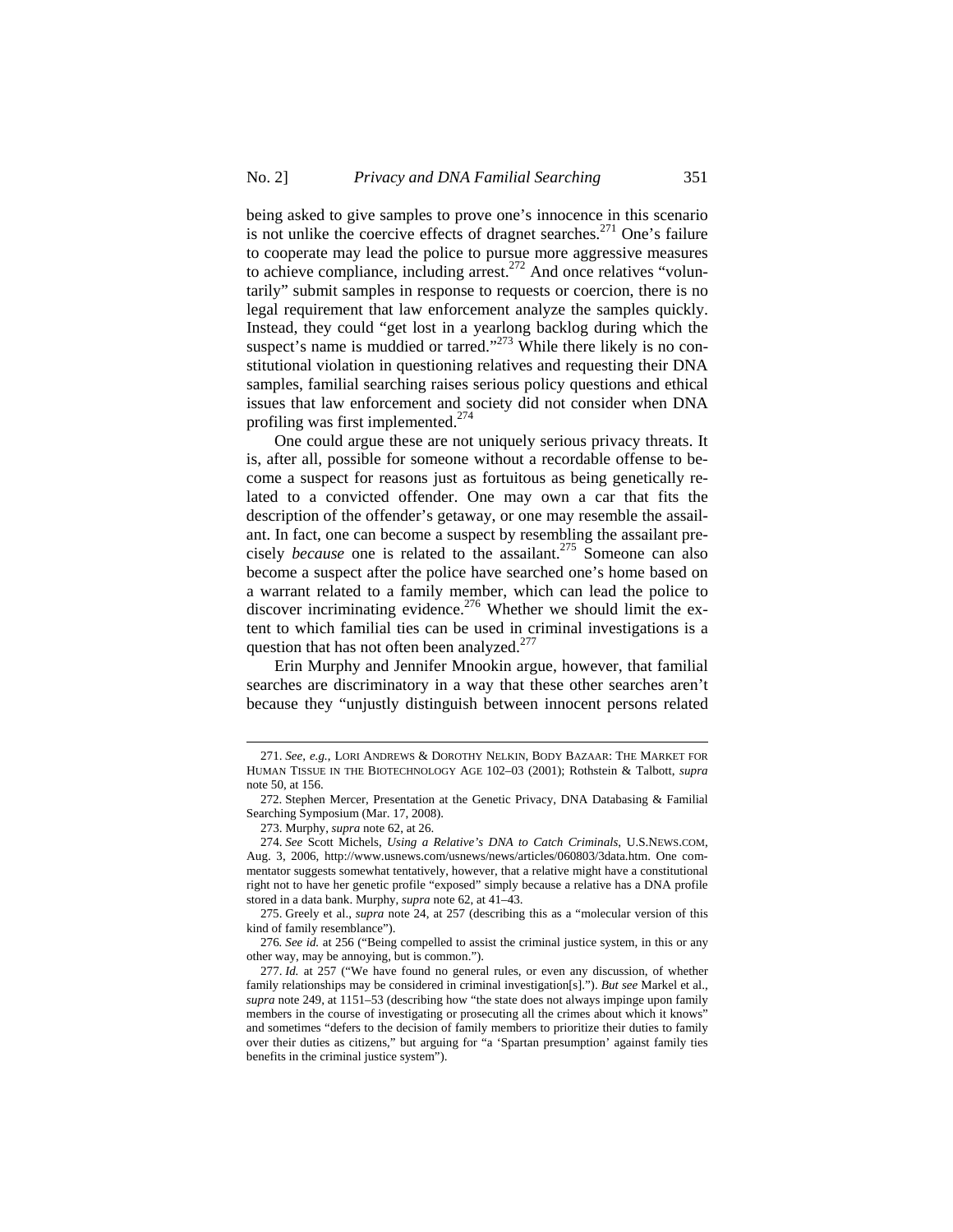to convicted offenders and innocent persons unrelated to convicted offenders."278 The justification for singling out innocent relatives of convicted offenders as opposed to innocent relatives of unconvicted individuals is the belief that the former group of innocent relatives is more likely to have committed a crime than the latter group.<sup>279</sup> But these claims are based on data that relatives of convicted offenders are more likely to have been *incarcerated.* Such data argue not for familial searches, but for searching the *existing* databases of convicted offenders.<sup>280</sup> In other words, familial searching should not be based on the presumption that relatives of convicted offenders are especially likely to have been convicted (we do not need familial searching for these relatives, we can just search the databases). Instead, it must be based on the presumption that convicted offenders are more likely to have relatives who have never been convicted but are more likely to commit crime than never-before convicted relatives of nonoffenders.<sup>281</sup> In other words, the most relevant data to assess the likely benefit of familial searching would be the relative incidence of firsttime offenders who had relatives with prior convictions and who didn't. While there may be some data suggestive of a familial link of antisocial behavior, Murphy argues that we do not have sufficiently powerful data to show that conviction leads to a "strong likelihood that all relatives of convicted person should now be treated as the 'usual suspects."<sup>282</sup>

An even more striking intrusion of privacy and civil liberty interests is the possibility that law enforcement will circumvent direct interrogations of family members or requests for DNA by obtaining a relative's DNA from abandoned material.<sup>283</sup> This is what police did when following up on the partial match between the DNA of convicted felon Anthony Dennard Brown and evidence from the 1989 rape and murder of a journalist in North Carolina. Police obtained the DNA from Dennard's brother, Willard Brown, to show he was a perfect match, not by requesting the sample from him but by extracting DNA from his discarded cigarette butts without his consent.<sup>284</sup> Alternatively, police might conduct indirect familial searches by surreptitiously collecting DNA from relatives of suspects to look for markers in the relative's DNA that match those from the crime scene sample in order to link the suspect indirectly to the crime.<sup>285</sup>

<sup>278.</sup> Murphy, *supra* note 62, at 13; *see also* Jennifer Mnookin, *Devil in the DNA Database,* L.A. TIMES, Apr. 5, 2007, at A-23. *But see* Epstein, *supra* note 241, at 162–63*.*

<sup>279</sup>*. See supra* notes 72–75 and accompanying text.

<sup>280</sup>*.* Murphy, *supra* note 62, at 14.

<sup>281</sup>*. Id.*

<sup>282</sup>*. Id*. at 15.

<sup>283.</sup> *See* Grimm, *supra* note 60, at 1189.

<sup>284.</sup> *See supra* text accompanying notes 94–96.

<sup>285.</sup> *See supra* text accompanying notes 67–69.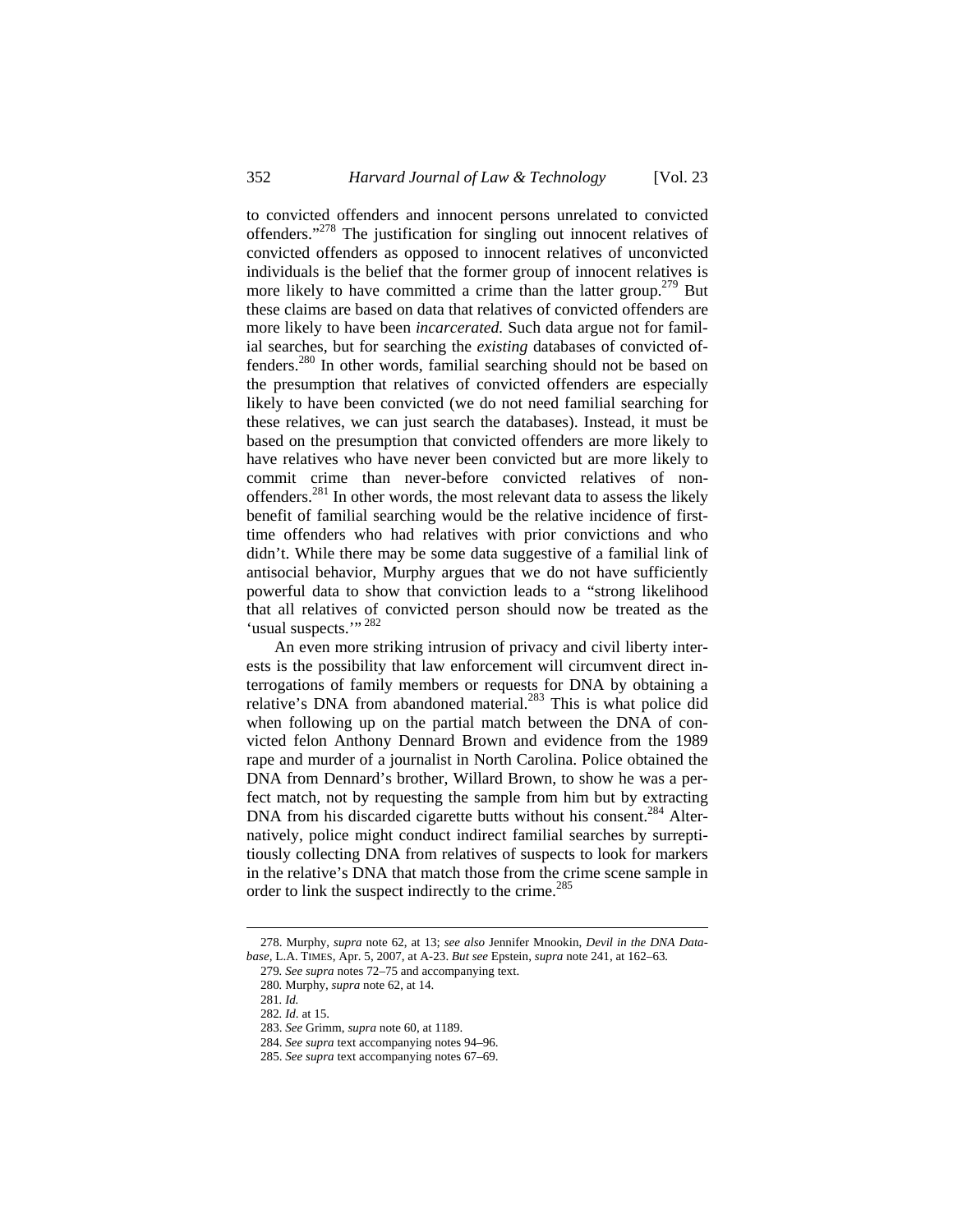Whether such "surreptitious sampling" violates the Fourth Amendment prohibition against unreasonable searches and seizures is unclear.<sup>286</sup> First, it is not obvious that this would be deemed a search. Two conditions must be satisfied for such sampling to be considered a search: First, the suspect must have "a subjective expectation of privacy in" his genetic material that is collected from discarded objects like used cigarettes; and second, this expectation must be "objectively reasonable."<sup>287</sup> This may be difficult to demonstrate because discarded cigarette butts seem much like abandoned garbage for which one has no reasonable expectation of privacy. As the Supreme Court concluded in *California v. Greenwood*, 288 "the warrantless search and seizure of garbage left for collection outside the curtilage of a home" is not prohibited by the Fourth Amendment.<sup>289</sup> The fact that we routinely leave our DNA in public — through lost hair or skin cells or saliva left on a glass or cigarette<sup>290</sup> — may further suggest we have no true expectation of privacy in our DNA.<sup>291</sup>

The Supreme Court has never examined the constitutionality of surreptitious searches of  $DNA<sub>292</sub><sup>292</sup>$  and the few lower courts that have considered the issue have found such actions constitutional. In *Commonwealth v. Cabral*<sup>293</sup> for example, a police officer, hired by the family of a rape victim to act as a private investigator, collected the spittle of a suspect who had expectorated on a public street. The DNA analysis implicated the suspect who was ultimately convicted of the rape. 294 Applying Fourth Amendment analysis, the *Cabral* court reasoned that the defendant had neither a subjective nor a reasonable expectation of privacy in the DNA from his saliva. By spitting onto a public street, "he no longer manifested such a subjective expectation,"<sup>295</sup> and when he "did not retrieve the fluid, he voluntarily abandoned" the reasonable expectation of privacy he would have

<sup>286.</sup> Imwinkelried & Kaye, *supra* note 214, at 436–40. *But see* Nakashima, *supra* note 118 ("If I get a sample from you and I don't tell you I want to put it in the database, that violates the scope of the Fourth Amendment." (quoting Barry Scheck, a commissioner on New York's Forensic Science Review Board)).

<sup>287.</sup> Maclin, *supra* note 7, at 168 (quoting California v. Greenwood, 486 U.S. 35, 40 (1988)).

<sup>288. 486</sup> U.S. 35 (1988).

<sup>289.</sup> *Id.* at 37; WAYNE R. LAFAVE ET AL., CRIMINAL PROCEDURE 142 (3d ed. 2000).

<sup>290.</sup> Nakashima, *supra* note 118.

<sup>291.</sup> Maclin, *supra* note 7, at 168–69; *cf*. United States v. Dionisio, 410 U.S. 1 (1973) (holding that an order to produce a voice exemplar is not a search under the Fourth Amendment).

<sup>292.</sup> *See* State v. Athan, 158 P.3d 27, 36–37 (Wash. 2007) (noting that "[t]here is no United States Supreme Court opinion directly addressing this issue" and that "no cases have been cited dealing with the voluntary relinquishment of a bodily fluid which is collected without force or invasion and analyzed by the government").

<sup>293. 866</sup> N.E.2d 429 (Mass. App. Ct. 2007).

<sup>294.</sup> *Id.* at 432.

<sup>295.</sup> *Id.* at 435.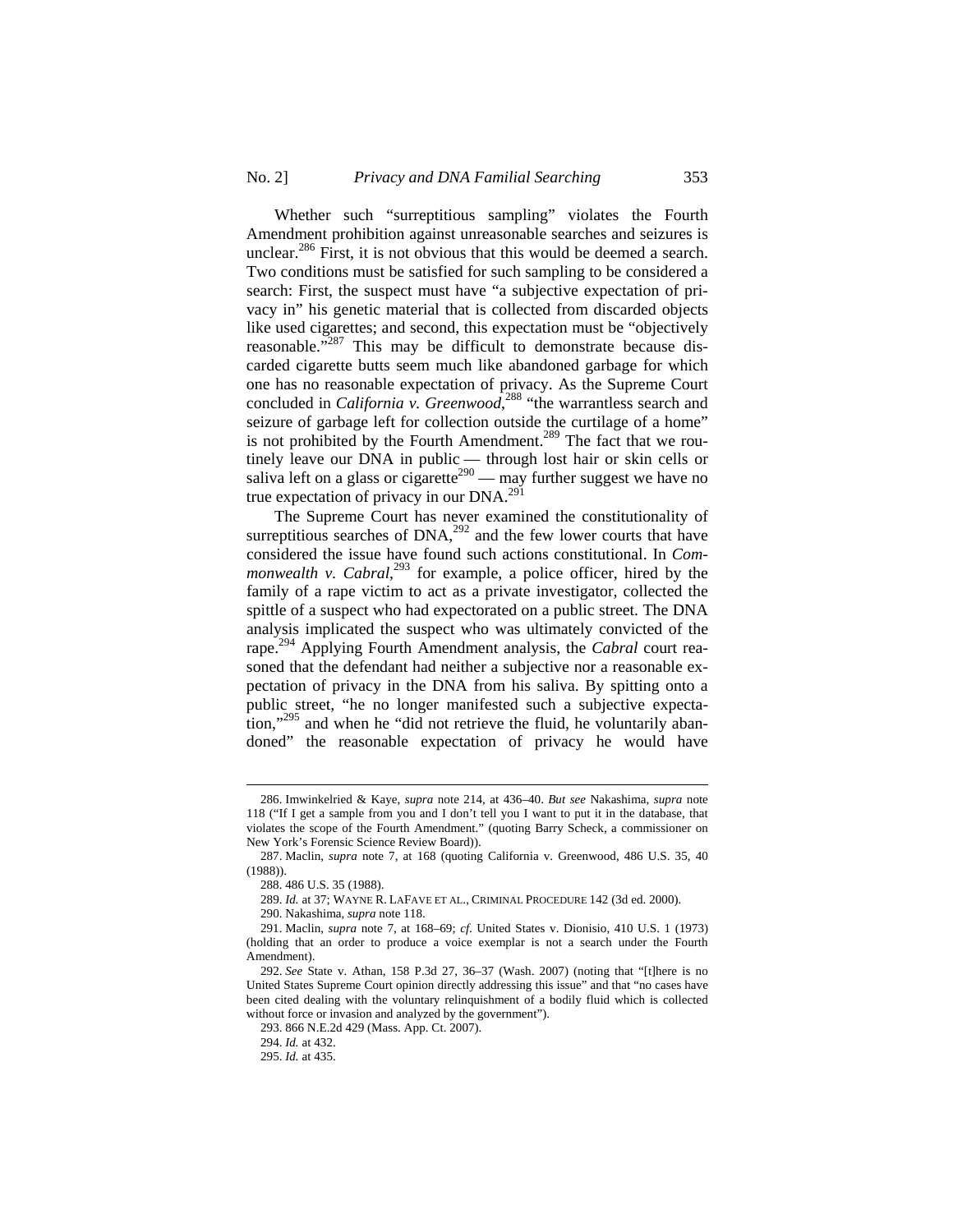otherwise had in his saliva and other bodily fluids.<sup>296</sup> As a result, the court concluded that "the investigator . . . did not infringe on any reasonable expectation of privacy when he recovered the spittle from the street."<sup>297</sup>

In *State v. Athan*<sup>298</sup>, the surreptitious sampling involved a much more elaborate ruse after the police reopened the murder case of a thirteen-year-old girl that had been cold for twenty years. Rather than wait for the key suspect, Athan, to relinquish his saliva by spitting or throwing out a used bottle, the police posed as a fictitious law firm that invited Athan to join in a class action lawsuit. When he returned the class action authorization form, the police collected his saliva from the sealed return envelope. DNA analysis of this saliva led to his arrest and ultimate conviction for second-degree murder.<sup>299</sup> Just as in *Cabral*, the Washington Supreme Court found no violation of the Fourth Amendment (or the analogous portion of the Washington State Constitution). Employing similar reasoning, the court found that because the police did not use force in obtaining the sample, Athan's licking of the envelope was "analogous to a person spitting on the sidewalk or leaving a cigarette butt in an ashtray," under which circumstances, "any privacy interest is lost."300

In addition, the court equated Athan's depositing of his saliva on the envelope with "[p]eople constantly leav[ing] genetic material, fingerprints, footprints, or other evidence of their identity in public places."301 "Physical characteristics which are exposed to the public," such as "discarded genetic material . . . fingerprints or footprints left in a public place," the court concluded, "are not subject to Fourth Amendment protection";<sup>302</sup> thus, the police's ruse to obtain Athan's DNA was not deemed a search.<sup>303</sup>

In one sense, the reasoning of these courts is consistent with the fact that, although the "public exposure" rationale has been used to justify the collection of only limited kinds of information, identifying information has been included within these limits.<sup>304</sup> Such information is exactly the kind that the police gleaned from an abandoned cigarette butt, the expectorant on the street, and the saliva on the envelope: a suspect's identifying genetic profile.

<sup>296.</sup> *Id.* at 433.

<sup>297.</sup> *Id.* at 434. Concluding that there was no invasion of privacy, the court never addressed whether the police officer, who was on extended sick leave, was a State or private actor. *Id.* at 434 n.13.

<sup>298. 158</sup> P.3d 27 (Wash. 2007).

<sup>299.</sup> *Id*. at 31–32.

<sup>300.</sup> *Id.* at 33–34.

<sup>301.</sup> *Id.* at 37.

<sup>302.</sup> *Id.*

<sup>303.</sup> *Id.*

<sup>304.</sup> Maclin, *supra* note 7, at 169 (noting that the "public exposure" rationale also justifies the collection of information about chemicals transferred from stolen money).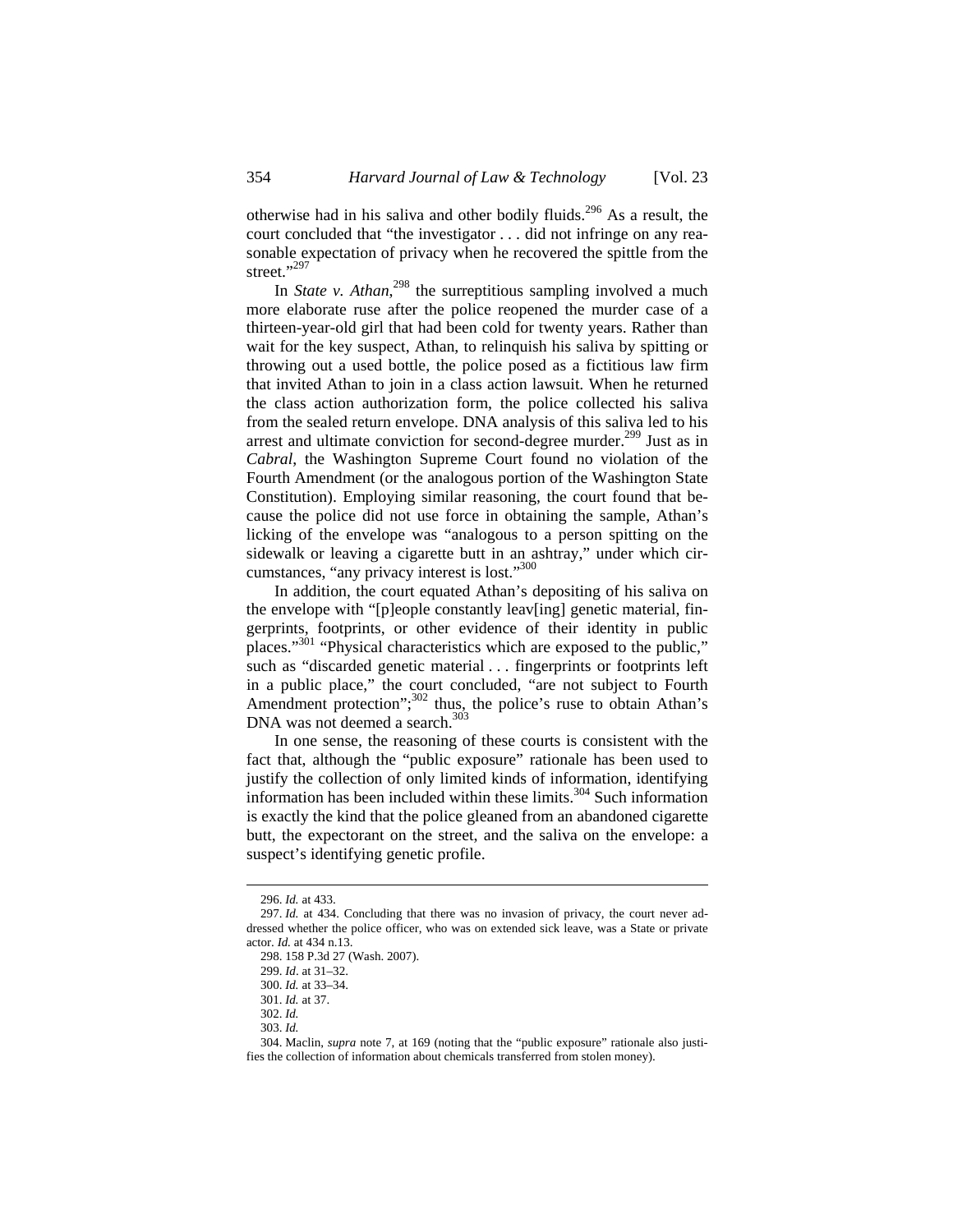Nevertheless, some of the arguments made by the *Cabral* and *Athan* courts could be challenged. First, as noted earlier, the equation of DNA with physical characteristics like thumbprints is not precise.305 As a concurring judge noted in *Athan*:

> A person's DNA . . . in his saliva, in a droplet of blood, or in a strand of hair, is not, as the majority suggests, equivalent to a person's thumbprint or the cadence of his voice — physical characteristics that truly speak to our identity only. Rather, a person's DNA goes beyond who we are to what we are.<sup>306</sup>

While this suggestion that our genes determine all that we are may be too genetically deterministic, $307$  it captures the idea that DNA does not merely identify, but also contains personal information.<sup>308</sup> As one of the dissenters pointed out, Athan's privacy interest was not just his identity, but also "his bodily integrity and his genetic information,"309 which implicates far deeper privacy interests than identifying information.<sup>310</sup> Although the statutes in Washington<sup>311</sup> and many other jurisdictions limit the kind of analysis the government may perform on DNA mandatorily collected from convicted offenders, no such statutory restrictions exist for DNA collected in this surreptitious manner,<sup>312</sup> essentially giving the government free reign to explore not just identifying information, but far more intimate genetic information and possibly other biological information.

In addition, the *Athan* court too readily concluded that licking an envelope was a voluntary relinquishment of Athan's privacy interest in his *genetic information*. While no one forced him to lick the envelope, he did so believing it was going to an attorney, not to a police

<sup>305.</sup> *See supra* text accompanying notes 153–58.

<sup>306. 158</sup> P.3d at 44 (Alexander, C.J., concurring).

<sup>307.</sup> *See supra* text accompanying note 168.

<sup>308.</sup> *See supra* text accompanying notes 153–57.

<sup>309.</sup> *Athan*, 158 P.3d at 49 (Fairhurst, J., dissenting).

<sup>310.</sup> *See supra* text accompanying notes 152–68. Mark Rothstein comes to a similar conclusion in applying the tort of intrusion upon seclusion to genetic stalking. Mark A. Rothstein, *Genetic Stalking and Voyeurism: A New Challenge to Privacy,* 57 U. KAN. L. REV. 539, 549–50 (2009). Rothstein suggests that "a 'dignitary' as opposed to 'property' view of intrusion, independent of any physical intrusion or the widespread disclosure of the test results, is based on the sensitive nature of the information revealed by DNA testing." *Id.* at 549. Moreover, Rothstein makes the observation that even though courts have generally been hostile to finding a reasonable expectation of privacy in public places, "[w]here special factors exist, recovery may be warranted, such as where a newspaper published a photograph of a woman who was exiting the fun house at a county fair and her skirt was blown up by air jets under the platform . . . or where there was persistent surveillance amounting to harassment." *Id.* at 549–50.

<sup>311.</sup> *Athan*, 158 P.3d at 51 (Fairhurst, J., dissenting).

<sup>312.</sup> *See infra* text accompanying notes 348–51 (noting that many state laboratories create undocumented databases that are unregulated by statute).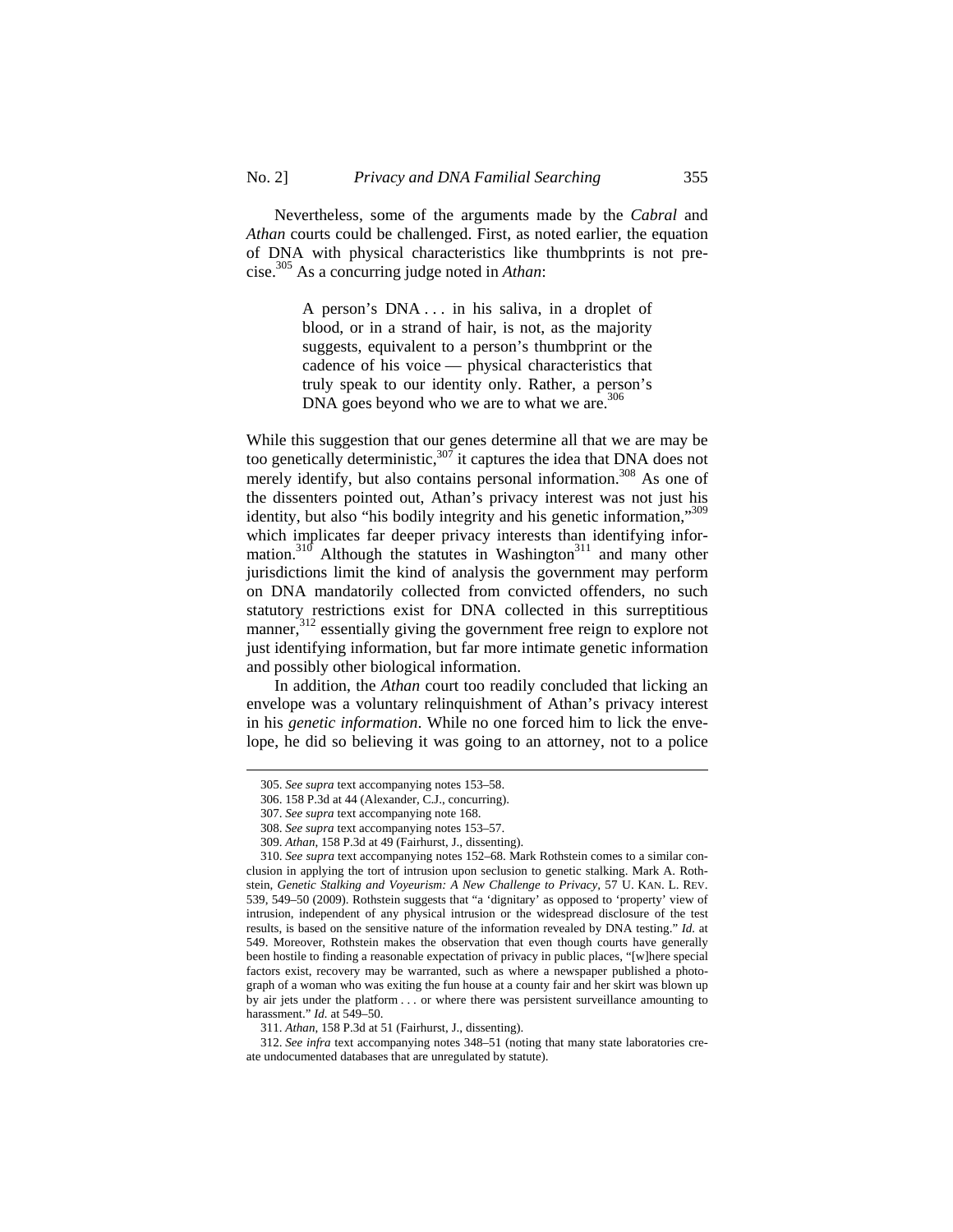officer in search of incriminating evidence. In light of the attorneyclient privilege, one could imagine that Athan felt especially confident that any information he provided the "attorney" purportedly seeking to represent him would not later be used as evidence against him.<sup>313</sup> In *Ferguson v. City of Charleston*, 314 the Supreme Court found it unconstitutional for the police to analyze "consensually extracted bodily fluids of pregnant patients" without the patients' knowledge because, although the patients voluntarily relinquished the bodily fluids to the hospital, they had no expectation that the hospital would provide incriminating evidence against them.<sup>315</sup> Both doctor-patient and attorney-client relationships are relationships built on trust and confidentiality, which suggests that Athan and the patients in *Ferguson* had both subjective and objective expectations of privacy in the information contained within material they voluntarily submitted (the saliva on the envelope and the bodily fluids, respectively). As one of the *Athan* dissenters argues, the holdings in *Athan* and *Cabral* essentially allow the government to analyze the "DNA in anyone's saliva, however obtained, as long as it was not directly from the person's mouth, and use the information to construct a DNA database that includes both felons and nonfelons" <sup>316</sup> (and, I would add, those who have not been convicted, arrested, or may not even be suspects).

Although we may not always think about the fact that our DNA exists within our saliva, the popularity of crime shows like "CSI" may help emphasize this reality.<sup>317</sup> As a result, one might argue, we know that we place our DNA in the public domain when we throw out a cigarette butt or spit onto the street. But what about the unintentional and inevitable creation of a DNA trail simply by being in public? After all, through everything we do, "we leave behind a trail of genetic evidence: cells that are naturally shed over time," whether we want to or not.318 We can refrain from spitting or tossing out cigarette butts,

<sup>313.</sup> Athan made just such an argument, contending that "he reasonably relied on the detectives' representations that they were attorneys, and thus he should be entitled to rely on the attorney-client privilege to protect his communications as a 'private affair.'" *Athan*, 158 P.3d at 34. Because Athan had not objected "to the letter, or its contents, being admitted during the trial," the court reasoned that it "need only decide if the saliva on the envelope flap is a 'communication' subject to protection by the attorney-client privilege." Deciding that saliva is not a communication, the court concluded that it did not need to determine whether "an attorney-client relationship was even established." *Id.* 

<sup>314. 532</sup> U.S. 67 (2001).

<sup>315.</sup> *Athan*, 158 P.3d at 52 (Fairhurst, J., dissenting) (citing Ferguson v. City of Charleston, 532 U.S. 67, 78 n.13 (2001)).

<sup>316.</sup> *Id.* at 49.

<sup>317.</sup> *See* Nakashima, *supra* note 118 (describing how DNA can be found from "saliva traces on a water glass").

<sup>318.</sup> Imwinkelried & Kaye, *supra* note 214, at 437 ("Leaving a trail of DNA . . . is not a conscious activity."); Joh, *supra* note 184, at 867 ("[L]eaving DNA in public places cannot be avoided."); Rachel Ross, *A Trail of Genetic Evidence Follows Us All*, TORONTO STAR, Feb. 2, 2004, at D03.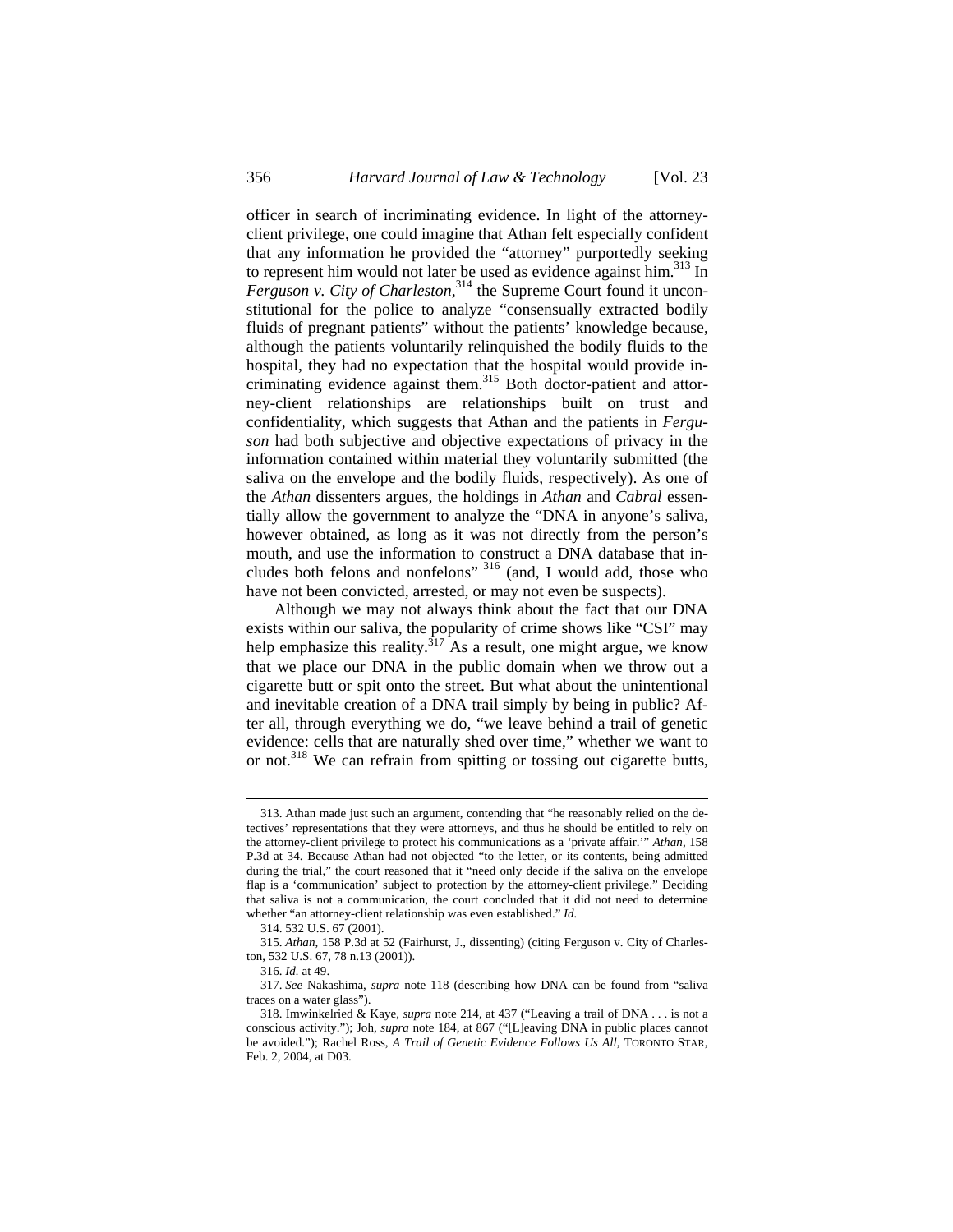but we cannot refrain from involuntarily shedding hair or skin cells in public unless we never enter the public domain. In those cases, it is difficult to speak of voluntarily making our DNA available.

Furthermore, whether one intentionally spits on the street or inadvertently sheds some hair cells, the necessity of using "specialized equipment" to analyze one's DNA suggests that the relinquishment of genetic information in these contexts is *not* intentional or expected.<sup>319</sup> The involuntary shedding of cells hardly seems like a voluntary exposure of our *DNA* to the public in the way that we knowingly, and in a sense voluntarily, expose the soles of our shoes through footprints or the sounds of our voice through talking.<sup>320</sup>

The Supreme Court's decision in *Kyllo v. United States*<sup>321</sup> addresses the impact of requiring special technology to gather information. In *Kyllo*, the Court determined that the novel thermal imaging technology used to scan a home for evidence that marijuana was being grown indoors with high-intensity lamps constituted a search under the Fourth Amendment.322 It held that, when "the Government uses a device that is not in general public use, to explore details of the home that would previously have been unknowable without physical intrusion, the surveillance is a 'search' and is presumptively unreasonable without a warrant."323

Although *Kyllo* deals with the use of advanced technologies to access otherwise unattainable information, it is potentially distinguishable from surreptitious DNA searches since the home has received special protection under the Fourth Amendment.<sup>324</sup> Even so, the nonconsensual collection of bodily fluids can implicate similar privacy interests.325 Thus the rationale of *Kyllo* might apply to DNA analysis — especially of cells that were involuntarily shed — since DNA analysis is not yet in general public use and the results have generally been unknowable without physical intrusion.<sup>326</sup> On the other hand, given that it is becoming easier to perform DNA analysis, $327$  it

 $\overline{a}$ 

325. State v. Athan, 158 P.3d 27, 33 (Wash. 2007).

<sup>319.</sup> *Athan*, 158 P.3d at 52 (Fairhurst, J., dissenting).

<sup>320.</sup> *See* James F. Van Orden, *DNA Databases and Discarded Private Information: "Your License, Registration and Intimate Bodily Details, Please"*, 6 N.C. J.L. & TECH. 343, 351–52 (2005).

<sup>321. 533</sup> U.S. 27 (2001).

<sup>322.</sup> *Id.* at 27.

<sup>323.</sup> *Id*. at 40.

<sup>324.</sup> *See, e.g.*, STEPHEN A. SALTZBURG & DANIEL J. CAPRA, AMERICAN CRIMINAL PROCEDURE INVESTIGATIVE: CASES & COMMENTARY 182 (8th ed. 2007) (noting that Justice Stevens's majority opinion in *Payton v. New York*, 445 U.S. 573 (1980), "emphasized that the home has always been viewed as an especially private place").

<sup>326.</sup> *See* Maclin, *supra* note 7, at 169.

<sup>327.</sup> *See, e.g.*, Peter Aldhous & Michael Reilly, *Who's Testing Your DNA?*, NEW SCIENTIST, Jan. 21, 2009, *available at* www.gtldna.com/NewScientistArticle.pdf (describing the ability of individuals to test partners for infidelity, surreptitiously, by sending samples of underwear to various labs, like Test Infidelity, and paying \$275 for DNA analysis); Amy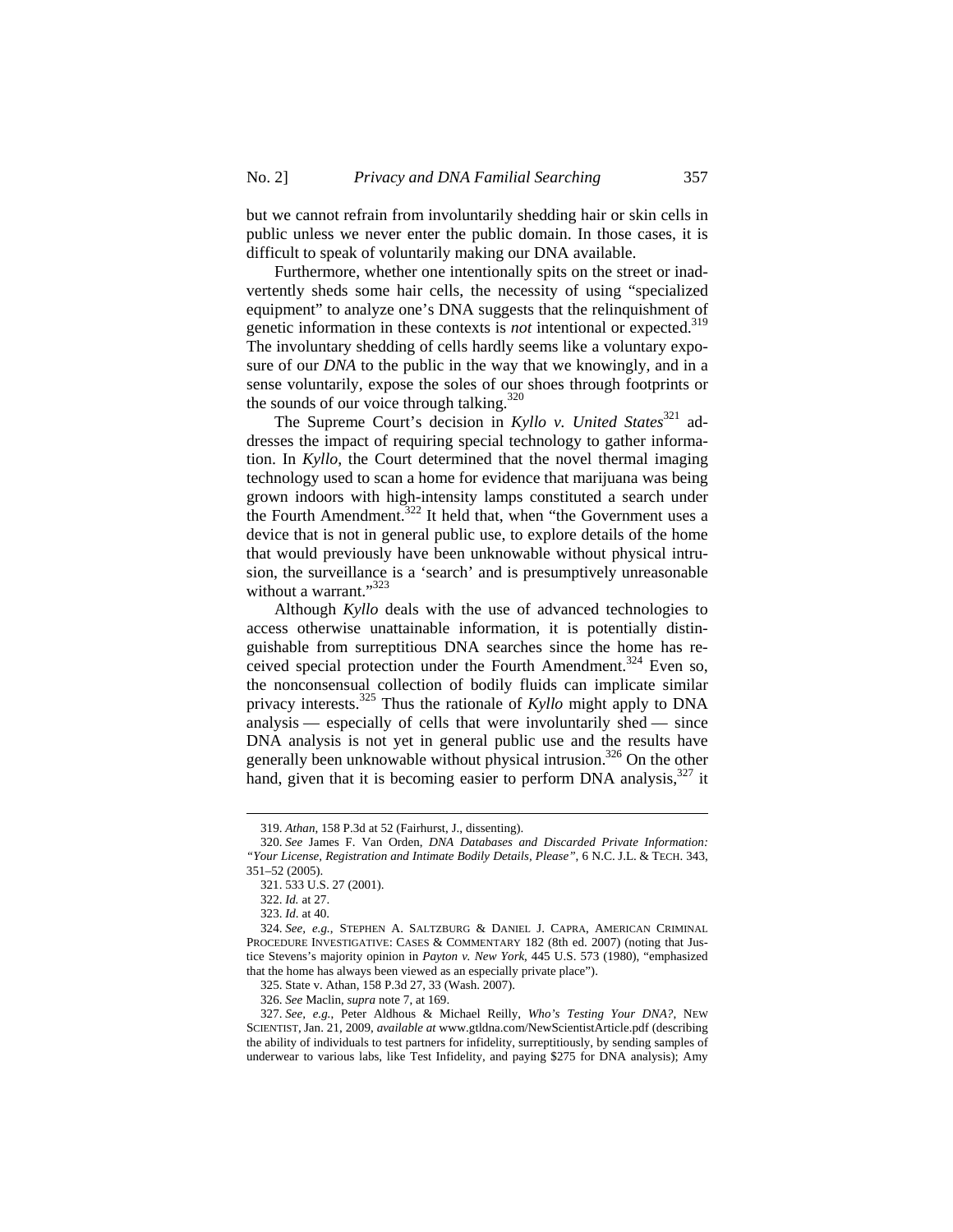is possible to imagine a not-so-distant future when DNA analysis could be considered to be "in general public use." Recently, the company 23andMe made available a genetic test that analyzes one's ancestry and over 90 traits and diseases for only \$399.<sup>328</sup> In addition, as DNA samples are increasingly obtained without any physical intrusion — but rather through traces of DNA found in shed hair or saliva on glasses, for example — the *Kyllo* rationale may ultimately fail to apply in this context.

Even if the Court were to find that "surreptitious sampling" constitutes a search, however, it may not necessarily violate the prohibition against suspicionless searches. First, the typical familial search may not be considered a suspicionless search because the partial match between the offender (or arrestee) and crime sample suggests a relative may be involved. $329$  The partial match alone would not likely satisfy the probable cause test — that there be a "fair probability that contraband or evidence of a crime will be found" $330$  — because the probability that a partial match indicates a genetic link between the offender (or arrestee) and the perpetrator of the crime varies may not be sufficiently high. $331$  And even if the partial match was highly suggestive of a true familial link, it would not necessarily demonstrate probable cause with respect to a *particular* relative, or "individualized suspicion."<sup>332</sup> Of course, indirect familial searches — where the police clandestinely collect DNA from the relative of a suspect as a way to assess whether the suspect's DNA matches the crime scene sam $ple^{333}$  — would be a search without individualized suspicion.<sup>334</sup>

329. As the Supreme Court has written:

The degree of individualized suspicion required of a search is a determination of when there is a sufficiently high probability that criminal conduct is occurring to make the intrusion on the individual's privacy interest reasonable. . . . [T]he Fourth Amendment ordinarily requires the degree of probability embodied in the term 'probable cause' . . . .

United States v. Knights, 534 U.S. 112, 121 (1981).

330. Alabama v. White, 496 U.S. 325, 330 (1990) (quoting Illinois v. Gates, 462 U.S. 213, 238 (1983)).

331. *See supra* text accompanying note 64–66.

332. *See* Grimm, *supra* note 60, at 1192.

333. *See supra* text accompanying note 67–69.

Harmon, *My Genome, Myself: Seeking Clues in DNA*, N.Y. TIMES, Nov. 17, 2007, at A1 (describing the start-up company 23andMe, which analyzes one's DNA for only \$1000).

<sup>328.</sup> *Cf.* Robert Pear, *Growth of Genetic Tests Concerns Federal Panel*, N.Y. TIMES, Jan. 18, 2008, at A12 (noting that consumers may also pay for a service that allows them to participate in research programs and share their genetic information with family members and friends).

<sup>334.</sup> Of course, that doesn't necessarily make a search invalid. In *Zurcher v. Stanford Daily*, 436 U.S. 547 (1978), for example, the Supreme Court upheld the validity of a search of the property of someone whom the police did not believe was implicated in a crime but on whose property the government had "probable cause to believe that fruits, instrumentalities, or other evidence of crime [was] located . . . ." *Id.* at 553. As the Court pointed out, the "critical element in a reasonable search is not that the owner of the property is suspected of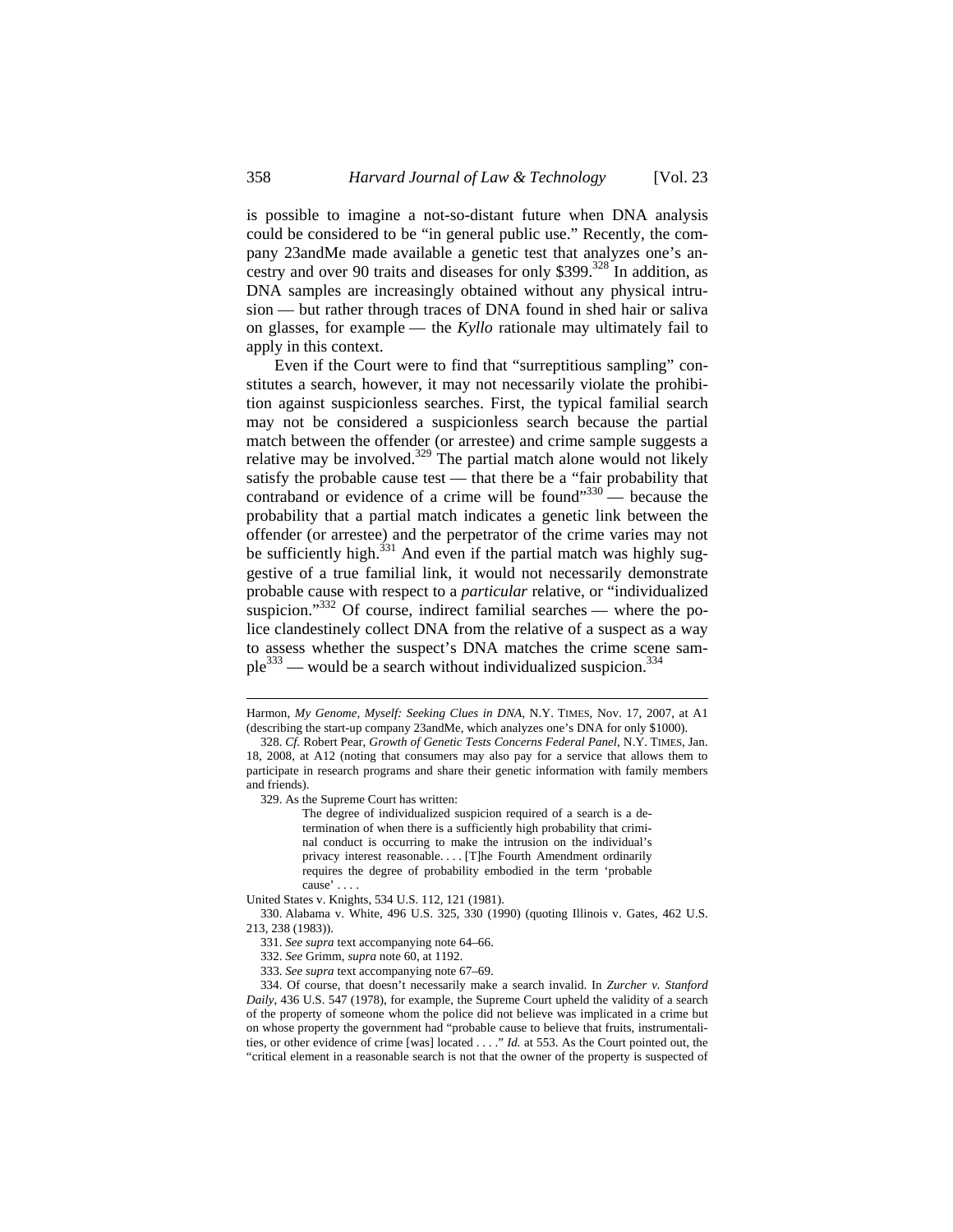But even if surreptitious searches of family members were deemed suspicionless, the Court might nevertheless allow these searches under the special needs exception. It is difficult to gauge how the exception would apply to individuals who have not been convicted of crimes because the Court has not offered a coherent or consistent theory as to precisely what the exception requires.<sup>335</sup> We have little guidance, for example, as to how this exception plays out with respect to mandatory collection of samples from arrestees. Some have argued that it should not apply because the search is clearly done for law enforcement purposes, as opposed to some other special need; the samples are directly available to law enforcement, and the police are directly involved in the search. $336$  On the other hand, some have argued that the administrative purpose of discerning true identities of arrestees would provide a basis for the special needs exception.<sup>337</sup>

While the Court could distinguish arrestees from the relatives of a partial match and therefore allow the suspicionless search of one and not the other, both sets of individuals are presumed innocent. Thus, one could apply the arguments for and against the special needs exceptions for arrestees to the surreptitious search of the relatives of partial matches. As a result, if the Court interprets the Fourth Amendment to allow arrestees to have their DNA searched without probable cause, a point over which the few courts to address this issue are divided,<sup>338</sup> it may also allow surreptitious searches of family members of partial matches.

Rather than fully resolve the Fourth Amendment issues raised by these searches, I want to emphasize the current uncertainty as to whether the police may legally collect DNA from relatives clandestinely.339 The fact that law enforcement has the technological capacity

crime but that there is reasonable cause to believe that the specific 'things' to be searched for and seized are located on the property to which entry is sought." *Id.* at 556. Whether there is "reasonable cause" to believe that DNA analysis of the relative of a suspect will show the suspect is the source of the crime scene DNA would, of course, be central to the analysis. *See supra* text accompanying notes 143–46(discussing the special needs exception).

<sup>335.</sup> SALTZBURG & CAPRA, *supra* note 326, at 412 (suggesting that the jurisprudence in this area has led to contradictory lower court decisions); Maclin, *supra* note 7, at 170, 172 (finding no "overarching theory that clearly identifies which searches will satisfy the Court's constitutional scrutiny").

<sup>336.</sup> Maclin, *supra* note 7, at 178–81.

<sup>337.</sup> Maclin, *supra* note 7, at 181; *see* Anderson v. Commonwealth, 650 S.E.2d 702, 705 (Va. 2007) (reasoning that obtaining a DNA sample from an arrestee "is no different in character than acquiring fingerprints upon arrest" as part of the routine booking process).

<sup>338.</sup> *See supra* text accompanying notes 205–12.

<sup>339.</sup> It is worth pointing out that the great uncertainty about the Fourth Amendment validity of these kinds of searches may argue for protecting the privacy and civil liberty interests through the legislature rather than the courts. As Orin Kerr notes:

When technology is changing quickly, it is ideal for the law to change quickly along with it. Congress can legislate comprehen-

sively, updating rules when technology changes. Congress can enact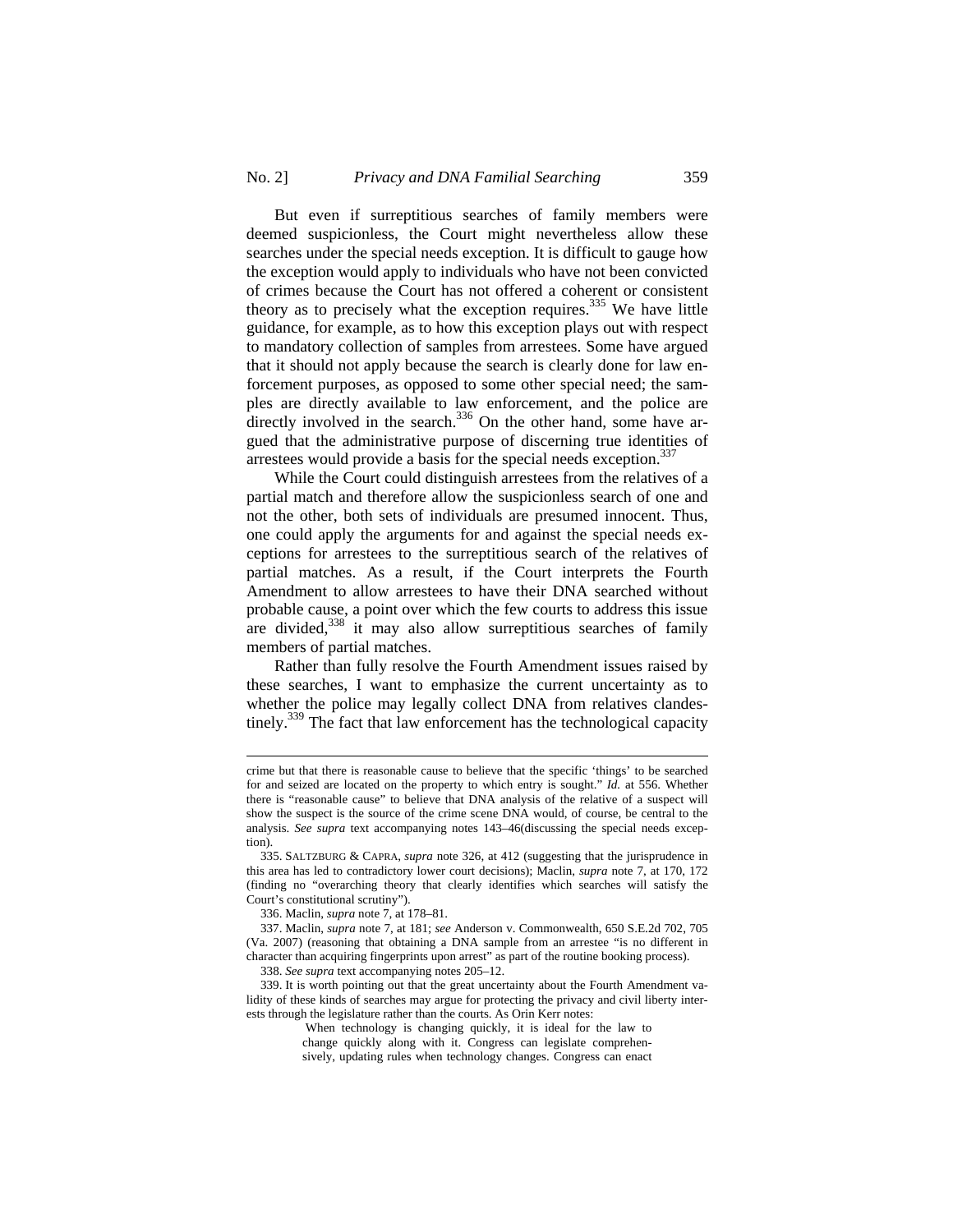to obtain our genetic profile, and any other personal genetic information, without our consent or even knowledge raises privacy and civil liberty concerns. Even more troubling is the uncertainty as to whether the Fourth Amendment allows familial searches to expose family members to the collection of and analysis of their DNA without their consent or knowledge, simply because they are related to convicted individuals or arrestees.<sup>340</sup> To be sure, some state laws provide strong privacy protections of genetic information, prohibiting the analysis of someone's DNA without his or her consent.<sup>341</sup> But there is wide divergence in the degree of privacy protections.<sup>342</sup> Moreover, many privacy statutes have exceptions for law enforcement purposes, which could easily be construed to include DNA profiling of relatives as part of familial searching.<sup>343</sup>

> much clearer rules, soliciting expert input and acting when the technology is still current. The absence of a case and controversy requirement allows Congress to set the best rule for current technology; in contrast, judicial efforts to hit a moving target force the courts to keep the law uncertain to maintain flexibility for future technological change.

340. In discussing the recent trend of obtaining and selling celebrity DNA, Mark Rothstein points out:

[C]onstitutional case law is not directly applicable to the issue of genetic stalking. First, there is the matter of state (or governmental) action. Federal constitutional requirements under the Fourth and Fourteenth Amendments are relevant only when the government is conducting the search and seizure. Second, there are six states with constitutional privacy protections applicable to both public and private actors. Although these states prohibit unreasonable searches and seizures by both governmental and private actors, it is not clear whether taking and analyzing abandoned property would be considered unreasonable in these states. Finally, there is the matter of fashioning an appropriate remedy. In genetic stalking, often the person seizing the property will be the least easily identifiable and least solvent party. Consequently, aggrieved individuals and policy makers should look beyond constitutional search and seizure law to address the issue of nonconsensual genetic testing and publication of the results.

Rothstein, *supra* note 310, at 546.

341. *See, e.g.*, New Mexico Genetic Information Privacy Act, N.M. STAT. ANN. §§ 24- 21-3(A) (West 1998) ("[N]o person shall obtain genetic information or samples for genetic analysis from a person without first obtaining informed and written consent from the person or the person's authorized representative.").

342. *See* NCSL, STATE GENETIC PRIVACY LAWS (Jan. 2008), http://www.ncsl.org/ programs/health/genetics/prt.htm.

343. *See, e.g.*, N.M. STAT. ANN. §§ 24-21-3(C) (West 1998) (creating an exception to the prohibitions of genetic analysis without consent when such analysis is "to identify a person in the course of a criminal investigation by a law enforcement agency"). The recently en-

Orin S. Kerr, *Panel VI: The Coexistence of Privacy and Security: Congress, the Courts, and New Technologies: A Response to Professor Solove*, 74 FORDHAM L. REV. 779, 783 (2005). Moreover, as he points out, "[i]f the court misunderstands the technology, the court usually will not know that until after the opinion is released and has become binding law. In contrast, Congress can reach decisions by seeking expert input, holding hearings, and receiving responses concerning proposed bills and statutory text." *Id.* at 783; *see also infra* text accompanying notes 449–50.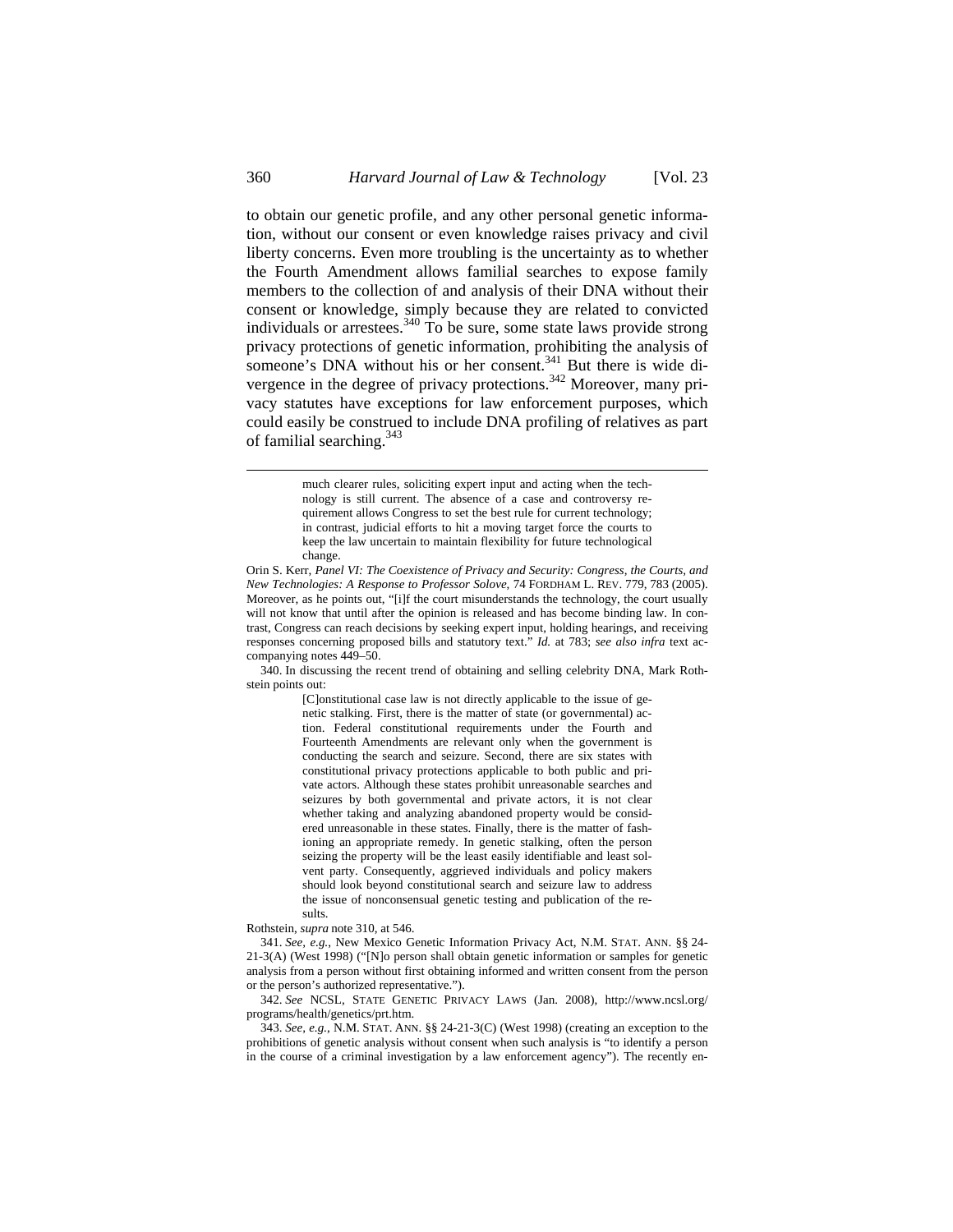$\overline{a}$ 

Even if we assume that the Fourth Amendment protects against unwarranted searches of relatives' abandoned DNA (a rather large assumption), familial searches still raise potential threats to privacy and civil liberties when a relative voluntarily provides a DNA sample to the police for genetic profiling. Just as we saw with arrestees, the long-term retention of the profile and/or sample raises a second set of privacy concerns apart from the initial collection of the samples.<sup>344</sup> The fact that the partial match provides a rationale for the police to compare the relative's profile to the crime scene sample is irrelevant with respect to any other criminal investigations. Long-term retention of the relative's DNA *profile* would effectively place the relative under indefinite surveillance for all other crimes, which seriously undermines privacy and civil liberty interests by making the relative an object of continued police scrutiny. If the retention of an arrestee's DNA profile in the long-term database is problematic without a finding of guilt, $345$  the inclusion of relatives' profiles in the database simply because of their misfortune in sharing DNA with someone who has been convicted or arrested is similarly or even more troubling.<sup>346</sup>

In addition, an even greater threat to privacy is the long-term retention of the DNA *samples*, whether collected through legitimate surreptitious searches (if the Fourth Amendment allows it) or through voluntary donations of samples. Although the federal government does not allow the inclusion of some voluntary samples in the federal database,<sup>347</sup> many state crime laboratories create undocumented databases that comprise voluntarily collected samples and presumably would also include DNA obtained surreptitiously. Often these samples are retained indefinitely.<sup>348</sup> The government's long-term possession of such biological material increases the ease of governmental access to

acted Genetic Information Nondiscrimination Act treats genetic information as health information under HIPAA. Genetic Information Nondiscrimination Act of 2008, Pub. L. No. 110-233, § 105(a), 122 Stat. 881 (2008). HIPAA applies to specific covered entities, such as health plans, health providers, and health care clearinghouses, not to law enforcement agencies generally. OFFICE FOR CIVIL RIGHTS, DEPARTMENT OF HEALTH AND HUMAN SERVICES, SUMMARY OF THE HIPAA PRIVACY RULE 2–3 (2003), http://www.hhs.gov/ocr/ privacy/hipaa/understanding/summary/privacysummary.pdf. Moreover, it contains exceptions for law enforcement purposes. *Id.* at 7.

<sup>344.</sup> Grimm, *supra* note 60, at 1172–73. *See* Rothstein & Talbott, *supra* note 50, at 158; *supra* text accompanying notes 213–24.

<sup>345.</sup> *See supra* text accompanying notes 216–17.

<sup>346.</sup> Wah is untroubled by the use of relatives' DNA in familial searching if they consent, arguing that if the actual perpetrator is later convicted, the innocent family member could not be implicated. Wah, *supra* note 36, at 941–42. But this does not acknowledge the fact that if the profiles are retained, the relatives are subjected to continued surveillance as long as the profile is in the database. Moreover, it doesn't acknowledge the fact that it may be a long while before the relative is actually shown to be innocent if law enforcement allows the relatives' samples to get lost in backlogs. As a result, the relatives may hang under a cloud of suspicion for some time. *See supra* text accompanying note 273.

<sup>347.</sup> DNA Identification Act of 1994, 42 U.S.C. § 14132 (2006).

<sup>348.</sup> Rothstein & Talbott, *supra* note 50, at 158; *see also* Nakashima, *supra* note 118.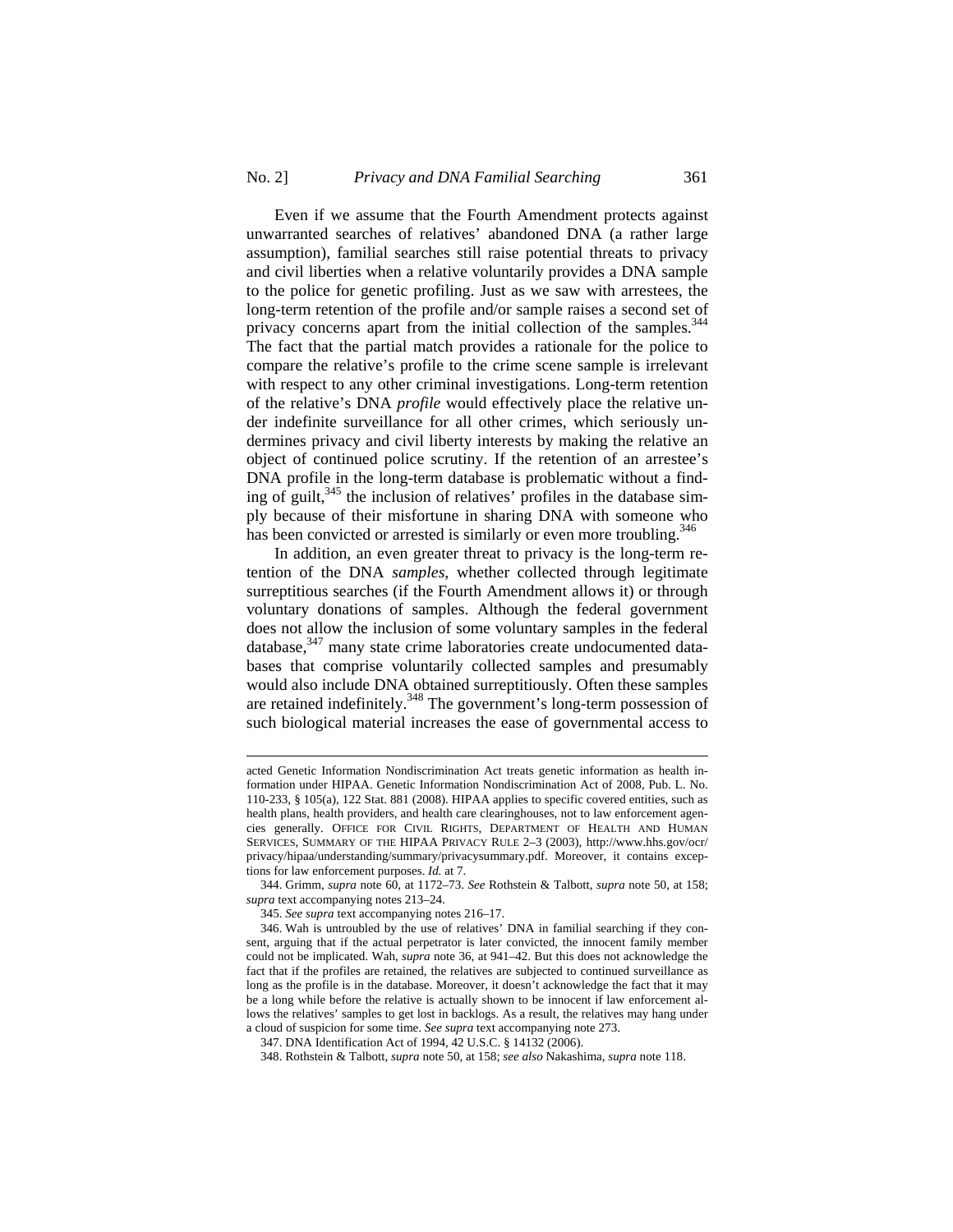a wealth of personal information contained in the tissues samples.<sup>349</sup> When one considers the fact that the retention, use, and analysis of these samples are neither regulated nor formally recognized,  $350$  the collection of relatives' DNA surreptitiously, or even with their consent, raises even greater privacy and civil liberty concerns since often nothing explicitly prohibits the mining of personal data from these samples. Unregulated databases that store important genetic and biological material that could potentially be accessed at any time raise the specter of "a society in which government may intrude into the secret regions of man's life at will."<sup>351</sup>

As mentioned earlier, in some states, exonerated individuals have the right to have samples destroyed and records purged.<sup>352</sup> Unfortunately, this usually requires affirmative action on the part of the individual seeking to destroy his samples.<sup>353</sup> Many people may not know this is their right or may not have adequate resources to ensure the destruction of their samples.<sup>354</sup> Indeed, those whose DNA was collected surreptitiously likely would not even know there was a sample and DNA record that needed to be expunged. It seems inappropriate to put the burden of ensuring the destruction of samples on the part of individuals who have complied with law enforcement and who are innocent of wrongdoing or who do not even know their DNA was collected and analyzed. Without legal requirements that the government affirmatively purge the DNA records and destroy the actual samples upon discovery of an individual's innocence, we place the relatives at risk of constant surveillance and government access to deeply personal information that is unrelated to the crime that led police to the relative. Given that exonerated individuals clearly retain full privacy and liberty interests, this is a serious concern.

Finally, the same threats to identity that the pivot person faces from familial searches<sup>355</sup> exist with respect to the individual relatives who are investigated as a result of partial matches. Just as a partial match's family secrets may be exposed,<sup>356</sup> so may a relative's. And just as the pivot person may ultimately discover that he or she is not genetically related to a social family member,  $357$  so might the individ-

<sup>349.</sup> *See supra* text accompanying notes 169–73.

<sup>350.</sup> Nakashima, *supra* note 118 (Some "states and localities maintain 'offline' DNA databanks of samples taken from victims or suspects never charged with a crime. . . . Such local databases 'have literally no oversight and regulation and yet are pushing the boundaries further than anyone could imagine.'"); *see also* Prof. Barry Scheck, Presentation at the Genetic Privacy, DNA Databasing & Familial Searching Symposium (Mar. 17, 2008).

<sup>351.</sup> *See supra* text accompanying note 198.

<sup>352.</sup> *See supra* text accompanying notes 219–24.

<sup>353.</sup> *See supra* text accompanying notes 221–24.

<sup>354.</sup> *See supra* text accompanying notes 221–24.

<sup>355.</sup> *See supra* text accompanying notes 240, 245–58.

<sup>356.</sup> *See supra* text accompanying notes 231–39.

<sup>357.</sup> *See supra* text accompanying notes 240–43.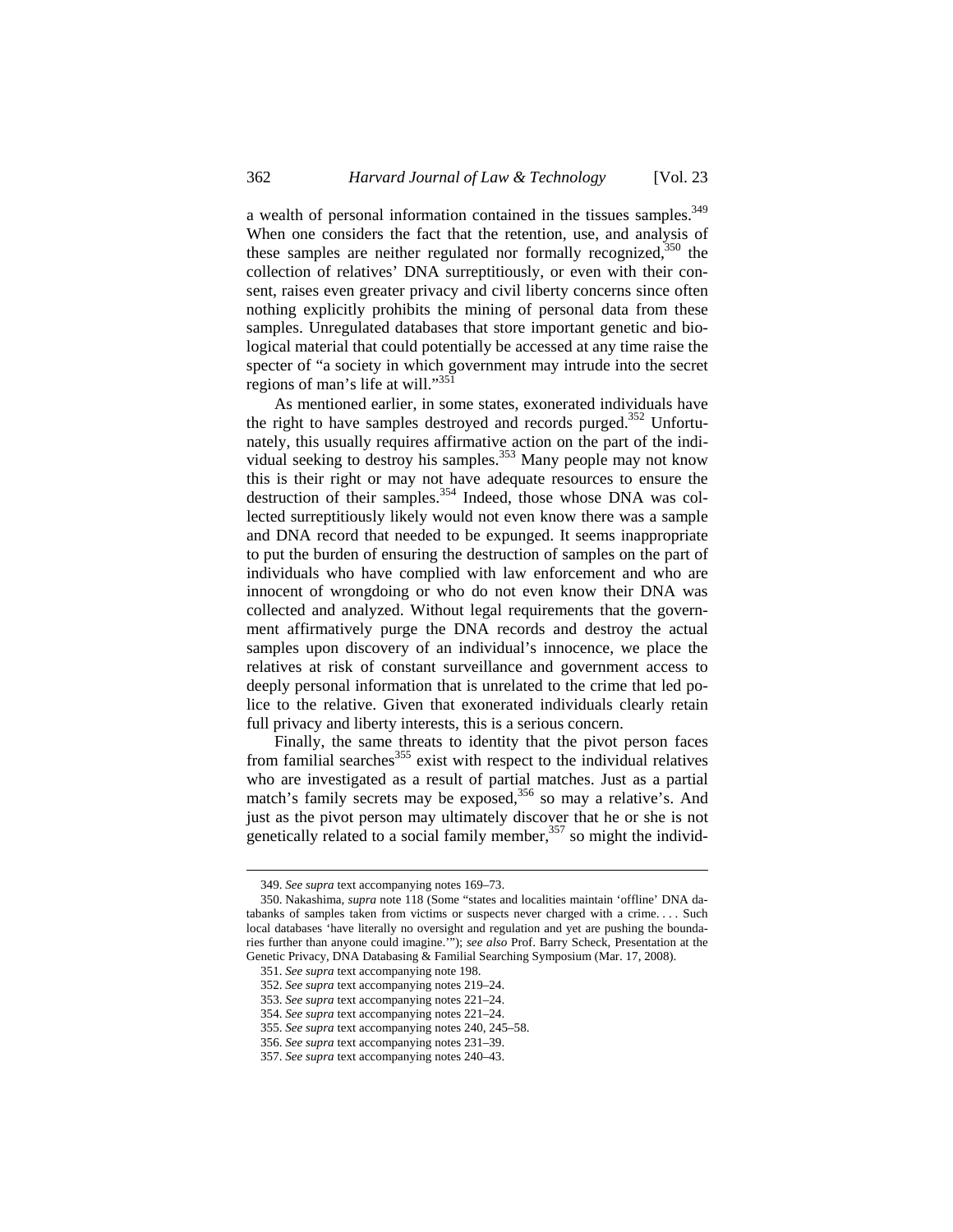ual relatives. As a result, all of the threats to identity and privacy interests discussed with respect to the partial match are present here; but they are intensified because the relatives have not been convicted and therefore have lost no expectations of privacy. As noted earlier, although we may worry whether secrets and deceptions in families are healthy for the individuals and families as a whole, probing around the edges of these secrets, even if inadvertently, through familial searches risks exposures in the most hostile kind of environment criminal surveillance. The nature of these issues requires a kind of sensitivity and care that may well be lacking in the context of a police investigation, as we shall see in more detail in Part  $V^{358}$  For all of these reasons, familial searching raises significant concerns about the privacy and civil liberty interests of the relatives of the partial match.

# *C. Family Privacy*

In addition to threatening the privacy interests of the partial match and his or her relatives, familial searching poses privacy threats to the family as a whole. I intentionally distinguish the privacy interests of the individual relatives from the privacy interests of the family per se. In so doing, I am relying on a notion of family privacy that is less individualistic and more relational. Under this view, family privacy is not simply privacy as it applies to the individual in making decisions about the family, but instead privacy that protects the integrity of the family as an entity unto itself.

Although my focus is not on the constitutional dimensions of privacy per se,<sup>359</sup> the Court's jurisprudence concerning family privacy offers some different visions of how we might conceptualize family privacy. Overall, the Court's description has tended to be individualistic, focusing on the right of the individual to make decisions concerning one's family free of governmental interference.<sup>360</sup> This notion is really an expansion of individual autonomy as expressed in the context of intimate and close relationships. "It sees the family as a locus of expression for the individual and thus protects an individual's deci-

<sup>358.</sup> *See infra* Part V.B.3.

<sup>359.</sup> As Greely points out, it seems too great a leap "to go from constitutional protection from state interference for decisions about child-rearing or child-bearing to constitutional protection from state use of family resemblances in DNA in criminal investigations." Greely et al., *supra* note 24, at 257–58.

<sup>360.</sup> *See, e.g.*, Pierce v. Soc'y of Sisters, 268 U.S. 510, 534–35 (1925) (recognizing that due process protects "the liberty of parents and guardians to direct the upbringing and education of children under their control"); Meyer v. Nebraska, 262 U.S. 390, 399 (1923) (noting that the liberty interest protected by the Due Process Clause denotes "the right of the individual . . . to marry, establish a home and bring up children").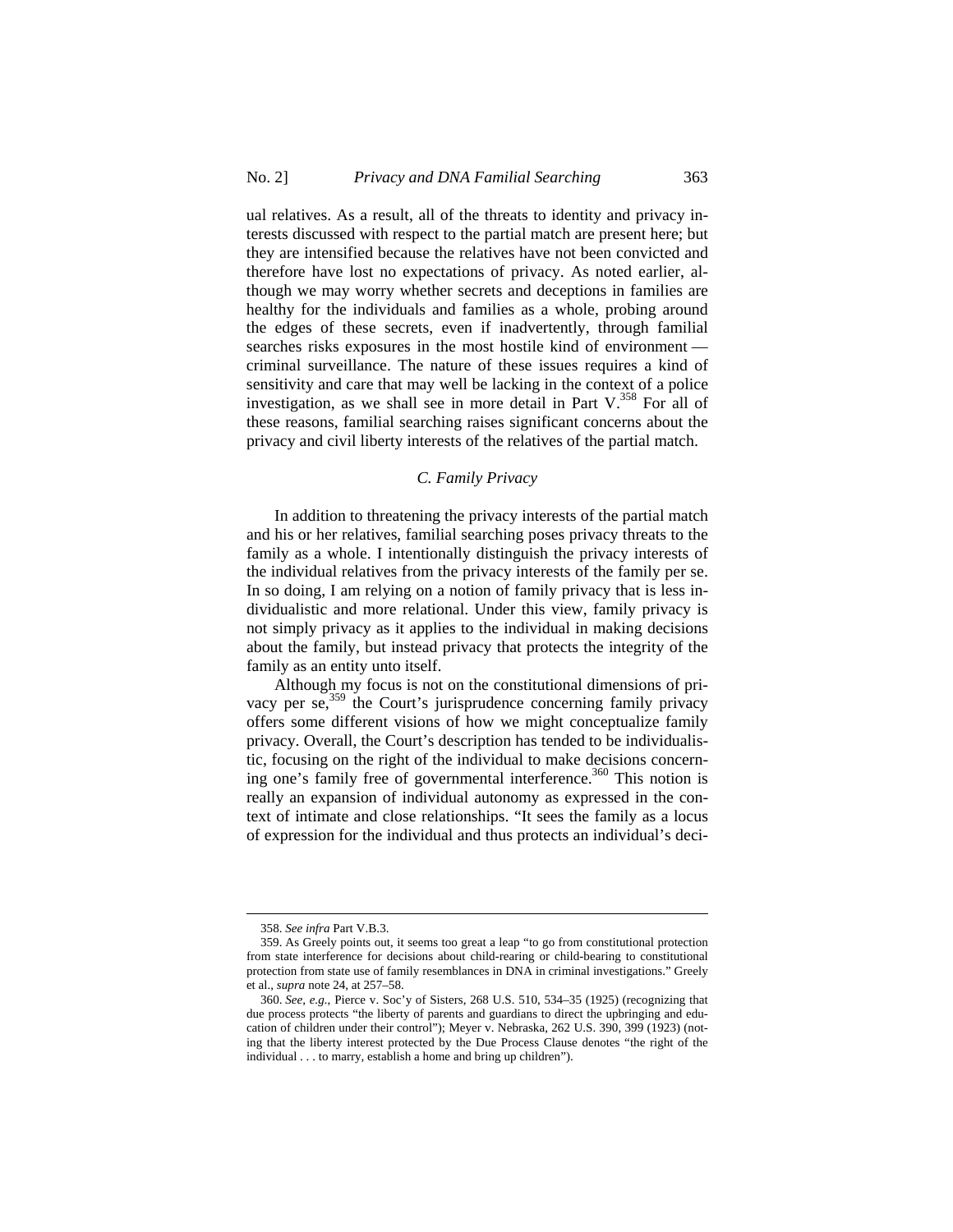sions with respect to familial relations against state interference."361 But the family is more than the sum of its parts, and exists as an entity in its own right with integrity independent of the integrity of each of the individual family members. I have suggested earlier that "family privacy can also be understood as a form of relational privacy, which protects the sanctity of the family by working to support the relationships that are constitutive of the family." $362$  Indeed, the Court's description of "a private realm of family life which the state cannot enter,"<sup>363</sup> is consistent with this relational conception of family privacy. While this idea may also support the notion that the government should not interfere with individual decisions concerning the family, it also seems to suggest the idea that the state may not ordinarily disrupt the integrity of the family as a whole. As I have suggested, this relational notion of familial privacy "would not only generally shield family decisionmaking from state interference, but would also evaluate state action in terms of its effect on the integrity of the family, tending to uphold state actions that cultivate family relationships and to prohibit those that do not."364

With respect to familial searching, one risk to the integrity of the family is the added burden and disruption that investigations of relatives may impose on families already vulnerable because a member of the family has been convicted. These families may have already suffered financial losses through legal fees, theft, or the loss of a working member of the family. The family may be stigmatized. The integrity of the family may be disrupted because of the relative's conviction, leaving other family members with possible feelings of loss, betrayal, and/or abandonment. In some cases, the convicted offender may even have caused harm to members of the family.<sup>365</sup> Investigating other family members, simply because they are related to a convicted offender, can intensify the wounds, rifts, betrayal, and distrust within the family. In addition, it can create possibly lasting clouds of suspicion on other members of the family, which may never be eradicated.<sup>366</sup> The fact that all of these intrusions are the result of a relative's conviction may create or enhance rifts in relationships between the offender and other family members.<sup>367</sup> If familial searches yield several partial matches, multiple families may be investigated and suffer these harms. At most, only one family will have a relative

<sup>361.</sup> Sonia M. Suter, *The "Repugnance" Lens of* Gonzales v. Carhart *and Other Theories of Reproductive Rights: Evaluating Advanced Reproductive Technologies*, 76 GEO. WASH. L. REV. 1514, 1549 (2008).

<sup>362.</sup> *Id.*

<sup>363.</sup> *Id.* (citing Prince v. Massachusetts, 321 U.S. 158, 166 (1994)).

<sup>364.</sup> *Id.* at 1550.

<sup>365.</sup> Murphy, *supra* note 62, at 27.

<sup>366.</sup> *See supra* text accompanying notes 263–64, 273.

<sup>367.</sup> Murphy, *supra* note 62, at 27–28.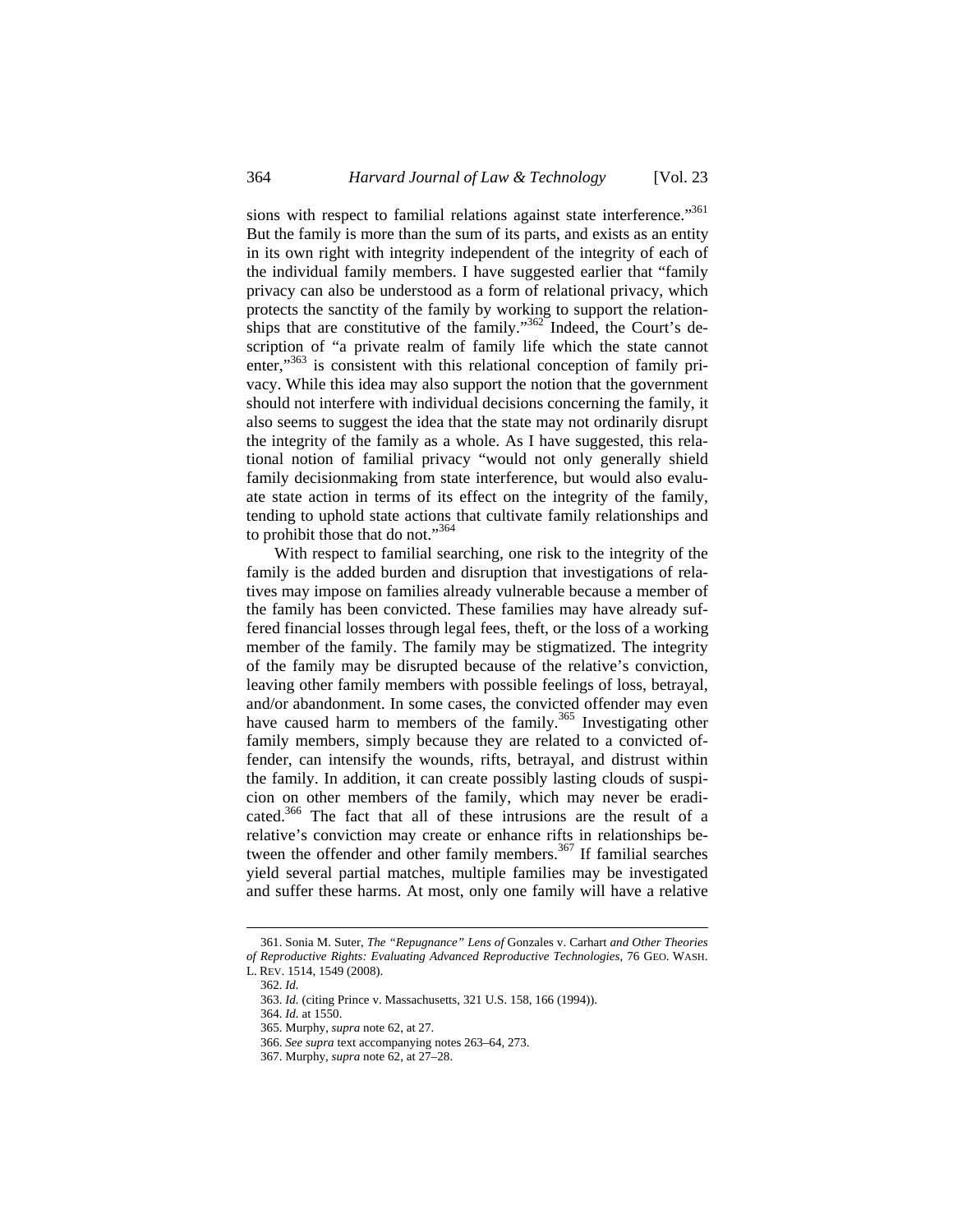who actually is the perpetrator of the crime. All of the other families will have endured the intrusiveness of the investigations and all that follows despite their complete innocence.

An additional threat to the integrity of the family is the potential of familial searching to uncover genetic secrets about the social family.<sup>368</sup> Not only does this challenge the identities of the pivot person or his or her relatives by restructuring their understanding of their biological connections to others, $369$  it also has the potential to affect the integrity of the family as a whole. As some have suggested, if familial searches expose hidden facts about who is genetically related (or not) to whom, as well as the fact that secrets and possibly deception have existed within the family, they have the potential to fragment the fam $i\frac{1}{3}$  At a minimum, these discoveries redefine the family. This literal and figurative redrawing of the family tree may affect the "moral economy," upsetting the previously established roles with respect to finances, housing, power, loyalty, etc. $371$  Such a reshaping of the family is potentially disruptive and destabilizing. At the extremes, those deceived by the family secrets might do harm, physically or emotionally, to those who deceived them, or perhaps even to those with whom the presumed genetic relationships no longer exist.

Families are unique and inevitably will react differently depending on the existing strengths or weaknesses of the family and the reactions of individual family members. Some will absorb these redefinitions and continue, with new identities, but largely intact. Others may be irreparably damaged by the shifting nature of relationships and the unveiling of family secrecy and deception. In addition, physical, emotional, or social harms may result as some members of the family react aggressively in discovering this new information about the family. How great a risk familial searches present to the integrity of families is an empirical question that depends on a number of factors: the percentage of such secrets among families; why and from whom the information was hidden; the surrounding circumstances that led to secrecy; the probability that police investigations will uncover such secrets; and whether and how law enforcement would reveal such information to the family. $372$ 

Once again the field of clinical genetics offers some insight into these problems. In the process of doing family tests, geneticists sometimes inadvertently discover misattributed paternity,  $373$  which is esti-

<sup>368.</sup> *See supra* text accompanying notes 231–34, 240, 250–51.

<sup>369.</sup> *See supra* text accompanying notes 240, 245–58.

<sup>370.</sup> *See* Haimes, *supra* note 36, at 270.

<sup>371.</sup> D.H.J. MORGAN, FAMILY CONNECTIONS (1996).

<sup>372.</sup> *See supra* text accompanying notes 241–43.

<sup>373.</sup> Jean McEwen, *Genetic Information, Ethics and Information Relating to Biological Parenthood*, *in* 1 ENCYCLOPEDIA OF ETHICAL, LEGAL, AND POLICY ISSUES IN BIOTECHNOLOGY 356, 359–62 (Thomas H. Murray & Maxwell J. Mehlman eds. 2000);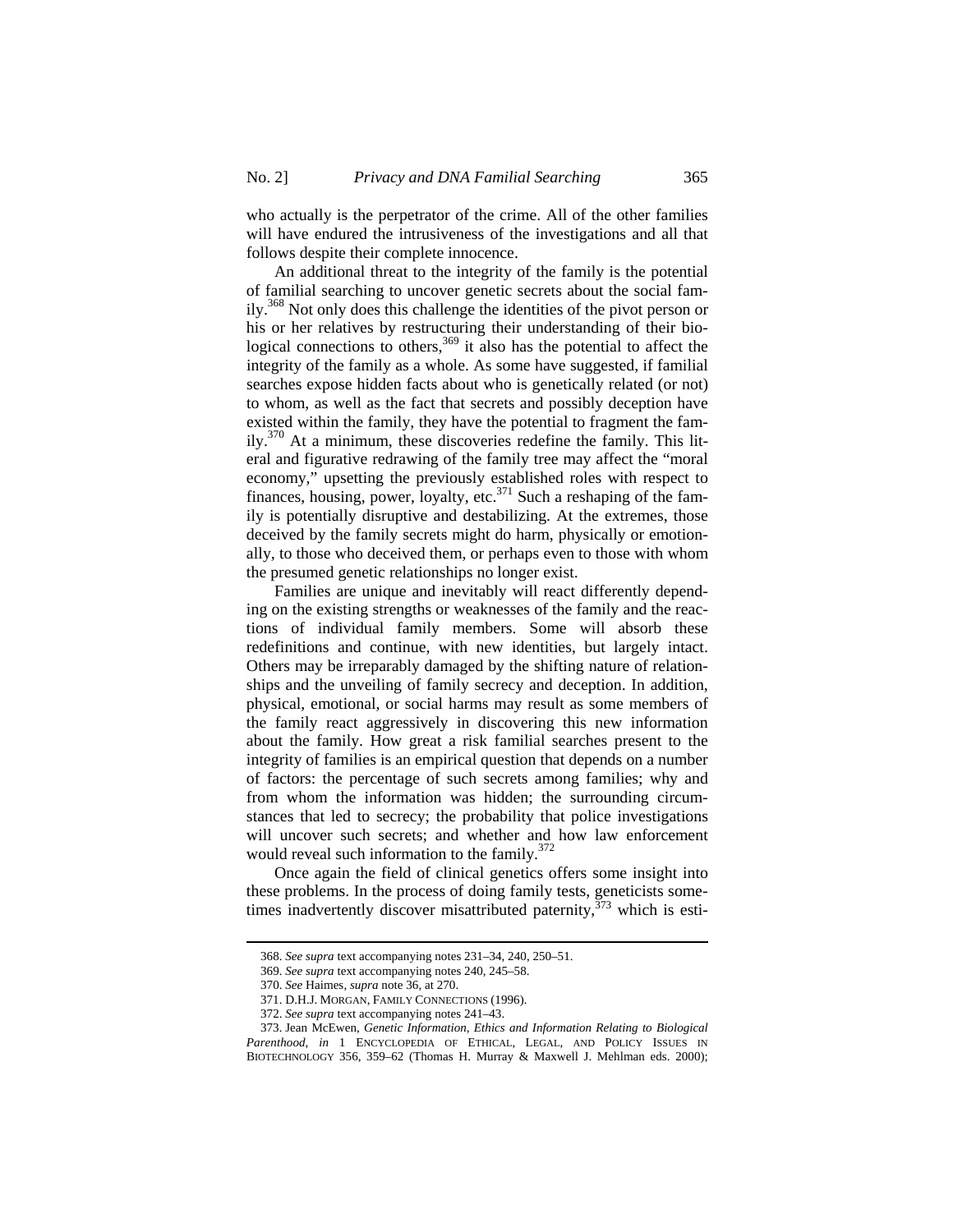mated to be as high as  $10-30\%$ ,<sup>374</sup> although more recent findings suggest the numbers vary considerably among communities and may be closer to 5% on average. $375$  The discovery that a child is not the biological child of the father poses a dilemma for genetic counselors: should this fact be disclosed, and if so, to whom? Surveys suggest that the genetics community has not reached a consensus as to how to handle these dilemmas. Some advocate full disclosure under the rationale that this best supports patient autonomy.376 Although revealing these inadvertent discoveries is consistent with the tendency to disclose a great deal of information in genetic counseling,  $377$  many are reluctant to do so, fearing that it gives "insufficient allegiance to the integrity of the family unit."378 Under this view, the genetic counselor has greater loyalty to the family as a whole than to any one member.<sup>379</sup> In addition, many worry that some women (and their children), especially if the women are in abusive relationships or are otherwise powerless, might suffer physical, emotional, social and/or economic harm if such secrets were revealed in the clinical setting.<sup>380</sup>

While one may wonder about the integrity of a family built on deceptions and lies, forcing the unveiling of such secrets, even in a supportive and nurturing setting like genetic counseling, may not be advisable. Long-term relationships have not been established with the genetic counselor. As a result, she likely has only a superficial sense of the family dynamics and undoubtedly little to no knowledge of the circumstances surrounding the secrets. Without such knowledge, it is difficult to know how best to disclose such information, let alone whether unveiling the truth will be harmful to certain members of the family or the family as a whole.

For these reasons, many genetic counselors find ways around open disclosure of non-paternity. One survey found that, if asked by the putative father, two-thirds of geneticists from the United States

Haimes, *supra* note 36, at 270. The problem arises most typically when a child has a recessive genetic disease and genetic testing is done to establish the risk of recurrence. Haimes, *supra* note 36, at 270.

<sup>374.</sup> McEwen, *supra* note 373, at 360.

<sup>375</sup>**.** Steve Olsen, *Who's Your Daddy?*, ATLANTIC, July/Aug. 2007, at 36, 36–37 (describing reports of misattributed nonpaternity as low as 2% and as high as 30%).

<sup>376.</sup> U.S. PRESIDENT'S COMM'N FOR THE STUDY OF ETHICAL PROBLEMS IN MED. AND BIOMEDICAL AND BEHAVIORAL RES., SCREENING AND COUNSELING FOR GENETIC CONDITIONS: A REPORT ON THE ETHICAL, SOCIAL, AND LEGAL IMPLICATIONS OF GENETIC SCREENING, COUNSELING, AND EDUCATION PROGRAMS (1983) [hereinafter PRESIDENT'S COMM'N].

<sup>377.</sup> *See* Suter, *supra* note 257, at 243–44.

<sup>378.</sup> McEwen, *supra* note 373, at 361.

<sup>379.</sup> *Id.*

<sup>380.</sup> *See* DOROTHY C. WERTZ ET AL., GUIDELINES ON ETHICAL ISSUES IN MEDICAL GENETICS AND THE PROVISION OF GENETIC SERVICES (1995).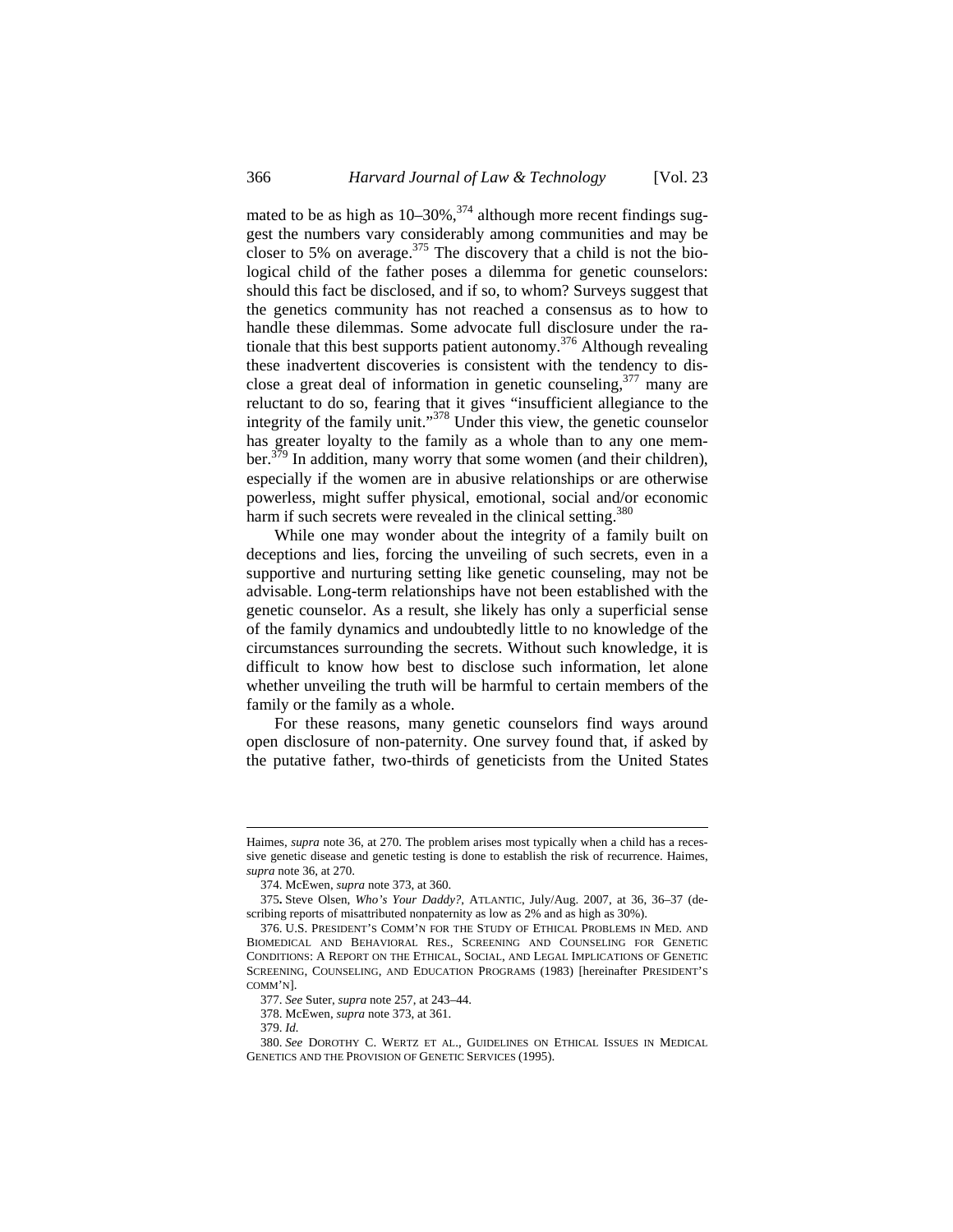would not tell a man he was not the genetic father.<sup>381</sup> Some advocate misrepresentation of the test results or only partial disclosure, which would avoid discussions of misattributed genetic parentage.<sup>382</sup> How legitimate active misrepresentation would be ethically or legally would depend on whether there were valid concerns about the safety of the woman. Even partial disclosure raises ethical problems if it leads to confusion about the risks of inheritance and results in reproductive decisions based on faulty assumptions.<sup>383</sup>

The Institute of Medicine's Committee on Assessing Genetic Risks recommends an approach that avoids many of these problems. It suggests that genetic counselors disclose the fact of non-paternity only to the mother, leaving her with the choice of whether and how to inform her partner.<sup>384</sup> This avoids confusion about patterns of inheritance, misrepresentation, and partial disclosure, while protecting women and children who might be vulnerable to the disclosure of this information. It also makes no presumptions about what is best for the family and therefore imposes no decision as to whether the secrets should be unveiled openly or not.

The fact that there is such concern about disclosing non-paternity to the family in genetic counseling, clearly a more "nurturing" and supportive environment than law enforcement, suggests that law enforcement should be particularly cautious about revealing inadvertent discoveries from familial searches. As noted earlier, the lack of regulation and experience in this area leaves many questions about the degree of risk that familial searching poses to the integrity of the family and family privacy generally. As I shall discuss in more detail in Part V, important differences between genetic counseling and law

<sup>381.</sup> Dorothy C. Wertz, *Society and the Not-So-New Genetics: What Are We Afraid Of? Some Future Predictions from a Social Scientist*, 13 J. CONTEMP. HEALTH L. & POL'Y 299, 314 (1997).

<sup>382.</sup> McEwen, *supra* note 373, at 360–61.

<sup>383.</sup> For example, the failure to explain the presence of non-paternity and to avoid discussions of the patterns of inheritance in the family may lead some to conclude that both parents are carriers and that there is an increased risk of having another affected child, when in fact, the lack of genetic fatherhood for the affected child means that this couple has no increased risk for a recurrence of the autosomal recessive condition. Informing the family that there is no recurrence risk of the autosomal recessive condition may avoid this problem, but may also confuse families as to why the child is affected. *See* PRESIDENT'S COMM'N, *supra* note 376; McEwen, s*upra* note 373, at 361 (noting also that families may sense that important information is being withheld).

<sup>384.</sup> INST. OF MED., COMM. ON ASSESSING GENETIC RISKS, ASSESSING GENETIC RISKS: IMPLICATIONS FOR HEALTH AND SOCIAL POLICY (1994). This approach is consistent with many professional recommendations that genetic counselors have a duty to inform patients that their inheritance of a genetic mutation may mean that other family members are also at risk, but that they generally do not have a duty to warn relatives directly about these genetic risks except in extreme cases. AMERICAN SOCIETY OF HUMAN GENETICS, PROFESSIONAL DISCLOSURE OF FAMILIAL GENETIC INFORMATION (1998); Sonia M*.* Suter, *Whose Genes Are These Anyway? Familial Conflicts over Access to Genetic Information*, 91 MICH. L. REV. 1854, 1855–56 (1993).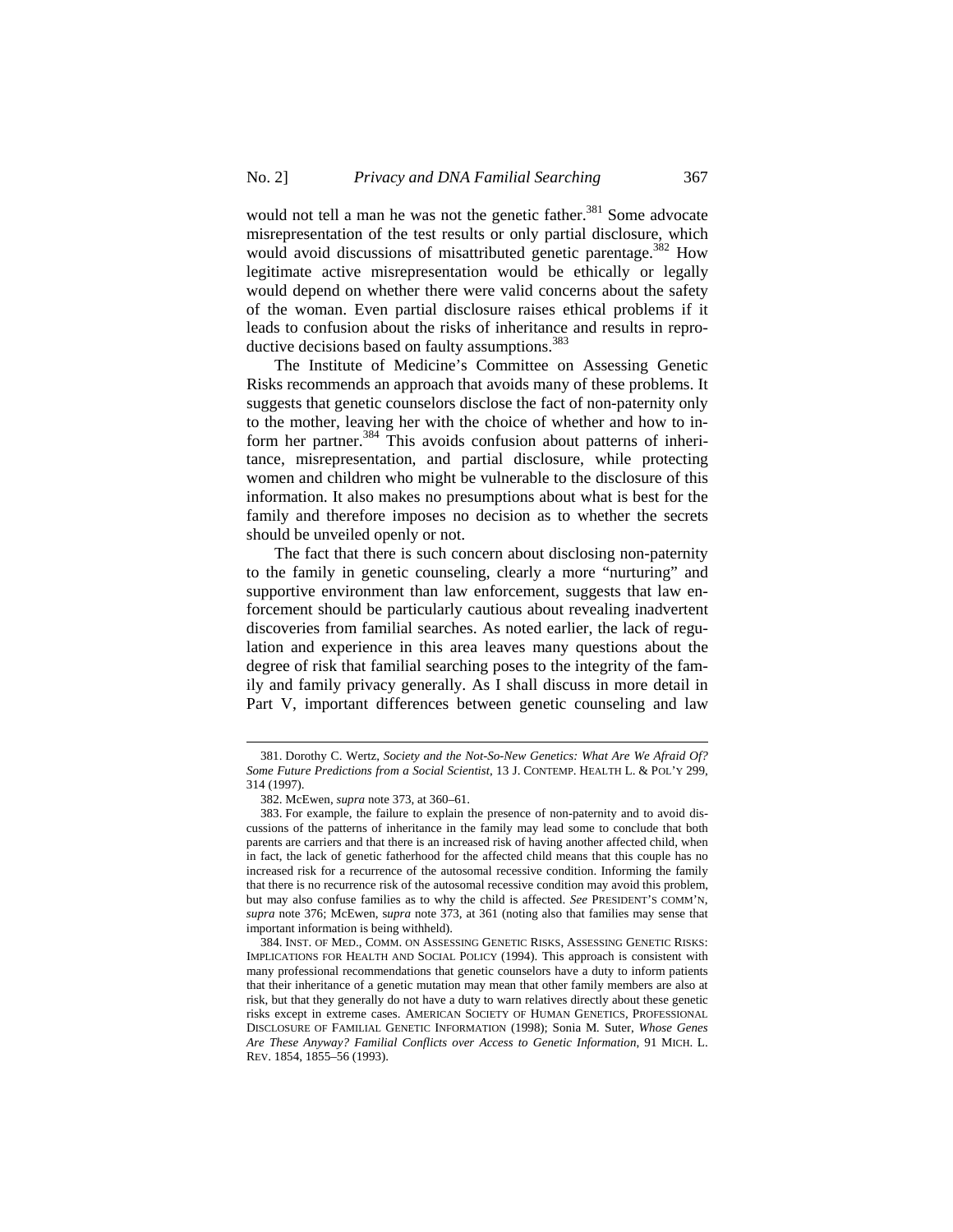enforcement demonstrate the need to protect against the possibility of these kinds of revelations during law enforcement investigations.

Once again, I want to emphasize that the risks of familial searches are not entirely unique. Familial searches are not the only kinds of police investigations that can potentially disrupt the integrity of the family. Indeed, they may not even present the greatest risk of such a disruption, which can occur through surveillance of suspects or searches of personal documents or property that uncover infidelities, adoptions, etc.<sup>385</sup> Moreover, various forms of police surveillance can create equally troubling collateral harm to the family, for example, when children witness the arrest of their parents or the violent entrances of a SWAT team.<sup>386</sup> My point in this Section and Part III as a whole is to address the various threats to privacy and civil liberties that familial searches present to the "genetic informant," to the relatives, and to the family as a whole, whether or not they are unique. Having thus explored these concerns, I turn briefly to an additional concern regarding familial searching: exacerbation of racial inequities.

## IV. RACIAL DISPARITIES

As many commentators have noted, the statistics concerning race and crime are deeply troubling.<sup>387</sup> African Americans, who make up 13% of the general population, represent, on average 40% of convicted felons, three times greater than one would expect if race were not a factor in criminal convictions.<sup>388</sup> Hispanics are also overrepresented in prisons, although not to the same extent as African Americans. The probability that an African American, Hispanic, and non-Hispanic white person will be incarcerated in his lifetime, respectively, is 18.6%, 10%, and 3.4%.<sup>389</sup>

Not only are minority groups convicted at disproportionate rates, but there is also evidence that they are arrested disproportionately and

<sup>385.</sup> *See supra* text accompanying note 244.

<sup>386.</sup> *See e.g.*, RADLEY BALKO, OVERKILL: THE RISE OF PARAMILITARY POLICE RAIDS IN AMERICA (Cato Institute 2006), *available at* http://www.cato.org/pub\_display.php? pub\_id=6476 (describing the collateral harms that can result from paramilitary police raids). 387. *See* Rosen, *supra* note 114.

<sup>388.</sup> Greely et al., *supra* note 24, at 258; Wah, *supra* note 36, at 952; Lazer & Meyer, *supra* note 60, at 375 ("Each year approximately 1.2 percent of the African American population is convicted of a felony (as compared to 0.25 percent of Caucasians).").

<sup>389.</sup> Kaye & Smith, *supra* note 51, at 454 (explaining that on any given day, a black American is five times more likely to be in jail than is a white," and "four times more likely to be under some form of correctional supervision, six-and-a-half times more likely to be incarcerated somewhere, and eight times more likely to be in prison than his white counterpart."); Grimm, *supra* note 60, at 1177.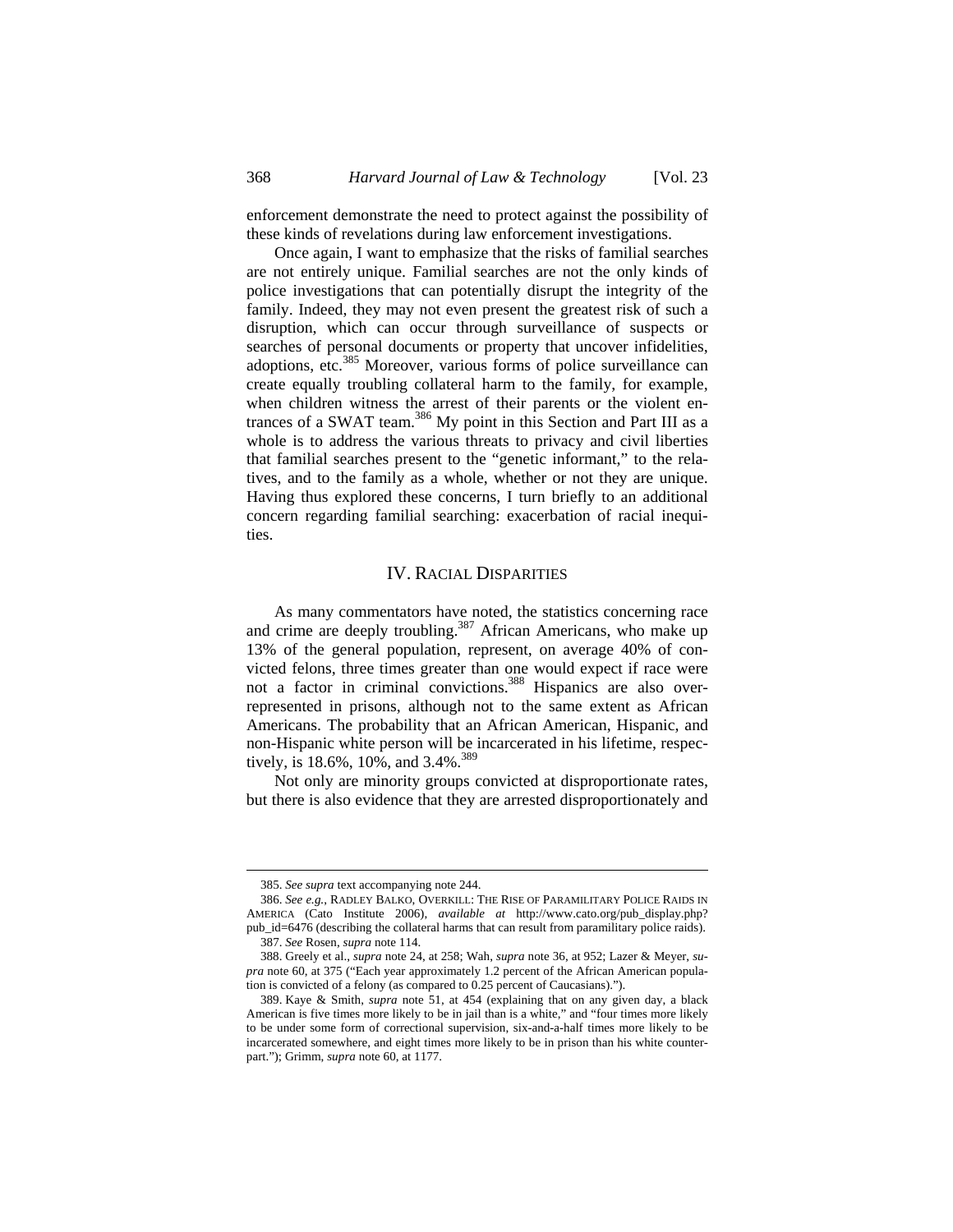evidently with less basis than non-Hispanic Caucasians.<sup>390</sup> For example:

> A study released by the California State Assembly's Commission on the Status of African American Males in the early 1990's revealed that 64 percent of the drug arrests of whites and 81 percent of Latinos were not sustainable, and that an astonishing 92 percent of the black men arrested by police on drug charges were subsequently released for lack of evidence or inadmissible evidence.<sup>391</sup>

Another study showed that although "the marijuana arrest rates for blacks to whites are eight to one in New York City. . . . government statistics have consistently shown that for all categories of age ranges, marijuana use among blacks is significantly lower than for whites, sometimes about half."<sup>392</sup> These findings suggest that conviction or arrest rates are probably not directly correlated with the actual rate that crimes are committed. These disparities in conviction and arrest rates may also be represented in the racial composition of DNA data banks because the vast majority of profiles come from convicted offenders and arrestees.<sup>393</sup>

While DNA profiles themselves are racially neutral, the decisions that determine whose profiles will end up in the DNA databases decisions about whom to investigate, arrest, prosecute and/or convict — are not. Indeed, they may reflect a number of different factors, including possible racial and socioeconomic biases. In a culture that has long battled discrimination, race is clearly not a neutral factor in the criminal justice system.<sup>394</sup>

 $\overline{a}$ 

394. As The Sentencing Project notes:

<sup>390.</sup> Steinhardt Testimony, *supra* note 170, at 182.

<sup>391.</sup> *Id.*

<sup>392.</sup> Tania Simoncelli, Remarks at the Genetic Perspectives on Policy Seminar: A Perfect Match? DNA in Law Enforcement 10 (Oct. 1, 2007) (transcript available at http://www.dnapolicy.org/resources/GenePOPSforensics\_transcript.pdf).

<sup>393.</sup> Greely et al., *supra* note 24, at 258 (noting that they have not been able to confirm this fact, but that they assume the percentages are reflected in the databases); Rothstein  $\&$ Talbott, *supra* note 50, at 155; *cf.* Kaye & Smith, *supra* note 51, at 458 (describing the problems presented by the racial disproportion reflected in the DNA databases).

So long as racism exists within society at large, it will be found within the criminal justice system. Racism fuels the overt bias which can show in the language, attitudes, conduct, assumptions, strategies and policies of criminal justice agencies. Instances of overt bias can lead in turn to the improper use of discretion among actors in the criminal justice system. . . . Despite safeguards now in place to reduce or eliminate overt racism, it can still flourish behind the scenes in more subtle ways. . . . Bias in the criminal justice system may take many forms. For example, in policing, it can manifest itself in poor interactions with the community which denote lack of respect. In the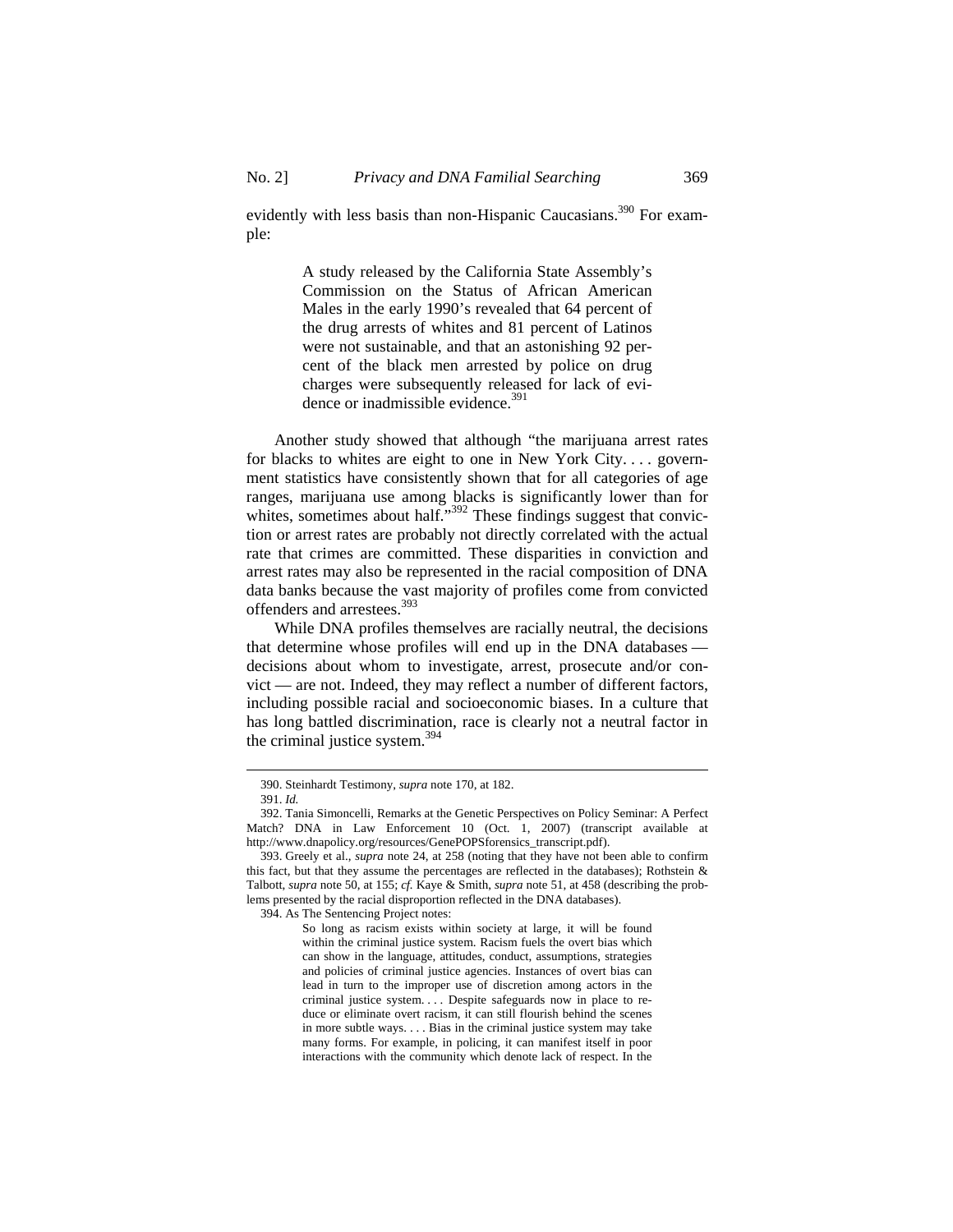The fact that minority groups are over-represented in DNA databases necessarily means that the pool of individuals subject to future searches for matching DNA profiles in criminal investigations will disproportionately include minorities.<sup>395</sup> As a result, any of the underlying biases that influence arrest and conviction rates of minorities will be further magnified. Familial searching threatens to compound these problems and exacerbate racial disparities in the criminal justice system even further. The principle is simple. If certain minorities are over-represented in DNA databanks, then family searches will lead to a similarly disproportionate percentage of minority family members being subjected to investigations. One group estimates that familial searches would result in more than four times the percentage of African Americans identified as suspects (17%) as compared to Caucasians  $(4\%)$ .<sup>396</sup> This, of course, is likely to magnify even further the disparity in conviction rates between some minority groups and non-Hispanic whites because it will increase the odds of identifying suspects in minority communities based on DNA profiles. The cumulative effect is to push ever closer toward a universal databank for *minorities*. 397

courtroom, the ways in which minority defendants or attorneys are addressed can communicate attitudes suggesting second-class status. In the prison, officials who have negative interactions with inmates' family members can increase levels of hostility for inmates, families, and staff.

THE SENTENCING PROJECT, REDUCING RACIAL DISPARITY IN THE CRIMINAL JUSTICE SYSTEM: A MANUAL FOR PRACTITIONERS AND POLICYMAKERS 9 (2000); *see also id.* at 6 ("On the whole, study findings suggest that a variety of factors, including law enforcement practices, crime rates, and punitive sentencing policies, contribute to racial disparities in criminal justice involvement.").

<sup>395.</sup> Grimm, *supra* note 60, at 1176; *see also* Liu, *supra* note 167, at 127–28 (discussing the problem of racial disproportionality in DNA databases).

<sup>396.</sup> Greely et al., *supra* note 24, at 259; *see* Grimm, *supra* note 60, at 1177 (suggesting that "[t]he Hispanic community will be uniquely victimized by the multiplication of data outputs" because the problem with blacks has to do with data input and retention that began years ago while predictive demographic trends suggest that Hispanics will "be more likely than any other group to be entered into DNA databanks and will face a higher risk of being wrongfully ensnared in the criminal justice system once a relative has been entered.").

<sup>397.</sup> Some have argued that the solution to disproportionate representation of minorities in the DNA database is to create a universal data bank. By creating profiles of everyone, the argument goes, no group would be overrepresented in the database. *See, e.g.*, David H. Kaye & Michael E. Smith, *DNA Databases for Law Enforcement: The Coverage Question and the Case for a Population-Wide Database*, *in* DNA AND THE CRIMINAL JUSTICE SYSTEM 247, 269–71 (David Lazer ed., 2004). Others argue convincingly, however, that creating "a more egalitarian, universal database" does not really address racial justice concerns since "having a disproportionate number of minority criminals and suspects is a social problem . . . not a DNA database problem." Rothstein & Talbott, *supra* note 50, at 155. The real equality gained in the universal database would be the shared risk to civil liberties because of the shared "indignity of inclusion in the DNA database while simultaneously giving greater power to the police." *Id.* As Erin Murphy points out, the fact that there is such discomfort with universal databanking generally suggests that mandatory testing of "otherwise innocent people" is problematic to our society. Murphy, *supra* note 62, at 21.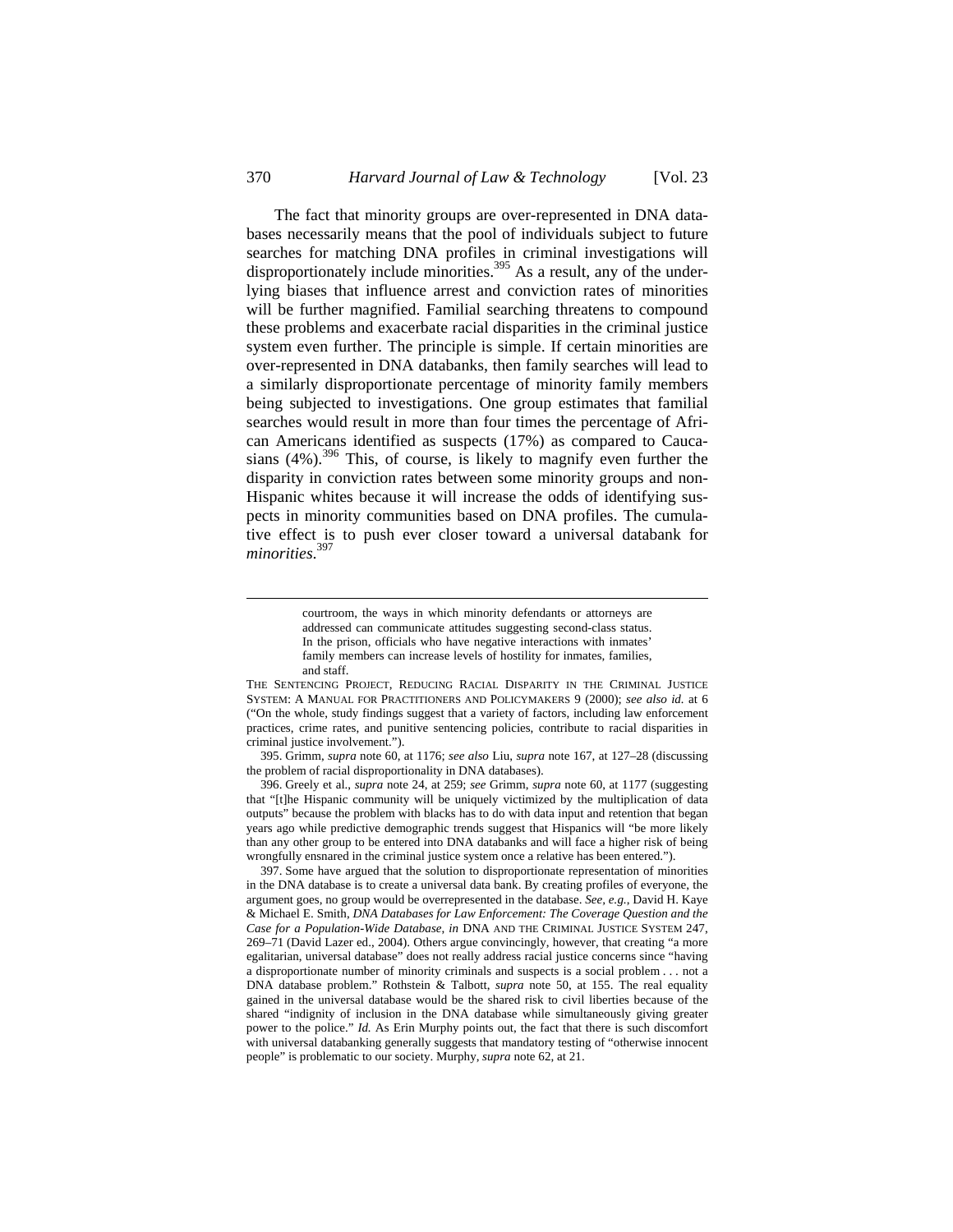The effect of familial searching on different ethnic groups is even more complicated when one factors in the use of Y-STR analysis, which is the use of markers on the Y-chromosome to further refine familial searching.<sup>398</sup> Recent modeling of familial searching reveals that, because Y-STR typing is not equally discriminating among different ethnic groups, it can lead to increased or decreased attention to certain populations. Because it is not very discriminating in the Hispanic population, for example, the already over-represented Hispanic profiles will not be culled out as well with Y-STR as European profiles.399 Y-STR analysis is also relatively undiscriminating for Asian profiles, but because they are underrepresented in the data banks, this group benefits from Y-STR typing. While, Y-STR analysis draws "disproportionate attention to Hispanics and against Asians, [it] moderately affect[s] African-Caucasian-Americans."<sup>400</sup>

The perpetuation of minority over-representation in criminal investigations is per se problematic, and it also results in corollary harms. First, it heightens long-standing disparities and inequalities among racial groups generally. Second, regardless of the degree to which these disproportionate percentages are due to underlying biases in the criminal justice system, the statistics may reinforce perceptions that are harmful in race relations. It can heighten suspicion in some minority communities that law enforcement is prejudiced against and targets minorities.<sup>401</sup>

Equally troubling is that these statistics may reinforce stereotypes about criminality and race. Familial searches would result in disproportionate numbers of minority suspects and consequently lead to even greater disproportionate rates of arrest, prosecution, and conviction of minorities, which might be seen as a causal connection between race and crime, not between race and *arrest and conviction*. Given that DNA profiles would play a role in identifying disproportionately more minority criminals and that some studies show that crime runs in families, $402$  people might conclude that the effects of this "neutral" technique demonstrate a correlation between criminal behavior and genetics.<sup>403</sup>

<sup>398.</sup> *See infra* note 495 and accompanying text.

<sup>399.</sup> Erin E. Murphy, Yun S. Song, & Montgomery Slatkin, *Equality, Efficiency & Familia DNA Search Policies* (unpublished manuscript), *cited in* Murphy, *supra* note 62, at 30. 400. *Id.* at 30–31.

<sup>401.</sup> THE SENTENCING PROJECT, *supra* note 394, at 1 ("Racial and ethnic disparity foster public mistrust of the criminal justice system and this impedes our ability to promote public safety."); Murphy, *supra* note 62, at 31.

<sup>402.</sup> *See supra* text accompanying notes 72–74.

<sup>403.</sup> All that the disproportionate rates of conviction and arrest prove is the fact that certain minority groups are more likely to be arrested and convicted. This tells us nothing about the reasons for this disparity. Many might interpret the data as proof that certain minorities actually *commit* crimes at a disproportionate rate, and that this is based on genetics. *Cf.* THE SENTENCING PROJECT, *supra* note 394, at 6 ("While some claim that minority overrepresentation in the justice system is solely the result of people of color committing more crime,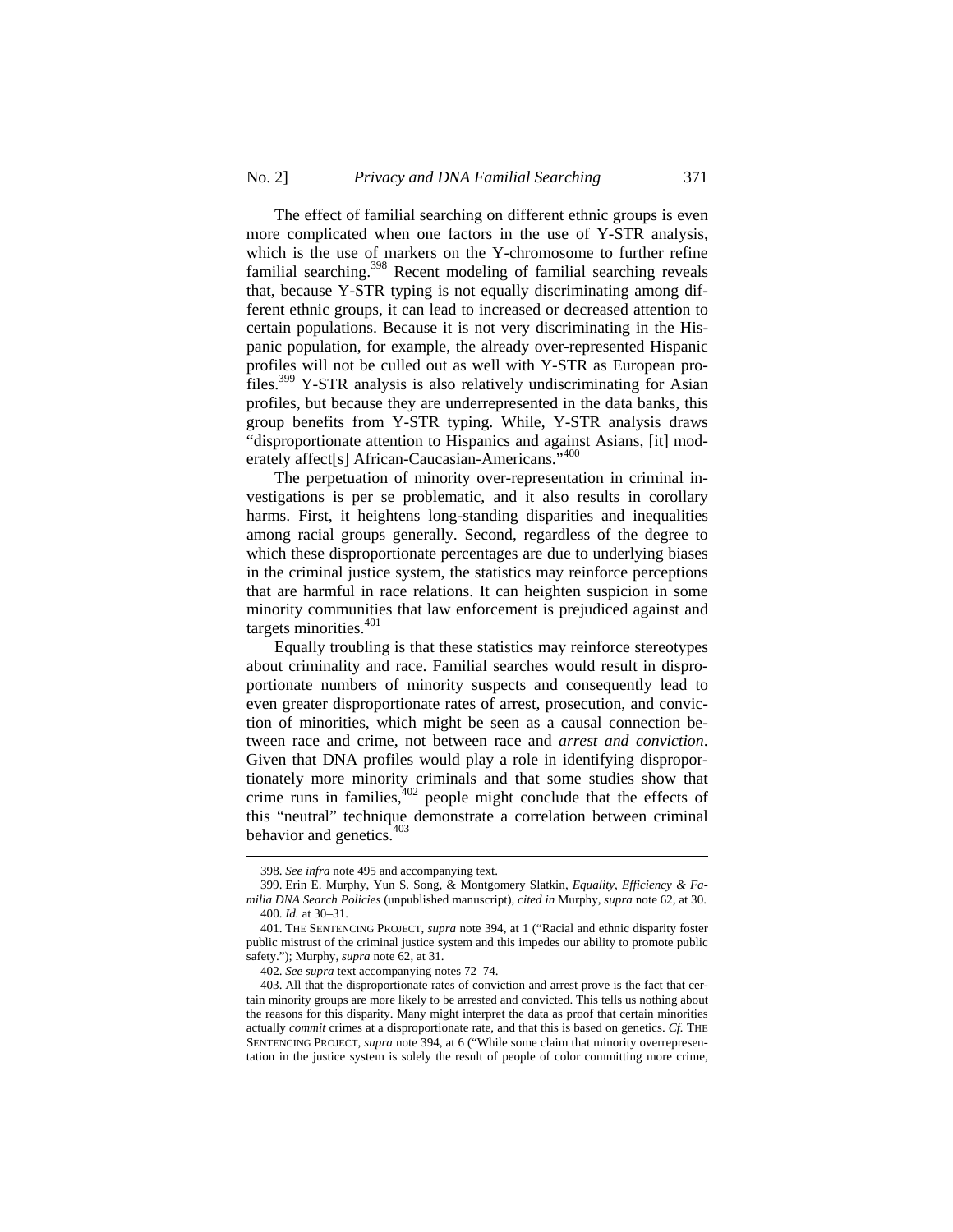Such reasoning would resonate with tendencies to seek genetic explanations for many social ills both today<sup>404</sup> and in the eugenics era of the last century.<sup>405</sup> The fact that genetics and statistics seem objective and neutral may only intensify the perception that these views are accurate, just as the "objectivity" of eugenics science was relied upon to reach discriminatory conclusions about predispositions to criminal and other anti-social behaviors in various ethnic and socially devalued groups.<sup>406</sup> While modern science is more sophisticated and advanced than that of the eugenics era,  $407$  even today it can be misinterpreted to support simplistic notions about genes and behavior.<sup>408</sup> DNA profiling may be neutral, but the human decisions surrounding its use are not. Familial searching, therefore, runs the risk of using DNA in ways that accentuate the underlying biases of law enforcement and our society, while cloaking the results as objective measures of truth. Although these disparities exist whether or not we use familial searching,  $409$  its potential to magnify these effects means we should exercise great caution.

# V. BALANCING THE INTERESTS

As we have seen, familial searches, in combination with practices related to DNA profiling generally, raise numerous privacy and civil liberty concerns for the convicted offenders or arrestees, their relatives, and their families as a whole. In addition, they exacerbate racial inequities. But of course, familial searches also offer great promise. As illustrated by some of the success stories described in Part II, when the technique works, the benefits to society are great. Familial search-

empirical analyses do not support this claim."); *see also* Gabel, *supra* note 51, at 44; Murphy, *supra* note 62, at 32.

<sup>404.</sup> *See, e.g.*, RICHARD J. HERRNSTEIN & CHARLES MURRAY, THE BELL CURVE (1994) (asserting that differences in crime rates among races are genetic in origin); PHILLIPE RUSHTON, RACE, EVOLUTION & BEHAVIOR (1994) (arguing that racial differences are genetically, not environmentally, based); Sonia M. Suter, *A Brave New World of Designer Babies?*, 22 BERKELEY TECH. L.J. 897, 943 n.228 (2007) (describing websites that rely on genetic claims to support claims of racial superiority and inferiority); *id.* at 939 (noting the appeal in popular culture of seeking genetic explanations for behavior).

<sup>405.</sup> Duster, *supra* note 220, at 328. 406. *See* Suter, *supra* note 404, at 902–04.

<sup>407.</sup> *Id.* at 939.

<sup>408.</sup> *See* Joh, *supra* note 184, at 876–77 (worrying that DNA testing could be used to attempt to understand behavior in terms of genetics); Tania Simoncelli, *Dangerous Excursions: The Case Against Expanding Forensic DNA Databases to Innocent Persons*, 34 J.L. MED. & ETHICS 390, 392 (2006) ("Repeated claims that human behaviors such as aggression, substance addiction, criminal tendency, and sexual orientation can be explained by genetics render law enforcement databases especially prone to abuse."); Murphy, *supra* note 62, at 29 ("[T]his widespread acceptance of racial and ethnic categorization as a means of quantifying DNA results . . . opens the door to a kind of twenty-first century racial eugenics in which crime and criminology are viewed largely as functions of genetics and biology.").

<sup>409.</sup> *See* Wah, *supra* note 36, at 953.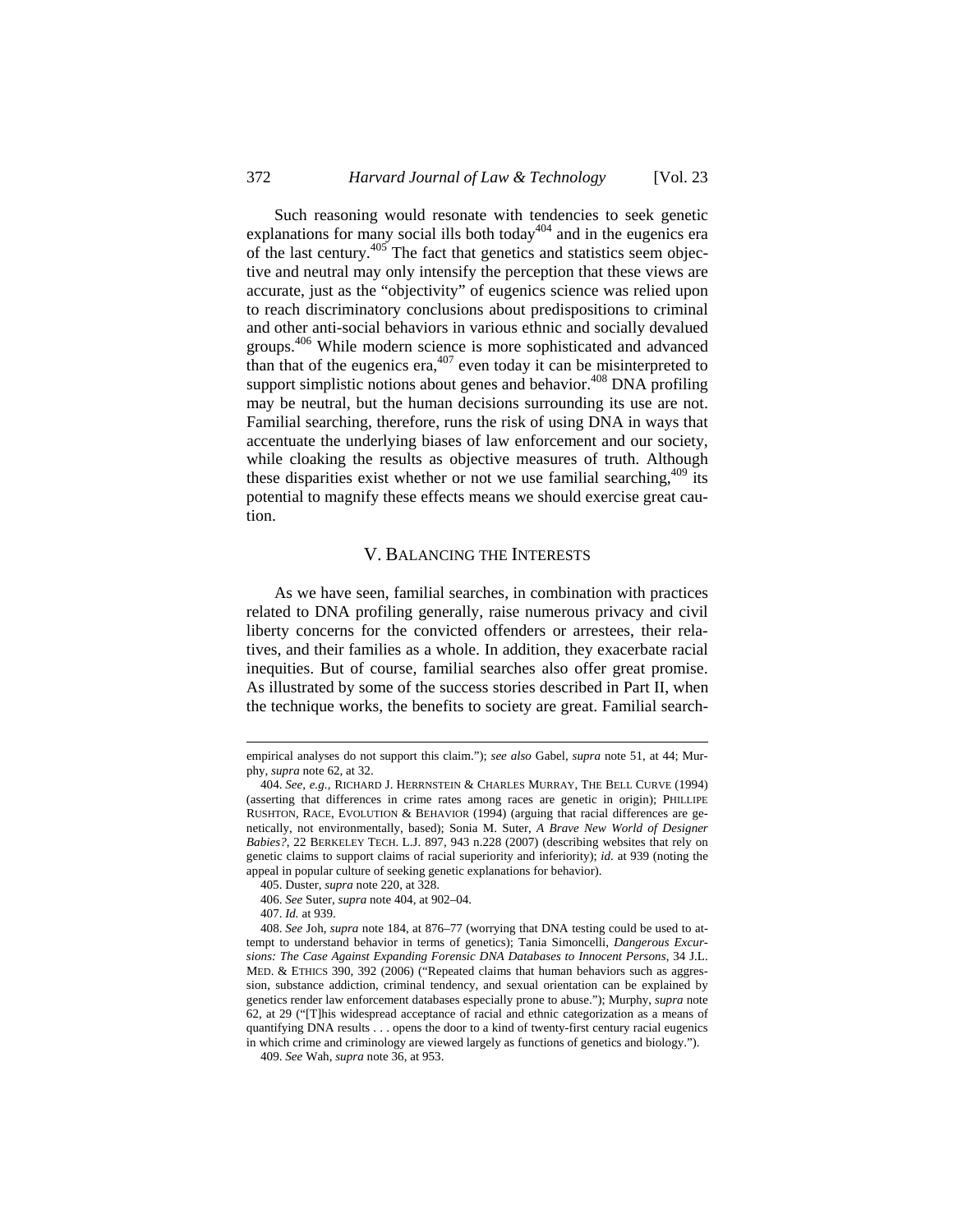ing allows investigators to solve crimes that would otherwise be difficult or impossible to solve, fulfilling several very important public goals. The ability to remove offenders from the streets who might have otherwise committed more violent crimes clearly serves the public's interests in safety.410 Familial searching may also deter crime in other ways. The more people whose DNA profiles are on file, the more people who may avoid committing violent crimes for fear their genetic profiles could link them to the crime. The additional knowledge that one's conviction or arrest could place family members under police surveillance through familial searching might further deter some people from committing crimes. $411$ 

Victims also have significant interests in the resolution of crimes committed against them, quite apart from any concerns they may have about whether they could become a victim again. $412$  And because minorities are most often victims of crimes committed by minorities, the over-representation of minority families investigated through familial searching might actually benefit minority groups. Familial searching could increase the ability to find criminals who have victimized minority communities, thereby increasing the safety of these communities and honoring their interests as victims.<sup>413</sup> Finally, to the extent that familial searches increase our ability to identify the true perpetrators of crimes, they can exonerate individuals who have been wrongfully convicted as was powerfully demonstrated in the North Carolina case, when Darryl Hunt was released from prison after serving eighteen years for a rape and murder he did not commit.<sup>414</sup>

<sup>410.</sup> Amy Herdy, *New DNA Testing Could Involve Shaking Down Family Tree*, 9NEWS.COM, May 24, 2007, http://www.9news.com/news/article.aspx?storyid=70705; *see also* Williams & Johnson, *supra* note 31, at 235. In proposing to expand Virginia's first and largest database in the country to include arrestees, Attorney General Jerry W. Kilgore argued that such expansion "will help us solve cases much quicker and ensure public safety by making sure somebody's not released back into the general public who has committed a string of crimes." Francis X. Clines, *Virginia May Collect DNA in Every Arrest for a Felony*, N.Y. TIMES, Feb. 17, 2002, at A22.

<sup>411.</sup> *See* Williams & Johnson, *supra* note 31, at 235. This idea is consistent with the view that privacy interests generally can be in opposition to the enforcement of social norms. "Privacy makes it harder for society to enforce norms, which decreases the power of social control. If people cannot monitor and share information about each other's private lives, a zone opens up where people can act contrary to a society's norms without repercussion." SOLOVE, *supra* note 158, at 94–95.

<sup>412.</sup> The resolution of cold cases "helps bring closure to countless victims of crime who long have languished in the knowledge that perpetrators remain at large." United States v. Kincade, 379 F.3d 813, 839 (9th Cir. 2004); *see also DNA Traps Rapist*, *supra* note 1 (noting that when the shoe rapist was caught and convicted, the victims were "absolutely over the moon").

<sup>413.</sup> Rockne Harmon, Presentation at the Genetic Privacy, DNA Databasing & Familial Searching Symposium (Mar. 17, 2008).

<sup>414.</sup> *See supra* text accompanying notes 95–96. Hunt had been convicted and sentenced to life before DNA testing was widespread, even though the semen didn't match his blood type. When his DNA was tested ten years later and did not match the semen, the judge ruled that it was still possible that he committed the rape and he remained in prison. Shorn, *supra*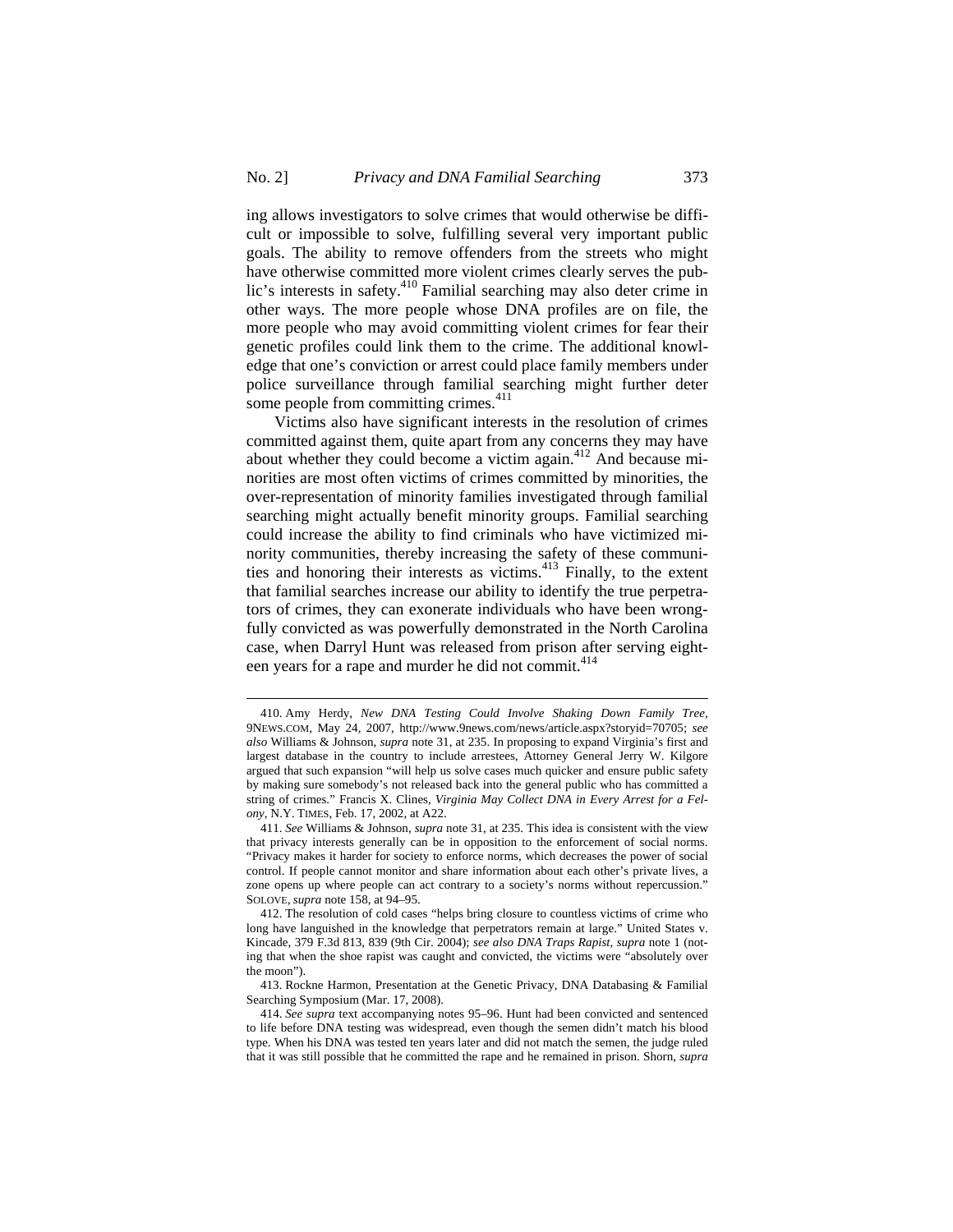For all of these reasons, it is hard to oppose a technique that has been used to identify and convict criminals who have committed heinous crimes. Not surprisingly, law enforcement's defense of DNA profiling generally, and familial searching in particular, is impassioned. People work hard in law enforcement and crime labs, often with limited resources and overwhelming workloads, to try to protect the public by identifying criminals. As a result, they often perceive concerns about privacy and the constitution as burdensome obstacles, preventing them from fighting the "good fight" against crime.<sup>415</sup> To many in law enforcement, there is not much to debate with respect to familial searches because they strongly believe that they have a moral obligation to pursue the partial leads. As a New York state district attorney stated, the failure to use familial searching is "insanity. It's disgraceful. If I've got something of scientific value that I can't share because of *imaginary* privacy concerns, it's crazy. That's how we solve crimes." $41\overline{6}$  According to a genetic expert, the failure to investigate such leads "would be like getting a partial license plate number on a getaway car and saying, 'Well, you didn't get the whole plate so we're not going to investigate the crime.'<sup>117</sup> From this perspective, if the technology keeps a few rapists and murderers off the street, it has fulfilled its promise. What more must be said?

Many of the privacy proponents and civil liberty advocates are just as impassioned the other way, resisting attempts to move these new forensic technologies forward. This group sees great danger in a society that fails to protect the civil liberties of its citizens and that is too ready to dismiss privacy concerns for the well-being of society. For them the solution is not ever-expansive uses of technologies simply because they can catch more criminals. Instead the focus must be

note 1. Hunt, not surprisingly, has become a huge proponent of familial searches. Finding civil libertarians' complaints about the technique to be "infuriating," he argues that "[a]nything that science is capable of doing should be used [to exonerate the innocent], because you're talking about a person's life." Smalley, *supra* note 57. Hunt now runs The Darryl Hunt Project for Freedom and Justice, a non-profit organization to help other inmates use DNA to prove their innocence. Wah, *supra* note 36, at 958; Smalley, *supra* note 57. Of course this story tells us more about the dangers of using DNA evidence incorrectly in the first instance, than in the value of familial searching per se. While familial searching was the final straw to undo his conviction, arguably there was sufficient evidence to have exonerated him with or without familial searching. *See* Murphy, *supra* note 62, at 16 (observing that Daryl Hunt was not just wrongfully incarcerated, but also that "the state refused to recognize his innocence despite his having demonstrably shown that [his] DNA did not match [the crime scene sample]").

<sup>415.</sup> In presenting some of the ideas in this Article to a group of individuals who work with these DNA forensic technologies in state and federal criminal labs, I was struck by how adamantly and roundly the group rejected any arguments raised about the risks associated with these technologies.

<sup>416.</sup> Nakashima, *supra* note 118.

<sup>417.</sup> Weiss, *DNA Bank*, *supra* note 24 at A6 (quoting Frederick Bieber, a Harvard geneticist who studies familial profiling).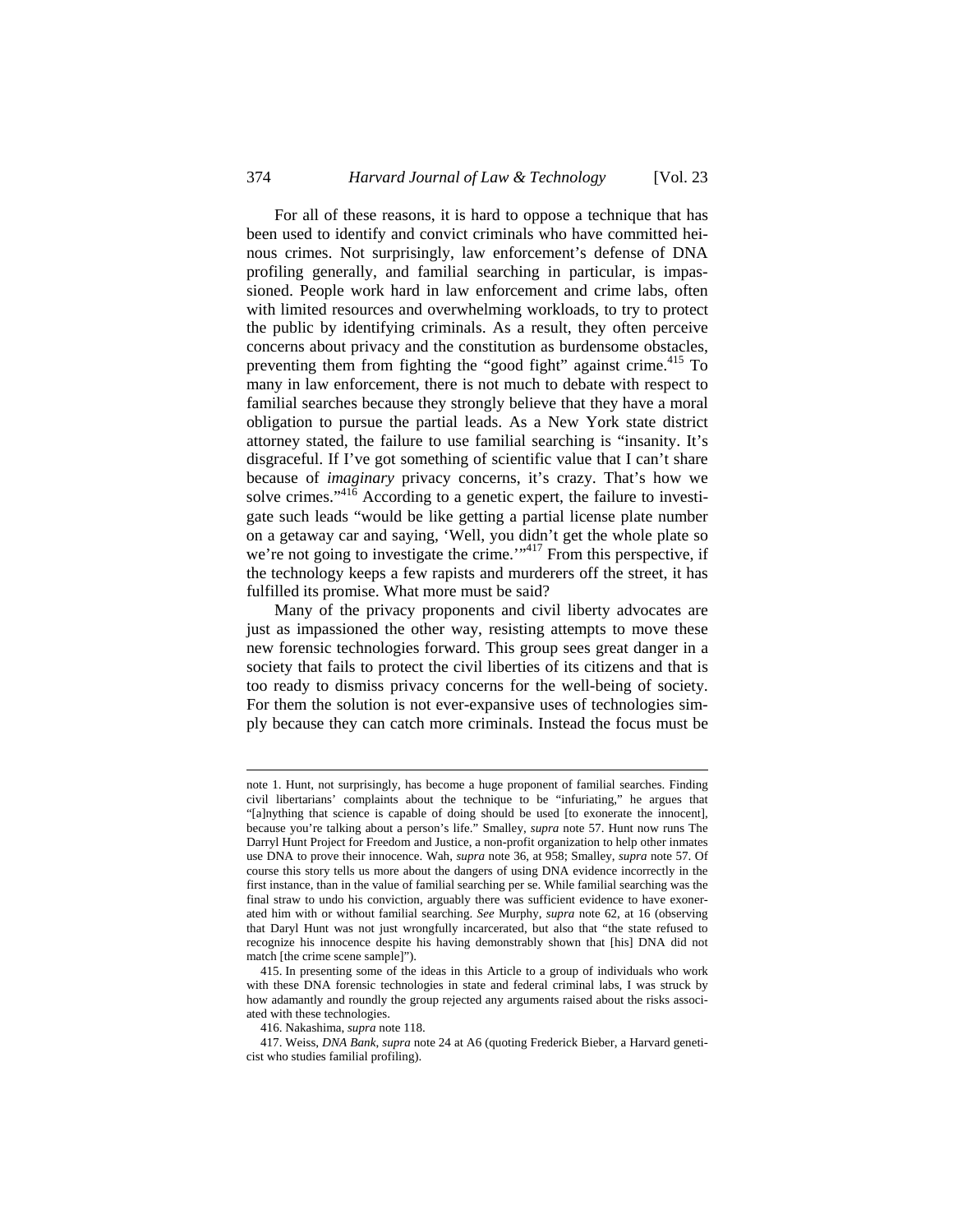on guarding the citizens at large from undue government interference. 418

In some ways, the conflict seems insoluble. Proponents and opponents of familial searching are both fighting the "good fight." Both are motivated by defensive postures. Proponents want to fight crime; opponents want to fight violations of civil liberties.<sup>419</sup> When each side is so deeply passionate about its underlying goals, it becomes difficult not only to find a compromise, but even to agree upon a common approach to resolving this and other difficult dilemmas. In short, we face the challenge of there being a plurality of important values, some of which collide. How do we handle this collision and the possibility that some of the values may have to give way in certain contexts?

The proponents of familial searches tend to rely on a narrow version of consequentialism that justifies all actions that serve the goals of public safety and security and that tends to undervalue more amorphous values like privacy. This approach is destined to push in favor of ever-expansive uses of DNA forensics because the benefits seem so concrete and tangible. The social value of identifying murderers and rapists is palpable and visceral — it keeps them off the street, it provides peace and resolution to the victims and their families, and it vindicates public justice. These benefits are also "in some sense measurable in economic terms."<sup>420</sup> In contrast, the risks of using DNA fingerprinting are more abstract. Invasions of privacy, threats to civil liberties, and exacerbation of racial inequities are more amorphous concerns and are therefore less viscerally compelling. "It is [simply] difficult to quantify or demonstrate empirically the costs of privacy violations or the benefits of protecting privacy,  $v^{421}$  especially in comparison to the benefits of identifying and punishing a murderer. While we may have a vague sense of the worth of privacy, under this version of consequentialism, the scales will almost always tip strongly in favor of expanding the reach of DNA fingerprinting technology. This would be true of familial searching as well because familial searching seems to offer the clear and concrete promise of identifying criminals who might have otherwise evaded capture, while posing vague privacy risks and vague concerns about racial disparities that exist whether or not we use the technology.<sup>422</sup>

421. *Id.*

<sup>418.</sup> *Cf.* Rosen, *supra* note 47.

<sup>419.</sup> Weiss, *DNA Bank, supra* note 24, at A1, A6 (noting that debates over DNA profiling are "part of a larger, post-Sept. 11 tug of war between public safety and personal privacy that has intensified amid recent revelations that the government has been collecting information on personal phone calls").

<sup>420.</sup> Sonia Suter, Book Review, *Genetic Testing and the Use of Information*, 41 JURIMETRICS 261, 271 (2000).

<sup>422.</sup> *See* Wah, *supra* note 36, at 953.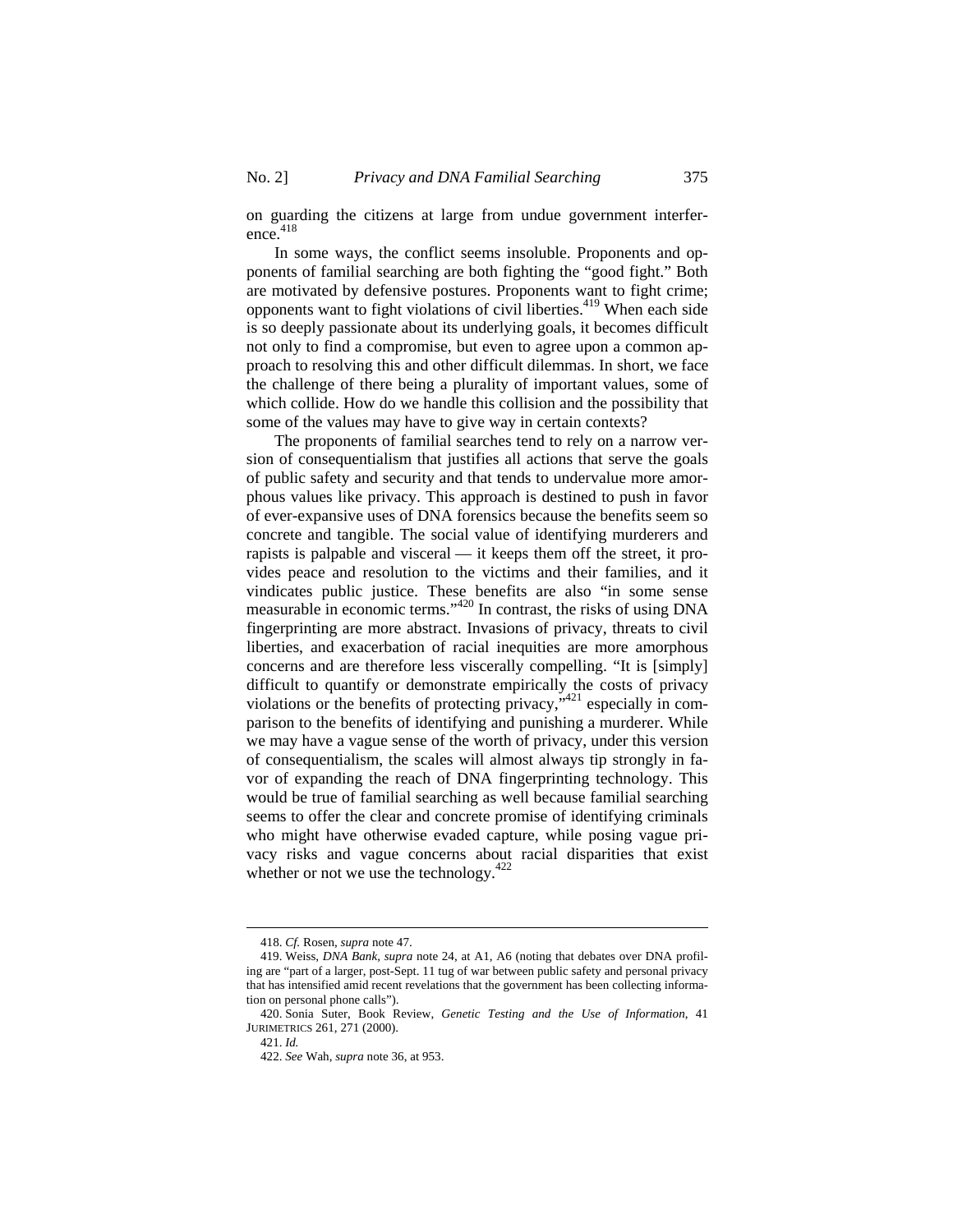An alternative approach to evaluating technologies like familial searches tends to focus primarily on values like privacy, civil liberties, or justice. Such an approach favors significant restraints on the use of DNA databases. It would likely argue against any long-term retention of collected samples; the collection of samples from arrestees whose privacy interests have not been reduced; and familial searches, given that they threaten the privacy interests of a multitude of individuals and the family as a whole. Under this view, the public safety benefits of DNA profiling are given little weight, as long as these techniques challenge privacy, liberty, or justice.

Neither of these approaches, however, fully considers all that is at stake. Under the security consequentialist approach, privacy, liberty, and justice are undervalued. These amorphous values lack real currency in an analysis that focuses on tangible, measurable costs and benefits. In contrast, a privacy-centric perspective undervalues competing social goods — like public safety, honoring victims' interests, and the exoneration of the innocent.

### *A. Assessing Prima Facie Duties*

I advocate a compromise approach that does not focus exclusively on one or just a few values or desirable consequences. Instead, it recognizes the competing goods at stake: on the one hand, public safety, honoring victims' interests, exonerating the innocent; and on the other hand, privacy and racial equity. It ensures that privacy and justice "[are] not undervalued and too easily trumped by the measurable benefits" of familial searching, "while also keeping in view relevant competing interests."<sup>423</sup> The goal with this approach is to avoid the impasse that arises with the other two approaches — the kind of impasse that leads the proponents of DNA profiling to dismiss the concerns of the privacy proponents and that leads privacy proponents to dismiss any expansions of DNA profiling. Rather than simply balance the competing values and declare some the winners and others the losers, however, this approach attempts to recognize that the overridden values remain significant and continue to exert force and obligations on our actions and deliberations. In other words, the overridden values do not go away; they retain "moral traces."

This approach borrows from the philosopher W.D. Ross, who starts with the premise that we have many kinds of obligations or duties to act in certain ways (honor promises, avoid harm, etc.). None of these duties, however, is absolute or unconditional. Instead, these obligations are prima facie or conditional duties that would be "dut[ies] proper" except for the possibility of other conflicting prima facie du-

<sup>423.</sup> Suter, *supra* note 420, at 272.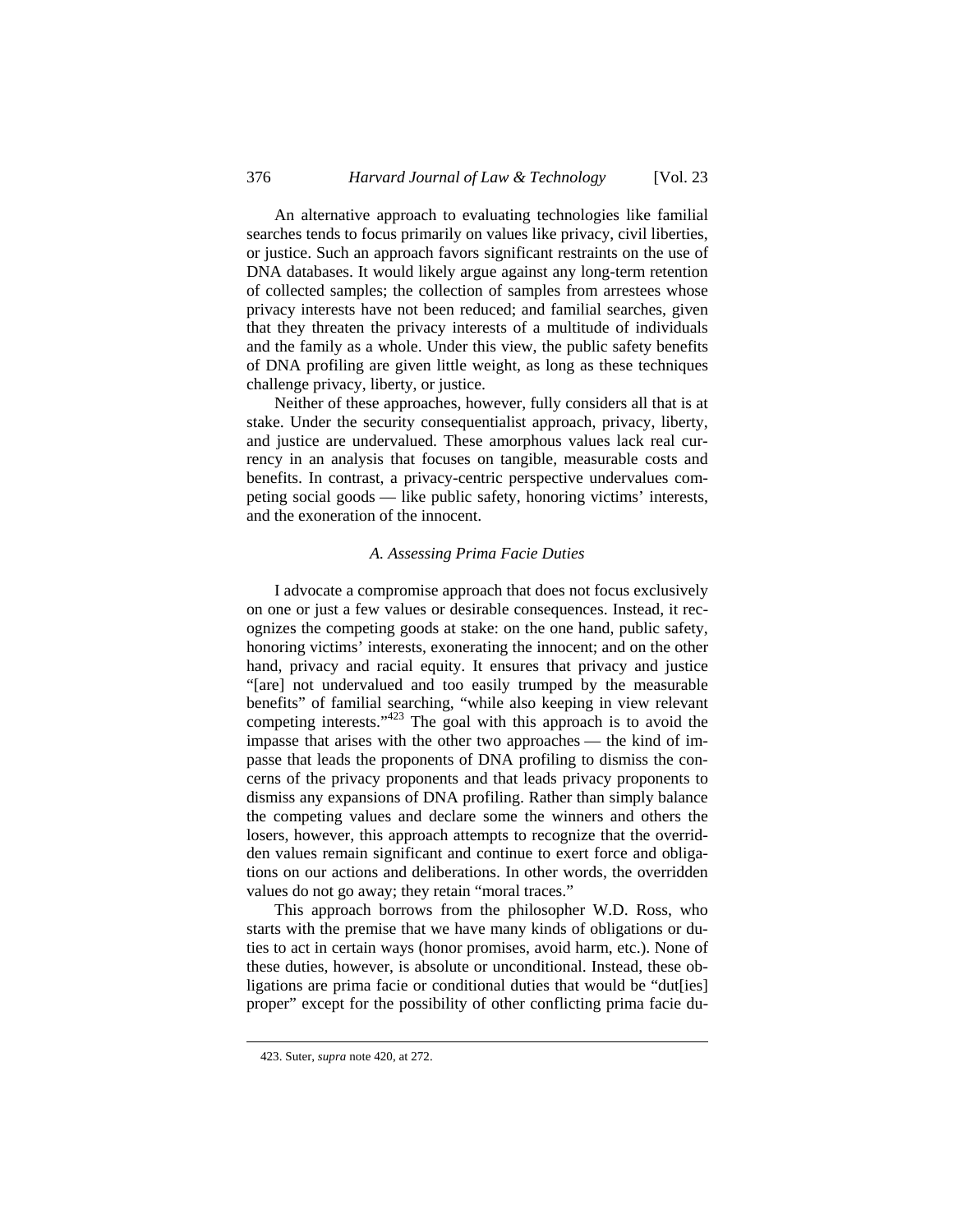ties.424 In Ross's view, we must fulfill our prima facie duties unless they conflict, in a particular circumstance, with an equal or more stringent prima facie duty.<sup>425</sup> If we view a moral duty — e.g., the duty to protect the public or to promote privacy — as always absolute, it could not "be overridden under any circumstances" and would have "priority over all other obligations with which it might come into conflict."<sup>426</sup> Under Ross's approach, although a prima facie duty may provide a "strong moral reason" to act in a certain way, "this reason may not always be decisive or triumph over all other [moral] reasons"<sup>427</sup> or prima facie duties.

This is not to say, as James Childress points out, that prima facie duties are merely "rule[s] of thumb"<sup>428</sup> and not prescriptive. They are, in fact, "intrinsically binding,"<sup>429</sup> but they are not always determinative of how we should act in any given instance. Ross's approach will often result in our feeling pulled by competing prima facie duties, which requires us to determine which of the prima facie duties, in that particular context, is our actual duty. Whether we are in fact morally bound by a particular prima facie duty — that is, whether the prima facie duty will become an actual duty — depends on the "the total situation, including various possible courses of action with all their features of prima facie rightness and wrongness."430 Ross does not offer a general rule for the relative stringency of the various prima facie duties. Instead we can only determine what our actual duty is in any circumstance by full reflection.<sup>431</sup> The analysis requires us to find "the greatest balance" of right over wrong" $432$  to determine which prima facie duty should override the competing prima facie duties $433$ "in virtue of the totality of its ethically relevant characteristics."<sup>434</sup>

<sup>424.</sup> W.D. ROSS, THE RIGHT AND THE GOOD 19 (1988). *See* JAMES E. CHILDRESS, MORAL RESPONSIBILITY IN CONFLICTS 68 (1982) (noting that "*[p]rima facie* does not mean 'apparent' in contrast to 'real,' for prima facie duties are real although they are distinguished from 'actual' duties").

<sup>425.</sup> TOM L. BEAUCHAMP & JAMES F. CHILDRESS, PRINCIPLES OF BIOMEDICAL ETHICS 33 (4th ed. 1994).

<sup>426.</sup> CHILDRESS, *supra* note 424, at 68.

<sup>427.</sup> *Id.* 

<sup>428.</sup> *Id.*

<sup>429.</sup> *Id.*

<sup>430.</sup> *Id.* at 67.

<sup>431.</sup> *See* ROSS, *supra* note 424, at 42.

<sup>432.</sup> BEAUCHAMP & CHILDRESS, *supra* note 425, at 33 (citing ROSS, *supra* note 424, at 41).

<sup>433.</sup> ROSS, *supra* note 424, at 46. Ross elaborates by stating that "[t]he more correct answer would be that the ground of the actual rightness of the act is that, of all acts possible for the agent in the circumstances, it is that [act] whose *prima facie* rightness in the respects in which it is *prima facie* right most outweighs its *prima facie* wrongness in any respects in which it is *prima facie* wrong." *Id.*

<sup>434.</sup> W.D. ROSS, FOUNDATIONS OF ETHICS 86 (1939). Ross relies on a kind of intuitionism in suggesting that our determination depends not on science, but on our thinking about what is right and good. *See infra* notes 438–42 and accompanying text; *see also* H.A. Prich-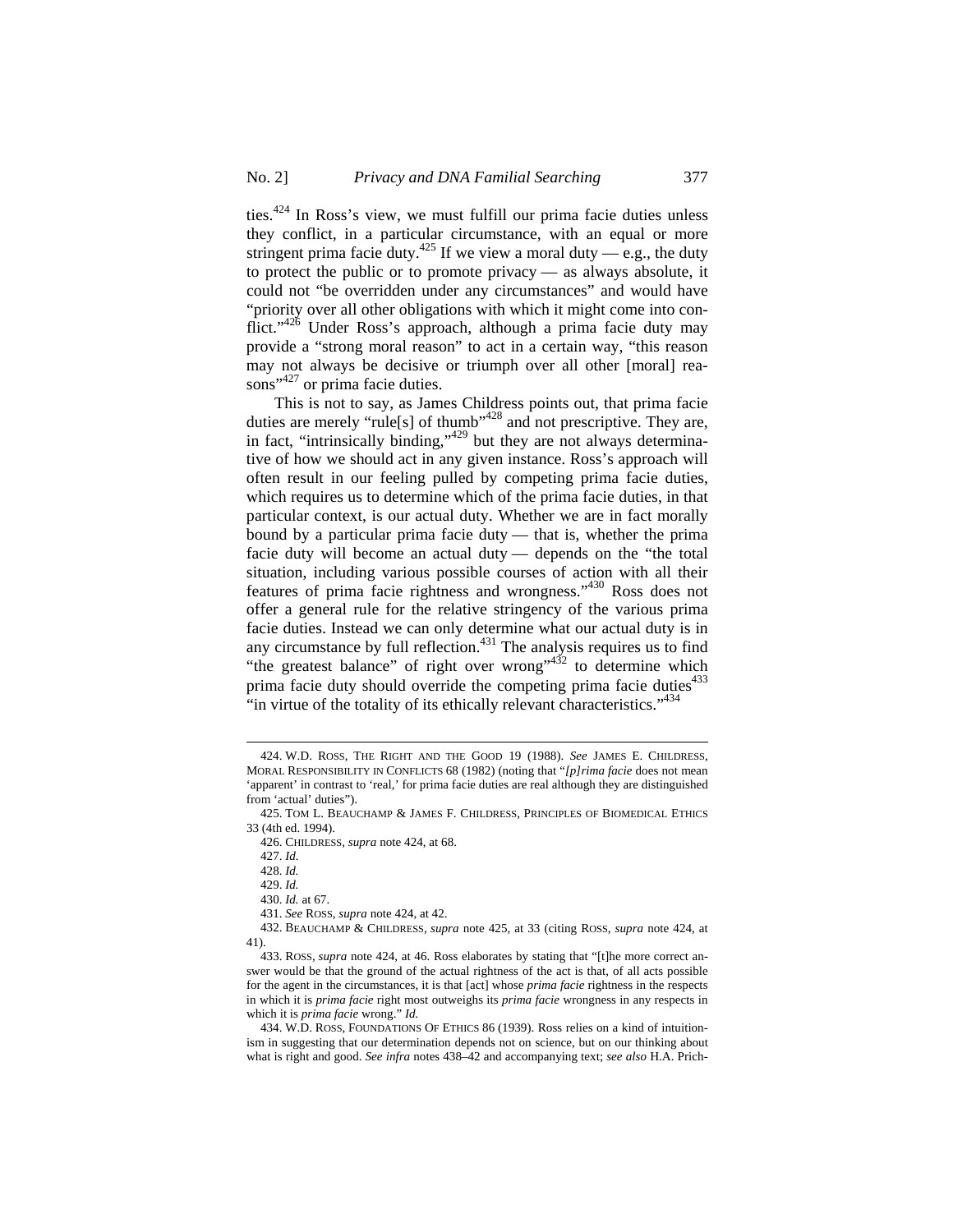This focus on prima facie duties in the context of evaluating DNA forensics helps emphasize the value of not only concrete and measurable goods like public safety, victims' interests, and exonerating the innocent, but also more abstract goods like privacy and racial equity. In addition, the idea that we have prima facie duties, some of which may in some instances be overridden by competing prima facie duties, emphasizes that we have some continuing obligation to or pull in the direction of the overridden prima facie duty. In other words, the overridden prima facie obligations are not abandoned or forgotten. They leave "residual effects" or "moral traces," as they continue to exert force on our subsequent attitudes and actions.435 Even if we break a promise because a competing prima facie duty compels it, for example, "we do not for a moment cease to recognize a *prima facie* duty to keep our promise, and this leads us to feel . . . compunction . . . ; we recognize, further, that it is our duty to make up somehow to the promisee for the breaking of the promise." $436$  As we pursue the actions compelled by our actual duty, the pull of the outweighed prima facie duty requires us to "approximate as closely as possible the values enshrined in the overridden duty." 437

Admittedly, this methodology does not offer conclusive answers to most moral questions, including the question of whether law enforcement should pursue familial searches. That this approach does not offer a precise calculus for resolving these conflicts<sup>438</sup> and that it requires "some intuitive judgments and subjective weightings . . . does not reduce the process of balancing and overriding to arbitrary or merely subjective preferences."<sup>439</sup> We are guided by "the cumulative product of the moral reflection of many generations, which has developed an extremely delicate power of appreciation of moral distinc-

ard, *Does Moral Philosophy Rest on a Mistake?*, *in* MORAL OBLIGATION: ESSAYS AND LECTURES 1 (Oxford Univ. Press 1957) (1949).

<sup>435.</sup> CHILDRESS, *supra* note 424, at 69 (citing Robert Nozick, *Moral Complications and Moral Structures*, 13 NAT. L.F. 1 (1968)); RICHARD B. MILLER, CASUISTRY AND MODERN ETHICS: A POETICS OF PRACTICAL REASONING 47 (1996).

<sup>436.</sup> ROSS, *supra* note 424, at 28; *see also* A.C. EWING, SECOND THOUGHTS IN MORAL PHILOSOPHY 110 (1959) (arguing that our prima facie duty to keep the promise "should always affect our mental attitude towards an action" even to the point of experiencing regret).

<sup>437.</sup> MILLER, *supra* note 435, at 47.

<sup>438.</sup> This kind of methodology is not subject to a decision procedure through some sort of algorithm or calculus. BEAUCHAMP & CHILDRESS, *supra* note 425, at 36 (noting that "the process of balancing cannot be rigidly dictated by some formulaic 'method' in ethical theory"). *See generally* Prichard, *supra* note 434. Philosophers like Jeremy Bentham advocated a hedonistic calculus, which presumes that a quantitative approach and decision procedure is possible to determine what is morally right or wrong. But such a calculus is ultimately unworkable. *See* RONALD SUTER, ARE YOU MORAL? 94 (1984).

<sup>439.</sup> BEAUCHAMP & CHILDRESS, *supra* note 425, at 35–36 (noting also that the balancing of the relative rightness and wrongness of competing norms "is further complicated by the wide range of relevant considerations").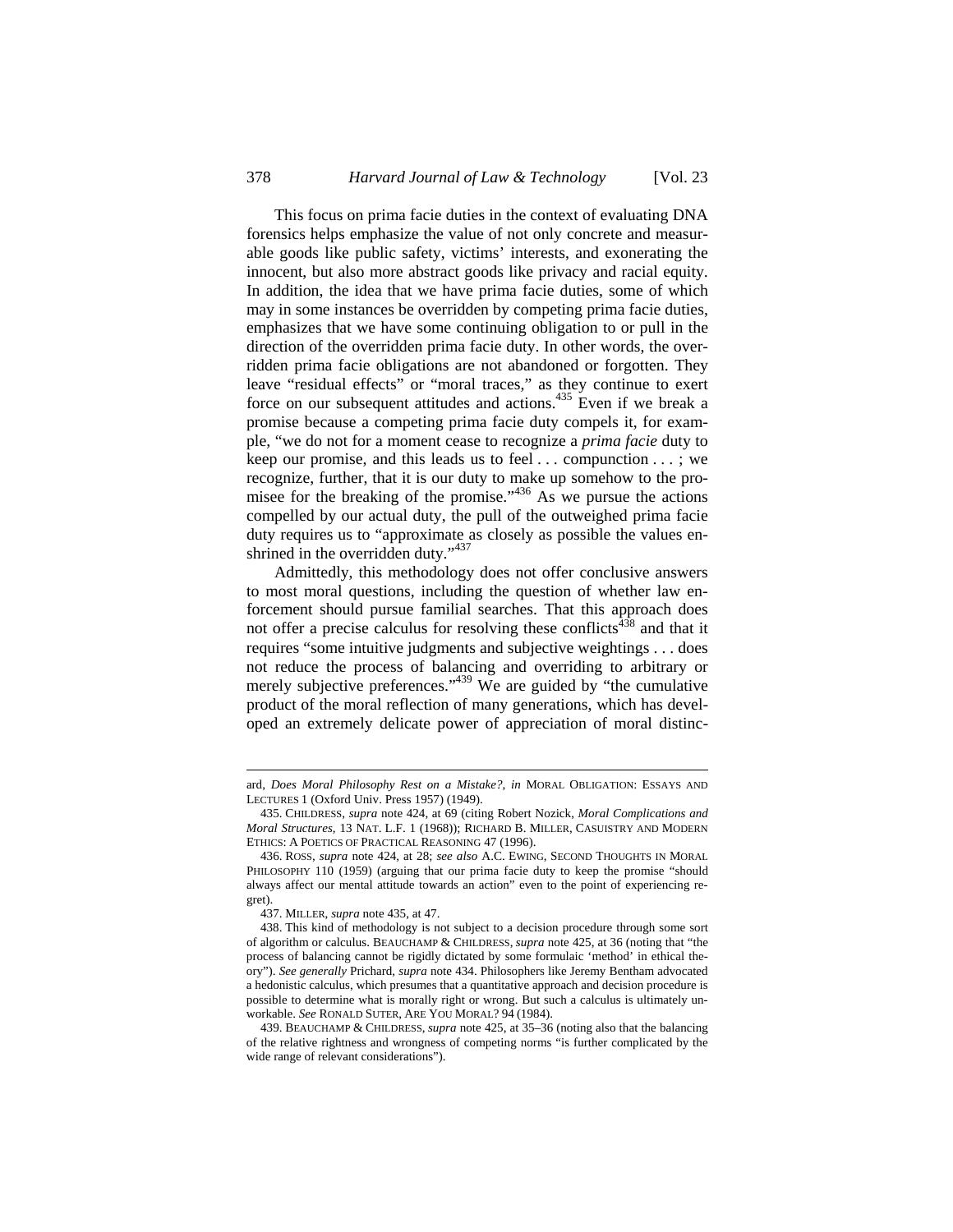tions."440 In the process of balancing our competing prima facie duties, we must "check decisions from general principles against more intuitive judgments about proper outcomes for particular cases," in short, engage in Rawls's "reflective equilibrium."<sup>441</sup> Indeed, this kind of moral reflection "conform[s] closely with our experience as moral agents."<sup>442</sup>

Applying such analysis to the question of whether we should pursue DNA familial searches tends to avoid extreme outcomes. Under this methodology, it is difficult to conclude that the prima facie duties to further public security, honor victims' interests, and exonerate the innocent should lead to unlimited uses of familial searching because these prima facie duties are not absolute. They collide with the prima facie duties to protect privacy and civil liberties and to promote racial justice. Similarly, one cannot conclude that the prima facie duties to promote privacy, civil liberties, and racial justice render familial searching per se unethical because these duties too are not absolute. Instead, the approach I advocate requires first, an exploration of which of the prima facie duties should override the competing prima facie obligations in particular circumstances, and second, a determination of the appropriate actions to address the moral traces of the outweighed prima facie duties. If, for example, we conclude that in some instances the prima facie duty to protect the public overrides the prima facie duty to protect privacy, we must ask whether there are safeguards or particular approaches to familial searching that can maximize its potential to promote public safety, exonerate the innocent, and honor victims' interests, while also minimizing the threats it presents to privacy and racial equity.

Although the approach I advocate requires consideration of all of the relevant values at stake, as the discussion in Part III suggests, courts tend to minimize the privacy concerns when adjudicating the Fourth Amendment issues of DNA forensics generally. This is largely due to the fact that courts focus on the specific case or controversy before them,<sup>443</sup> which limits their consideration of collateral and more far-reaching privacy implications of ruling that certain uses of DNA profiling are constitutional. When considered so narrowly, the privacy interests barely register against the weight of the public utility of this technology. For example, in considering whether surreptitious collection of DNA samples from a suspect by the police posing as a law firm violated the Fourth Amendment or the state constitution's analo-

<sup>440.</sup> ROSS, *supra* note 424, at 41; *see also* Prichard, *supra* note 434.

<sup>441.</sup> JOHN RAWLS, A THEORY OF JUSTICE 19–21, 46–51 (1971).

<sup>442.</sup> BEAUCHAMP & CHILDRESS, *supra* note 425, at 36 (noting that although "plural and conflicting values make comparisons difficult . . . [a] plurality of value and judgments does not by itself stifle sound deliberation, balancing, justification, and decisionmaking").

<sup>443.</sup> Article III of the Constitution confines the judicial power of the federal courts to actual "Cases" and "Controversies." U.S. CONST. art. III, § 2.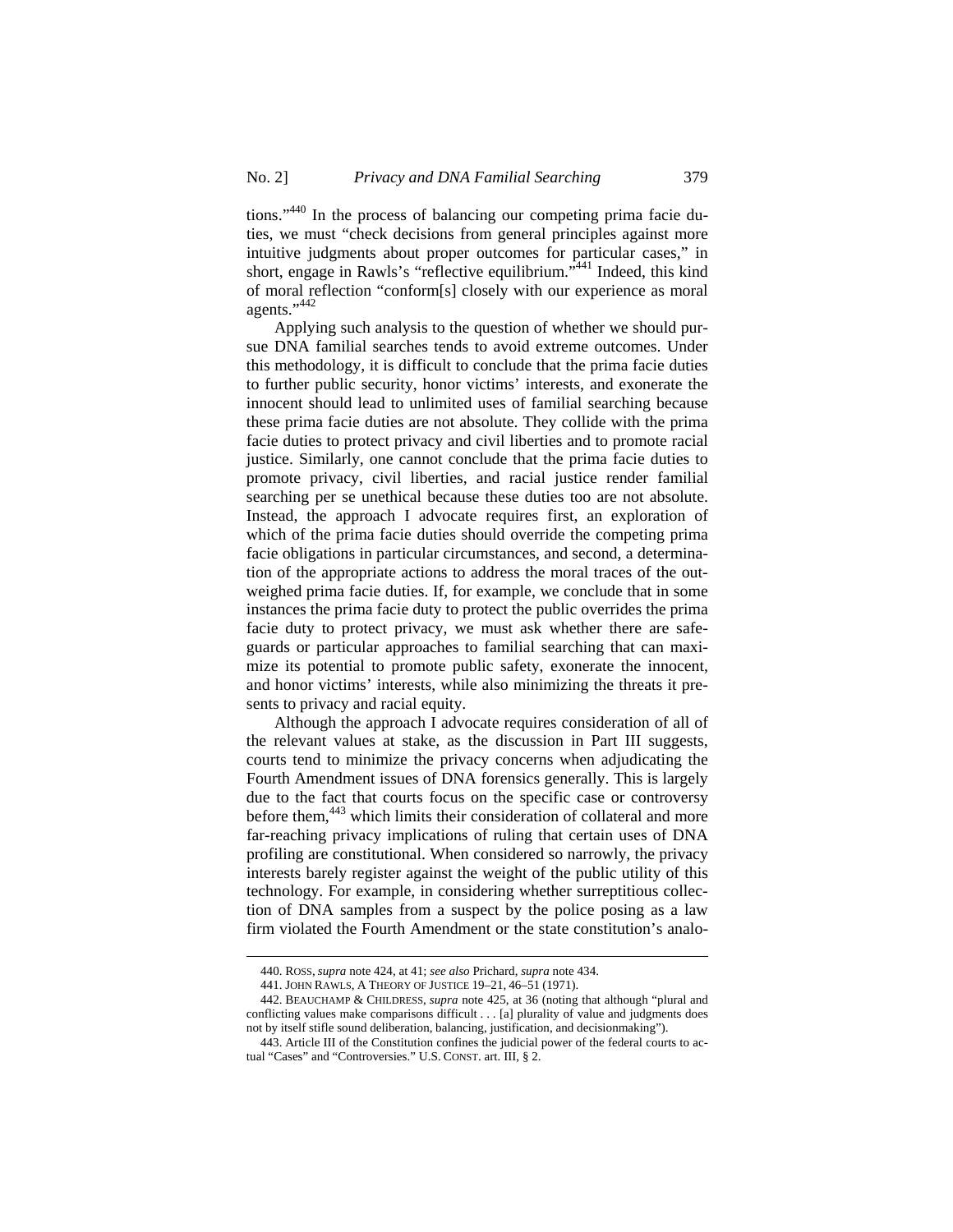gous provision, the *Athan* court found little force in the privacy arguments asserted by the defendant.<sup>444</sup> The court acknowledged that the ACLU had argued that "DNA has the potential to reveal a vast amount of personal information, including medical conditions and familial relations, therefore DNA should constitute a privacy interest."<sup>445</sup> But, the court pointed out, the government did not use DNA to glean such information, but merely for "identification purposes."<sup>446</sup> As the court stated, "[t]he concerns raised by the ACLU, while valid, are not present in *this* case."447 Similarly, the court found that in mailing an envelope to police posing as attorneys who were offering to represent him, Athan had a limited privacy interest in the DNA from his saliva because it was "not a communication" and thus not protected by the attorney-client privilege (whether or not an attorneyclient relationship existed).448 Evaluating the conflicting interests solely with respect to Athan's case, as the court seemed to acknowledge, raised only minimal privacy concerns, which were easily outweighed by the value of using DNA technology to convict Athan of second-degree murder.

Had the court's privacy analysis been more focused on the collateral privacy threats raised by DNA forensics, it would have considered a broader range of issues, including that DNA samples contain a vast amount of personal information, which law enforcement could potentially mine when they create the DNA profile; that there are inadequate limitations on legitimate law enforcement analysis and broad and vaguely defined authorizations to analyze such samples for law enforcement purposes; and that the long-term or indefinite retention of such samples increases the risks of both authorized and unauthorized probing of the DNA samples for personal information that is not merely identifying. The court would also have considered that the problem of mission creep is growing and that mission creep includes the involuntary collection of DNA samples for DNA profiling from individuals who have not been convicted of offenses, including arrestees or others who have been deemed to have abandoned their DNA by spitting on the street, licking an envelope, or having a strand of hair fall to the floor, whether or not they realized they were subjecting themselves to DNA surveillance. Were a court to evaluate the constitutionality of surreptitious sampling of a relative in the context of familial searching, this broader consideration of privacy interests would also contemplate the collateral harms of long-term surveillance of family members; the potential revelation of the presence or absence of

<sup>444.</sup> *See* State v. Athan, 158 P.3d 27, 32–34 (Wash. 2007).

<sup>445.</sup> *Id.* at 34.

<sup>446.</sup> *Id.*

<sup>447.</sup> *Id.* (emphasis added).

<sup>448.</sup> *Id.*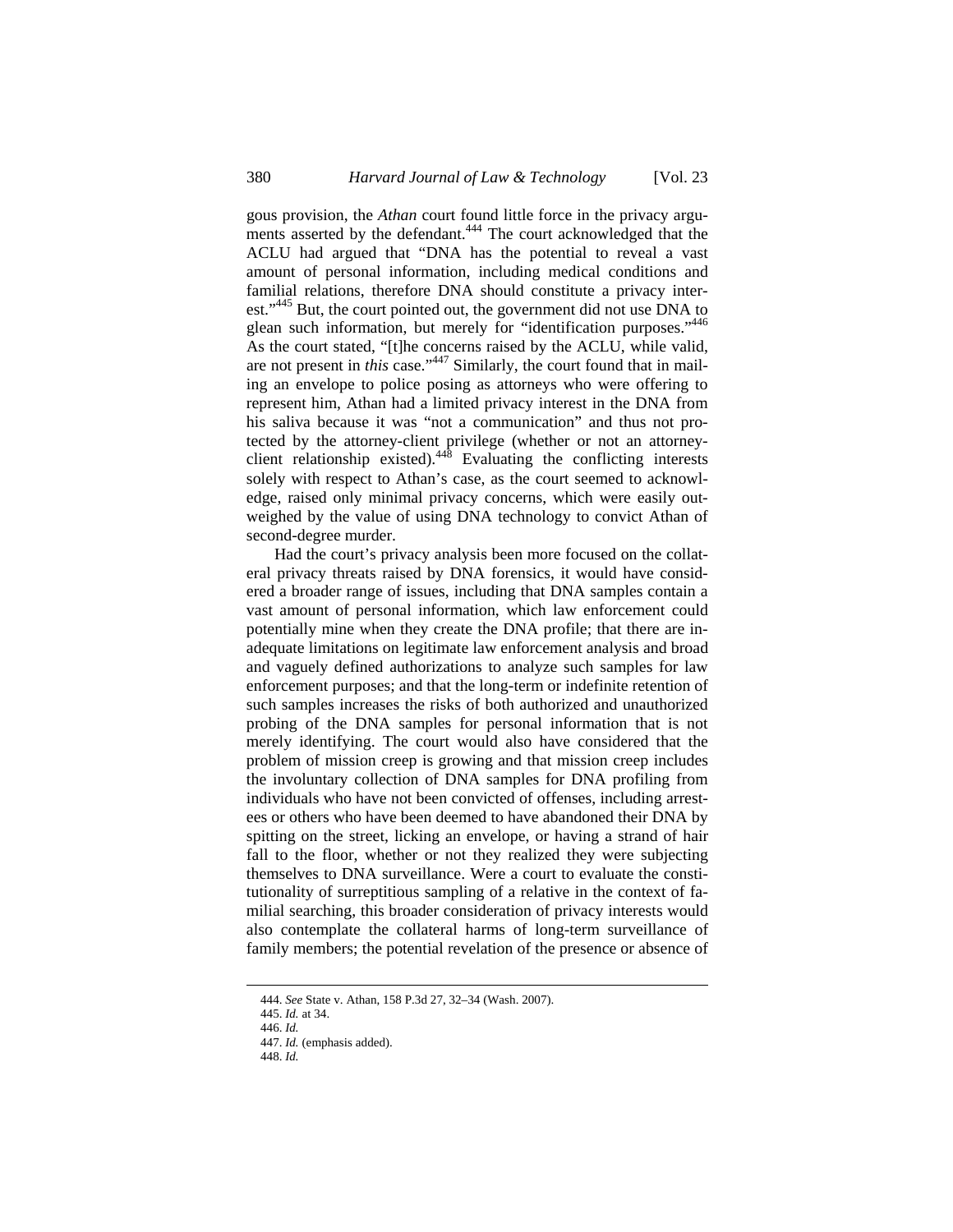biological relationships within the family and the effect that may have on individual identity and family dynamics; and the risk of racial inequity in disproportionately subjecting minority groups to long-term surveillance.

The fact that courts focus narrowly on the concerns of the particular case or controversy may suggest that legislatures should set limits on when and how particular DNA technologies may be used.<sup>449</sup> Since legislatures are not bound by a "case and controversy requirement," they may be better able to "set the best rule" for the uses of this technology.450 If, however, legislatures do not take on this task, the only way to value the full scope of privacy interests adequately is for courts to consider both the specific privacy threats faced by the defendant and all of the collateral privacy threats posed by the technology.

This approach would not be unlike the approach taken by courts under the First Amendment overbreadth doctrine, which "tests the constitutionality of legislation in terms of its *potential* applications," not just its application to the defendant's own case.<sup>451</sup> The overbreadth doctrine in the First Amendment context is justified by the "transcendent value to all society of constitutionally protected expression" and therefore allows a defendant to challenge a statutory prohibition of speech even if the defendant's speech could be constitutionally proscribed by a more specific statute.<sup>452</sup> Moreover, it allows courts to consider the interests of others affected by the statute, contrary to "the general rule that an individual has no standing to litigate the rights of third persons."<sup>453</sup>

Like the First Amendment overbreadth doctrine, my suggested approach would stand as an exception to the case or controversy requirement. Under this approach courts should recognize the "tran-

<sup>449.</sup> *See* Kerr, *supra* note 339, at 783.

<sup>450.</sup> *Id.* Kerr has observed that the Fourth Amendment offers limited privacy protections with respect to new technologies.

<sup>[</sup>C]ourts rarely accept claims to Fourth Amendment protection in new technologies that do not involve interference with property rights, and have rejected broad claims to privacy in developing technologies with surprising consistency. The result is a critical gap between privacy rules the modern Fourth Amendment provides and privacy rules needed to effectively regulate government use of developing technologies.

Orin S. Kerr, *The Fourth Amendment and New Technologies: Constitutional Myths and the Case for Caution*, 102 MICH. L. REV. 801, 807 (2004). He concludes, therefore, that "[a]dditional privacy protections are needed to fill the gap between the protections that a reasonable person might want and what the Fourth Amendment actually provides." *Id.* at 838.

<sup>451.</sup> GEOFFREY R. STONE ET AL., THE FIRST AMENDMENT 113 (3d ed. 2008).

<sup>452.</sup> Gooding v. Wilson, 405 U.S. 518, 521 (1971); *see also* Broadrick v. Oklahoma, 413 U.S. 601, 615 (1972) (limiting *Gooding*'s overbreadth analysis to cases in which "the overbreadth of a statute [is] . . . not only real, but substantial as well").

<sup>453.</sup> STONE ET AL., *supra* note 451, at 113 (citing United States v. Raines, 362 U.S. 17 (1960)).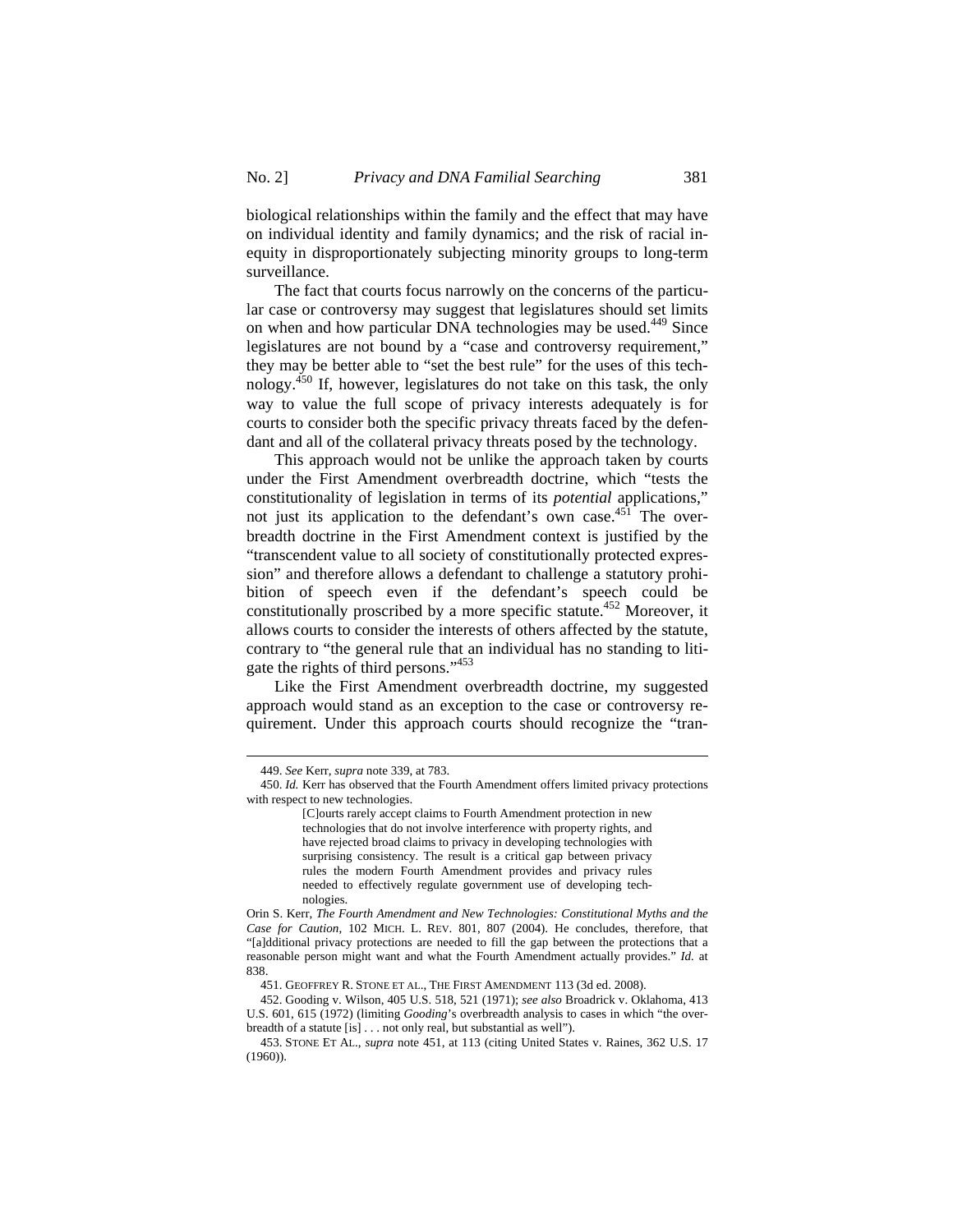scendent value" of privacy and grant it greater weight in their Fourth Amendment analysis of DNA technologies by considering not just the specific injuries to the defendant in the case before them, but also the potential future threats to him and others that this technology poses. Thus even if Athan's particular privacy interests may not outweigh the public value of convicting a murderer, a consideration of the fuller privacy threats associated with surreptitious sampling may outweigh the public safety value of DNA profiling overall.

In considering whether, when, and to what extent DNA forensics and familial searching are justified based on the relative weight of the conflicting prima facie duties, it is useful to explore how we might handle the collision of competing prima facie duties in other contexts. In determining whether a war is just, for example, we begin with the principle that we have a prima facie duty not to harm others. Going to war, however, violates this prima facie duty by killing and injuring others, and is therefore prima facie wrong.454 Yet, although war is prima facie wrong, there may be other serious and weighty prima facie duties (e.g., protecting the innocent, upholding justice, and selfdefense) that override the prima facie duty of nonmaleficence and therefore justify going to war.<sup>455</sup> Even if we conclude in certain instances that a competing prima facie duty is more stringent than the duty to do no harm, the overridden prima facie duty to do no harm compels us to conduct the war in a way that minimizes harm.<sup>456</sup> Thus, there must be clear, justifiable reasons for going to war;  $457$  war must be the last resort for fulfilling the overriding prima facie duty (such as the duty to protect the innocent);  $458$  it must have a reasonable hope of success; the force must be proportional to the goal; and the intention must be right or just — the goal should ultimately be peace or justice, not simply destruction and harm.<sup>459</sup> The moral traces of the prima facie obligation to do no harm exert force over the manner in which war is waged in specific ways so that we inflict the least amount of harm. As a result, they influence "the choice of weapons and methods to fight wars"; create the objective to incapacitate or restrain the enemy, not specifically to kill or injure him; delegitimize the attack of certain noncombatants; prohibit the infliction of unnecessary suffering; and limit the harm to civilians in accord with the principle of proportionality.460

 $\overline{a}$ 

458. *Id.* at 75 (emphasizing that there cannot be other ways to achieve the goal of protecting the innocent short of war).

<sup>454.</sup> CHILDRESS, *supra* note 424 at 68–75.

<sup>455.</sup> *Id.*

<sup>456.</sup> *Id.*

<sup>457.</sup> Childress also argues that the government must announce its "intention of and the reasons for waging war." *Id.* at 76. Otherwise, it fails "to exercise the responsibility of explaining and justifying exceptional action to those involved." *Id.*

<sup>459.</sup> *Id.* at 75–80; MILLER, *supra* note 435, at 48.

<sup>460.</sup> CHILDRESS, *supra* note 424 at 80–81; *see also* MILLER, *supra* note 435, at 48.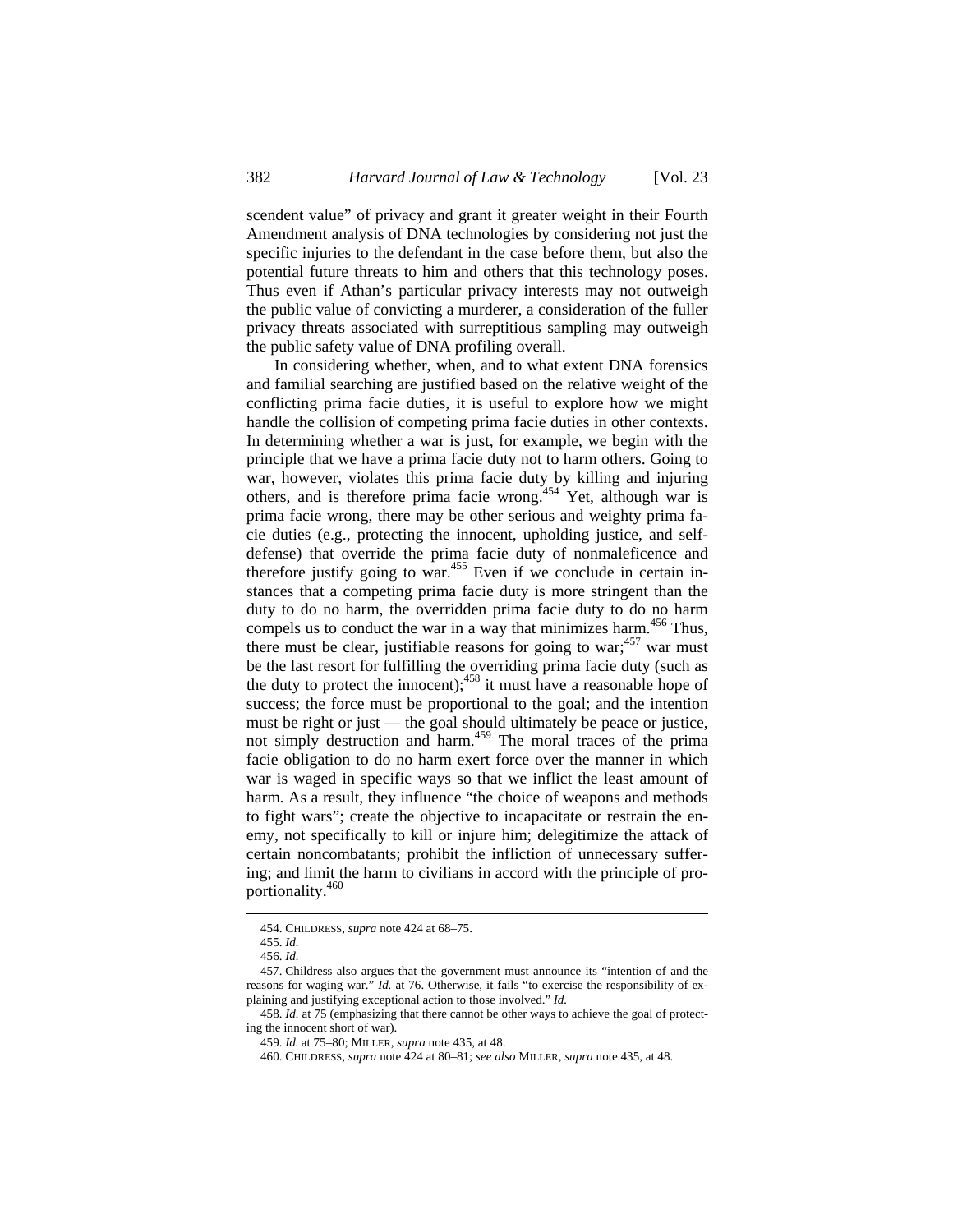Similarly, in criminal punishment and prosecution — a context more closely related to DNA familial searches — we may face competing prima facie duties. Darryl Brown points out that theories of criminal punishment, such as deterrence and retribution, that may lead us to prosecute or impose particular sentences on offenders can sometimes lead to significant collateral harms to third parties.<sup>461</sup> As a result, some prosecutions may (or should) be foregone or some sentences may (or should) be reduced to minimize these collateral harms. While Brown does not frame the issue in terms of prima facie duties,<sup>462</sup> one might point out that while society has prima facie duties to deter crime and to seek retribution for wrongful acts, it also has a prima facie duty to protect against collateral harms such as those that shareholders and employees might suffer as a result of corporate prosecutions;463 those that communities might suffer by losing access to a health care provider prosecuted for health care fraud; $464$  or those that families and communities might suffer from high rates of incarceration that lead to social disorganization, stigma to families, and diminished supervision of and harmful effects on children.<sup>465</sup> In short, Brown argues for a broader theory of criminal justice that can incorporate considerations of these third-party collateral harms in a way that traditional criminal law theory cannot because "it is largely a theory of *punishment*."466 To characterize his arguments in terms of prima facie duties, he rejects a theory of criminal justice that focuses on fulfilling only one prima facie duty and instead urges a balancing of competing duties.<sup>467</sup>

<sup>461.</sup> *See* Darryl K. Brown, *Third-Party Interests in Criminal Law*, 80 TEX. L. REV. 1383 (2002).

<sup>462.</sup> Brown suggests that we should examine whether the social costs of prosecution or sentencing "outweigh the social benefits of punishment," *id.* at 1385; that consideration of third-party interests "expand[s] the considerations of a utilitarian theory beyond the general and specific deterrent effects on offenders and potential offenders," *id.* at 1397; and that we should "incorporate collateral consequences into either a fairness or utilitarian calculus of criminal justice policy," *id.* at 1404. But he also suggests that concern for third-party interests "may arise from deontological premises," that "third parties do not deserve" to suffer from the collateral harms of some punishments and sentences, *id.* at 1397, and that "[u]tilitarianism directs criminal law toward 'deterrence primacy,'" *id.* at 1411.

<sup>463.</sup> *See id.* at 1387.

<sup>464.</sup> *See id.* at 1387–88.

<sup>465.</sup> *See id.* at 1395–96.

<sup>466.</sup> *Id.* at 1400.

<sup>467.</sup> Brown suggests that we recognize that criminal law "mediates multiple commitments" and that we balance the competing commitments through a Rawlsian "reflective equilibrium," whereby "we check decisions from general principles against more intuitive judgments about proper outcomes for particular cases." *Id.* at 1401 (citing RAWLS, *supra* note 441, at 19–21, 46–51). In short, he suggests a kind of balancing of "third-party interests against the primacy of culpability and harm through more sophisticated decisionmaking procedures, aiming to reach a context sensitive accommodation . . . that fulfills fairness commitments to all parties, collateral ones as well as defendants and victims." *Id.* at 1424. Brown does not discuss the notion of moral traces that overridden commitments continue to exert and the consequent need to minimize the harms of overriding these prima facie duties.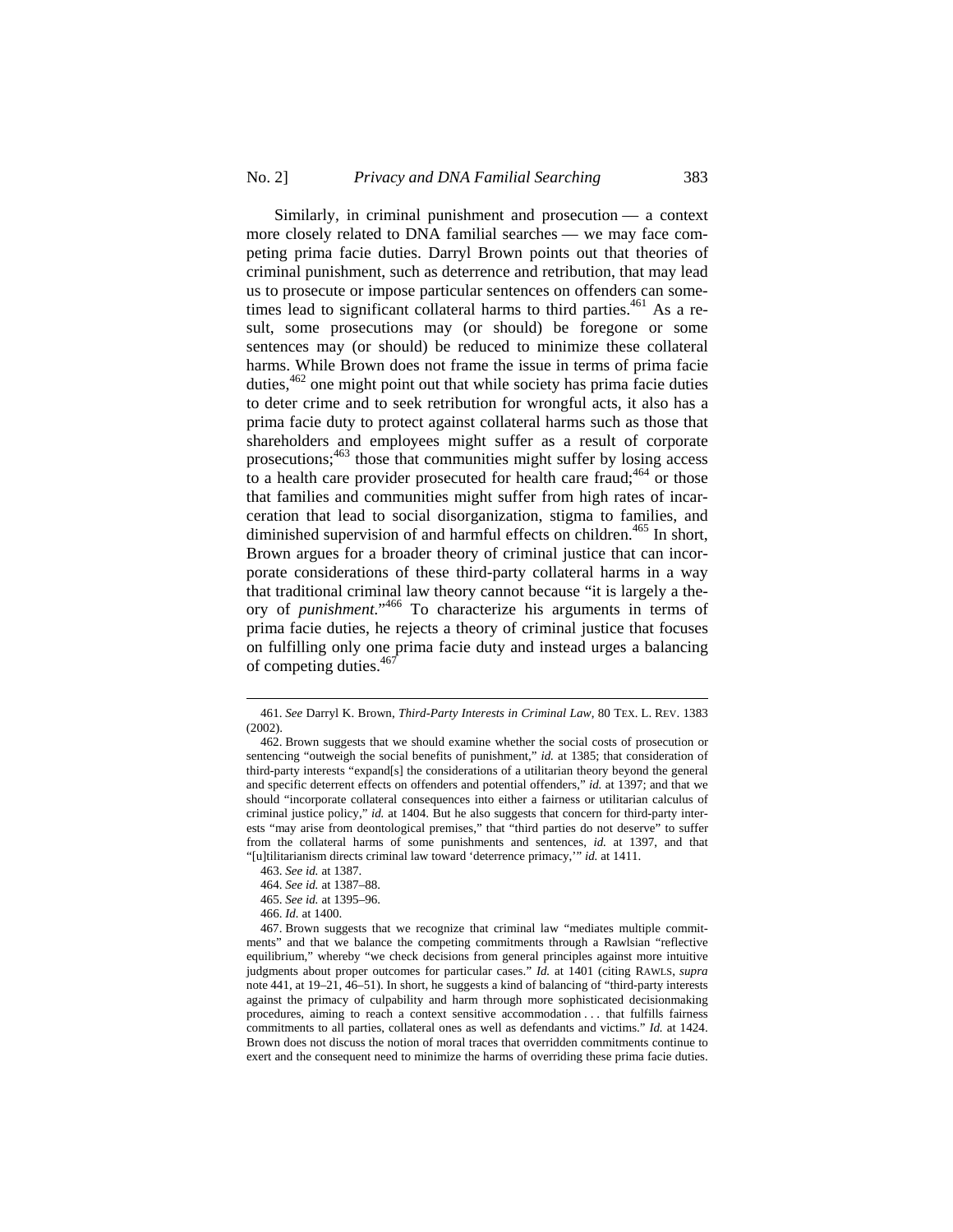An application of this kind of balancing of competing prima facie duties in the context of DNA forensics suggests that in very limited and controlled instances familial searches may be ethically legitimate, and perhaps even desirable, because the prima facie duty to protect the public is so great. Even so, we must impose safeguards on DNA profiling generally and familial searching specifically to ensure that the technology has a reasonable chance of success and to respond to the moral traces of our overridden prima facie duties to protect privacy, civil liberties, and racial justice. Without such safeguards, we may reap only limited benefits from these technologies while undermining some important values. A complete determination of how exactly to strike a balance between protecting privacy, civil liberties, justice, and public safety, however, ultimately depends to some extent on empirical data regarding the risks and benefits of this technology, all of which we may not yet have.

#### *B. Balancing Prima Facie Duties*

Whether and when the balance of interests tips in favor of familial searches depends in part on how effective this technique really is. In other words, we cannot justify overriding our prima facie duties to protect privacy and civil liberty interests by engaging in familial searching if it doesn't even satisfy the objective of fulfilling our duty to protect the public. Although familial searches theoretically further important public goals, the extent of those benefits depends on a number of factors, including the overall effectiveness of DNA profiling; the kinds of crimes we try to solve with the technique; the probability that a partial match indicates that the sample came from the offender's relative; and whether we have adequate resources, staffing, and oversight for crime labs. In addition, the degree to which familial searching threatens privacy, civil liberties, and racial equality depends on the way in which DNA databases are established and maintained. Factors include whether there are sufficient restrictions on the potential uses of retained samples; when and how familial searches are conducted; whether investigators reveal familial secrets; whether law enforcement may surreptitiously obtain DNA samples from relatives of partial matches; and whether the records, profiles, and samples are easily and automatically purged for exonerated individuals. As we

Instead he suggests that collateral consequences are inevitable in punishment and that "we have to ignore costs below some level we judge to be both *de minimis* and exceedingly diffuse." *Id.* at 1403. He does, however, hint at some of the considerations that such an analysis might require. For example, he suggests that it is often the role of criminal law to find ways to minimize collateral harms because there are inadequate substitutes outside of criminal law — in short, there are no other alternatives. *See id.* at 1421. He also argues that even if the balance of interests argues in favor of prosecution, we could reduce sentencing to minimize the collateral harms. *Id.* at 1414.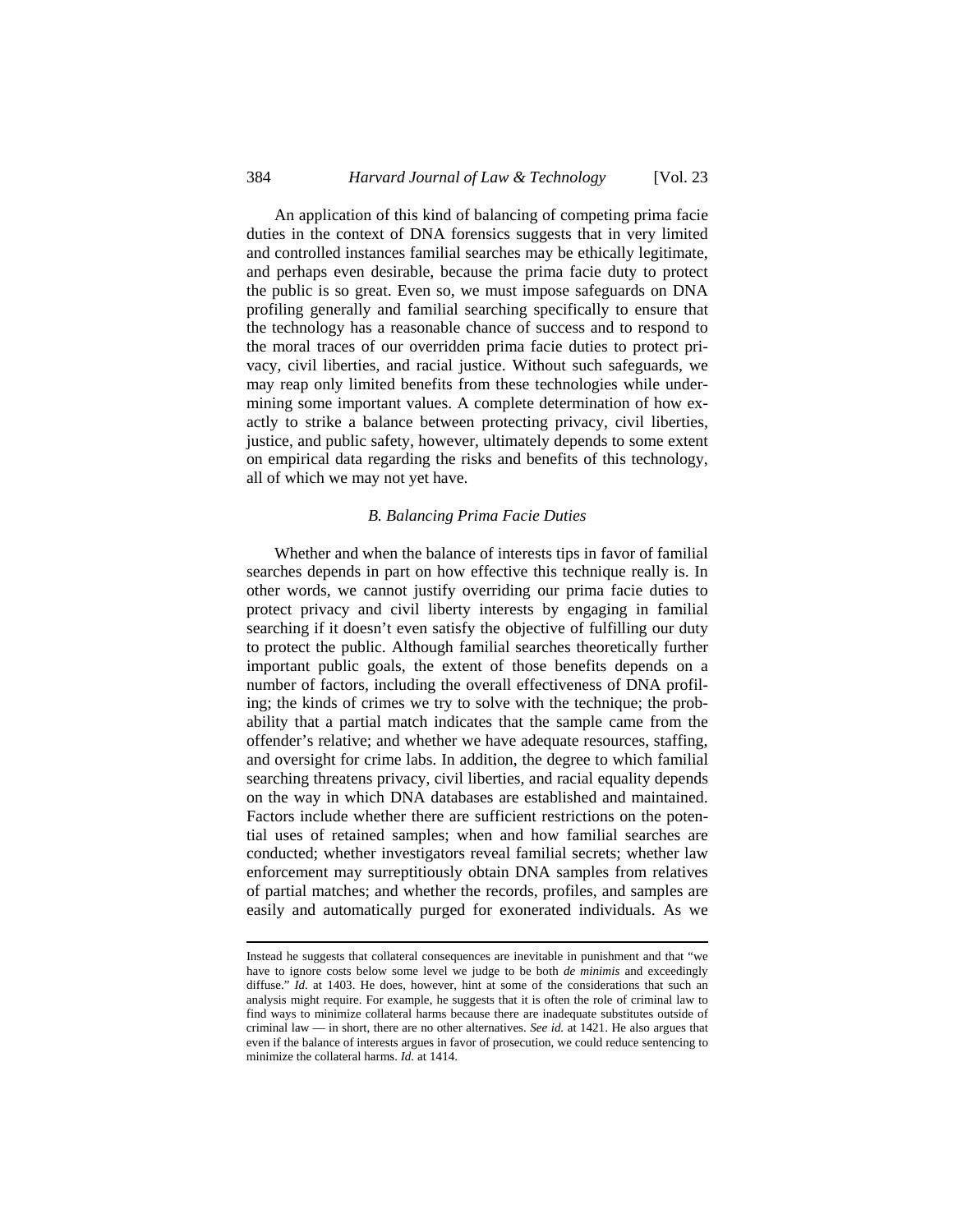shall see, various measures could influence whether and how much public good comes of familial searching as well as how dire the risks are to privacy and racial equality.

1. Increasing the Benefits and Maximizing the Effectiveness of Familial Searching

In balancing the prima facie duties relevant to familial searching, we can borrow from the just war analysis. When we conclude that the balance of prima facie duties justifies a war in self-defense, for example, we are ethically bound to wage the war so as to increase the chances of defending ourselves. Similarly, any ethically justified use of familial searching must be conducted so as to maximize its potential for solving crimes. If we are even to consider the use of familial searching, therefore, its promise must be more than speculative or anecdotal.

As a starting point, we must determine the effectiveness of DNA profiling *generally*. Currently, there is limited information as to how many "cold hits" result in actual convictions, but evidence suggests that there is wide variation in the effectiveness of DNA databases generally.<sup>468</sup> Related to this issue is the concern that crime labs may not be analyzing crime scene samples as consistently as they should be in order to make DNA profiling as effective as possible.<sup>469</sup> This problem is due in large part to significant backlog in the analysis of both crime scene samples and samples collected under state laws. $470$ Several factors contribute to this backlog, including high costs, a shortage of individuals trained to do the work, and insufficient equipment and storage.<sup>471</sup> To have an informed debate over whether to move forward with familial searches and to what degree, we need better evidence regarding the true effectiveness of DNA profiling in actually convicting criminals and assurances that crime labs are doing

<sup>468.</sup> Rosen, *supra* note 47, at 41.

<sup>469.</sup> Hugh Whittall, Nuffield Council on Bioethics, Presentation at the Genetic Privacy, DNA Databasing & Familial Searching Symposium (Mar. 17, 2008).

<sup>470.</sup> *See* Rothstein & Talbott, *supra* note 50, at 154; *see also* Maclin, *supra* note 7, at 166 (describing the passage of the DNA Analysis Backlog Elimination Act of 2000 to address the "backlog of samples waiting to be analyzed and catalogued in state and local DNA testing facilities"); Cook, *supra* note 41, at A5 (describing how law enforcement agencies are "overwhelmed with information" and the "large backlogs in processing DNA from crime scenes" and how, although the technique is legal in Massachusetts, state police don't use it because they need more "manpower to do the work."). "The National Institute of Justice estimated in 2003 that more than 350,000 DNA samples from rape and homicide cases were waiting to be processed nationwide. As of the end of [2005], more than 250,000 samples were backlogged in California alone." Weiss, *DNA Bank*, *supra* note 24, at A6. In one instance, it took two years to process a crime scene sample, which ultimately matched that of a man whose DNA also matched samples from dozens of rapes, thirteen of which had been committed during the two years it took to process the crime scene sample. *Id*.

<sup>471.</sup> *See* Weiss, *DNA Bank*, *supra* note 24, at A6.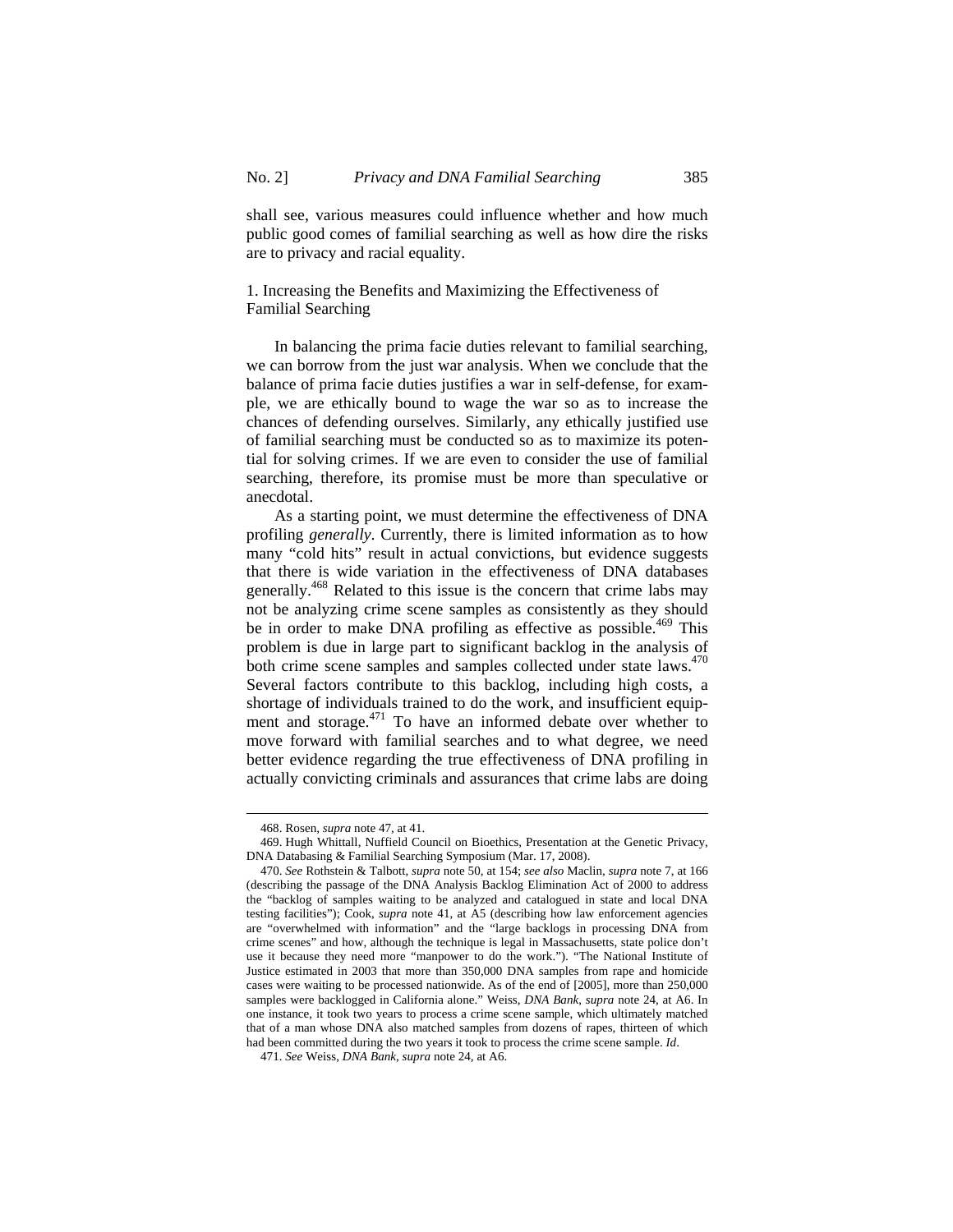all they can (and are supported in their efforts) to maximize its potential.

Assuming we can establish a baseline effectiveness of DNA profiling practices generally, we also need to demonstrate that the expansion of DNA forensics to include familial searches would truly offer significant increases in the capacity to solve crimes. There is no doubt that when the technique works it seems particularly powerful. But there are reasons to question whether it is as powerful or effective as some of its proponents suggest. $472$  Its success in noteworthy cases does not alone prove that the technique sufficiently justifies allowing our prima facie duty to protect the public to override the competing duties to protect against threats to privacy, civil liberties, and racial justice.

One concern raised by a critic of familial searching is the potential detrimental effect it may have on police investigations. High-tech tools like familial searching may seduce investigators away from more "traditional lines of investigation," leading to "over-reliance" on familial searching.<sup>473</sup> Further, the over-reliance may "taint" the investigation, resulting in "confirmation bias" when investigators selectively notice or focus on evidence that supports what the DNA evidence initially suggests.<sup>474</sup> In short, investigators might follow the genetic leads at the expense of more traditional leads. There is the added risk that, over time, because of the seeming infallibility of genetics, investigators will use traditional investigative techniques – like "interviewing skills, creative problem-solving, and other softer forms of investigative technique" – less and less, gradually losing important forensic skills.<sup>475</sup> All of this argues for restraint in the use of and reliance on familial searching.

A number of technical challenges further caution against moving too readily toward wide-scale familial searching. Systematic familial searches will inevitably increase costs for governments, which have increasingly limited resources.<sup>476</sup> Indeed, familial searches could potentially overwhelm crime labs that already face "severe" backlogs, potentially further delaying the processing of DNA samples. A study in Britain "showed that the main factor that drove more matches was not having more offender profiles in the system, but having more fingerprints from crime scenes to match against." $477$  Even if matches are

<sup>472.</sup> *See supra* notes 97–98 and accompanying text.

<sup>473.</sup> Murphy, *supra* note 62, at 17.

<sup>474.</sup> *See id* at 18 (noting that the "initial over-reliance on forensic evidence enhances the danger of confirmation bias")*.*

<sup>475.</sup> *See id* at 20*.*

<sup>476.</sup> Greely et al., *supra* note 24, at 253 (noting that the actual cost of looking for partial matches is likely to be low, but that the "cost of *following-up* the leads generated by family forensic DNA may be extensive").

<sup>477.</sup> Cook, *supra* note 41, at A5.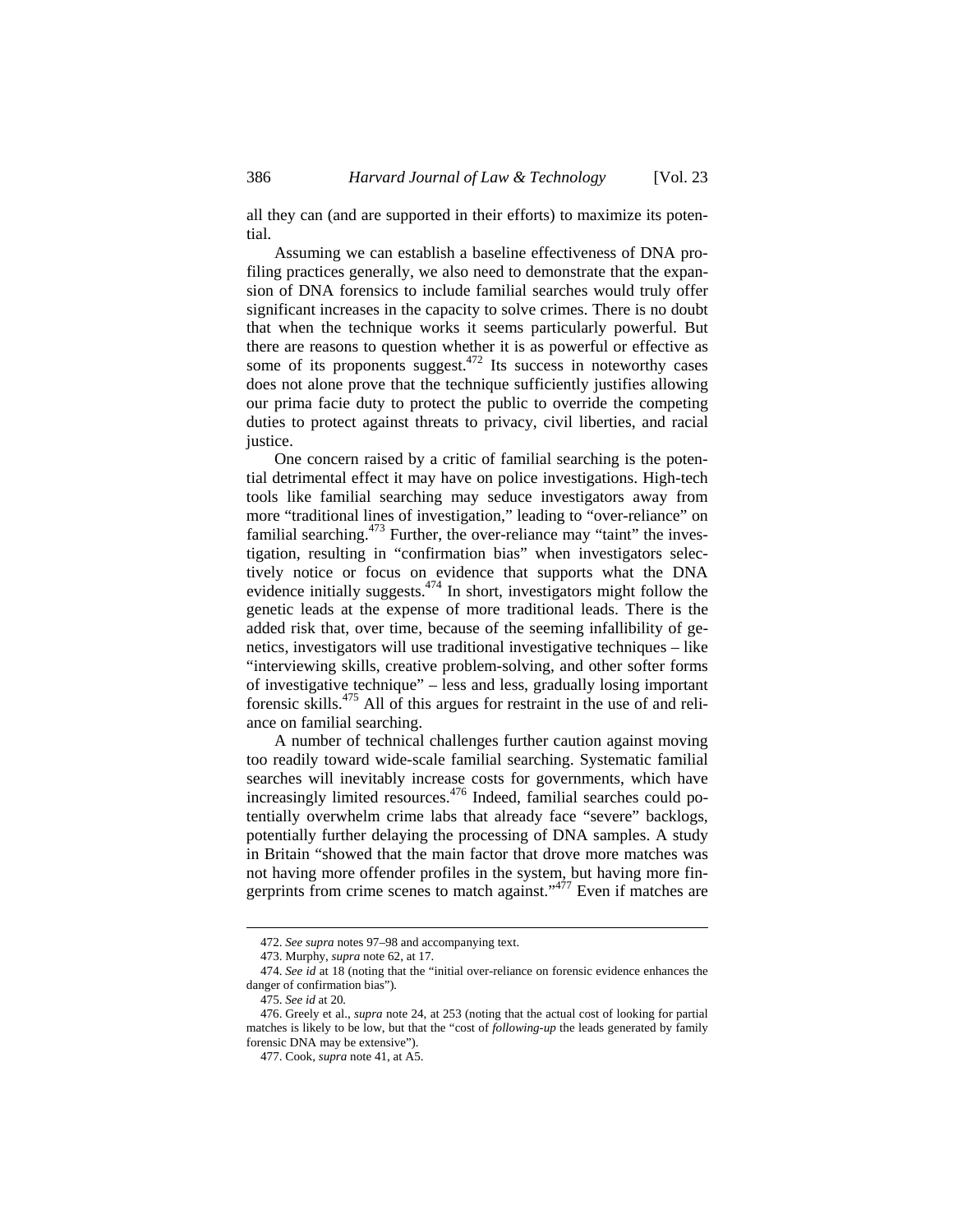made, investigators may not always follow up on them due to "disorganization or understaffing,"478 which may allow perpetrators to commit more violent crimes. $479$  In addition, familial searches will necessarily increase the amount of DNA testing in crime labs, which could increase the risk of errors.<sup>480</sup> A recent study by the National Academy of the Sciences expressed concern about the inadequate certification of forensic scientists and inadequate staffing and oversight of crime labs,481 all of which can contribute to errors. When arrests and convictions are based on DNA data, such errors increase the risk of wrongful arrests and convictions.<sup>482</sup> These concerns are exacerbated by a tendency for prosecutors to treat DNA forensics as infallible.<sup>483</sup> Unless it is clear that familial searches offer greater forensic possibilities than other techniques, it is difficult to show that the prima facie duties in favor of familial searching justify overriding the prima facie duties against it.

Further, familial searching should only be used for the crimes most susceptible to resolution through DNA analysis.<sup>484</sup> The anecdotes of success in familial searching could easily persuade policy makers that it should be used widely and frequently without considering the possibility that it may offer only marginal benefits in some instances. The tendency has been to expand the reach of DNA profiling broadly and quickly, without sufficient consideration as to whether these expansions really serve their intended goals or merely

<sup>478.</sup> *Id.*

<sup>479.</sup> *Id.*

<sup>480.</sup> Hibbert, *supra* note 7, at 803–04; Weiss, *DNA Bank*, *supra* note 24, at A6 (describing a series of studies that found "DNA lab accuracy to be 'very uneven'"). In one instance of such mistakes, DNA analysis found a match between a juvenile offender's DNA and the crime scene sample. But it turned out the juvenile had been a baby when the crime occurred. Ultimately they discovered the juvenile's blood sample had been contaminated by the crime scene sample, when both were processed the same day. *Id.* 

<sup>481.</sup> *All Things Considered* (NPR radio broadcast Feb. 18, 2009) (transcript available at http://www.npr.org/templates/transcript/transcript.php?storyId=100813367) (stating that "there's no mandatory certification for forensic scientists, who are a diverse group of people who work in many parts of the criminal justice system. And as far as labs are concerned, they're underfunded and understaffed. And many operate with no effective oversight."); *see also* Wah, *supra* note 36, at 948–50.

<sup>482.</sup> *See* Weiss, *DNA Bank*, *supra* note 24, at A6.

<sup>483.</sup> *All Things Considered*, *supra* note 481 (describing a recent NAS report "critical of forensic analysts who assert in court that evidence besides DNA is a . . . [']match['] to a particular person or source. [The report] points out that in forensic testimony, there's often a failure to acknowledge uncertainty"). One estimate is that forensic evidence, when presented for the prosecution, is "exaggerated" and "overstated" sixty percent of the time. *Id.*  Given these concerns, the NAS report "calls for distancing oversight of forensic science from law enforcement agencies, and proposes an independent National Institute of Forensic Science [because] . . . the problems are too systemic to be solved on a case-by-case basis by the courts." *Id.* 

<sup>484.</sup> *See* Williams & Johnson, *supra* note 31, at 241 (noting that there is a "relatively small number of crime scenes from which biological material [is] suitable for DNA profiling . . . . [S]earchable DNA profiles were obtained from the examination of the scenes of less than 1% of recorded crimes").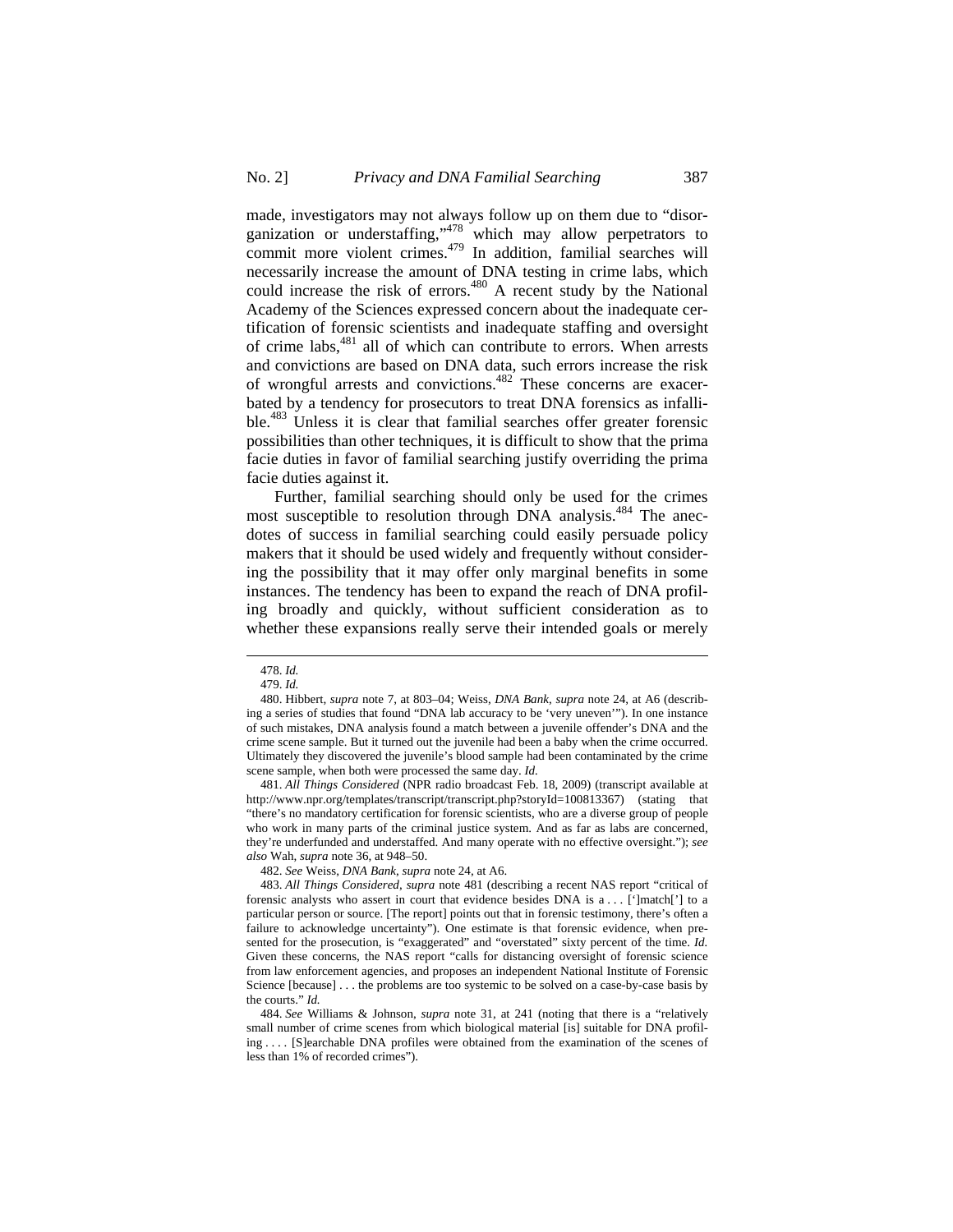offer diminishing returns.485 Without appropriate limits and safeguards on familial searching, we run the risk of increasing the harms of privacy violations and exacerbating racial inequities while achieving too few of its promised benefits.

A related point is that the technique should be limited to solving only violent crimes like rape and murder.<sup>486</sup> For one reason, these are often the kinds of crimes for which DNA profiling is particularly effective. In addition, it is the resolution of such serious crimes that offers the greatest public safety. To put it differently, familial searches in these contexts most satisfactorily fulfill the requirement that the prima facie duty to protect the public is serious and weighty enough to justify the violation of the prima facie duties to protect the privacy and civil liberty interests of those affected by familial searching.<sup>487</sup>

### 2. Minimizing the Collateral Harms of Familial Searching

Even in instances where the balance of competing prima facie duties argues in favor of familial searching, the overridden obligations to protect privacy and promote racial justice should continue to exert force on the manner in which we approach familial searching. In other words, in addition to ensuring that we actually fulfill the overriding prima facie duty to protect the public, we must also minimize the risks of breaching the outweighed prima facie duties as much as possible.<sup>488</sup> Because partial matches can occur randomly, they do not prove a relative committed the crime; they only suggest that possibility.<sup>489</sup> Searches for partial matches in the national DNA database could potentially produce a list of hundreds of offenders but no genetic relatives of the perpetrator.<sup>490</sup> As a result, one of the risks of familial searching is that a number of people (offenders/arrestees and their families) may be investigated who are ultimately shown to have no connection to the crime, subjecting them to continued, long-term threats to privacy and civil liberties. It is possible, however, to assess the strength of the DNA evidence suggesting that the pivot and perpetrator of the crime are related and to set a minimum threshold before

<sup>485.</sup> For example, expanding the scope of crimes that subject one to DNA collection, without regard to the relationship between certain crimes and recidivism rates, will likely lead to only marginal increases in the ability to solve violent crimes. *See* Jones v. Murray, 962 F.2d 302, 313–14 (4th Cir. 1992) (Murnaghan, J., concurring in part and dissenting in part); *see also* Rothstein & Carnahan, *supra* note 20, at 128. The U.K. has acknowledged that indefinite expansion of DNA profiling will yield diminishing returns. NUFFIELD, *supra* note 47.

<sup>486.</sup> *See* Wah, *supra* note 36, at 945.

<sup>487.</sup> *Cf.* CHILDRESS, *supra* note 424, at 75 (suggesting that a just war requires that the prima facie duty in favor of going to war "be a serious and weighty one").

<sup>488.</sup> *See infra* Part V.B.3–6.

<sup>489.</sup> *See supra* text accompanying notes 60–66.

<sup>490.</sup> *See* Bieber & Lazer, *supra* note 51; Greely et al., *supra* note 24, at 253; Wah, *supra* note 36, at 944; *supra* text accompanying notes 63–64.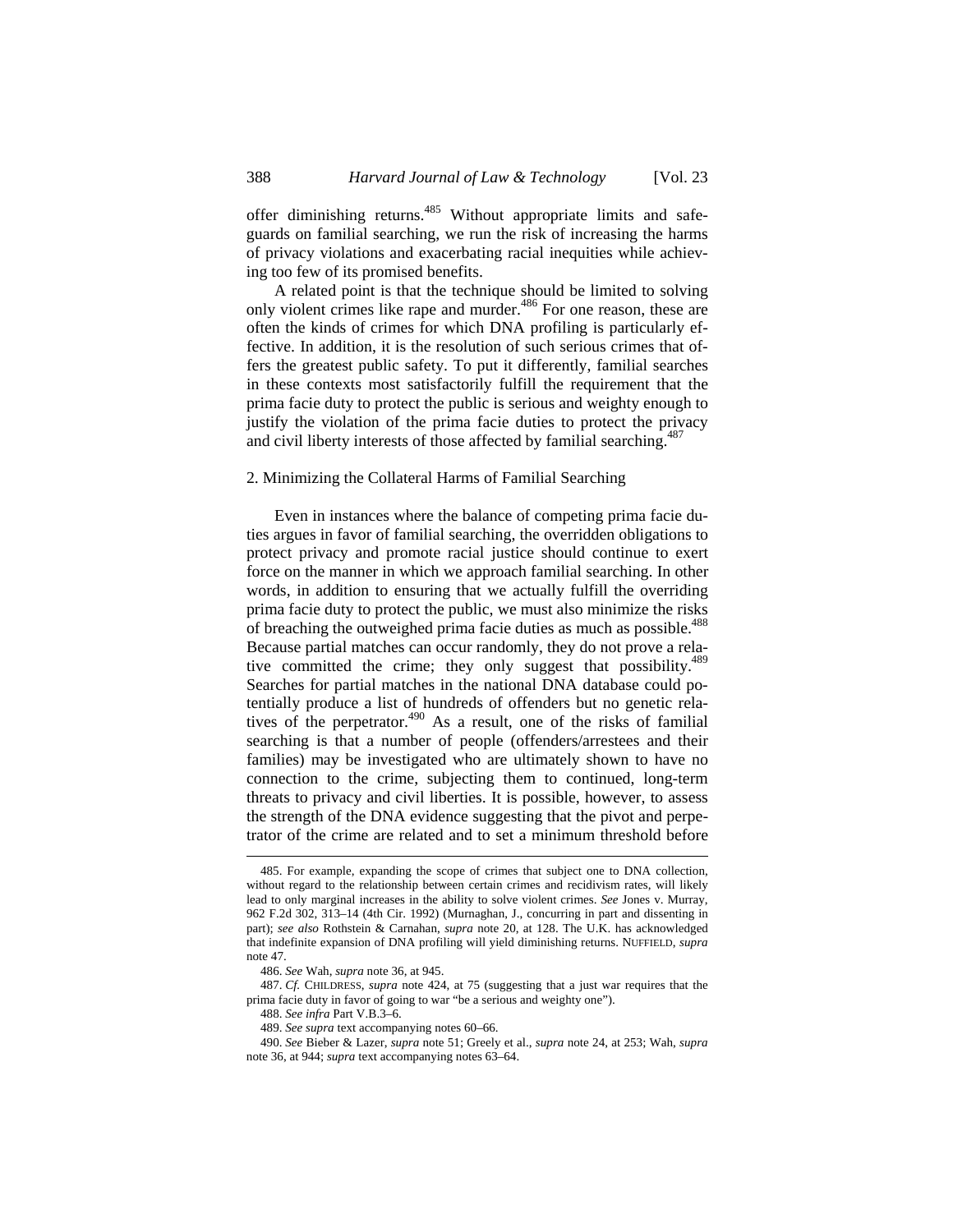identifying the partial match and pursuing familial investigations.<sup>491</sup> In addition, existing and future technologies that enhance the power of familial searching can be used to decrease the chance of false positives.<sup>492</sup> These technologies would significantly reduce the intrusiveness of familial searches to offenders and their relatives, as well as reduce the magnification of racial inequities caused by familial searching.<sup>493</sup>

 For example, increasing the number of markers used in DNA profiling could significantly "increase the probability of identifying true genetic family relationships with confidence and would thereby eliminate spurious leads."494 Crime labs might also focus on particular markers on the Y-chromosomes ("Y-STR analysis") sons inherit from their fathers, and as a result, "eliminate 99% of those not related by male lineage."<sup>495</sup> Similarly, markers on mitochondrial DNA, which sons and daughters inherit from their mothers, could be used to expand the reach and accuracy of familial searches.<sup>496</sup> Further research is necessary to establish precisely how reliable certain degrees of matching are in finding these familial connections. Even at this point, we have the means to determine with some accuracy the likelihood that a partial match indicates a biological, rather than random, link between the crime scene sample and the convicted offender's sample.497 Thus, familial investigations should not be pursued unless investigators can establish a minimum likelihood of a true familial connection. In addition, a great deal of empirical work is required to

<sup>491.</sup> *See* Gabel, *supra* note 51, at 23–25 (describing various statistical methods to assess the strength of the hypothesis "that the pivot and source are related" and arguing in favor of the likelihood ratio, which establishes "how much more likely [it is] that the pivot and source are related than not").

<sup>492.</sup> Wah, *supra* note 36, at 946.

<sup>493.</sup> David Kaye suggests that a population-wide DNA database would often reduce "the total number of people subjected to investigation, whether intrusive or not . . . because many individuals who might have been suspects under traditional methods of investigation will have been excluded by the initial database search." Kaye, et al. *supra* note 52, at 4, 8. He suggests that "an innocent person will [more likely] become the focus of investigators' attention—and even be convicted" with the current, smaller databases "because when potentially incriminating DNA evidence found at a crime scene cannot be matched to any known individual, suspicions will fall on one or more individuals for reasons both good and bad." *Id.* While the issue of whether we should have universal databases is beyond the scope of this piece, as I suggested earlier, universal databases raise serious concerns about widespread threats to privacy and civil liberties because of the "indignity of inclusion in the DNA database" and the "greater power" it affords the police. *See supra* note 397 (quoting Rothstein & Talbott, *supra* note 50 at 155).

<sup>494.</sup> Greely et al., *supra* note 24, at 254.

<sup>495.</sup> Bieber et al., *supra* note 267, at 1315 (also describing other technologies like SNPs that might help hone in on true familial links); Murphy, *supra* note 62, at 47(noting that Y-STR typing greatly winnows the number of matches, thereby limiting the false matches while not also decreasing the probability of finding a true lead to the source); Epstein, *supra* note 241, at 167.

<sup>496.</sup> Bieber & Lazer, *supra* note 51, at 20.

<sup>497.</sup> Cook, *supra* note 41, at A5.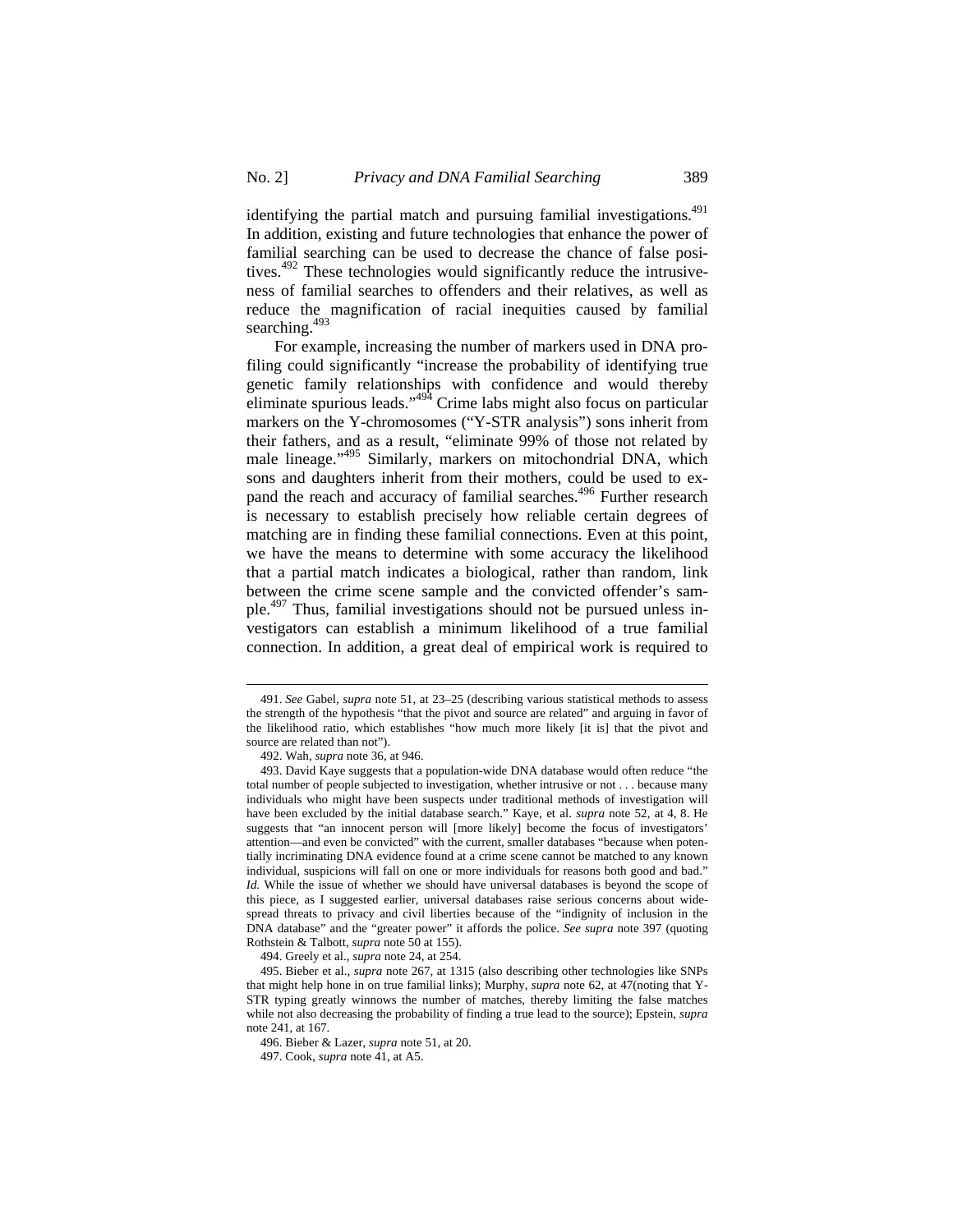establish the effectiveness of this technique generally and to find ways to maximize its potential. Just as we need good evidence on the effectiveness of DNA profiling generally, we need good evidence of the effectiveness of familial searches.

Y-STR and other such analysis may actually reduce the intrusiveness of familial searches for both the genetic informant and his or her relatives. Of course, we need to continue to gather data about the different effects some of this refinement analysis may have on different groups. As noted earlier, Y-STR typing may draw disproportionate degrees of attention to different ethnic groups.<sup>498</sup> This kind of analysis could be done in crime labs before any names have been linked or assigned to partial matches. As a result, many offenders who might otherwise have been questioned about their biological relatives would not be questioned, eliminating one of the potentially most invasive aspects of familial searches for the genetic informant.<sup>499</sup> Further, this analysis would reduce the number of families actually investigated and interrogated by law enforcement, thereby reducing the number of invasive interactions and all the consequential threats to the family's privacy.500 In addition, by reducing the number of families investigated, this analysis would reduce the magnifying effect of familial searches on the underlying racial disparities in conviction and arrest rates.

Of course, when this additional analysis suggests a strong probability that the offender's (or arrestee's) relative is the source of the crime scene sample, that offender (or arrestee) and his family will not be spared the risks of privacy intrusions. In these instances, however, the justification for pursuing these leads would be based on a higher probability of a real biological link to the perpetrator of the crime. We may be especially willing to let the prima facie duty to protect privacy cede to the prima facie duty to protect the public so long we limit familial searching to the resolution of serious crimes (where the latter prima facie duty is especially compelling).

The use of these safeguards, however, is complicated by the fact that the federal government and many state legislatures have not specifically authorized some of these DNA tests on forensic samples. As a result, some worry that such analysis raises privacy issues because it goes beyond the expectations of those from whom samples have been compulsorily collected.<sup>501</sup> In fact, most such additional tests represent minimal privacy intrusions that do not strongly implicate personhood interests. These additional tests simply generate another form of iden-

<sup>498.</sup> *See supra* text accompanying notes 399–400.

<sup>499.</sup> *See supra* text accompanying notes 226–29; *see also* Rosen, *supra* note 114.

<sup>500</sup>*. See supra* text accompanying notes 260–74, 368–80.

<sup>501.</sup> Tania Simoncelli, American Civil Liberties Union, Presentation at the Genetic Privacy, DNA Databasing & Familial Searching Symposium (Mar. 17 2008); Murphy, *supra*  note 62, at 22.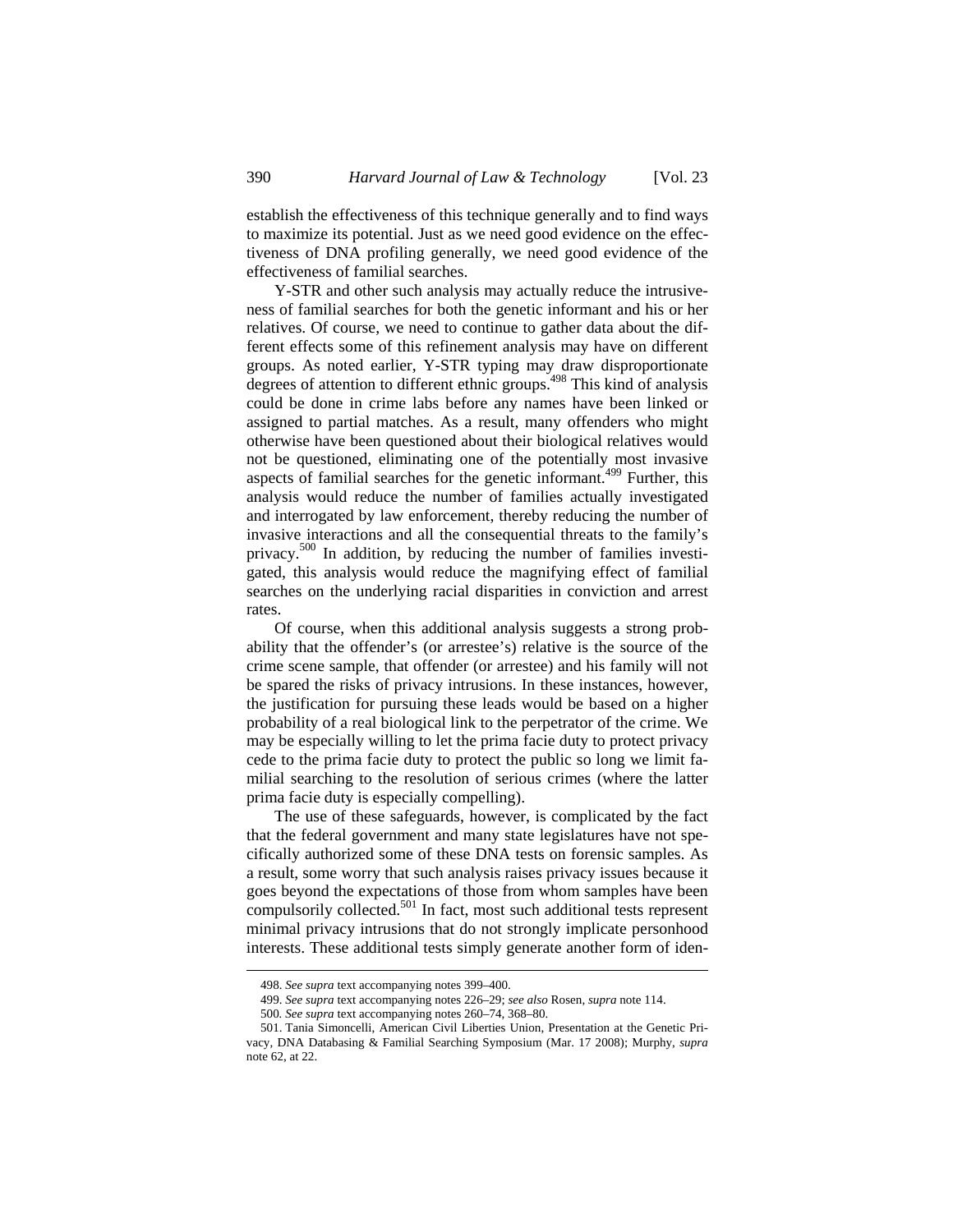tifying information, much like the authorized CODIS profile. In other words, they should not reveal medical or other sensitive informa- $\frac{502}{2}$  and therefore are no more threatening to privacy than typical DNA profiling.<sup>503</sup> One commentator argues, however, that "Y-STR testing indisputably reveals biological relationships, and has been shown to have strong probative value even for possibly identifying surnames" and therefore it's really not as "junky" DNA as people imagined.<sup>504</sup> I would argue, however, that its potential to reveal biological relationships is part of its strength in familial searching because it reduces potential investigations of families where there is no biological relationship between the offender with the partial match and the perpetrator of the crime.<sup>505</sup> This additional analysis also does not heighten the risks posed by obtaining and retaining biological samples.<sup>506</sup> That risk arises with the initial collection of samples, whether or not further analysis is done.<sup>507</sup> Thus, although this additional testing goes beyond the explicit authorization of the federal government (and most state legislatures), it likely poses no additional privacy threats beyond those created by the establishment of DNA databases in the first place.

Even so, to reassure crime labs that they are not violating the law, legislatures should explicitly authorize these kinds of tests. Just as one aspect of just war analysis requires that the government explain its actions and intentions to those affected, $508$  so too must the legislature explain its intentions and actions regarding familial searching. Legislative authorization of these additional DNA tests fulfills this obligation of public explanation, in part by explicitly articulating the details of the government analysis of one's DNA.

Finally, less technical measures can also reduce the intrusive aspects of familial searching. Legislation might require not only that the leads from partial matches are narrowed through additional testing before the identity of the partial match is released, but also that investigators demonstrate that they have followed up without success on more traditional leads. In short, the goal is to make the release of the

<sup>502.</sup> *See supra* text accompanying notes 150–151.

<sup>503.</sup> Care would of course have to be taken to ensure that the tests did not expose information about coding regions of the genome or other information that could reveal predispositions to disease or behavior. *See supra* note 155 and accompanying text.

<sup>504</sup>**.** Murphy, *supra* note 62, at 22.

<sup>505</sup>**.** I do concede, though, that there are risks that Y-STR typing may not work equally effectively in different ethnic groups, which raises problems related to the exacerbation of racial disparities. *See supra* text accompanying notes 399–400, 498.

<sup>506.</sup> *See supra* text accompanying notes 152–58, 169–73, 177–94.

<sup>507.</sup> While STR analysis does not heighten the risks of collection and retention, it does potentially raise the risk that once someone has pulled the retained sample for this analysis they could probe it for other things. But of course, they could always theoretically do any kind of analysis on any sample retained. As a result, this risk is not directly linked to doing further analysis on the samples.

<sup>508.</sup> *See supra* text accompanying note 457.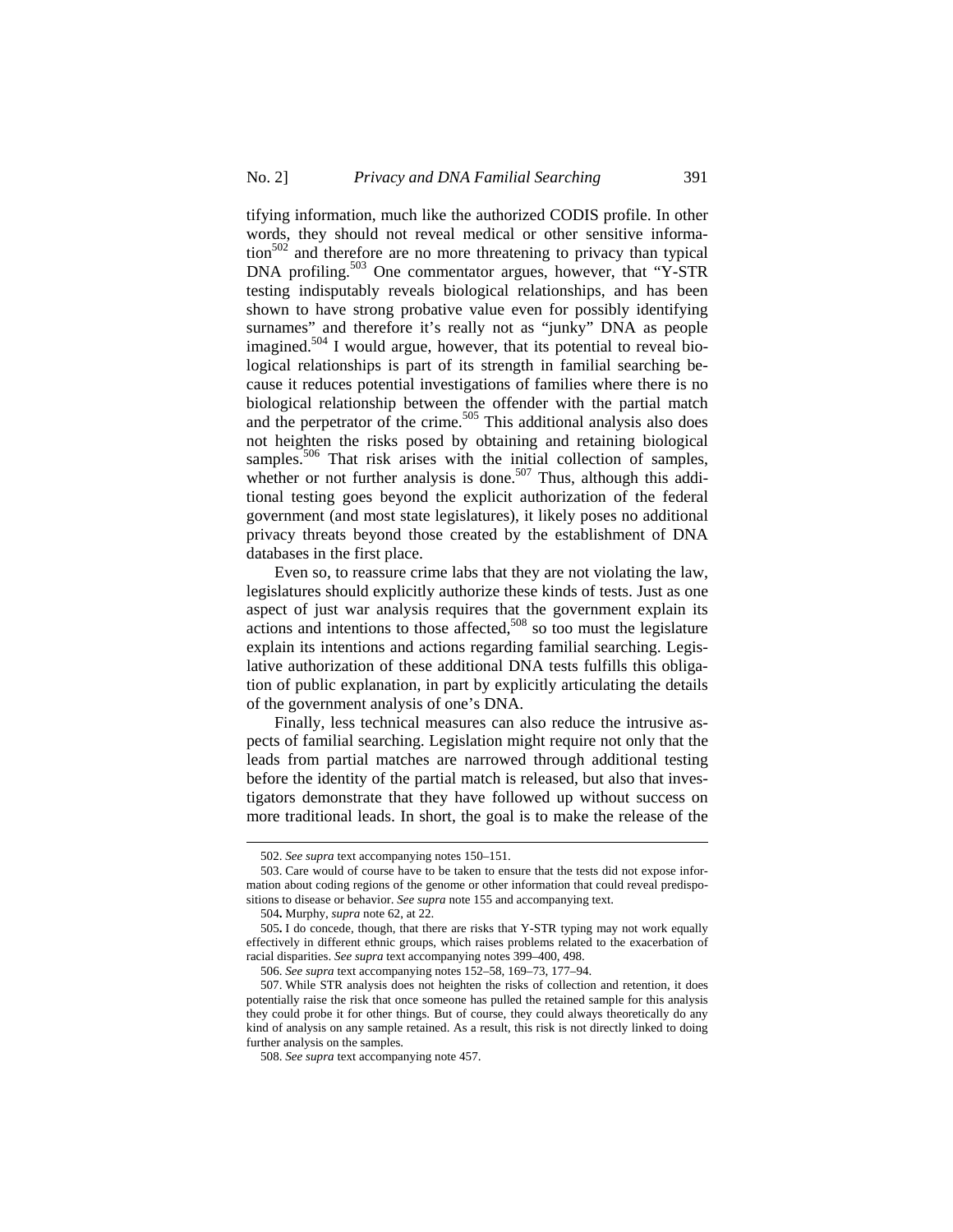partial match's identity and "genetic sampling of a relative-suspect the last step."<sup>509</sup> In addition, investigators could be required to analyze voluntarily collected samples within a short, though reasonable, time frame so that exclusions can be made rapidly to limit the cloud of suspicion that otherwise might hang over the investigated relatives.<sup>510</sup> Such measures would decrease, to some extent, the intrusive aspects of investigating familial relatives. In addition, it might actually make relatives more willing to volunteer samples and cooperate with investigators, presumably enhancing the investigations.

#### 3. Minimizing the Disclosure of Familial Secrets

Further efforts could also be made to minimize the specific privacy threat that familial searches might expose secrets about infertility, adoption, infidelity, and even incest. As suggested in Part III, this is a threat to all involved: the offender (or arrestee), his or her relatives, and the family as a whole.<sup>511</sup> How likely these risks are depends on how law enforcement handles discoveries about the lack of presumed biological connections or the discovery of hidden connections.512 As suggested earlier, many genetic counselors believe there is strong reason not to reveal such family secrets even in a setting as nurturing as genetic counseling.<sup>513</sup>

Even assuming one believes that genetic counselors have an obligation to disclose information about non-paternity to families, genetic counseling is hardly parallel to law enforcement. Any arguments favoring disclosure of such secrets in genetic counseling simply do not exist in the context of police investigations. Whereas genetic counselors attempt to create a safe, supportive environment to assist people with emotionally difficult decisions concerning reproduction and family, law enforcement cannot strive to be so nurturing. Police officers have been trained in a particular style of interrogation that is designed to assist in criminal investigations — a style substantially more confrontational than genetic counseling.<sup>514</sup> Indeed, non-directive genetic

<sup>509.</sup> *See* Murphy *supra* note 62, at 49. California imposes numerous requirements before the name of a pivot will be released, including that the pivot and source match by at least 15 alleles. Gabel, *supra* note 51, at 37–38. As Gabel notes, these requirements comes close to demanding probable cause before identifying the pivot person and pursuing familial searching. *See id*; *supra* note 227.

<sup>510.</sup> *See* Gabel, *supra* note 51, at 50 (suggesting a one week limit); *supra* text accompanying note 273.

<sup>511.</sup> *See supra* text accompanying notes 231–34, 240, 355–58, 368–70.

<sup>512.</sup> *See supra* text accompanying notes 241–43, 372.

<sup>513.</sup> *See supra* text accompanying notes 381–84.

<sup>514.</sup> Police interviews and interrogations are not technically the same thing. "An interview is non-accusatory, 'free flowing and relatively unstructured'; its purpose is to gather information. An interrogation, on the other hand is 'accusatory,' conducted 'in a controlled environment,' and involves 'active persuasion.'" Charles D. Weisselberg, *Mourning*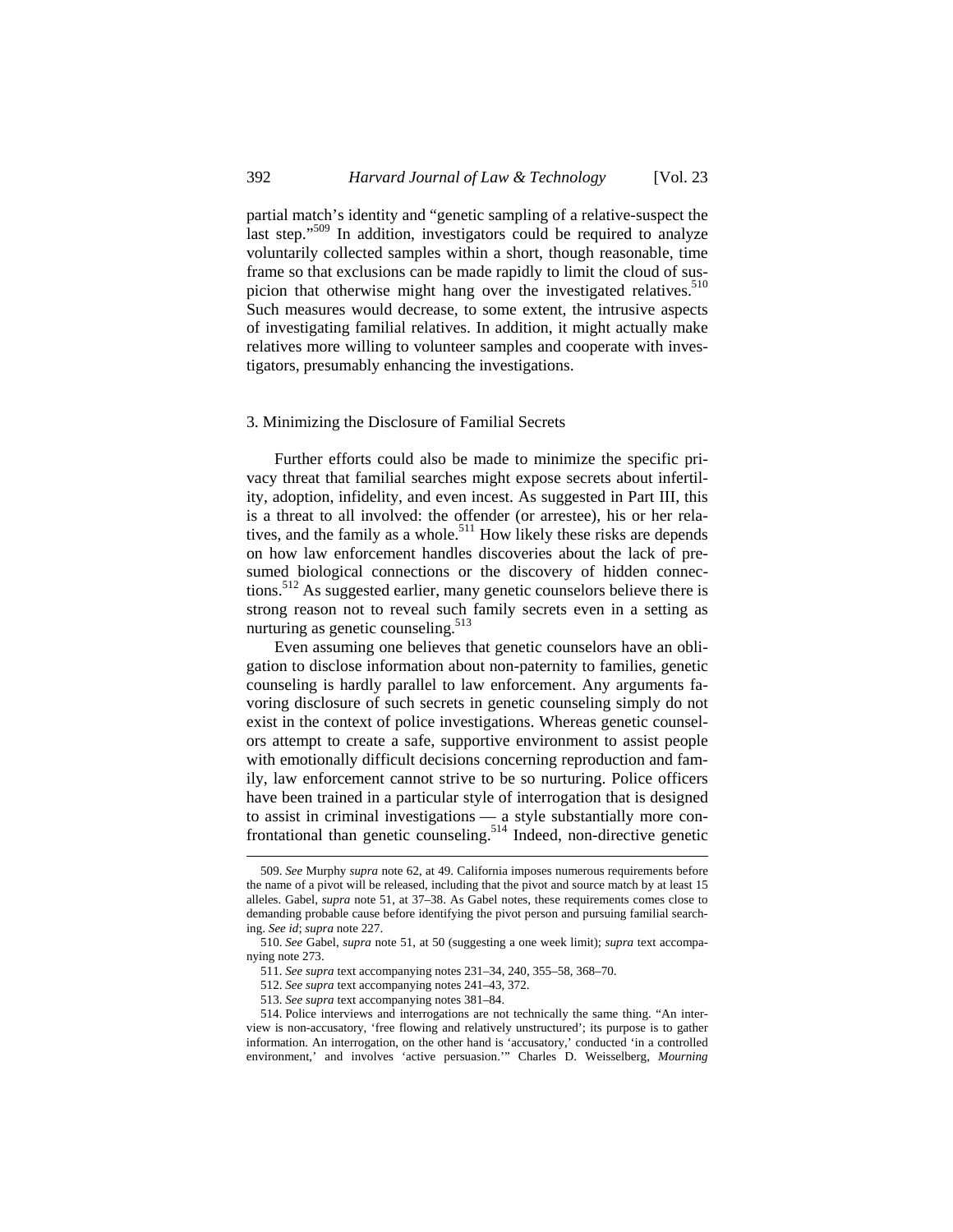counseling<sup>515</sup> is the antithesis of the kind of confrontation that can occur in police interrogations.

Further distinguishing the two areas is the fact that police officers do not owe the individuals whom they investigate the fiduciary duties that health-care professionals owe their patients. In addition, unlike genetic counselors, police officers do not ordinarily discuss patterns of inheritance with those whom they interrogate. While issues of inheritance are raised by virtue of conducting familial searches, the presumed biological relationship with the interrogee and the convicted criminal is the link to the investigation, not its focus. In contrast, the heart of genetic counseling centers on expectations of biological relatedness among family members. As a result, people investigated by the police, even through familial searches, will have fewer expectations of full disclosure regarding patterns of inheritance than they would in a clinical genetics setting. Thus, any failure to discuss inadvertent discoveries about unexpected genetic relationships or their absence seems less problematic in criminal investigations than in genetics. Obligations of information disclosure in the contexts of genetic counseling or medical ethics just do not exist with respect to law enforcement.

The fact that many genetic counselors are reluctant to reveal undisclosed non-paternity, even in their more supportive world, emphasizes why law enforcement should not disclose genetic secrets in the context of familial searches. The risks that make genetic counselors hesitant to disclose non-paternity would also exist with familial searches: the potential disruption to the integrity of the family and the risk of physical and emotional abuse of certain members of the family.<sup>516</sup> Indeed, the risks of disclosure in this context seem even greater than in the genetics context. In the often-confrontational environment of law enforcement, the family and individual family members may not be well equipped to deal with the unveiling of these secrets and their implications. The police force's lack of training for this kind of disclosure and the lack of emotional support and follow-up that would be required can only intensify the risks. Moreover, the surrounding circumstances, quite apart from the nature of the interrogation, make the family especially vulnerable — someone in the family is under suspicion because of a convicted or once-arrested relative. As a result, the risk of these disclosures to the integrity of the family and the iden-

*Miranda*, 96 CAL. L. REV. 1519, 1531 (2008) (citations omitted). Although the two are distinct, an interview can merge into an interrogation if police officers become "reasonably certain of the suspect's guilt." *Id.* A study of police training manuals shows that police officers are trained to use various steps during interrogations that contain "compelling pressures," *id.*, including "increasing suspects' anxiety" and "instilling a feeling of hopelessness," *id.* at 1537.

<sup>515.</sup> Suter, *supra* note 260, at 233–35.

<sup>516.</sup> *See supra* text accompanying notes 376–80.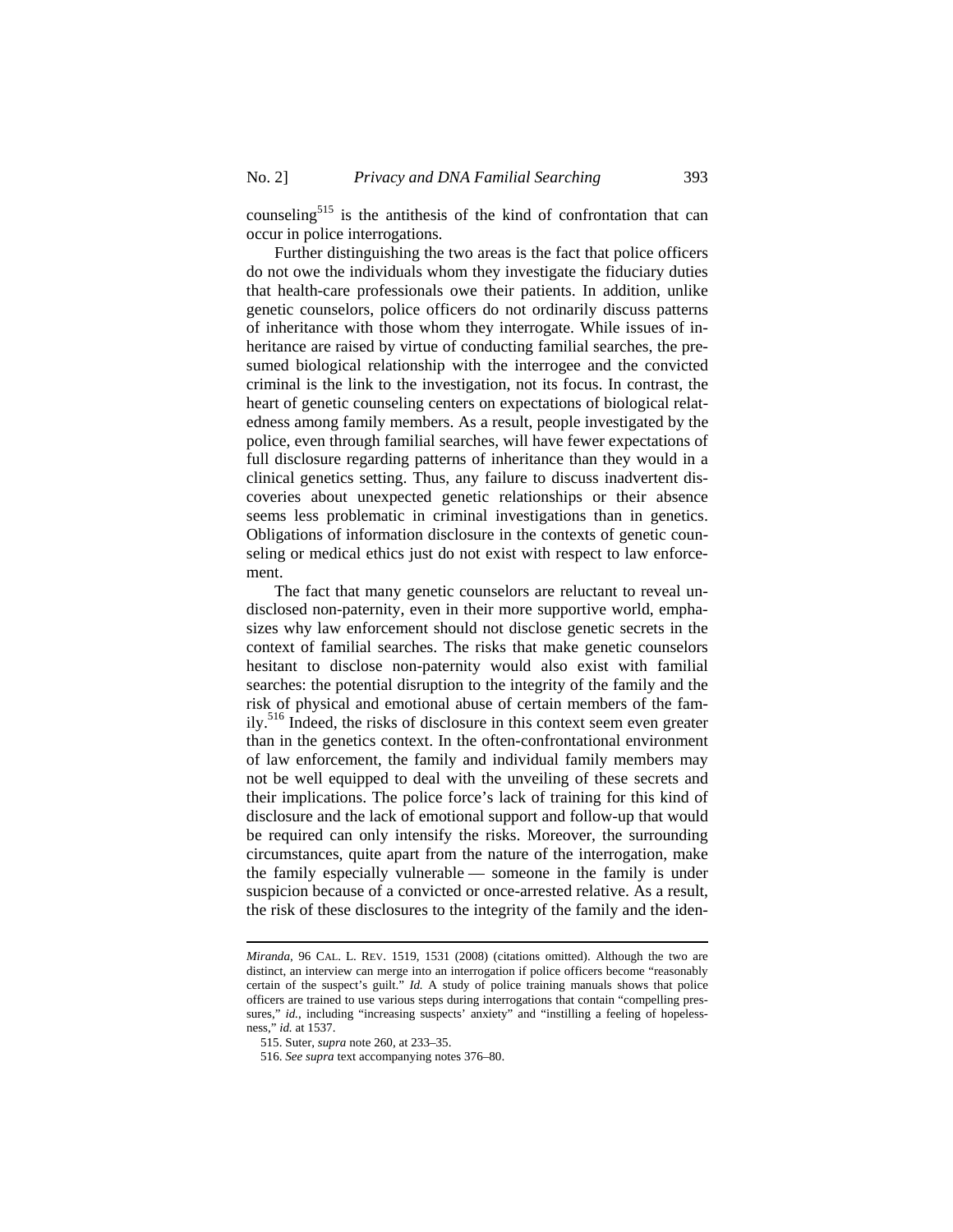tities of the family members is especially problematic from a privacy perspective. Thus, policies and regulations that not only discourage the disclosure of these discoveries to the family, but that also specifically train police officers to conduct interrogations in ways that do not inadvertently disclose these facts, would go a long way toward minimizing some of the privacy concerns associated with familial searching.

#### 4. Prohibiting Surreptitious Collection of Samples

To draw upon the just war analogy again, even when our ethical analysis of competing prima facie duties argues in favor of an actual obligation to go to war, we are not free to use any weapons and war tactics that we choose. Rather we must choose our weapons so as to reduce the collateral effects of overriding the prima facie duty to cause no harm. Similarly, in the context of familial searches, the "moral traces" of our duty to protect privacy and civil liberties requires careful consideration of which "weapons" in the arsenal of DNA profiling we can be use to minimize the consequences of outweighing some these prima facie duties. One of the most vexing aspects of familial searching is the lifetime surveillance of individuals who happen to be unlucky enough to be related to someone with a genetic profile in the national database. The possibility that the police may clandestinely collect and analyze their DNA samples — a nonconsensual probing of personal and otherwise hidden information from people presumed innocent seriously threatens their civil liberties. When one considers that such samples and profiles might be kept indefinitely without restrictions on their use,<sup>517</sup> the threat is even greater. Surreptitious collection of DNA samples, either because of partial matches or for indirect testing of a suspect via a family member, is precisely the kind of expansion of police powers that threatens to undermine the Fourth Amendment objective to protect "the privacy and dignity of our citizens [from] being whittled away by sometimes imperceptible steps."518 It is a case where "illegitimate and unconstitutional practices get their first footing . . . by silent approaches and slight deviations from legal modes of procedure,"<sup>519</sup> and it is an example of the government's intrusion "into the secret regions of man's life at will."<sup>520</sup> The government would likely defend every use of DNA profiling as a means to promote public safety. But when the intrusions become too vast and unlimited, the prima facie duty to

<sup>517.</sup> *See supra* text accompanying notes 171–73.

<sup>518.</sup> Osborn v. United States, 385 U.S. 323, 343 (1966) (Douglas, J., dissenting).

<sup>519.</sup> Boyd v. United States, 116 U.S. 616, 635 (1886).

<sup>520.</sup> *Osborn*, 385 U.S. at 343 (Douglas, J., dissenting).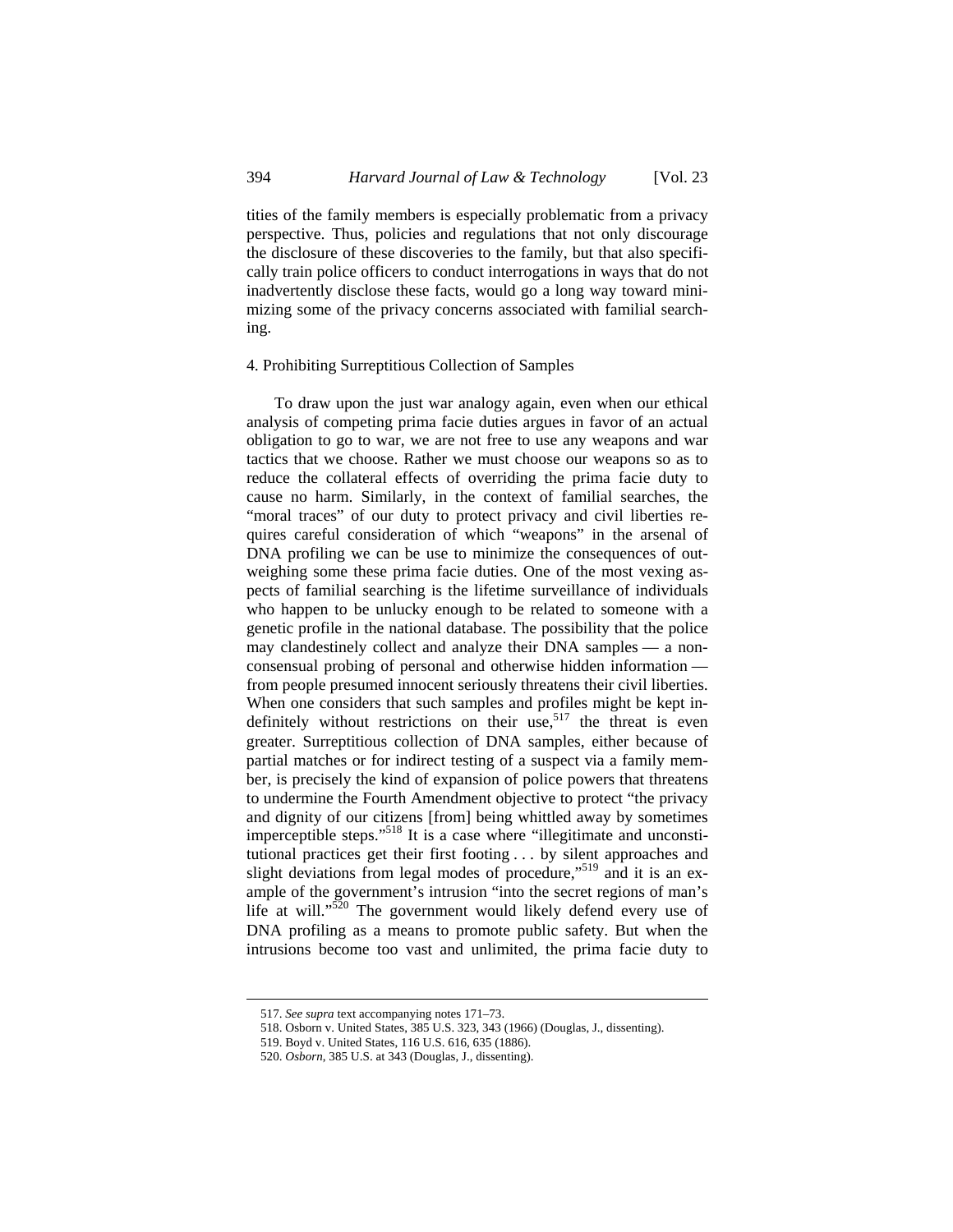promote public safety must yield to the prima facie duty to protect civil liberties.

While it likely would be unconstitutional to *require* innocent relatives to provide DNA samples for genetic analysis given the bodily intrusion that it would entail, as noted earlier<sup>521</sup> it is unclear whether police officers would have the constitutional authority to collect aban- $\frac{1}{2}$  doned DNA samples surreptitiously.<sup>522</sup> Given this uncertainty, and the presumed innocence of the partial match's relatives, an essential prophylactic against such intrusions would be legislation explicitly prohibiting law enforcement from obtaining genetic samples in this manner without true probable cause, a search warrant<sup>523</sup>or informed consent.524 Without such legislation, as we saw in the case of Willard Brown, police may well go to such lengths. If we also consider the possibility that such samples and profiles might be kept indefinitely, this risk becomes still more troubling.

5. Purging Records of Exonerated Individuals and Restricting Uses of Samples

One of the most troubling and unnecessary threats to the privacy and civil liberties of the relatives of partial matches (and exonerated arrestees) is the possibility that their sample and profile could be retained indefinitely, even if the relative (or arrestee) is exonerated with respect to the crime that led to the collection of DNA. These practices are another "weapon" in the arsenal of familial searching and DNA profiling that must be prohibited because they give the police unfettered access to identifying information of people who are *actually*  innocent as well as continued access to much more personal and private biological information contained in the samples.<sup>525</sup>

Legislation should therefore require crime labs to purge the records, profiles, and samples of individuals who have been exonerated of the crimes for which their DNA was collected, including arrestees and individuals tracked through familial searching. In addition, just as the federal government prohibits the inclusion of voluntary samples in its database, so should all state legislatures. In other words, state laws should expressly prohibit the creation of any shadow or rogue data-

<sup>521.</sup> *Cf. supra* text accompanying notes 296, 300.

<sup>522.</sup> *See supra* text accompanying notes 286–339. *See* Murphy, *supra* note 62, at 41 observing that "familial searches . . . fall between the cracks of a range of uncertain constitutional doctrines"). Not all commentators are so skeptical. *See* Gabel, *supra* note 51, at 42 (arguing that "there is nothing that prevents law enforcement from obtaining biological material 'left behind' by a target in the course of a day"); Epstein, *supra* note 241, at 145, 157–58 (arguing that there is no expectation of privacy for abandoned DNA).

<sup>523.</sup> This would probably require some corroborating evidence.

<sup>524.</sup> *See* Epstein, *supra* note 241, at 169–70.

<sup>525.</sup> *See supra* text accompanying notes 213–24, 344–54; Epstein, *supra* note 241, at 167–68; Gabel, *supra* note 51, at 50; Murphy, *supra* note 62, at 51.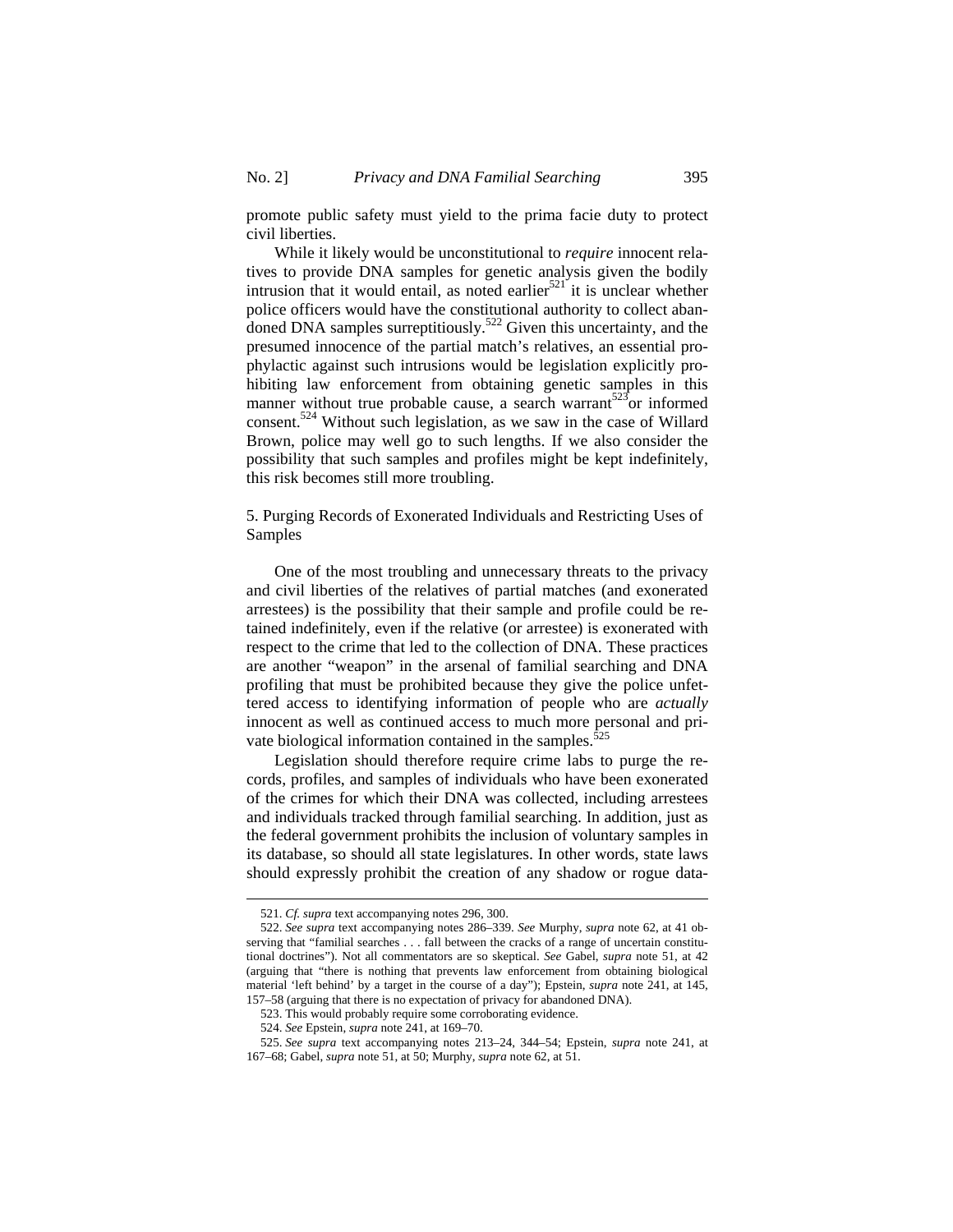bases (containing samples collected surreptitiously or through consent) and should impose strict penalties for violations.<sup>526</sup> The combination of the highly personal information contained in the samples and the fact that the relatives would be included in such undocumented databases simply because of the misfortune of being related to a convicted offender or arrestee is highly disturbing. This action cuts against the deep value of privacy and civil liberty while offering little public benefit.

To be sure, there is a possibility that long-term retention might result in the identification of criminals down the road, but so would universal data banks. Nevertheless, the benefit of such expansions are likely to be marginal.<sup>527</sup> Unless we decide as a culture that we are willing to sacrifice the privacy interests of everyone through universal data banking, a direction many argue undermines privacy interests and civil liberties too greatly, $528$  we cannot justify the databanking of the DNA profiles of only some innocent individuals because they happen to be genetically related to convicted offenders. Their privacy interests are weighty enough to cut against any possible, and likely only slight, increase in crime detection.

Finally, whenever sensitive information is collected and centralized, there are concerns about adequate security so that "people are protected against their genetic profiles being used improperly by people outside law enforcement, such as insurance companies or prospective employers."<sup>529</sup> As a result, at a minimum, state and federal laws must be modified to ensure that the only authorized use of DNA samples is for DNA identification. Statutes must explicitly prohibit genetic analysis that mines the samples for personal data about disease, traits, and behavior. In addition, policy makers must carefully consider whether the retention of samples from convicted individuals can be justified in light of the privacy risks it presents, especially when legislation does not guarantee that the government or third parties cannot access the stored samples. A healthy dose of skepticism may be appropriate in considering whether the possibility of new profiling techniques warrants the long-term retention of samples, given that such retention opens the door to unfettered police access to a broad range of information that extends beyond merely identifying informa- $\overline{\text{tion}}$ .<sup>530</sup>

<sup>526.</sup> *See supra* text accompanying notes 348–54.

<sup>527.</sup> *See* NUFFIELD, *supra* note 47, at 15.

<sup>528.</sup> *See, e.g*, Rothstein & Talbott, *supra* note 50, at 160.

<sup>529.</sup> Hall, *supra* note 59.

<sup>530.</sup> *See* Rothstein & Talbott, *supra* note 50, at 159.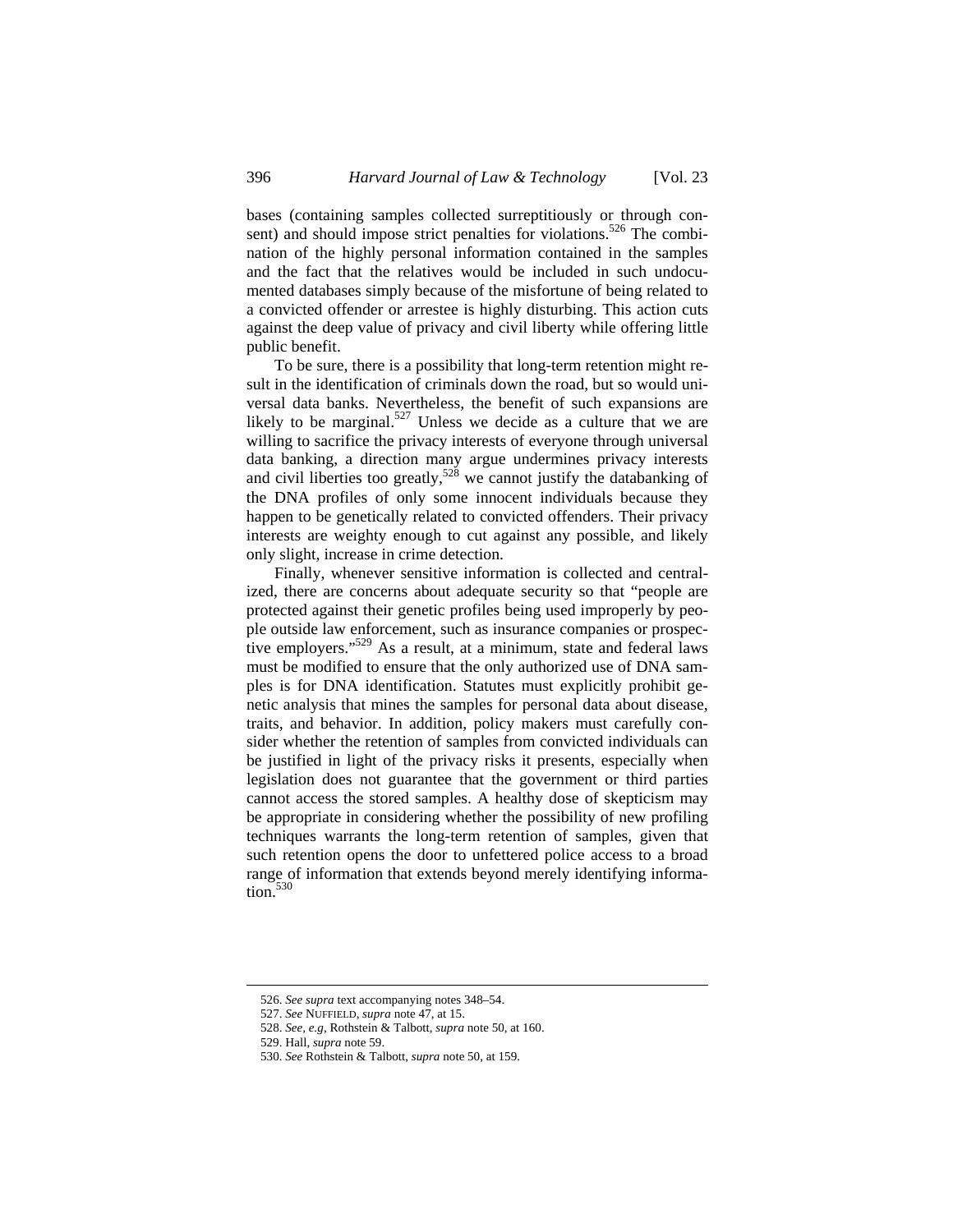## 6. Minimizing the Threats to Racial Justice

Given that the communities most affected by crime are the very communities that suffer from biases in the criminal justice system, the tension between the various competing obligations is especially great. Whether we do familial searching, law enforcement must attend to the underlying biases that exist with respect to arrest, prosecution and conviction. This is a tall order, the implementation of which is well beyond the scope of this Article. Many of these problems stem from deep societal tensions that extend beyond law enforcement.<sup>531</sup> While familial searches do not per se create racial inequities, they magnify underlying social inequities. To the extent that law enforcement can take action to minimize those inequities, it has a strong societal obligation to do so.

One might think that since racial injustices stem from deep societal biases, the way in which we handle familial searches will ultimately have little bearing on racial justice. In fact, however, some of the recommendations described earlier may help minimize the tendency of familial searches to magnify the racial injustices of DNA profiling. As noted in Part V.B.2, using additional markers that reduce spurious leads and enhance the power of familial searching would reduce the number of minority (and all) relatives under government surveillance. Of course, there is the caveat that some markers like those on the Y chromosome are not equally effective in enhancing the power of familial searching in all ethnic groups. This argues for additional research to find better markers for those populations that are less well served by Y-STR typing. Such additional analysis would slow the growth of minority over-representation in the DNA databases. Of course, this is not a perfect solution — there will nevertheless still be some magnification of minority representation in DNA databanks. All things considered, however, we may be more willing to let our prima facie duty to promote racial equity yield to our duty to promote public safety if we limit familial searching to serious crimes like rape and murder, where the duty to protect public safety is particularly compelling, and if special techniques are employed to reduce the harms to racial justice.

Finally, the destruction of the physical sample, particularly from innocent individuals, might minimize the additional distrust minorities may feel about government access to their samples given the unfortunate and grievous government violations against African Americans in such studies as the Tuskegee syphilis experiments.<sup>532</sup>

<sup>531.</sup> *See* THE SENTENCING PROJECT, *supra* note 394.

<sup>532.</sup> *See* Epstein, *supra* note 241, at 167–68.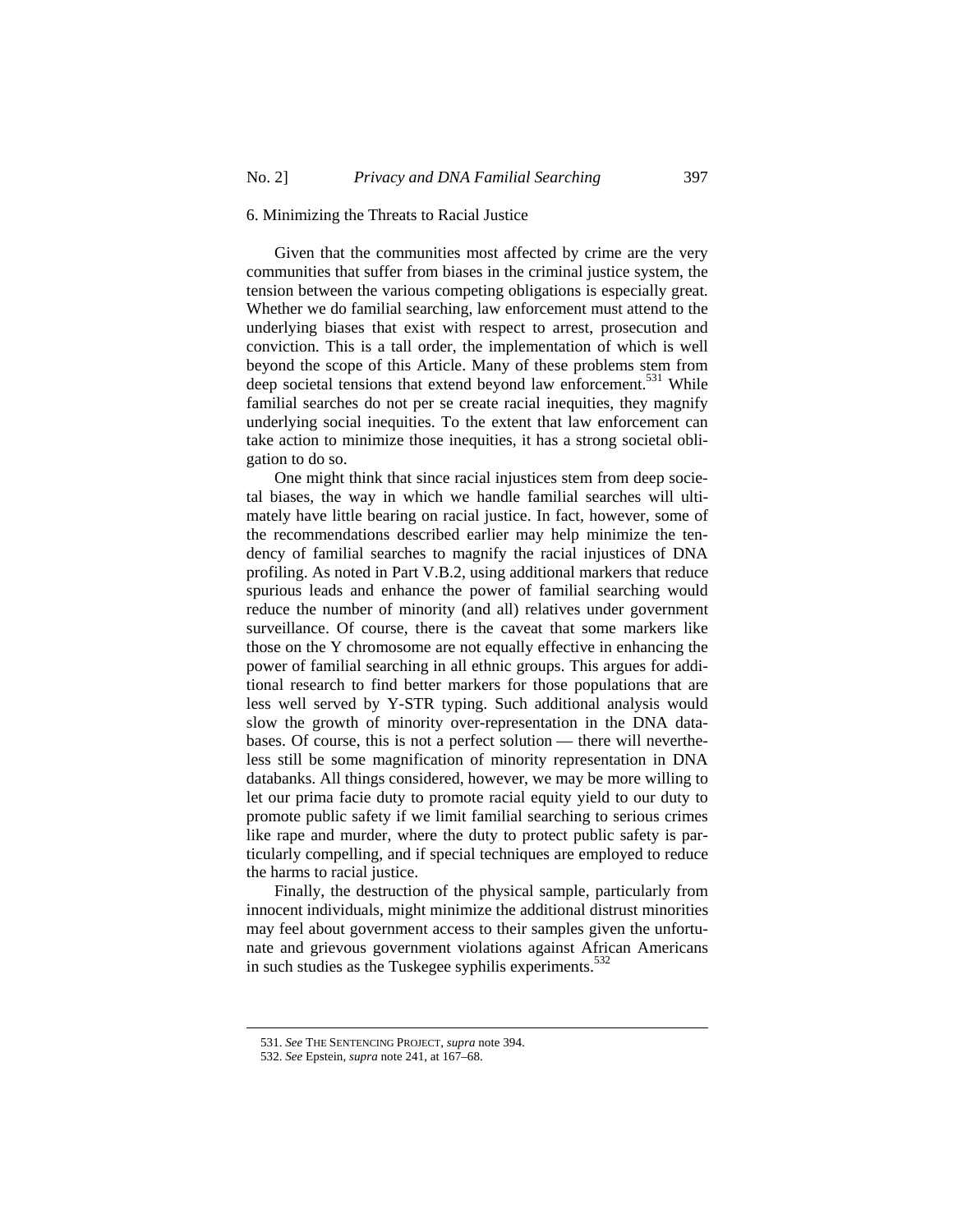# VI. CONCLUSION

While the recommended safeguards cannot completely alleviate the threats that familial searching poses to privacy, civil liberties, and racial justice, they can do a great deal to reduce these threats. Many of these measures also have the potential to maximize the effectiveness of this technology so it can best fulfill the duty to find and convict criminals, honor victims' interests, and exonerate the innocent. The attempt to find a proper balance between the competing duties will inevitably be imperfect. Any choice will necessarily infringe on certain duties we care about deeply. Deciding what this balance should be with respect to familial searching — and other technologies that serve the public interest but also challenge deeply held values — will always be difficult in a society with diverse views.

Given all that is at stake, the government should ensure that any such technological expansion has true legitimacy. Such legitimacy depends not only on a careful, considered balancing of the many goods at stake, but also on public authorization and transparency. In many jurisdictions, familial searching has been developing in an ad hoc, unregulated manner, without the oversight and public authorization necessary for its legitimacy.<sup>533</sup> Much of what is at stake in the context of familial searching and DNA profiling, generally, is the public's trust in law enforcement. If the public believes that police are using technologies developed for one purpose in new and unauthorized ways that infringe on the privacy interests of innocent individuals, DNA profiling generally may lose public support.

Even more important than achieving a particular balance between our competing prima facie duties to promote privacy, justice, public safety, victims' interests, etc. is the need for public input and debate so that we can move toward a shared understanding of what this balance should be and so that we can ensure that this shared understanding underlies the government's decision to choose a particular course.

As John Rawls points out, it is crucial for a "well-ordered society" to resolve matters involving important values like justice and privacy based on "the ideals and principles expressed by society's conception of political justice, and *conducted open to view on that basis*."534 This kind of public reason is especially important when the citizens of a democratic society "exercise final political and coercive power over one another in enacting laws."<sup>535</sup> With the many privacy

<sup>533.</sup> Ram, *supra* note 115 (describing much of the state policymaking surrounding DNA databases as occurring "in a fashion that is nearly impenetrable to public oversight" and that undermines efforts to bring issues surrounding familial searching "into the open").

<sup>534.</sup> JOHN RAWLS, POLITICAL LIBERALISM 213 (1993) (emphasis added); *see also* Murphy, *supra* note 62, at 33–35.

<sup>535.</sup> RAWLS, *supra* note 534, at 214.